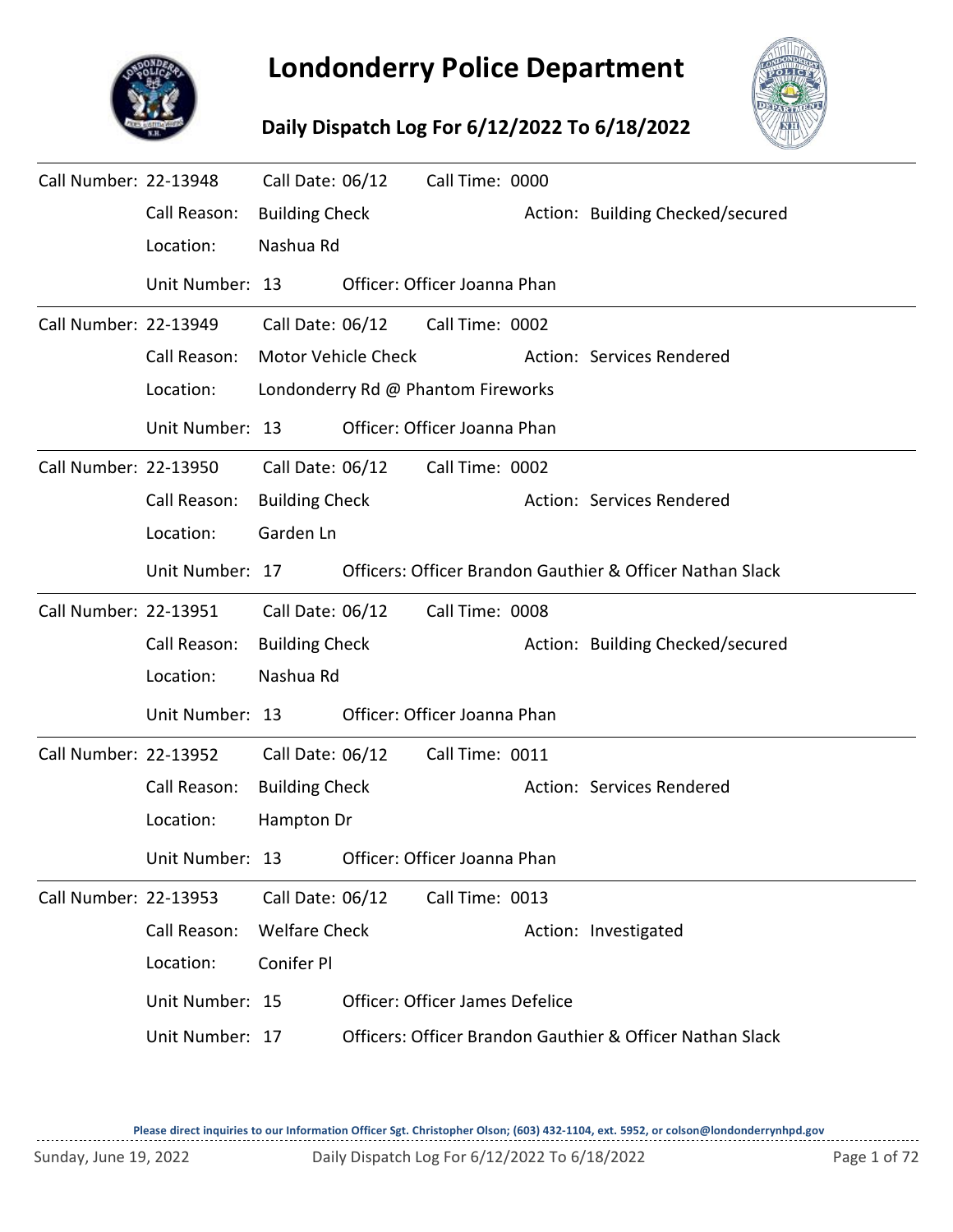| Call Number: 22-13954 |                 | Call Date: 06/12      |                         | Call Time: 0021                              |                                                           |
|-----------------------|-----------------|-----------------------|-------------------------|----------------------------------------------|-----------------------------------------------------------|
|                       | Call Reason:    | <b>Building Check</b> |                         |                                              | Action: Building Checked/secured                          |
|                       | Location:       | Mammoth Rd            |                         |                                              |                                                           |
|                       | Unit Number: 13 |                       |                         | Officer: Officer Joanna Phan                 |                                                           |
| Call Number: 22-13955 |                 | Call Date: 06/12      |                         | Call Time: 0025                              |                                                           |
|                       | Call Reason:    |                       | Motor Vehicle Complaint |                                              | Action: Could Not Locate                                  |
|                       | Location:       |                       |                         | Rockingham Rd @ Stonehenge Rd                |                                                           |
| Call Number: 22-13956 |                 | Call Date: 06/12      |                         | Call Time: 0028                              |                                                           |
|                       | Call Reason:    |                       | Motor Vehicle Complaint |                                              | Action: Could Not Locate                                  |
|                       | Location:       | <b>Rt 28</b>          |                         |                                              |                                                           |
|                       | Unit Number: 13 |                       |                         | Officer: Officer Joanna Phan                 |                                                           |
| Call Number: 22-13957 |                 | Call Date: 06/12      |                         | Call Time: 0112                              |                                                           |
|                       | Call Reason:    | Follow-up             |                         |                                              | Action: Services Rendered                                 |
|                       | Location:       |                       |                         | Rockingham Rd @ Convenience Plus Londonderry |                                                           |
|                       |                 |                       |                         |                                              |                                                           |
|                       | Unit Number: 17 |                       |                         |                                              | Officers: Officer Brandon Gauthier & Officer Nathan Slack |
| Call Number: 22-13958 |                 | Call Date: 06/12      |                         | Call Time: 0116                              |                                                           |
|                       | Call Reason:    | <b>Building Check</b> |                         |                                              | Action: Building Checked/secured                          |
|                       | Location:       | Rockingham Rd         |                         |                                              |                                                           |
|                       | Unit Number: 17 |                       |                         |                                              | Officers: Officer Brandon Gauthier & Officer Nathan Slack |
| Call Number: 22-13959 |                 | Call Date: 06/12      |                         | Call Time: 0121                              |                                                           |
|                       | Call Reason:    | <b>Building Check</b> |                         |                                              | Action: Building Checked/secured                          |
|                       | Location:       | Rockingham Rd         |                         |                                              |                                                           |
|                       | Unit Number: 17 |                       |                         |                                              | Officers: Officer Brandon Gauthier & Officer Nathan Slack |
| Call Number: 22-13961 |                 | Call Date: 06/12      |                         | Call Time: 0223                              |                                                           |
|                       | Call Reason:    | Serve Warrant         |                         |                                              | Action: Services Rendered                                 |
|                       | Location:       | <b>Bell St</b>        |                         |                                              |                                                           |
|                       | Unit Number: 13 |                       |                         | Officer: Officer Joanna Phan                 |                                                           |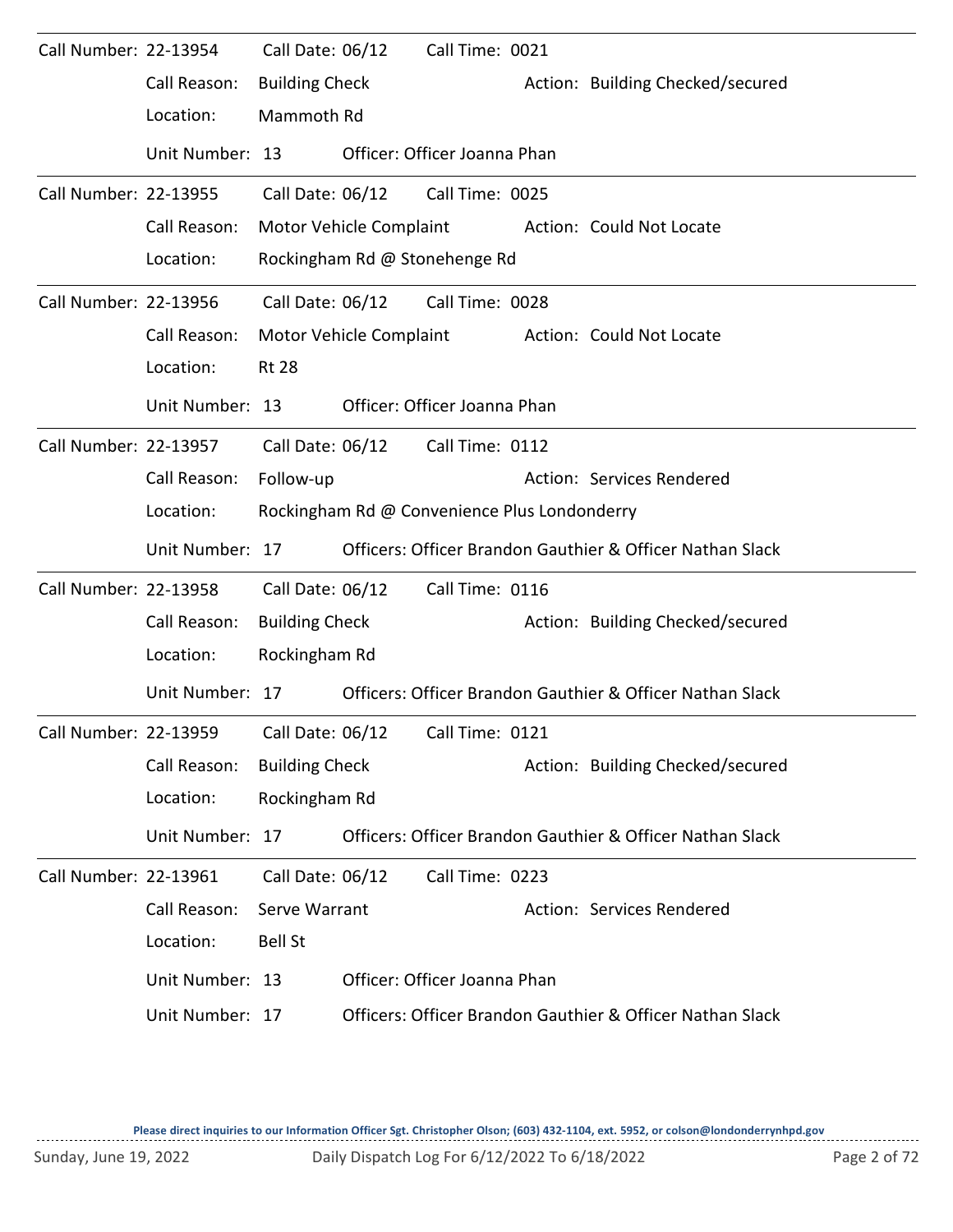## Arrest Number: 22-248-AR



Time: 0310 Name: Alston, Tariq Age: 20 Date: 06/12 Manchester ,NH Address: 194 Bell St , Apt. 1

Charge # 1: Theft By Unauthd Taking \$0-\$1000 Charge # 2: Unlawful Possess/intoxication Charge # 3: Theft By Unauthd Taking \$0-\$1000 Charge # 4: Unlawful Possess/intoxication

| Call Number: 22-13962 |                 | Call Date: 06/12                    |  | Call Time: 0402                          |  |                                  |  |  |  |
|-----------------------|-----------------|-------------------------------------|--|------------------------------------------|--|----------------------------------|--|--|--|
|                       | Call Reason:    | <b>Burglary</b>                     |  |                                          |  | Action: Investigated             |  |  |  |
|                       | Location:       | Misty Ln                            |  |                                          |  |                                  |  |  |  |
|                       | Unit Number: 13 |                                     |  | Officer: Officer Joanna Phan             |  |                                  |  |  |  |
|                       | Unit Number: 15 |                                     |  | <b>Officer: Officer James Defelice</b>   |  |                                  |  |  |  |
|                       | Unit Number: 4  |                                     |  | Officer: Sergeant Christopher Olson      |  |                                  |  |  |  |
| Call Number: 22-13963 |                 | Call Date: 06/12                    |  | Call Time: 0844                          |  |                                  |  |  |  |
|                       | Call Reason:    | Alarm, Business                     |  |                                          |  | Action: Building Checked/secured |  |  |  |
|                       | Location:       | <b>Aviation Park Dr</b>             |  |                                          |  |                                  |  |  |  |
|                       | Unit Number: 11 |                                     |  | <b>Officer: Officer Paul Mueller</b>     |  |                                  |  |  |  |
|                       | Unit Number: 17 |                                     |  | Officer: Officer George Mottram          |  |                                  |  |  |  |
| Call Number: 22-13964 |                 | Call Date: 06/12                    |  | Call Time: 1118                          |  |                                  |  |  |  |
|                       | Call Reason:    | Disturbance                         |  |                                          |  | Action: Investigated             |  |  |  |
|                       | Location:       |                                     |  | Main St @ Main Street Apartments         |  |                                  |  |  |  |
|                       | Unit Number: 10 |                                     |  | <b>Officer: Officer Anthony Marciano</b> |  |                                  |  |  |  |
|                       | Unit Number: 11 |                                     |  | <b>Officer: Officer Paul Mueller</b>     |  |                                  |  |  |  |
|                       | Unit Number: 4  |                                     |  | <b>Officer: Sergeant Randy Duguay</b>    |  |                                  |  |  |  |
|                       |                 | Refer to Incident Number: 22-866-OF |  |                                          |  |                                  |  |  |  |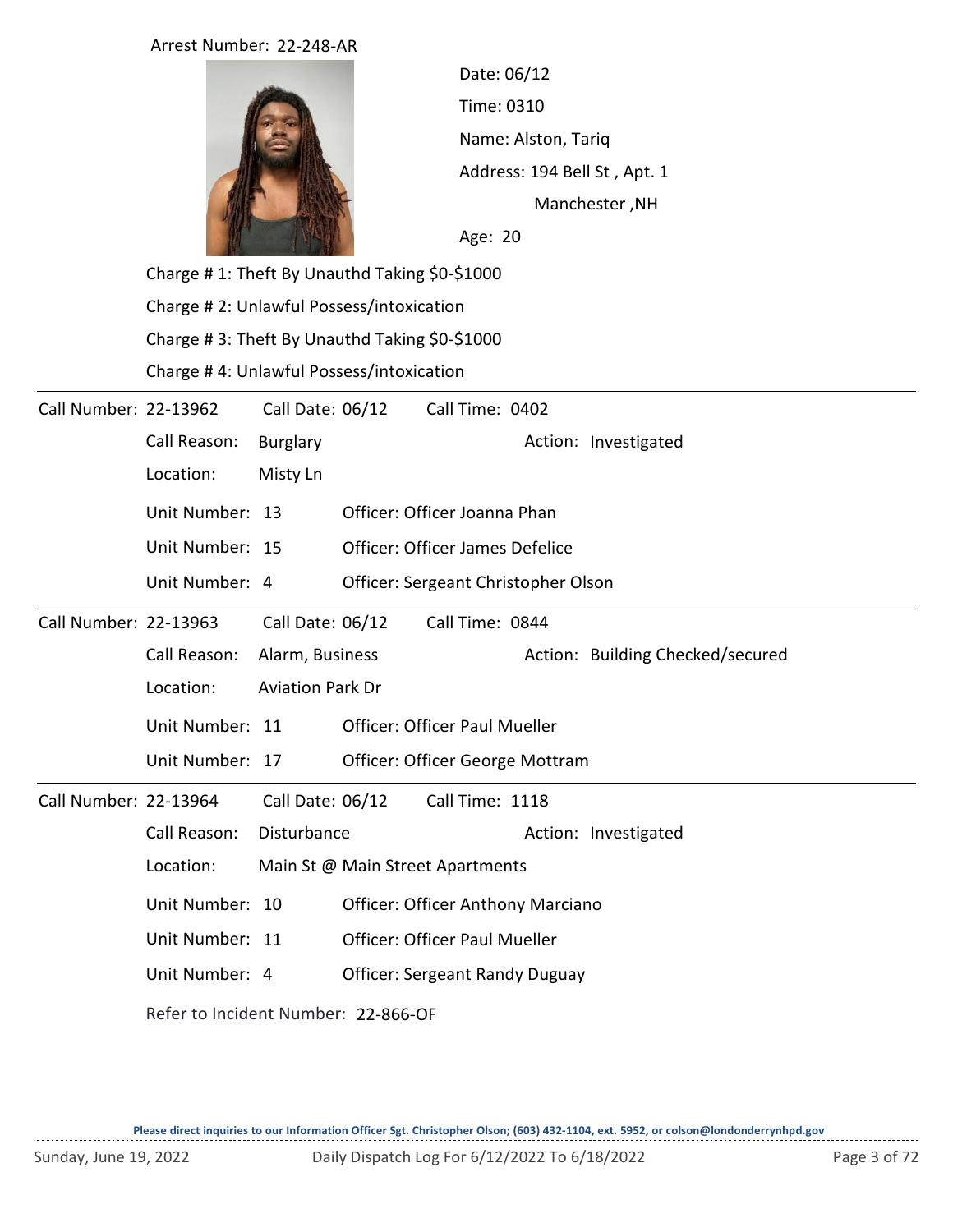| Call Number: 22-13965 |                                                              | Call Date: 06/12           |                           | Call Time: 1125                               |                                  |
|-----------------------|--------------------------------------------------------------|----------------------------|---------------------------|-----------------------------------------------|----------------------------------|
|                       | Call Reason:                                                 | <b>Missing Person</b>      |                           |                                               | Action: Investigated             |
|                       | Location:                                                    |                            |                           | Avery Rd @ Londonderry Flea Market            |                                  |
|                       | Unit Number: 17                                              |                            |                           | Officer: Officer George Mottram               |                                  |
|                       | Unit Number: 21                                              |                            |                           | Officer: Officer Sydney Delforte              |                                  |
| Call Number: 22-13967 |                                                              | Call Date: 06/12           |                           | Call Time: 1231                               |                                  |
|                       | Call Reason:                                                 | <b>Shooting Complaint</b>  |                           |                                               | Action: Could Not Locate         |
|                       | Location:                                                    |                            |                           | Lane 4 - Wptp @ Whispering Pines Trailer Park |                                  |
|                       | Unit Number: 17                                              |                            |                           | Officer: Officer George Mottram               |                                  |
| Call Number: 22-13968 |                                                              | Call Date: 06/12           |                           | Call Time: 1443                               |                                  |
|                       | Call Reason:                                                 | <b>Suspicious Activity</b> |                           |                                               | Action: Could Not Locate         |
|                       | Location:                                                    |                            | Nashua Rd @ Renegades Pub |                                               |                                  |
|                       | Unit Number: 19                                              |                            |                           | Officer: Officer Keeley Bartolini             |                                  |
|                       | Unit Number: 21                                              |                            |                           | Officer: Officer Sydney Delforte              |                                  |
|                       | Unit Number: 21                                              |                            |                           | Officer: Officer Sydney Delforte              |                                  |
| Call Number: 22-13969 |                                                              | Call Date: 06/12           |                           | Call Time: 1500                               |                                  |
|                       | Call Reason:                                                 | K9 Training                |                           |                                               | Action: Services Rendered        |
|                       | Location:                                                    |                            |                           | Mammoth Rd @ Londonderry Police Department    |                                  |
|                       | Unit Number: 3                                               |                            |                           | <b>Officer: Officer Matthew Morin</b>         |                                  |
|                       | Call Number: 22-13970    Call Date: 06/12    Call Time: 1511 |                            |                           |                                               |                                  |
|                       | Call Reason:                                                 | <b>Building Check</b>      |                           |                                               | Action: Building Checked/secured |
|                       | Location:                                                    | Shasta Dr                  |                           |                                               |                                  |
|                       | Unit Number: 19                                              |                            |                           | Officer: Officer Keeley Bartolini             |                                  |
| Call Number: 22-13973 |                                                              | Call Date: 06/12           |                           | Call Time: 1629                               |                                  |
|                       | Call Reason:                                                 | <b>Traffic Control</b>     |                           |                                               | Action: Services Rendered        |
|                       | Location:                                                    | Mohawk Dr                  |                           |                                               |                                  |
|                       |                                                              |                            |                           |                                               |                                  |
|                       | Unit Number: 19                                              |                            |                           | Officer: Officer Keeley Bartolini             |                                  |
| Call Number: 22-13974 |                                                              | Call Date: 06/12           |                           | Call Time: 1645                               |                                  |
|                       | Call Reason:                                                 | <b>Building Check</b>      |                           |                                               | Action: Building Checked/secured |
|                       | Location:                                                    | Clover Ln                  |                           |                                               |                                  |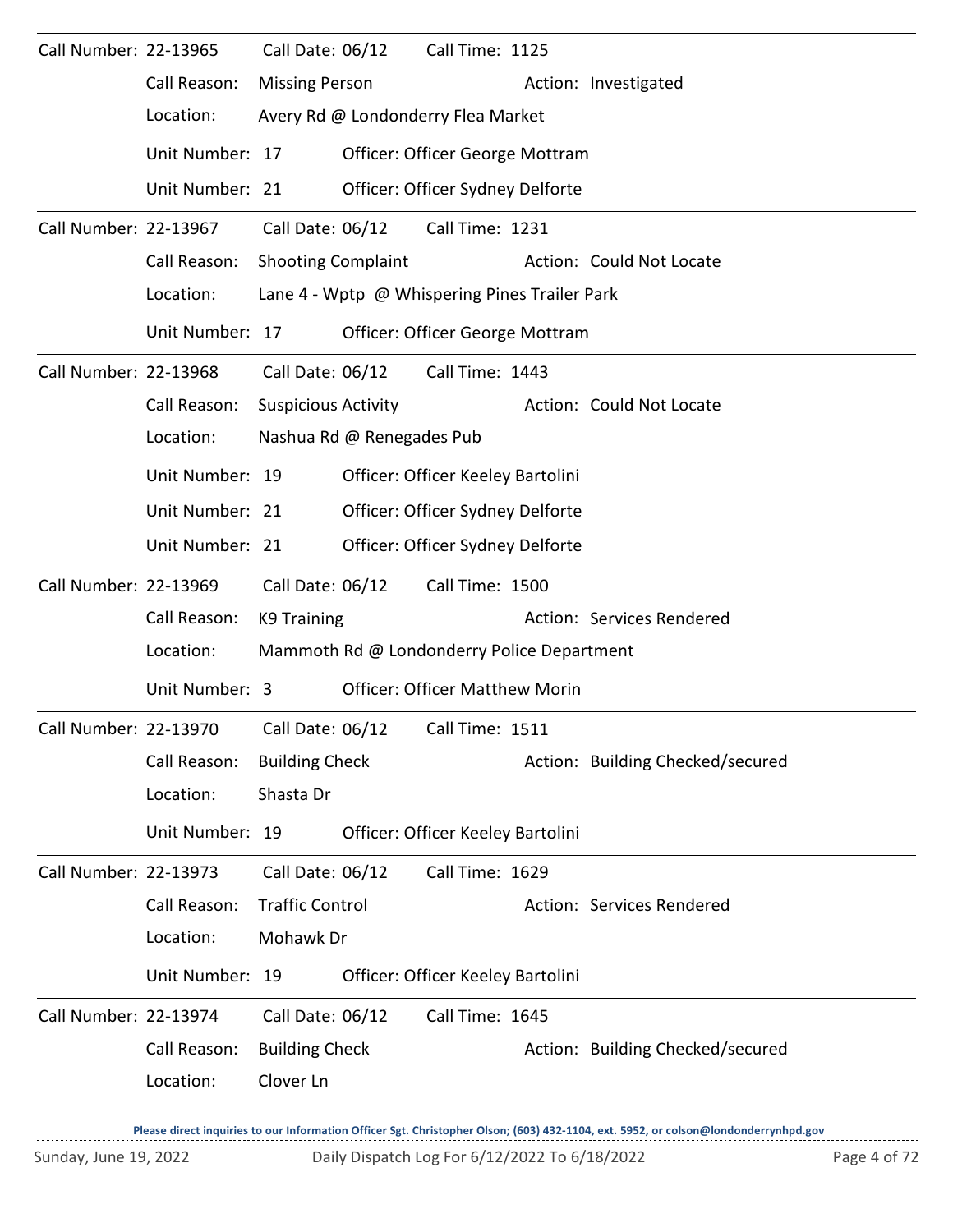|                       | Unit Number: 17                         |                            | Officer: Officer Timon Aikawa            |                                                  |  |                                                            |  |  |  |  |
|-----------------------|-----------------------------------------|----------------------------|------------------------------------------|--------------------------------------------------|--|------------------------------------------------------------|--|--|--|--|
| Call Number: 22-13975 |                                         | Call Date: 06/12           |                                          | Call Time: 1703                                  |  |                                                            |  |  |  |  |
|                       | Call Reason:                            |                            | Motor Vehicle Stop Arrest                |                                                  |  | Action: Arrest(s) Made                                     |  |  |  |  |
|                       | Location:                               |                            | Mammoth Rd @ Moose Hill Orchards         |                                                  |  |                                                            |  |  |  |  |
|                       | Unit Number: 10                         |                            | <b>Officer: Officer Anthony Marciano</b> |                                                  |  |                                                            |  |  |  |  |
|                       | Unit Number: 19                         |                            | Officer: Officer Keeley Bartolini        |                                                  |  |                                                            |  |  |  |  |
|                       | Arrest Number: 22-249-AR                |                            |                                          |                                                  |  |                                                            |  |  |  |  |
|                       |                                         |                            |                                          | Date: 06/12                                      |  |                                                            |  |  |  |  |
|                       |                                         |                            |                                          | Time: 1753                                       |  |                                                            |  |  |  |  |
|                       |                                         |                            |                                          | Name: Mendez De La Cruz, Jackson                 |  |                                                            |  |  |  |  |
|                       |                                         |                            |                                          | Address: 24 Krakow Ave, Apt. 3<br>Manchester, NH |  |                                                            |  |  |  |  |
|                       |                                         |                            |                                          |                                                  |  |                                                            |  |  |  |  |
|                       |                                         | Age: 23                    |                                          |                                                  |  |                                                            |  |  |  |  |
|                       | Charge #1: Drive After Rev/sus - Subsqt |                            |                                          |                                                  |  |                                                            |  |  |  |  |
| Call Number: 22-13976 |                                         | Call Date: 06/12           |                                          | Call Time: 1704                                  |  |                                                            |  |  |  |  |
|                       | Call Reason:                            | <b>Building Check</b>      |                                          |                                                  |  | Action: Building Checked/secured                           |  |  |  |  |
|                       | Location:                               | Symmes Dr                  |                                          |                                                  |  |                                                            |  |  |  |  |
|                       | Unit Number: 17                         |                            | Officer: Officer Timon Aikawa            |                                                  |  |                                                            |  |  |  |  |
| Call Number: 22-13977 |                                         | Call Date: 06/12           |                                          | Call Time: 1712                                  |  |                                                            |  |  |  |  |
|                       | Call Reason:                            | <b>Building Check</b>      |                                          |                                                  |  | Action: Building Checked/secured                           |  |  |  |  |
|                       | Location:                               | Perkins Rd                 |                                          |                                                  |  |                                                            |  |  |  |  |
|                       | Unit Number: 17                         |                            | Officer: Officer Timon Aikawa            |                                                  |  |                                                            |  |  |  |  |
| Call Number: 22-13978 |                                         | Call Date: 06/12           |                                          | Call Time: 1714                                  |  |                                                            |  |  |  |  |
|                       | Call Reason:                            | K9 Training                |                                          |                                                  |  | Action: Services Rendered                                  |  |  |  |  |
|                       | Location:                               |                            | Garden Ln @ Park And Ride South          |                                                  |  |                                                            |  |  |  |  |
|                       | Unit Number: 3                          |                            | <b>Officer: Officer Matthew Morin</b>    |                                                  |  |                                                            |  |  |  |  |
| Call Number: 22-13979 |                                         | Call Date: 06/12           |                                          | Call Time: 1733                                  |  |                                                            |  |  |  |  |
|                       | Call Reason:                            | <b>Motor Vehicle Check</b> |                                          |                                                  |  | Action: Investigated                                       |  |  |  |  |
|                       | Location:                               |                            |                                          |                                                  |  | Airport Rd @ Manchester Boston Regional Airport/terminal&g |  |  |  |  |
|                       | Unit Number: AP101                      |                            | <b>Officer: Detective Marvin Alfaro</b>  |                                                  |  |                                                            |  |  |  |  |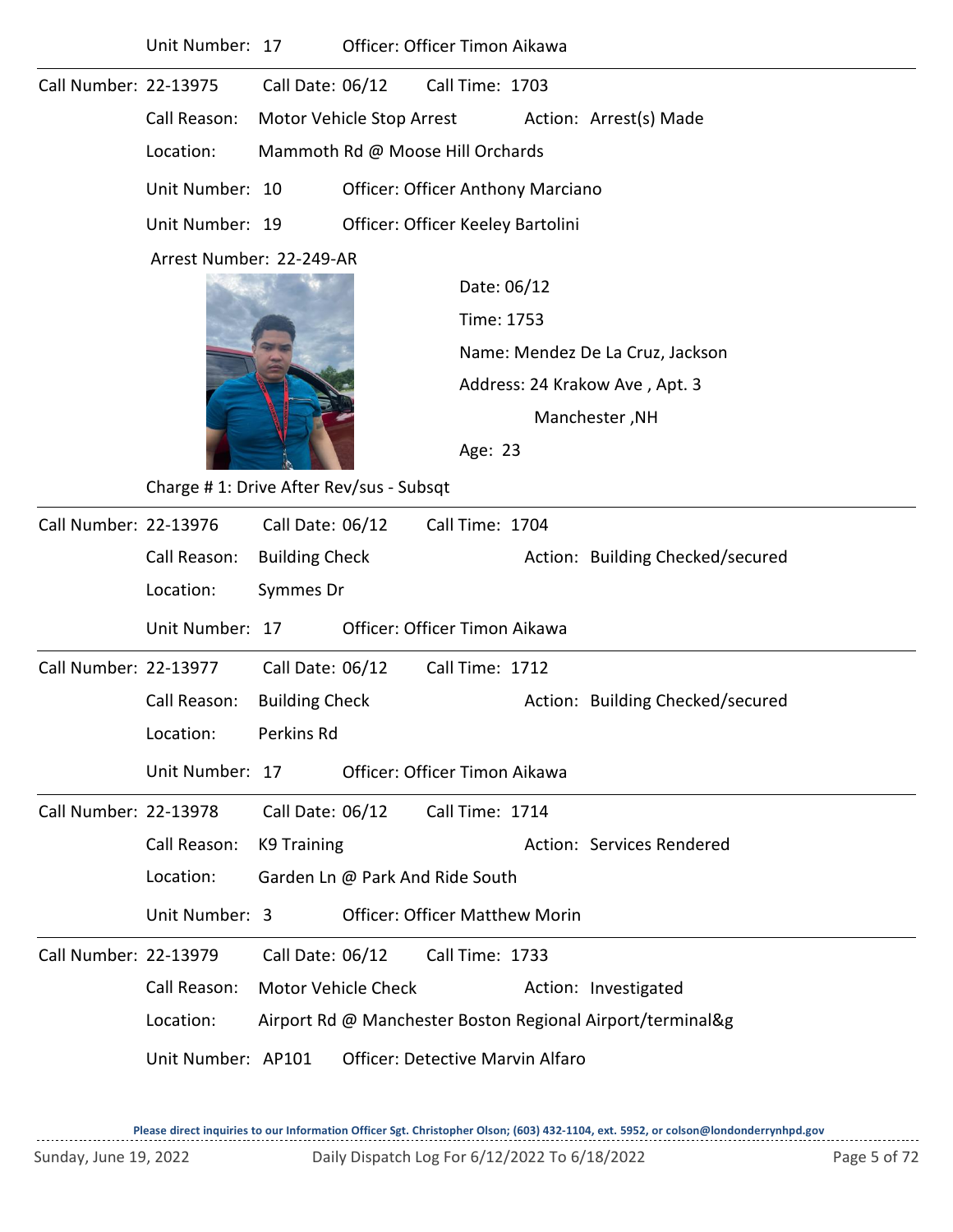| Call Number: 22-13980 |                                     | Call Date: 06/12          | Call Time: 1736                          |                                  |
|-----------------------|-------------------------------------|---------------------------|------------------------------------------|----------------------------------|
|                       | Call Reason:                        | <b>Building Check</b>     |                                          | Action: Building Checked/secured |
|                       | Location:                           | Navigator Rd              |                                          |                                  |
|                       | Unit Number: 17                     |                           | Officer: Officer Timon Aikawa            |                                  |
| Call Number: 22-13981 |                                     | Call Date: 06/12          | Call Time: 1741                          |                                  |
|                       | Call Reason:                        | <b>Building Check</b>     |                                          | Action: Building Checked/secured |
|                       | Location:                           | Planeview Dr              |                                          |                                  |
|                       | Unit Number: 17                     |                           | Officer: Officer Timon Aikawa            |                                  |
| Call Number: 22-13982 |                                     | Call Date: 06/12          | Call Time: 1743                          |                                  |
|                       | Call Reason:                        | <b>Building Check</b>     |                                          | Action: Building Checked/secured |
|                       | Location:                           | Memorial Dr               |                                          |                                  |
|                       | Unit Number: 17                     |                           | Officer: Officer Timon Aikawa            |                                  |
| Call Number: 22-13984 |                                     | Call Date: 06/12          | Call Time: 1825                          |                                  |
|                       | Call Reason:                        | <b>Building Check</b>     |                                          | Action: Building Checked/secured |
|                       | Location:                           | Rockingham Rd             |                                          |                                  |
|                       | Unit Number: 10                     |                           | <b>Officer: Officer Anthony Marciano</b> |                                  |
|                       |                                     |                           |                                          |                                  |
| Call Number: 22-13985 |                                     | Call Date: 06/12          | Call Time: 1859                          |                                  |
|                       | Call Reason:                        | <b>Shooting Complaint</b> |                                          | Action: Could Not Locate         |
|                       | Location:                           | <b>White Plains Ave</b>   |                                          |                                  |
|                       | Unit Number: 19                     |                           | Officer: Officer Keeley Bartolini        |                                  |
| Call Number: 22-13987 |                                     | Call Date: 06/12          | Call Time: 2048                          |                                  |
|                       | Call Reason:                        | Sex Offenses              |                                          | Action: Investigated             |
|                       | Location:                           | Noyes Rd                  |                                          |                                  |
|                       | Unit Number: 19                     |                           | Officer: Officer Keeley Bartolini        |                                  |
|                       | Refer to Incident Number: 22-867-OF |                           |                                          |                                  |
| Call Number: 22-13988 |                                     | Call Date: 06/12          | Call Time: 2051                          |                                  |
|                       | Call Reason:                        | <b>Building Check</b>     |                                          | Action: Building Checked/secured |
|                       | Location:                           | Memorial Dr               |                                          |                                  |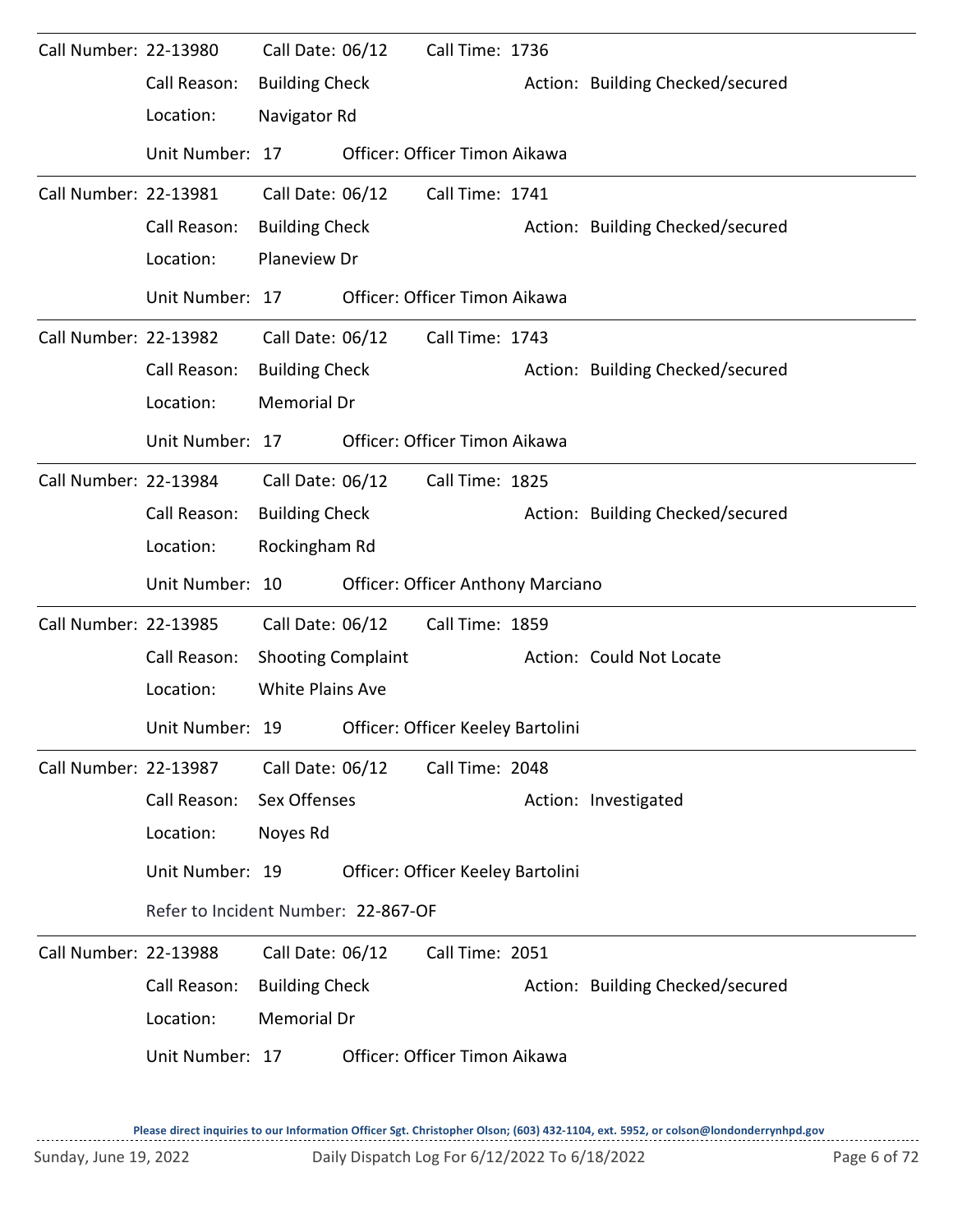| Call Number: 22-13989 |                 | Call Date: 06/12      |                     | Call Time: 2053                          |                                                           |
|-----------------------|-----------------|-----------------------|---------------------|------------------------------------------|-----------------------------------------------------------|
|                       | Call Reason:    |                       | Motor Vehicle Check |                                          | Action: Investigated                                      |
|                       | Location:       | Harvey Rd             |                     |                                          |                                                           |
|                       | Unit Number: 17 |                       |                     | Officer: Officer Timon Aikawa            |                                                           |
| Call Number: 22-13990 |                 | Call Date: 06/12      |                     | Call Time: 2131                          |                                                           |
|                       | Call Reason:    | Keep The Peace        |                     |                                          | Action: No Action Required                                |
|                       | Location:       | Justin Cir            |                     |                                          |                                                           |
|                       | Unit Number: 10 |                       |                     | <b>Officer: Officer Anthony Marciano</b> |                                                           |
| Call Number: 22-13991 |                 | Call Date: 06/12      |                     | Call Time: 2258                          |                                                           |
|                       | Call Reason:    | Alarm, Residence      |                     |                                          | Action: False Alarm                                       |
|                       | Location:       | South Parish Dr       |                     |                                          |                                                           |
|                       | Unit Number: 17 |                       |                     |                                          | Officers: Officer Brandon Gauthier & Officer Nathan Slack |
|                       | Unit Number: 9  |                       |                     | Officer: Officer Rafael Ribeiro          |                                                           |
| Call Number: 22-13992 |                 | Call Date: 06/12      |                     | Call Time: 2328                          |                                                           |
|                       | Call Reason:    | <b>Building Check</b> |                     |                                          | Action: Building Checked/secured                          |
|                       | Location:       | Mammoth Rd            |                     |                                          |                                                           |
|                       | Unit Number: 14 |                       |                     | Officer: Officer Joanna Phan             |                                                           |
| Call Number: 22-13993 |                 | Call Date: 06/12      |                     | Call Time: 2332                          |                                                           |
|                       | Call Reason:    | <b>Building Check</b> |                     |                                          | Action: Building Checked/secured                          |
|                       | Location:       | Rockingham Rd         |                     |                                          |                                                           |
|                       | Unit Number: 14 |                       |                     | Officer: Officer Joanna Phan             |                                                           |
| Call Number: 22-13994 |                 | Call Date: 06/12      |                     | Call Time: 2333                          |                                                           |
|                       | Call Reason:    | <b>Building Check</b> |                     |                                          | Action: Building Checked/secured                          |
|                       | Location:       | Rockingham Rd         |                     |                                          |                                                           |
|                       | Unit Number: 14 |                       |                     | Officer: Officer Joanna Phan             |                                                           |
| Call Number: 22-13995 |                 | Call Date: 06/12      |                     | Call Time: 2336                          |                                                           |
|                       | Call Reason:    | <b>Building Check</b> |                     |                                          | Action: Building Checked/secured                          |
|                       | Location:       | Rockingham Rd         |                     |                                          |                                                           |
|                       | Unit Number: 14 |                       |                     | Officer: Officer Joanna Phan             |                                                           |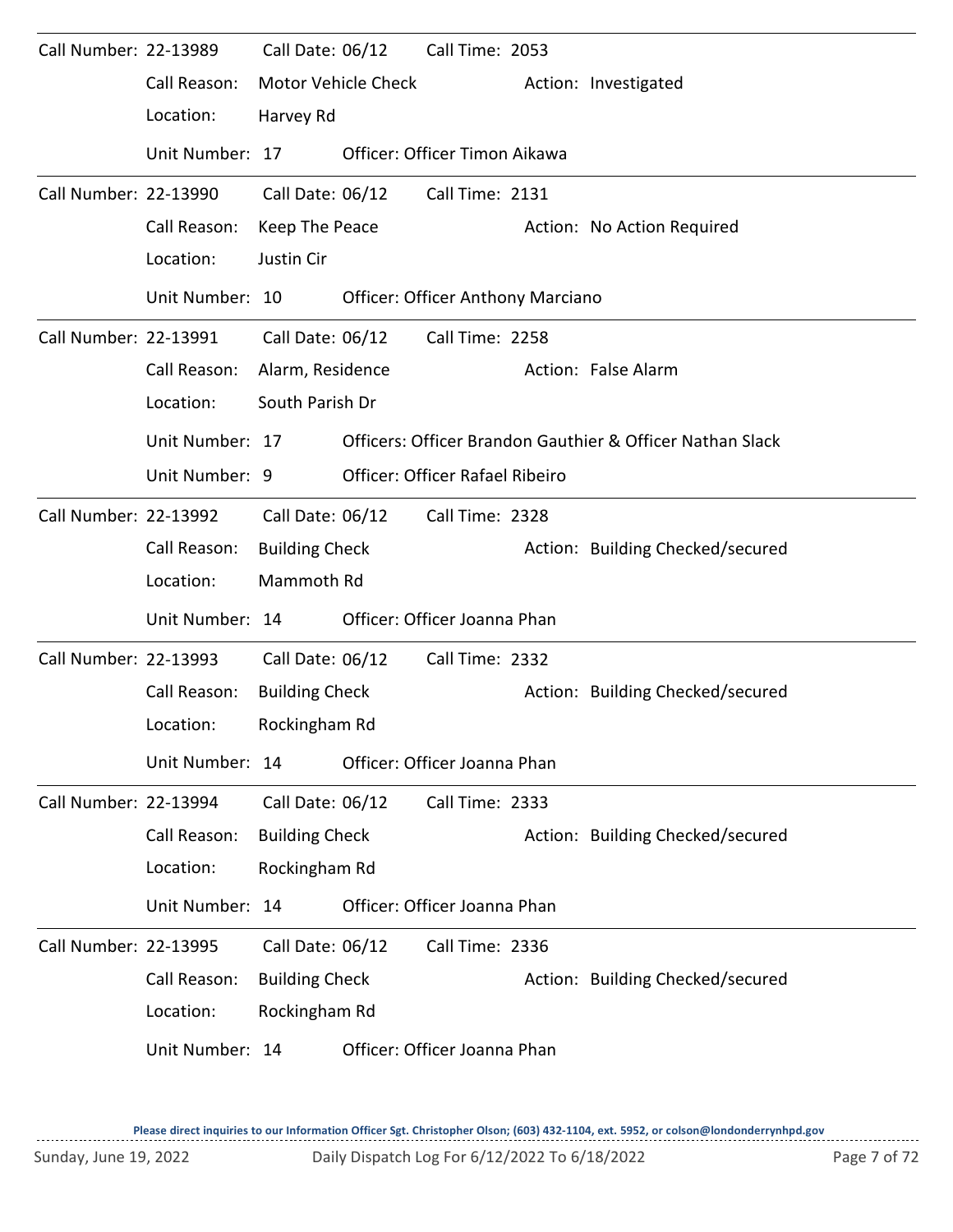| Call Number: 22-13996 |                 | Call Date: 06/12      |                            | Call Time: 2337                        |                                  |
|-----------------------|-----------------|-----------------------|----------------------------|----------------------------------------|----------------------------------|
|                       | Call Reason:    | <b>Building Check</b> |                            |                                        | Action: Building Checked/secured |
|                       | Location:       | Rockingham Rd         |                            |                                        |                                  |
|                       | Unit Number: 14 |                       |                            | Officer: Officer Joanna Phan           |                                  |
| Call Number: 22-13997 |                 | Call Date: 06/12      |                            | Call Time: 2341                        |                                  |
|                       | Call Reason:    | <b>Building Check</b> |                            |                                        | Action: Services Rendered        |
|                       | Location:       | Orchard View Dr       |                            |                                        |                                  |
|                       | Unit Number: 9  |                       |                            | <b>Officer: Officer Rafael Ribeiro</b> |                                  |
| Call Number: 22-13998 |                 | Call Date: 06/12      |                            | Call Time: 2342                        |                                  |
|                       | Call Reason:    | <b>Building Check</b> |                            |                                        | Action: Services Rendered        |
|                       | Location:       | Rockingham Rd         |                            |                                        |                                  |
|                       | Unit Number: 14 |                       |                            | Officer: Officer Joanna Phan           |                                  |
| Call Number: 22-13999 |                 | Call Date: 06/12      |                            | Call Time: 2349                        |                                  |
|                       | Call Reason:    | <b>Building Check</b> |                            |                                        | Action: Services Rendered        |
|                       | Location:       | Symmes Dr             |                            |                                        |                                  |
|                       | Unit Number: 14 |                       |                            | Officer: Officer Joanna Phan           |                                  |
| Call Number: 22-14000 |                 | Call Date: 06/12      |                            | Call Time: 2357                        |                                  |
|                       | Call Reason:    |                       | <b>Motor Vehicle Check</b> |                                        | Action: Services Rendered        |
|                       | Location:       |                       |                            | Symmes Dr @ Park And Ride North        |                                  |
|                       | Unit Number: 14 |                       |                            | Officer: Officer Joanna Phan           |                                  |
| Call Number: 22-14002 |                 | Call Date: 06/13      |                            | Call Time: 0022                        |                                  |
|                       | Call Reason:    | <b>Building Check</b> |                            |                                        | Action: Building Checked/secured |
|                       | Location:       | Perkins Rd            |                            |                                        |                                  |
|                       | Unit Number: 14 |                       |                            | Officer: Officer Joanna Phan           |                                  |
| Call Number: 22-14003 |                 | Call Date: 06/13      |                            | Call Time: 0024                        |                                  |
|                       | Call Reason:    | <b>Building Check</b> |                            |                                        | Action: Building Checked/secured |
|                       | Location:       | Perkins Rd            |                            |                                        |                                  |
|                       | Unit Number: 14 |                       |                            | Officer: Officer Joanna Phan           |                                  |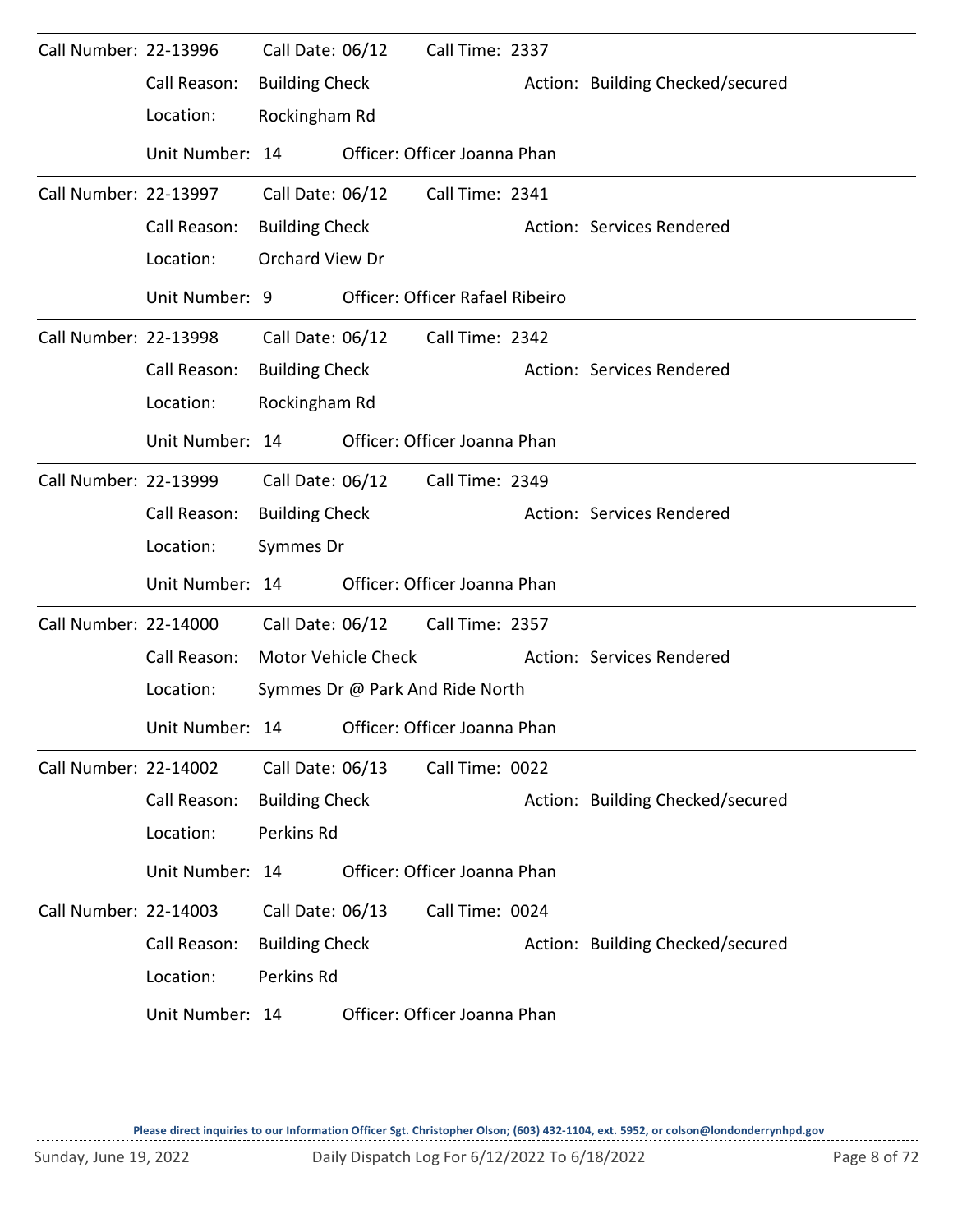| Call Number: 22-14004 |                 | Call Date: 06/13      | Call Time: 0025                 |                                  |
|-----------------------|-----------------|-----------------------|---------------------------------|----------------------------------|
|                       | Call Reason:    | <b>Building Check</b> |                                 | Action: Building Checked/secured |
|                       | Location:       | Perkins Rd            |                                 |                                  |
|                       | Unit Number: 14 |                       | Officer: Officer Joanna Phan    |                                  |
| Call Number: 22-14005 |                 | Call Date: 06/13      | Call Time: 0028                 |                                  |
|                       | Call Reason:    | <b>Building Check</b> |                                 | Action: Building Checked/secured |
|                       | Location:       | Rockingham Rd         |                                 |                                  |
|                       | Unit Number: 14 |                       | Officer: Officer Joanna Phan    |                                  |
| Call Number: 22-14006 |                 | Call Date: 06/13      | Call Time: 0029                 |                                  |
|                       | Call Reason:    | <b>Building Check</b> |                                 | Action: Building Checked/secured |
|                       | Location:       | Rockingham Rd         |                                 |                                  |
|                       | Unit Number: 14 |                       | Officer: Officer Joanna Phan    |                                  |
| Call Number: 22-14007 |                 | Call Date: 06/13      | Call Time: 0031                 |                                  |
|                       | Call Reason:    | K9 Training           |                                 | Action: Services Rendered        |
|                       | Location:       | Michels Wy            |                                 |                                  |
|                       | Unit Number: 9  |                       | Officer: Officer Rafael Ribeiro |                                  |
| Call Number: 22-14008 |                 | Call Date: 06/13      | Call Time: 0032                 |                                  |
|                       | Call Reason:    | <b>Building Check</b> |                                 | Action: Services Rendered        |
|                       | Location:       | Independence Dr       |                                 |                                  |
|                       | Unit Number: 14 |                       | Officer: Officer Joanna Phan    |                                  |
| Call Number: 22-14009 |                 | Call Date: 06/13      | Call Time: 0034                 |                                  |
|                       | Call Reason:    | <b>Building Check</b> |                                 | Action: Building Checked/secured |
|                       | Location:       | Independence Dr       |                                 |                                  |
|                       | Unit Number: 14 |                       | Officer: Officer Joanna Phan    |                                  |
| Call Number: 22-14010 |                 | Call Date: 06/13      | Call Time: 0037                 |                                  |
|                       | Call Reason:    | <b>Building Check</b> |                                 | Action: Building Checked/secured |
|                       | Location:       | Liberty Dr            |                                 |                                  |
|                       | Unit Number: 14 |                       | Officer: Officer Joanna Phan    |                                  |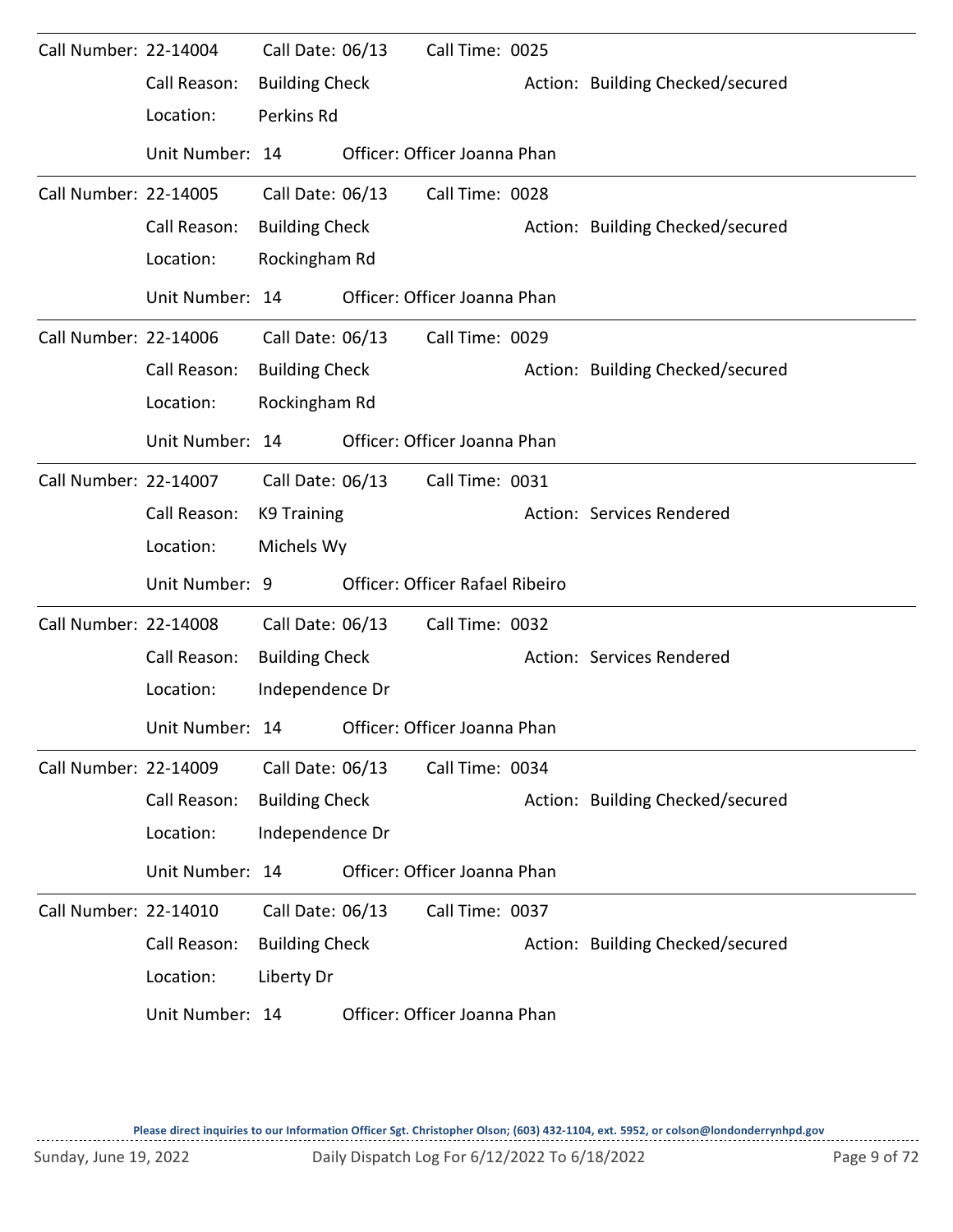| Call Number: 22-14011 |                 | Call Date: 06/13      | Call Time: 0039              |                                  |
|-----------------------|-----------------|-----------------------|------------------------------|----------------------------------|
|                       | Call Reason:    | <b>Building Check</b> |                              | Action: Building Checked/secured |
|                       | Location:       | Rockingham Rd         |                              |                                  |
|                       | Unit Number: 14 |                       | Officer: Officer Joanna Phan |                                  |
| Call Number: 22-14012 |                 | Call Date: 06/13      | Call Time: 0042              |                                  |
|                       | Call Reason:    | <b>Building Check</b> |                              | Action: Building Checked/secured |
|                       | Location:       | Rockingham Rd         |                              |                                  |
|                       | Unit Number: 14 |                       | Officer: Officer Joanna Phan |                                  |
| Call Number: 22-14013 |                 | Call Date: 06/13      | Call Time: 0043              |                                  |
|                       | Call Reason:    | <b>Building Check</b> |                              | Action: Building Checked/secured |
|                       | Location:       | Rockingham Rd         |                              |                                  |
|                       | Unit Number: 14 |                       | Officer: Officer Joanna Phan |                                  |
| Call Number: 22-14014 |                 | Call Date: 06/13      | Call Time: 0044              |                                  |
|                       | Call Reason:    | <b>Building Check</b> |                              | Action: Building Checked/secured |
|                       | Location:       | Rockingham Rd         |                              |                                  |
|                       | Unit Number: 14 |                       | Officer: Officer Joanna Phan |                                  |
| Call Number: 22-14015 |                 | Call Date: 06/13      | Call Time: 0049              |                                  |
|                       | Call Reason:    | <b>Building Check</b> |                              | Action: Building Checked/secured |
|                       | Location:       | Sanborn Rd            |                              |                                  |
|                       | Unit Number: 14 |                       | Officer: Officer Joanna Phan |                                  |
| Call Number: 22-14016 |                 | Call Date: 06/13      | Call Time: 0051              |                                  |
|                       | Call Reason:    | <b>Building Check</b> |                              | Action: Building Checked/secured |
|                       | Location:       | Sanborn Rd            |                              |                                  |
|                       | Unit Number: 14 |                       | Officer: Officer Joanna Phan |                                  |
| Call Number: 22-14017 |                 | Call Date: 06/13      | Call Time: 0053              |                                  |
|                       | Call Reason:    | <b>Building Check</b> |                              | Action: Building Checked/secured |
|                       | Location:       | Mammoth Rd            |                              |                                  |
|                       | Unit Number: 14 |                       | Officer: Officer Joanna Phan |                                  |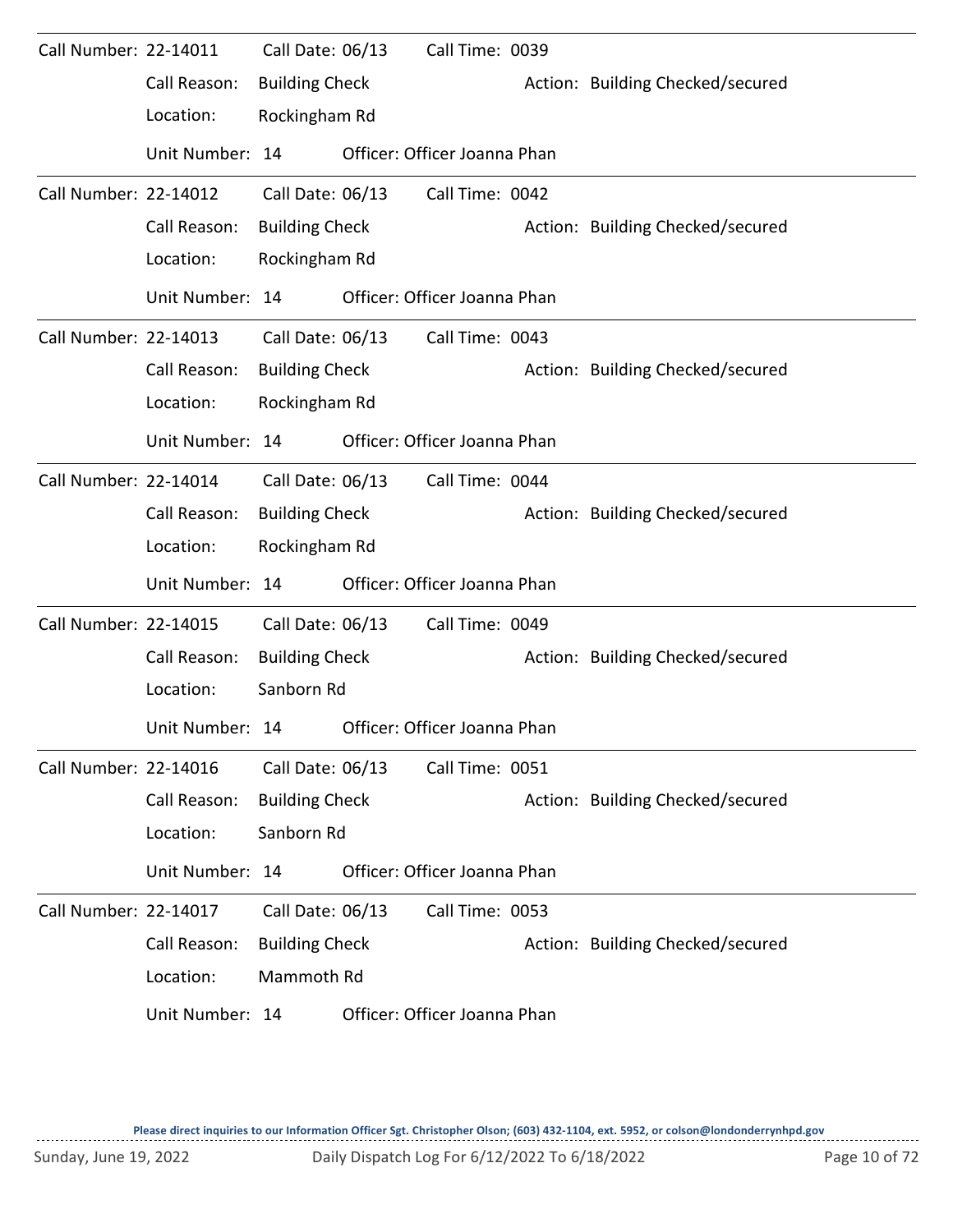| Call Number: 22-14018 |                 | Call Date: 06/13      |                     | Call Time: 0058                 |                                                           |
|-----------------------|-----------------|-----------------------|---------------------|---------------------------------|-----------------------------------------------------------|
|                       | Call Reason:    | <b>Building Check</b> |                     |                                 | Action: Building Checked/secured                          |
|                       | Location:       | Navigator Rd          |                     |                                 |                                                           |
|                       | Unit Number: 14 |                       |                     | Officer: Officer Joanna Phan    |                                                           |
| Call Number: 22-14019 |                 | Call Date: 06/13      |                     | Call Time: 0102                 |                                                           |
|                       | Call Reason:    | <b>Building Check</b> |                     |                                 | Action: Building Checked/secured                          |
|                       | Location:       | Harvey Rd             |                     |                                 |                                                           |
|                       | Unit Number: 14 |                       |                     | Officer: Officer Joanna Phan    |                                                           |
| Call Number: 22-14020 |                 | Call Date: 06/13      |                     | Call Time: 0104                 |                                                           |
|                       | Call Reason:    | <b>Building Check</b> |                     |                                 | Action: Building Checked/secured                          |
|                       | Location:       | Planeview Dr          |                     |                                 |                                                           |
|                       | Unit Number: 14 |                       |                     | Officer: Officer Joanna Phan    |                                                           |
| Call Number: 22-14021 |                 | Call Date: 06/13      |                     | Call Time: 0106                 |                                                           |
|                       | Call Reason:    |                       | Motor Vehicle Check |                                 | Action: Investigated                                      |
|                       | Location:       | Memorial Dr           |                     |                                 |                                                           |
|                       | Unit Number: 14 |                       |                     | Officer: Officer Joanna Phan    |                                                           |
| Call Number: 22-14022 |                 | Call Date: 06/13      |                     | Call Time: 0117                 |                                                           |
|                       | Call Reason:    | <b>Building Check</b> |                     |                                 | Action: Building Checked/secured                          |
|                       | Location:       | Delta Dr              |                     |                                 |                                                           |
|                       | Unit Number: 14 |                       |                     | Officer: Officer Joanna Phan    |                                                           |
| Call Number: 22-14023 |                 | Call Date: 06/13      |                     | Call Time: 0123                 |                                                           |
|                       | Call Reason:    | <b>Building Check</b> |                     |                                 | Action: Building Checked/secured                          |
|                       | Location:       | Litchfield Rd         |                     |                                 |                                                           |
|                       | Unit Number: 14 |                       |                     | Officer: Officer Joanna Phan    |                                                           |
| Call Number: 22-14024 |                 | Call Date: 06/13      |                     | Call Time: 0240                 |                                                           |
|                       | Call Reason:    | Alarm, Business       |                     |                                 | Action: Services Rendered                                 |
|                       | Location:       | Nashua Rd             |                     |                                 |                                                           |
|                       | Unit Number: 17 |                       |                     |                                 | Officers: Officer Brandon Gauthier & Officer Nathan Slack |
|                       | Unit Number: 9  |                       |                     | Officer: Officer Rafael Ribeiro |                                                           |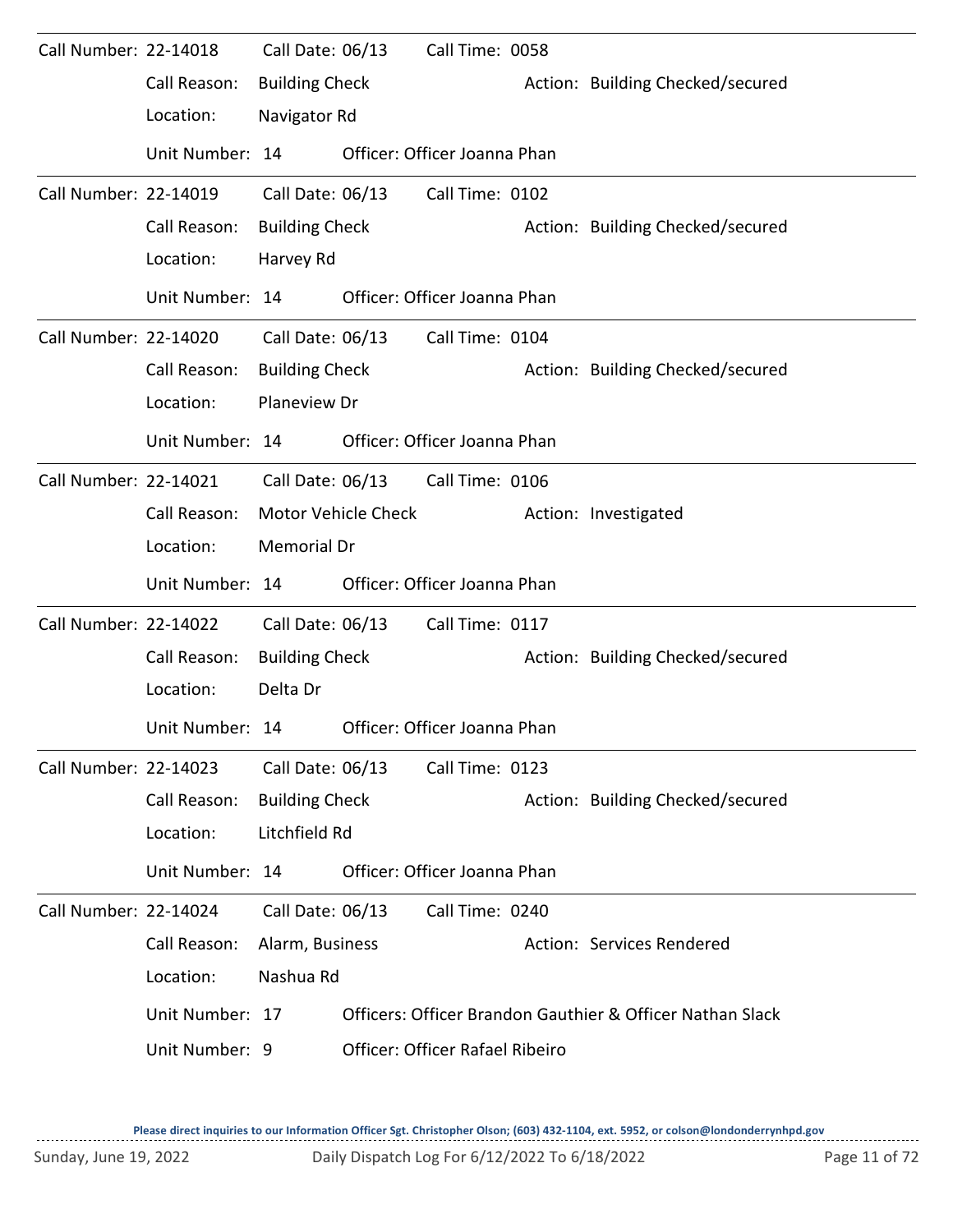| Call Number: 22-14025 |                 | Call Date: 06/13        |                     | Call Time: 0248                              |                                                           |
|-----------------------|-----------------|-------------------------|---------------------|----------------------------------------------|-----------------------------------------------------------|
|                       | Call Reason:    |                         | Motor Vehicle Check |                                              | Action: Services Rendered                                 |
|                       | Location:       |                         |                     | Nashua Rd @ Bank Of America Atm              |                                                           |
|                       | Unit Number: 17 |                         |                     |                                              | Officers: Officer Brandon Gauthier & Officer Nathan Slack |
| Call Number: 22-14026 |                 | Call Date: 06/13        |                     | Call Time: 0259                              |                                                           |
|                       | Call Reason:    | <b>Building Check</b>   |                     |                                              | Action: Building Checked/secured                          |
|                       | Location:       | Orchard View Dr         |                     |                                              |                                                           |
|                       | Unit Number: 17 |                         |                     |                                              | Officers: Officer Brandon Gauthier & Officer Nathan Slack |
| Call Number: 22-14027 |                 | Call Date: 06/13        |                     | Call Time: 0327                              |                                                           |
|                       | Call Reason:    | <b>Building Check</b>   |                     |                                              | Action: Building Checked/secured                          |
|                       | Location:       | Mammoth Rd              |                     |                                              |                                                           |
|                       | Unit Number: 17 |                         |                     |                                              | Officers: Officer Brandon Gauthier & Officer Nathan Slack |
| Call Number: 22-14028 |                 | Call Date: 06/13        |                     | Call Time: 0338                              |                                                           |
|                       | Call Reason:    | <b>Building Check</b>   |                     |                                              | Action: Building Checked/secured                          |
|                       | Location:       | <b>Technology Dr</b>    |                     |                                              |                                                           |
|                       | Unit Number: 17 |                         |                     |                                              | Officers: Officer Brandon Gauthier & Officer Nathan Slack |
| Call Number: 22-14029 |                 | Call Date: 06/13        |                     | Call Time: 0456                              |                                                           |
|                       | Call Reason:    | Follow-up               |                     |                                              | Action: Building Checked/secured                          |
|                       | Location:       |                         |                     | Rockingham Rd @ Convenience Plus Londonderry |                                                           |
|                       | Unit Number: 17 |                         |                     |                                              | Officers: Officer Brandon Gauthier & Officer Nathan Slack |
| Call Number: 22-14030 |                 | Call Date: 06/13        |                     | Call Time: 0600                              |                                                           |
|                       | Call Reason:    | Alarm, Business         |                     |                                              | Action: False Alarm                                       |
|                       | Location:       | <b>Aviation Park Dr</b> |                     |                                              |                                                           |
|                       | Unit Number: 10 |                         |                     | <b>Officer: Officer Anthony Marciano</b>     |                                                           |
|                       | Unit Number: 17 |                         |                     | Officer: Officer Keeley Bartolini            |                                                           |
| Call Number: 22-14033 |                 | Call Date: 06/13        |                     | Call Time: 0638                              |                                                           |
|                       | Call Reason:    | <b>Building Check</b>   |                     |                                              | Action: Building Checked/secured                          |
|                       | Location:       | Shasta Dr               |                     |                                              |                                                           |
|                       | Unit Number: 17 |                         |                     | Officer: Officer Keeley Bartolini            |                                                           |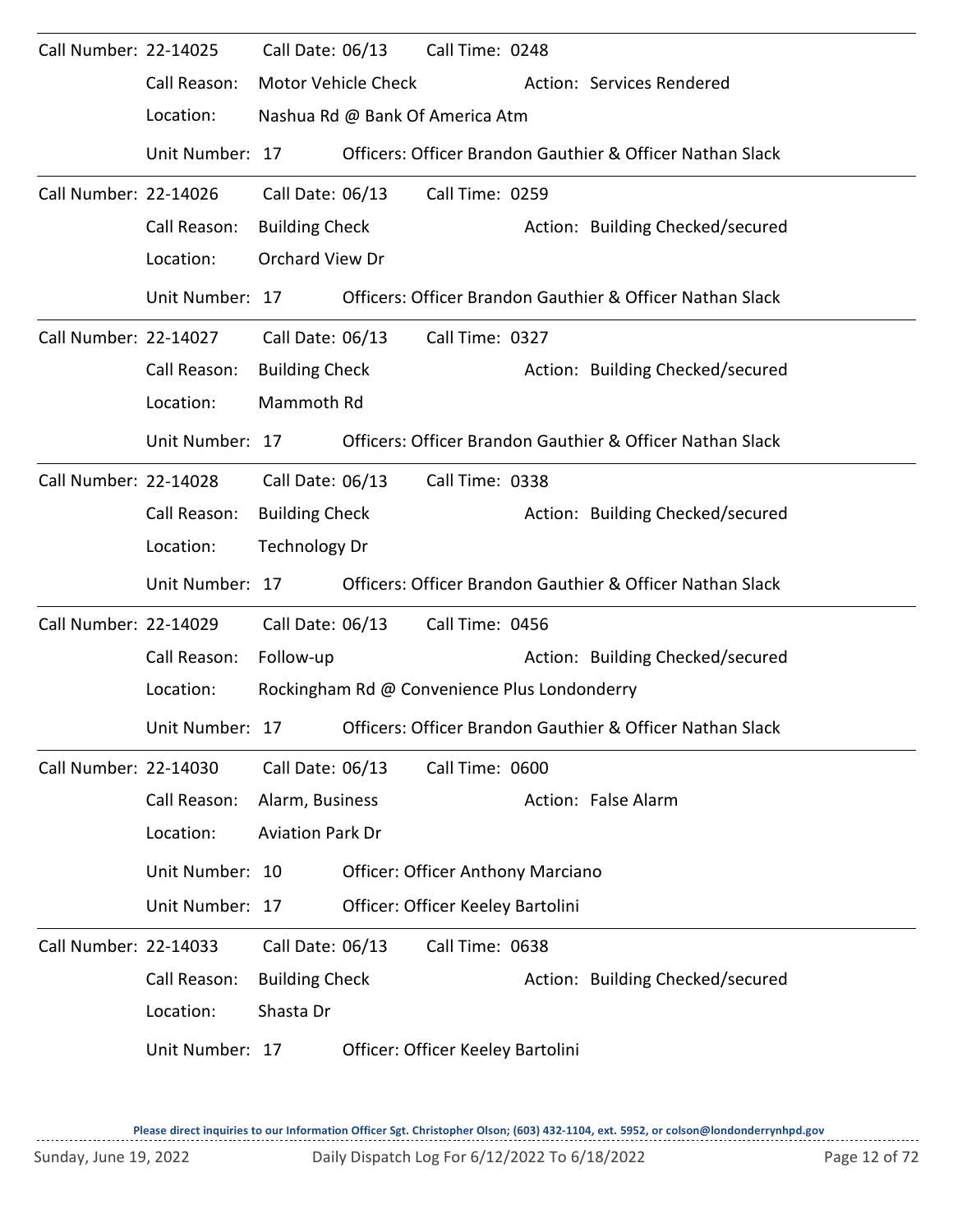| Call Number: 22-14034 |                 | Call Date: 06/13         |                       | Call Time: 0641                        |                                  |
|-----------------------|-----------------|--------------------------|-----------------------|----------------------------------------|----------------------------------|
|                       | Call Reason:    | <b>Community Contact</b> |                       |                                        | Action: No Action Required       |
|                       | Location:       |                          | Nashua Rd @ Starbucks |                                        |                                  |
|                       | Unit Number: 21 |                          |                       | Officer: Officer Sydney Delforte       |                                  |
| Call Number: 22-14037 |                 | Call Date: 06/13         |                       | Call Time: 0707                        |                                  |
|                       | Call Reason:    | School Check/walk-thru   |                       |                                        | Action: Services Rendered        |
|                       | Location:       |                          |                       | Mammoth Rd @ Londonderry High School   |                                  |
|                       | Unit Number: 19 |                          |                       | <b>Officer: Sergeant Timothy Moran</b> |                                  |
| Call Number: 22-14038 |                 | Call Date: 06/13         |                       | Call Time: 0710                        |                                  |
|                       | Call Reason:    | <b>Traffic Control</b>   |                       |                                        | Action: Services Rendered        |
|                       | Location:       | Mohawk Dr                |                       |                                        |                                  |
|                       | Unit Number: 21 |                          |                       | Officer: Officer Sydney Delforte       |                                  |
| Call Number: 22-14039 |                 | Call Date: 06/13         |                       | Call Time: 0716                        |                                  |
|                       | Call Reason:    | <b>Building Check</b>    |                       |                                        | Action: Building Checked/secured |
|                       | Location:       | Memorial Dr              |                       |                                        |                                  |
|                       | Unit Number: 17 |                          |                       | Officer: Officer Keeley Bartolini      |                                  |
| Call Number: 22-14040 |                 | Call Date: 06/13         |                       | Call Time: 0717                        |                                  |
|                       | Call Reason:    | <b>Building Check</b>    |                       |                                        | Action: Building Checked/secured |
|                       | Location:       | Delta Dr                 |                       |                                        |                                  |
|                       | Unit Number: 17 |                          |                       | Officer: Officer Keeley Bartolini      |                                  |
| Call Number: 22-14043 |                 | Call Date: 06/13         |                       | Call Time: 0737                        |                                  |
|                       | Call Reason:    | School Check/walk-thru   |                       |                                        | Action: Services Rendered        |
|                       | Location:       |                          |                       | South Rd @ Londonderry South School    |                                  |
|                       | Unit Number: 21 |                          |                       | Officer: Officer Sydney Delforte       |                                  |
| Call Number: 22-14046 |                 | Call Date: 06/13         |                       | Call Time: 0747                        |                                  |
|                       | Call Reason:    |                          | Motor Vehicle Check   |                                        | Action: Services Rendered        |
|                       | Location:       | High Range Rd            |                       |                                        |                                  |
|                       | Unit Number: 19 |                          |                       | <b>Officer: Sergeant Timothy Moran</b> |                                  |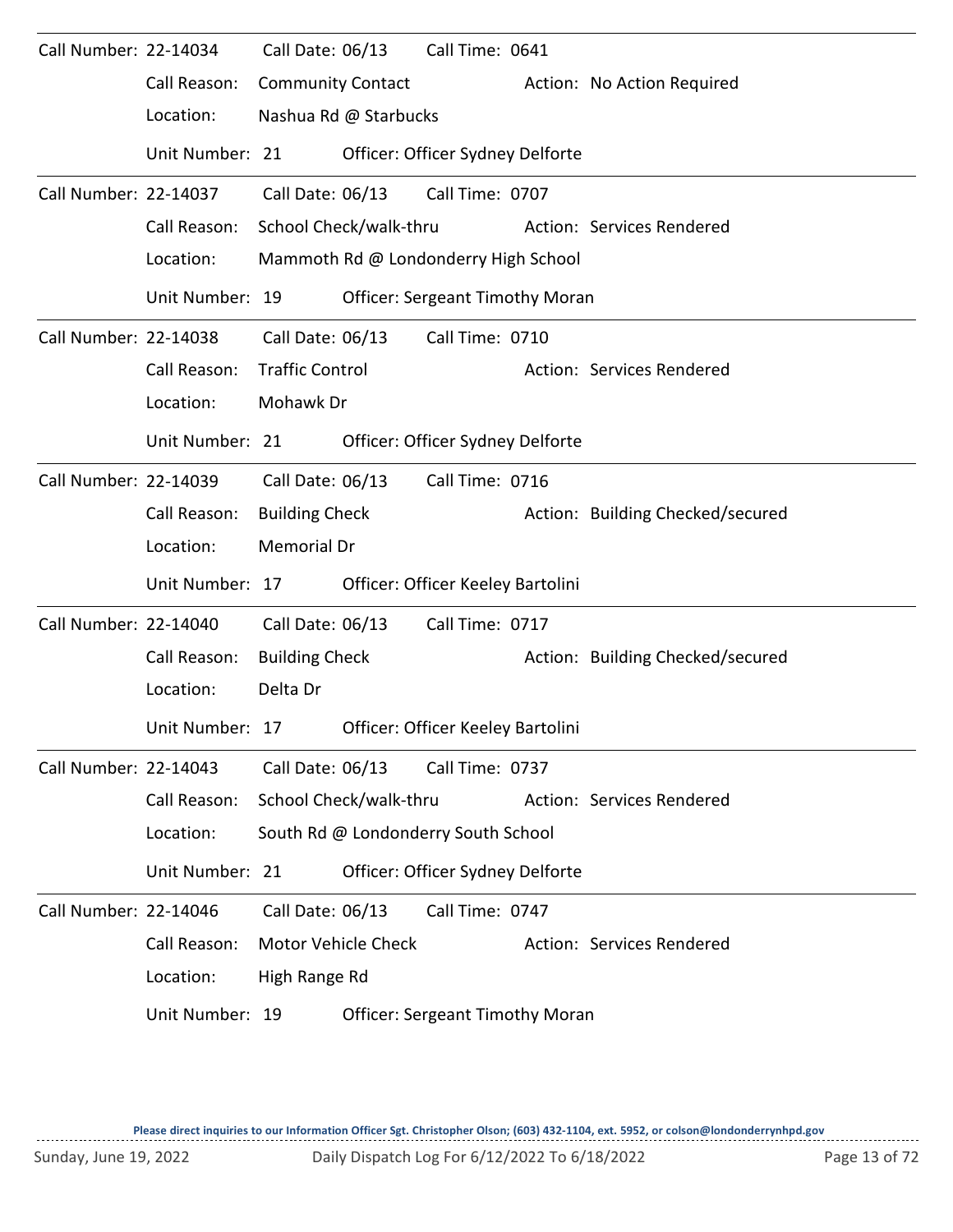| Call Number: 22-14048 |                 | Call Date: 06/13       |                             | Call Time: 0803                          |                                                       |
|-----------------------|-----------------|------------------------|-----------------------------|------------------------------------------|-------------------------------------------------------|
|                       | Call Reason:    | Disabled Mv            |                             |                                          | Action: Could Not Locate                              |
|                       | Location:       | Nashua Rd @ Rt 93      |                             |                                          |                                                       |
|                       | Unit Number: 21 |                        |                             | Officer: Officer Sydney Delforte         |                                                       |
| Call Number: 22-14050 |                 | Call Date: 06/13       |                             | Call Time: 0817                          |                                                       |
|                       | Call Reason:    | Follow-up              |                             |                                          | Action: No Action Required                            |
|                       | Location:       |                        | Nashua Rd @ Shell Food Mart |                                          |                                                       |
|                       | Unit Number: 10 |                        |                             | <b>Officer: Officer Anthony Marciano</b> |                                                       |
| Call Number: 22-14051 |                 |                        |                             | Call Date: 06/13 Call Time: 0823         |                                                       |
|                       | Call Reason:    |                        |                             |                                          | Parking Violation/complaint Action: Services Rendered |
|                       | Location:       |                        | Woods Ave @ Sheridan Dr     |                                          |                                                       |
|                       | Unit Number: 17 |                        |                             | Officer: Officer Keeley Bartolini        |                                                       |
| Call Number: 22-14052 |                 | Call Date: 06/13       |                             | Call Time: 0835                          |                                                       |
|                       | Call Reason:    | <b>Traffic Control</b> |                             |                                          | Action: Services Rendered                             |
|                       | Location:       | <b>Bockes Rd</b>       |                             |                                          |                                                       |
|                       | Unit Number: 21 |                        |                             | Officer: Officer Sydney Delforte         |                                                       |
| Call Number: 22-14053 |                 | Call Date: 06/13       |                             | Call Time: 0835                          |                                                       |
|                       | Call Reason:    |                        | School Check/walk-thru      |                                          | Action: Services Rendered                             |
|                       | Location:       |                        |                             | Mammoth Rd @ Matthew Thornton School     |                                                       |
|                       | Unit Number: 19 |                        |                             | <b>Officer: Sergeant Timothy Moran</b>   |                                                       |
| Call Number: 22-14055 |                 | Call Date: 06/13       |                             | Call Time: 0851                          |                                                       |
|                       | Call Reason:    | <b>Building Check</b>  |                             |                                          | Action: Building Checked/secured                      |
|                       | Location:       | Rockingham Rd          |                             |                                          |                                                       |
|                       | Unit Number: 17 |                        |                             | Officer: Officer Keeley Bartolini        |                                                       |
| Call Number: 22-14056 |                 | Call Date: 06/13       |                             | Call Time: 0905                          |                                                       |
|                       | Call Reason:    | <b>Building Check</b>  |                             |                                          | Action: Building Checked/secured                      |
|                       | Location:       | Navigator Rd           |                             |                                          |                                                       |
|                       | Unit Number: 17 |                        |                             | Officer: Officer Keeley Bartolini        |                                                       |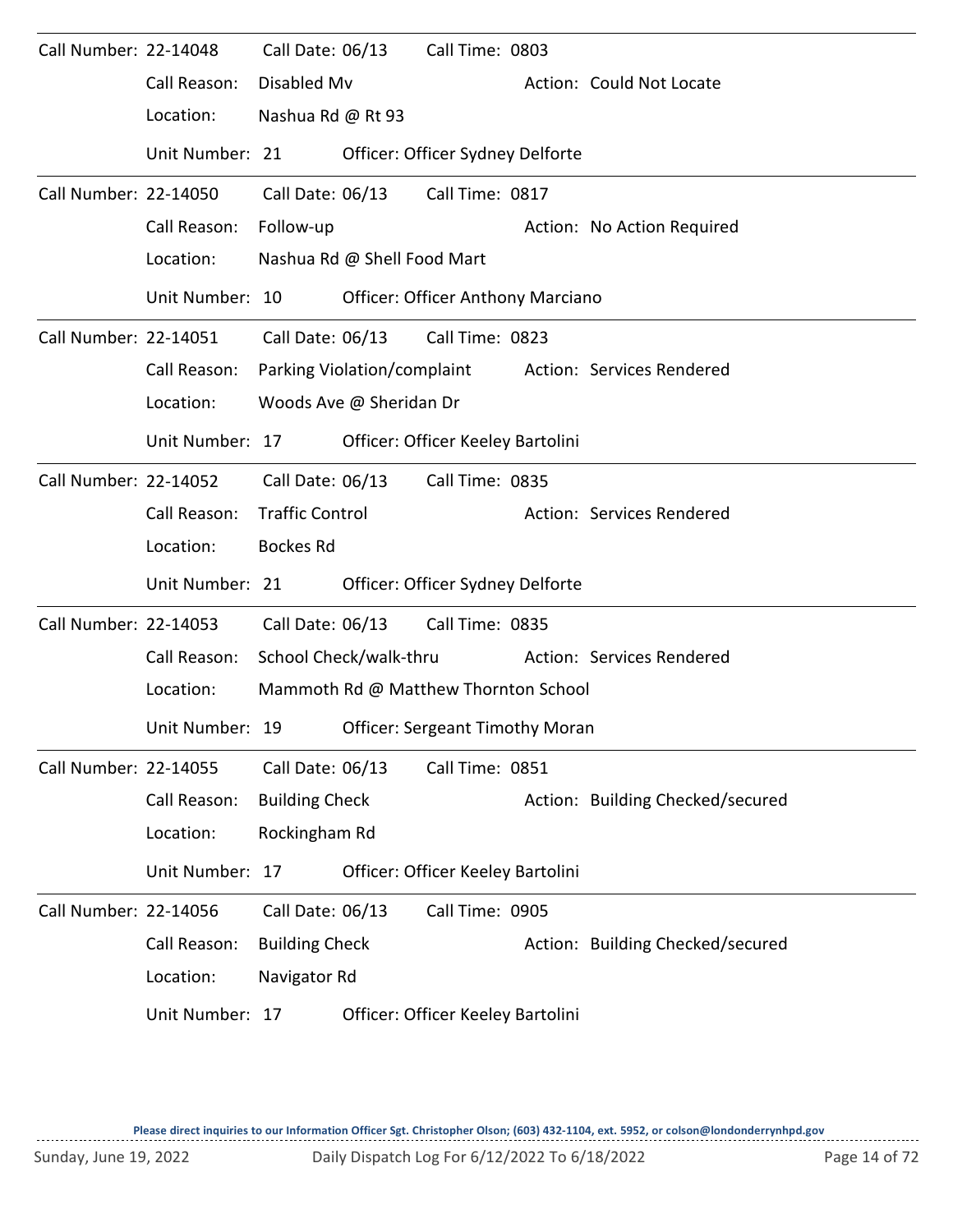| Call Number: 22-14058 |                                     | Call Date: 06/13        |                              | Call Time: 0914                          |                                  |
|-----------------------|-------------------------------------|-------------------------|------------------------------|------------------------------------------|----------------------------------|
|                       | Call Reason:                        | Disabled Mv             |                              |                                          | Action: No Action Required       |
|                       | Location:                           |                         | Pettengill Rd @ Harvey Rd    |                                          |                                  |
|                       | Unit Number: 17                     |                         |                              | Officer: Officer Keeley Bartolini        |                                  |
| Call Number: 22-14059 |                                     | Call Date: 06/13        |                              | Call Time: 0920                          |                                  |
|                       | Call Reason:                        | Larceny /forgery/ Fraud |                              |                                          | Action: Investigated             |
|                       | Location:                           |                         | Nashua Rd @ Beato Auto Sales |                                          |                                  |
|                       | Unit Number: 21                     |                         |                              | Officer: Officer Sydney Delforte         |                                  |
|                       | Unit Number: 21                     |                         |                              | Officer: Officer Sydney Delforte         |                                  |
|                       | Refer to Incident Number: 22-868-OF |                         |                              |                                          |                                  |
| Call Number: 22-14060 |                                     | Call Date: 06/13        |                              | Call Time: 0923                          |                                  |
|                       | Call Reason:                        |                         | Assist Manchester Pd         |                                          | Action: Services Rendered        |
|                       | Location:                           |                         |                              | Rockingham Rd @ Manchester Line          |                                  |
|                       | Unit Number: 10                     |                         |                              | <b>Officer: Officer Anthony Marciano</b> |                                  |
| Call Number: 22-14061 |                                     |                         | Call Date: 06/13             | Call Time: 0925                          |                                  |
|                       | Call Reason:                        |                         | School Check/walk-thru       |                                          | Action: Services Rendered        |
|                       | Location:                           |                         |                              | Sanborn Rd @ Londonderry North School    |                                  |
|                       | Unit Number: 19                     |                         |                              | <b>Officer: Sergeant Timothy Moran</b>   |                                  |
| Call Number: 22-14062 |                                     | Call Date: 06/13        |                              | Call Time: 0925                          |                                  |
|                       | Call Reason:                        |                         | Motor Vehicle Check          |                                          | Action: No Action Required       |
|                       | Location:                           |                         |                              | Raymond Wieczorek Dr @ Pettengill Rd     |                                  |
|                       | Unit Number: 17                     |                         |                              | Officer: Officer Keeley Bartolini        |                                  |
| Call Number: 22-14064 |                                     | Call Date: 06/13        |                              | Call Time: 0942                          |                                  |
|                       | Call Reason:                        |                         | Motor Vehicle Check          |                                          | Action: Services Rendered        |
|                       | Location:                           | Memorial Dr             |                              |                                          |                                  |
|                       | Unit Number: 17                     |                         |                              | Officer: Officer Keeley Bartolini        |                                  |
| Call Number: 22-14065 |                                     | Call Date: 06/13        |                              | Call Time: 0944                          |                                  |
|                       | Call Reason:                        | <b>Building Check</b>   |                              |                                          | Action: Building Checked/secured |
|                       | Location:                           | Planeview Dr            |                              |                                          |                                  |
|                       | Unit Number: 17                     |                         |                              | Officer: Officer Keeley Bartolini        |                                  |
|                       |                                     |                         |                              |                                          |                                  |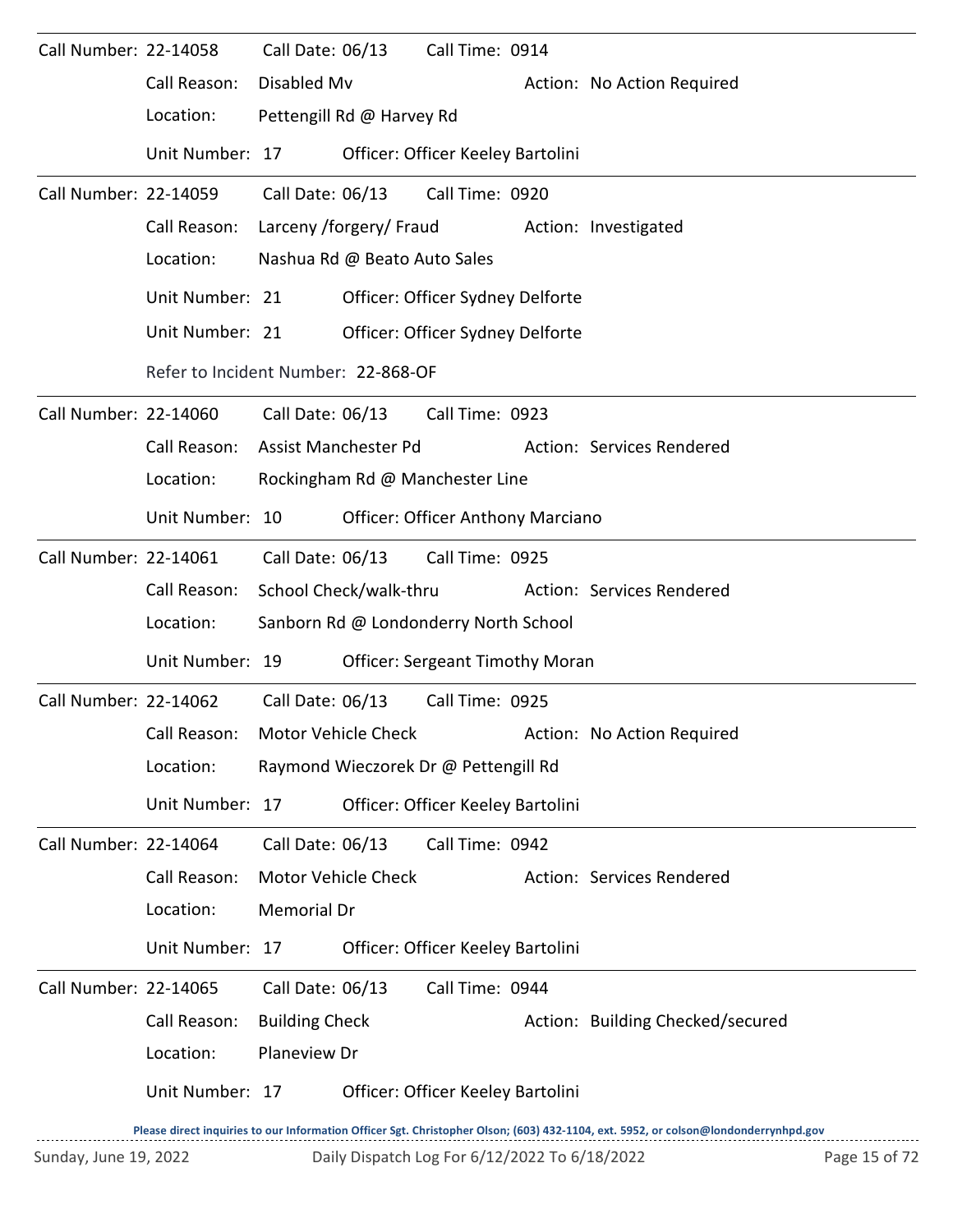| Call Number: 22-14066 |                                     |                        | Call Date: 06/13             | Call Time: 1025                        |                      |                                  |  |
|-----------------------|-------------------------------------|------------------------|------------------------------|----------------------------------------|----------------------|----------------------------------|--|
|                       | Call Reason:                        | <b>Building Check</b>  |                              |                                        |                      | Action: Building Checked/secured |  |
|                       | Location:                           | Nashua Rd              |                              |                                        |                      |                                  |  |
|                       | Unit Number: 17                     |                        |                              | Officer: Officer Keeley Bartolini      |                      |                                  |  |
| Call Number: 22-14069 |                                     | Call Date: 06/13       |                              | Call Time: 1041                        |                      |                                  |  |
|                       | Call Reason:                        | Follow-up              |                              |                                        |                      | Action: No Action Required       |  |
|                       | Location:                           |                        | Nashua Rd @ Beato Auto Sales |                                        |                      |                                  |  |
|                       | Unit Number: 21                     |                        |                              | Officer: Officer Sydney Delforte       |                      |                                  |  |
| Call Number: 22-14070 |                                     |                        |                              | Call Date: 06/13 Call Time: 1052       |                      |                                  |  |
|                       | Call Reason:                        |                        | Motor Vehicle Check          |                                        |                      | Action: No Action Required       |  |
|                       | Location:                           | Memorial Dr            |                              |                                        |                      |                                  |  |
|                       | Unit Number: 17                     |                        |                              | Officer: Officer Keeley Bartolini      |                      |                                  |  |
| Call Number: 22-14072 |                                     |                        | Call Date: 06/13             | Call Time: 1058                        |                      |                                  |  |
|                       | Call Reason:                        | Trespassing            |                              |                                        |                      | Action: Services Rendered        |  |
|                       | Location:                           |                        |                              | Michels Wy @ Market Basket #42         |                      |                                  |  |
|                       | Unit Number: 21                     |                        |                              | Officer: Officer Sydney Delforte       |                      |                                  |  |
|                       | Refer to Incident Number: 22-869-OF |                        |                              |                                        |                      |                                  |  |
|                       | Call Number: 22-14073               |                        | Call Date: 06/13             | Call Time: 1109                        |                      |                                  |  |
|                       | Call Reason:                        | Motor Vehicle Accident |                              |                                        | Action: Investigated |                                  |  |
|                       | Location:                           |                        |                              | Nashua Rd @ Nutfield Petroleum         |                      |                                  |  |
|                       | Unit Number: 19                     |                        |                              | <b>Officer: Sergeant Timothy Moran</b> |                      |                                  |  |
| Call Number: 22-14076 |                                     | Call Date: 06/13       |                              | Call Time: 1142                        |                      |                                  |  |
|                       | Call Reason:                        | <b>Building Check</b>  |                              |                                        |                      | Action: Services Rendered        |  |
|                       | Location:                           | Nashua Rd              |                              |                                        |                      |                                  |  |
|                       | Unit Number: 21                     |                        |                              | Officer: Officer Sydney Delforte       |                      |                                  |  |
| Call Number: 22-14077 |                                     | Call Date: 06/13       |                              | Call Time: 1146                        |                      |                                  |  |
|                       | Call Reason:                        | <b>Welfare Check</b>   |                              |                                        |                      | Action: Investigated             |  |
|                       | Location:                           |                        |                              | Sanborn Rd @ Sanborn Crossing          |                      |                                  |  |
|                       | Unit Number: 17                     |                        |                              | Officer: Officer Keeley Bartolini      |                      |                                  |  |
|                       | Unit Number: 4                      |                        |                              | Officer: Sergeant Ryan Buker           |                      |                                  |  |
|                       |                                     |                        |                              |                                        |                      |                                  |  |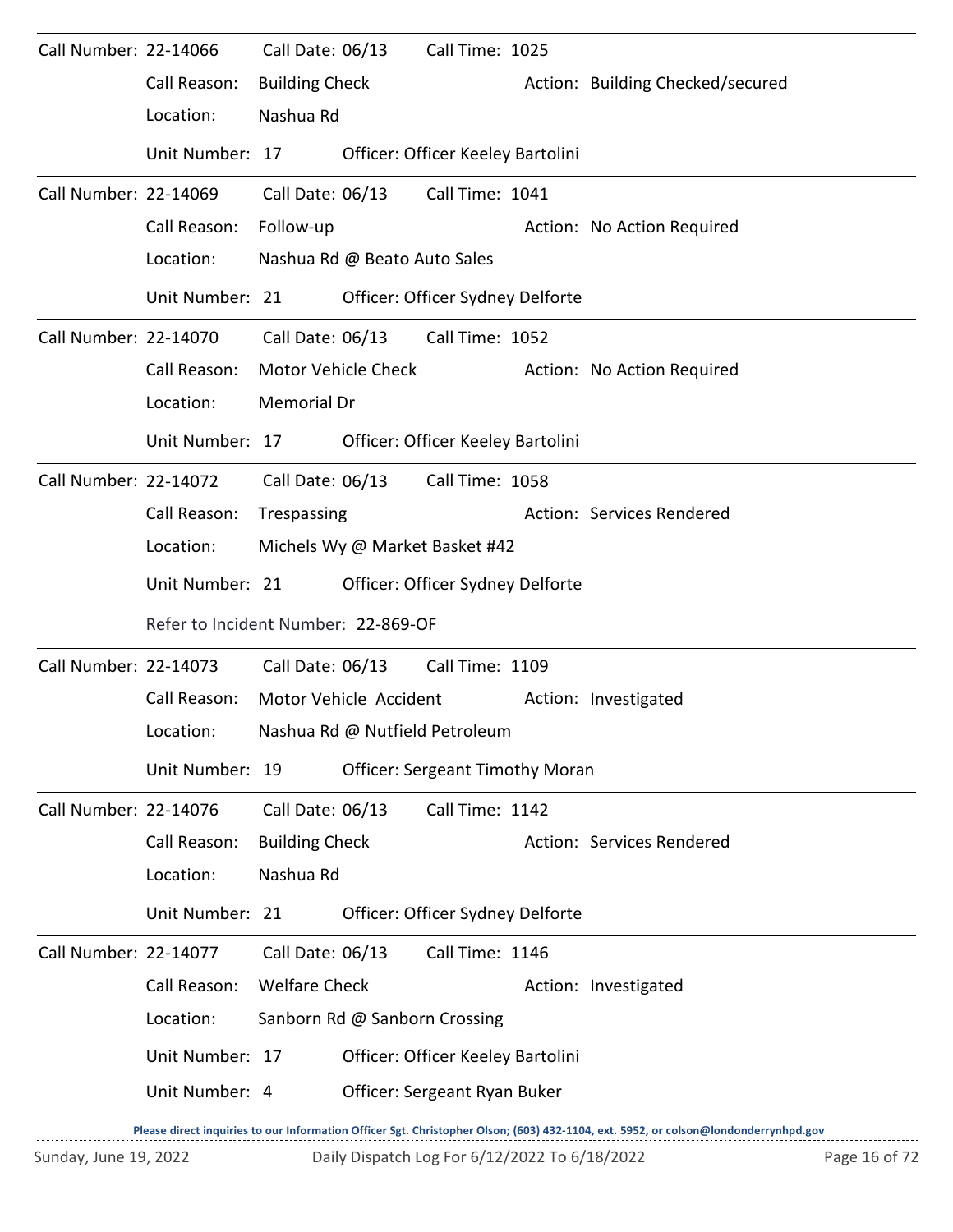| Call Number: 22-14078 |                                                   | Call Date: 06/13         |                           | Call Time: 1151                           |                                                                     |
|-----------------------|---------------------------------------------------|--------------------------|---------------------------|-------------------------------------------|---------------------------------------------------------------------|
|                       | Call Reason:                                      | Mv Lockout               |                           |                                           | Action: Services Rendered                                           |
|                       | Location:                                         |                          |                           |                                           | Airport Rd @ Manchester Boston Regional Airport/terminal&g          |
|                       | Unit Number: Unk                                  |                          |                           | Officer: Officer John Perry               |                                                                     |
| Call Number: 22-14079 |                                                   | Call Date: 06/13         |                           | Call Time: 1246                           |                                                                     |
|                       | Call Reason:                                      | Motor Vehicle Accident   |                           |                                           | Action: Investigated                                                |
|                       | Location:                                         |                          | Pillsbury Rd @ Michels Wy |                                           |                                                                     |
|                       | Unit Number: 10                                   |                          |                           | <b>Officer: Officer Anthony Marciano</b>  |                                                                     |
|                       | Unit Number: 21                                   |                          |                           | Officer: Officer Sydney Delforte          |                                                                     |
|                       | Unit Number: 4                                    |                          |                           | Officer: Sergeant Ryan Buker              |                                                                     |
| Call Number: 22-14080 |                                                   |                          | Call Date: 06/13          | Call Time: 1340                           |                                                                     |
|                       | Call Reason:                                      | <b>Community Contact</b> |                           |                                           | Action: Services Rendered                                           |
|                       | Location:                                         |                          |                           | Nashua Rd @ Crossroads Animal Hospital    |                                                                     |
|                       | Unit Number: 3                                    |                          |                           | <b>Officer: Officer Matthew Morin</b>     |                                                                     |
|                       | Unit Number: 9                                    |                          |                           | <b>Officer: Officer Rafael Ribeiro</b>    |                                                                     |
|                       | Refer to Incident Number: 22-870-OF               |                          |                           |                                           |                                                                     |
| Call Number: 22-14081 |                                                   |                          | Call Date: 06/13          | Call Time: 1452                           |                                                                     |
|                       | Call Reason:                                      |                          |                           |                                           | Assist Londonderry Fire Dept Action: Taken To Family/guardian/other |
|                       | Location:                                         |                          |                           | Grenier Field Rd @ Londonderry North Fire |                                                                     |
|                       | Unit Number: 17 Officer: Officer Keeley Bartolini |                          |                           |                                           |                                                                     |
| Call Number: 22-14082 |                                                   | Call Date: 06/13         |                           | Call Time: 1456                           |                                                                     |
|                       | Call Reason:                                      | Alarm, Hold-up           |                           |                                           | Action: False, Human Error                                          |
|                       | Location:                                         | <b>Aviation Park Dr</b>  |                           |                                           |                                                                     |
|                       | Unit Number: 21                                   |                          |                           | Officer: Officer Sarah Sabella            |                                                                     |
| Call Number: 22-14084 |                                                   | Call Date: 06/13         |                           | Call Time: 1515                           |                                                                     |
|                       | Call Reason:                                      | <b>Building Check</b>    |                           |                                           | Action: Building Checked/secured                                    |
|                       | Location:                                         | Delta Dr                 |                           |                                           |                                                                     |
|                       | Unit Number: 21                                   |                          |                           | Officer: Officer Sarah Sabella            |                                                                     |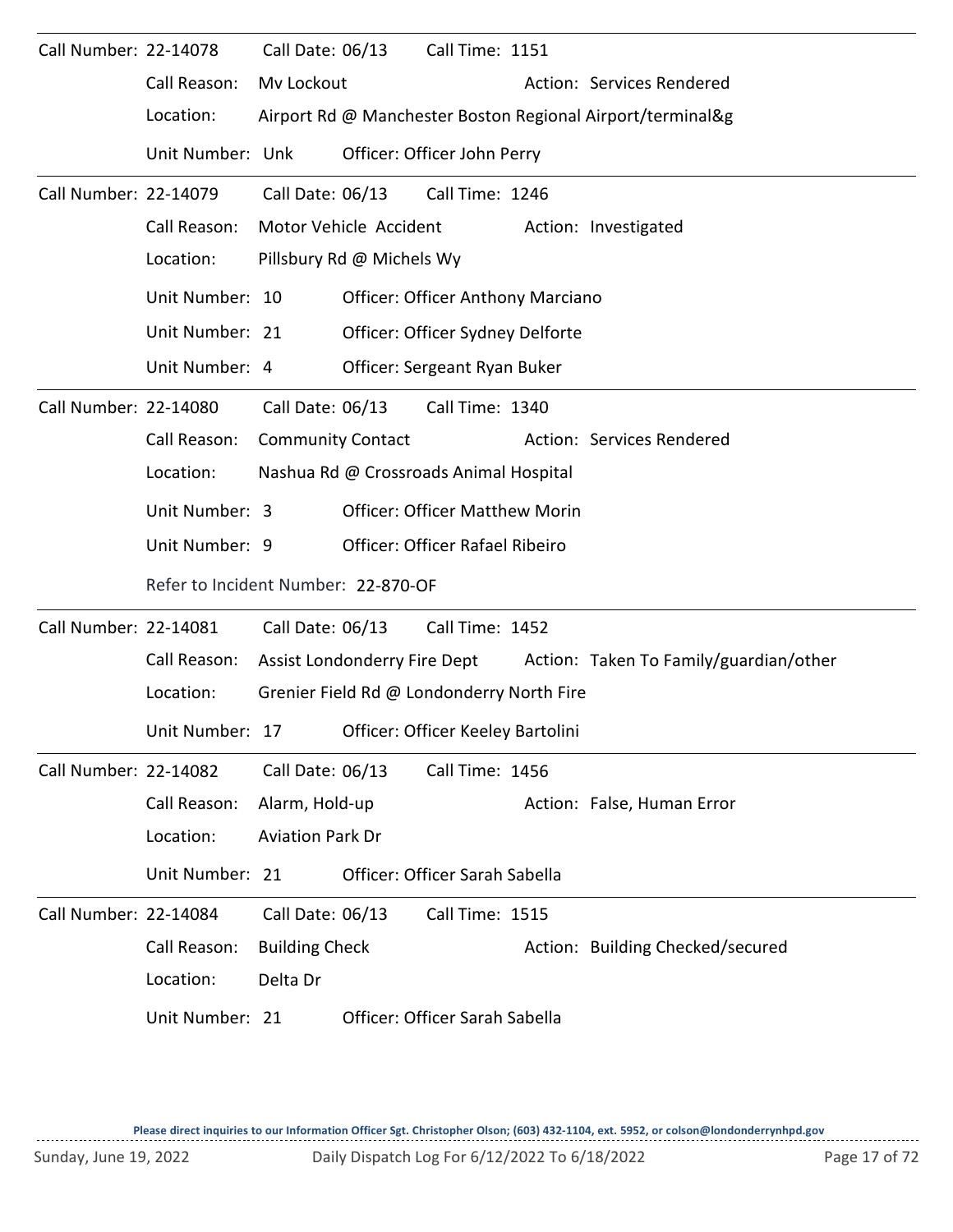| Call Number: 22-14085 |                 | Call Date: 06/13       | Call Time: 1517                   |                                                            |
|-----------------------|-----------------|------------------------|-----------------------------------|------------------------------------------------------------|
|                       | Call Reason:    | <b>Traffic Hazard</b>  |                                   | Action: Services Rendered                                  |
|                       | Location:       | Mammoth Rd @ Nashua Rd |                                   |                                                            |
|                       | Unit Number: 19 |                        |                                   | Officers: Officer Bryan Janeczko & Officer Tyler Macdonald |
| Call Number: 22-14086 |                 | Call Date: 06/13       | Call Time: 1519                   |                                                            |
|                       | Call Reason:    | Follow-up              |                                   | Action: No Action Required                                 |
|                       | Location:       | Homestead Ln           |                                   |                                                            |
|                       | Unit Number: 10 |                        | Officer: Officer Cameron Verrier  |                                                            |
| Call Number: 22-14087 |                 | Call Date: 06/13       | Call Time: 1521                   |                                                            |
|                       | Call Reason:    | <b>Traffic Control</b> |                                   | Action: Services Rendered                                  |
|                       | Location:       | Mohawk Dr              |                                   |                                                            |
|                       | Unit Number: 19 |                        |                                   | Officers: Officer Bryan Janeczko & Officer Tyler Macdonald |
| Call Number: 22-14089 |                 | Call Date: 06/13       | Call Time: 1538                   |                                                            |
|                       | Call Reason:    | <b>Building Check</b>  |                                   | Action: Services Rendered                                  |
|                       | Location:       | Nashua Rd              |                                   |                                                            |
|                       | Unit Number: 21 |                        | Officer: Officer Sarah Sabella    |                                                            |
| Call Number: 22-14091 |                 | Call Date: 06/13       | Call Time: 1551                   |                                                            |
|                       | Call Reason:    | <b>Building Check</b>  |                                   | Action: Building Checked/secured                           |
|                       | Location:       | Sanborn Rd             |                                   |                                                            |
|                       | Unit Number: 10 |                        | Officer: Officer Cameron Verrier  |                                                            |
| Call Number: 22-14093 |                 | Call Date: 06/13       | Call Time: 1555                   |                                                            |
|                       | Call Reason:    |                        | Assist Londonderry Fire Dept      | Action: Transported To Hospital                            |
|                       | Location:       | Hall Rd                |                                   |                                                            |
|                       | Unit Number: 10 |                        | Officer: Officer Cameron Verrier  |                                                            |
|                       | Unit Number: 17 |                        | Officer: Officer Keeley Bartolini |                                                            |
|                       | Unit Number: 4  |                        | Officer: Sergeant Ryan Buker      |                                                            |
| Call Number: 22-14095 |                 | Call Date: 06/13       | Call Time: 1615                   |                                                            |
|                       | Call Reason:    | Complaint              |                                   | Action: Peace Restored                                     |
|                       | Location:       |                        | Nashua Rd @ Walgreen Drug Store   |                                                            |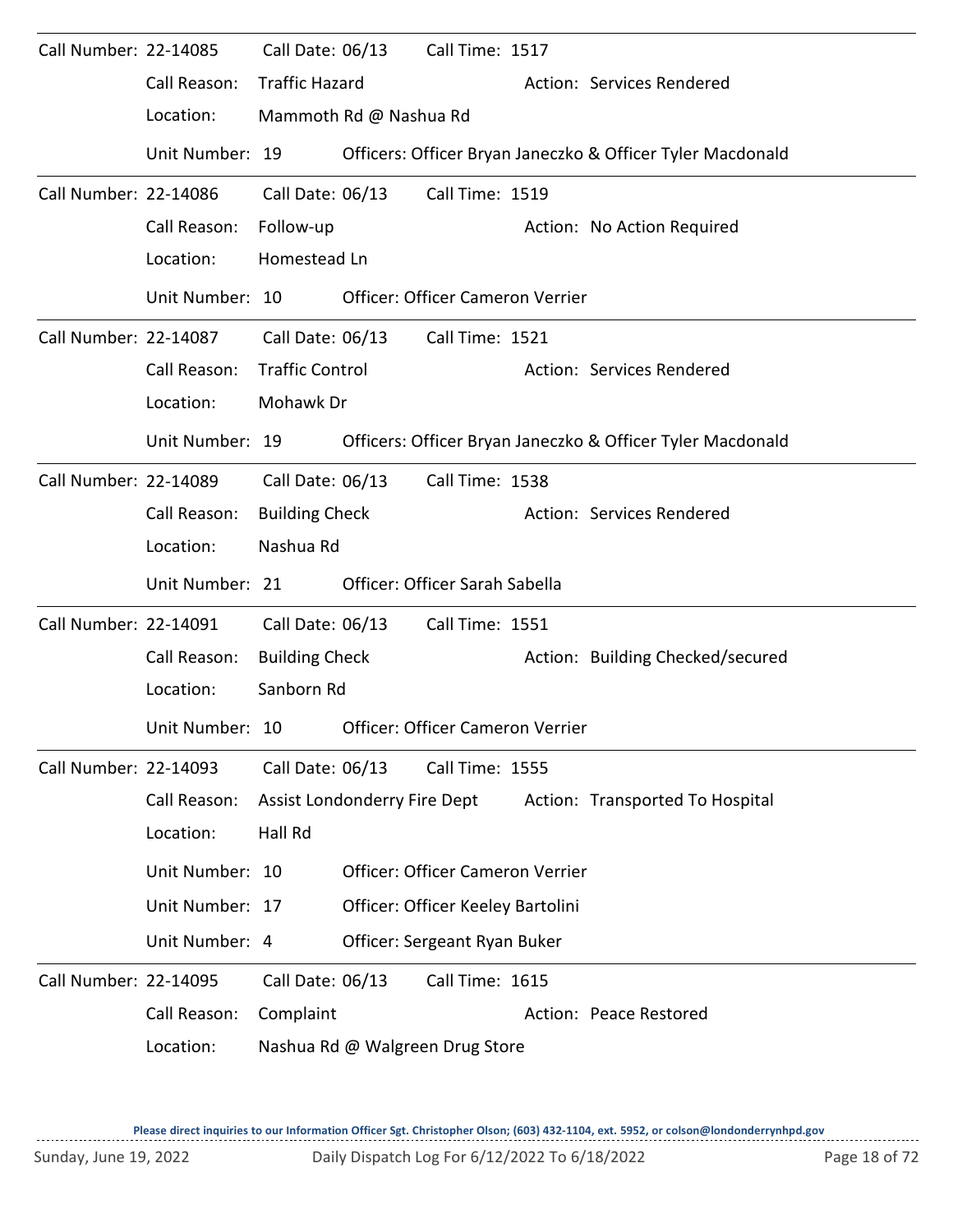|                       | Unit Number: 10                                              |                        |                            | Officer: Officer Cameron Verrier          |                                                            |
|-----------------------|--------------------------------------------------------------|------------------------|----------------------------|-------------------------------------------|------------------------------------------------------------|
|                       | Unit Number: 19                                              |                        |                            |                                           | Officers: Officer Bryan Janeczko & Officer Tyler Macdonald |
|                       | Unit Number: Unk                                             |                        |                            | <b>Officer: Detective Andrew Phillips</b> |                                                            |
| Call Number: 22-14096 |                                                              | Call Date: 06/13       |                            | Call Time: 1618                           |                                                            |
|                       | Call Reason:                                                 | <b>Building Check</b>  |                            |                                           | Action: Services Rendered                                  |
|                       | Location:                                                    | Rockingham Rd          |                            |                                           |                                                            |
|                       | Unit Number: 21                                              |                        |                            | Officer: Officer Sarah Sabella            |                                                            |
| Call Number: 22-14097 |                                                              | Call Date: 06/13       |                            | Call Time: 1621                           |                                                            |
|                       | Call Reason:                                                 | <b>Building Check</b>  |                            |                                           | Action: Building Checked/secured                           |
|                       | Location:                                                    | Independence Dr        |                            |                                           |                                                            |
|                       | Unit Number: 21                                              |                        |                            | Officer: Officer Sarah Sabella            |                                                            |
| Call Number: 22-14098 |                                                              | Call Date: 06/13       |                            | Call Time: 1621                           |                                                            |
|                       | Call Reason:                                                 | <b>Building Check</b>  |                            |                                           | Action: Building Checked/secured                           |
|                       | Location:                                                    | <b>Memorial Dr</b>     |                            |                                           |                                                            |
|                       | Unit Number: 17                                              |                        |                            | Officer: Officer Keeley Bartolini         |                                                            |
| Call Number: 22-14099 |                                                              | Call Date: 06/13       |                            | Call Time: 1623                           |                                                            |
|                       | Call Reason:                                                 | <b>Building Check</b>  |                            |                                           | Action: Building Checked/secured                           |
|                       | Location:                                                    | Delta Dr               |                            |                                           |                                                            |
|                       | Unit Number: 17                                              |                        |                            | Officer: Officer Keeley Bartolini         |                                                            |
|                       | Call Number: 22-14100    Call Date: 06/13    Call Time: 1625 |                        |                            |                                           |                                                            |
|                       | Call Reason:                                                 | Vin Verification       |                            |                                           | Action: Services Rendered                                  |
|                       | Location:                                                    | Young Rd               |                            |                                           |                                                            |
|                       | Unit Number: 21                                              |                        |                            | Officer: Officer Sarah Sabella            |                                                            |
| Call Number: 22-14102 |                                                              | Call Date: 06/13       |                            | Call Time: 1647                           |                                                            |
|                       | Call Reason:                                                 |                        | Motor Vehicle Complaint    |                                           | Action: Services Rendered                                  |
|                       | Location:                                                    | Nashua Rd @ Rt 93      |                            |                                           |                                                            |
|                       | Unit Number: 19                                              |                        |                            |                                           | Officers: Officer Bryan Janeczko & Officer Tyler Macdonald |
| Call Number: 22-14103 |                                                              | Call Date: 06/13       |                            | Call Time: 1704                           |                                                            |
|                       | Call Reason:                                                 | <b>Traffic Control</b> |                            |                                           | Action: Services Rendered                                  |
|                       | Location:                                                    |                        | Elijah Hill Rd @ Bockes Rd |                                           |                                                            |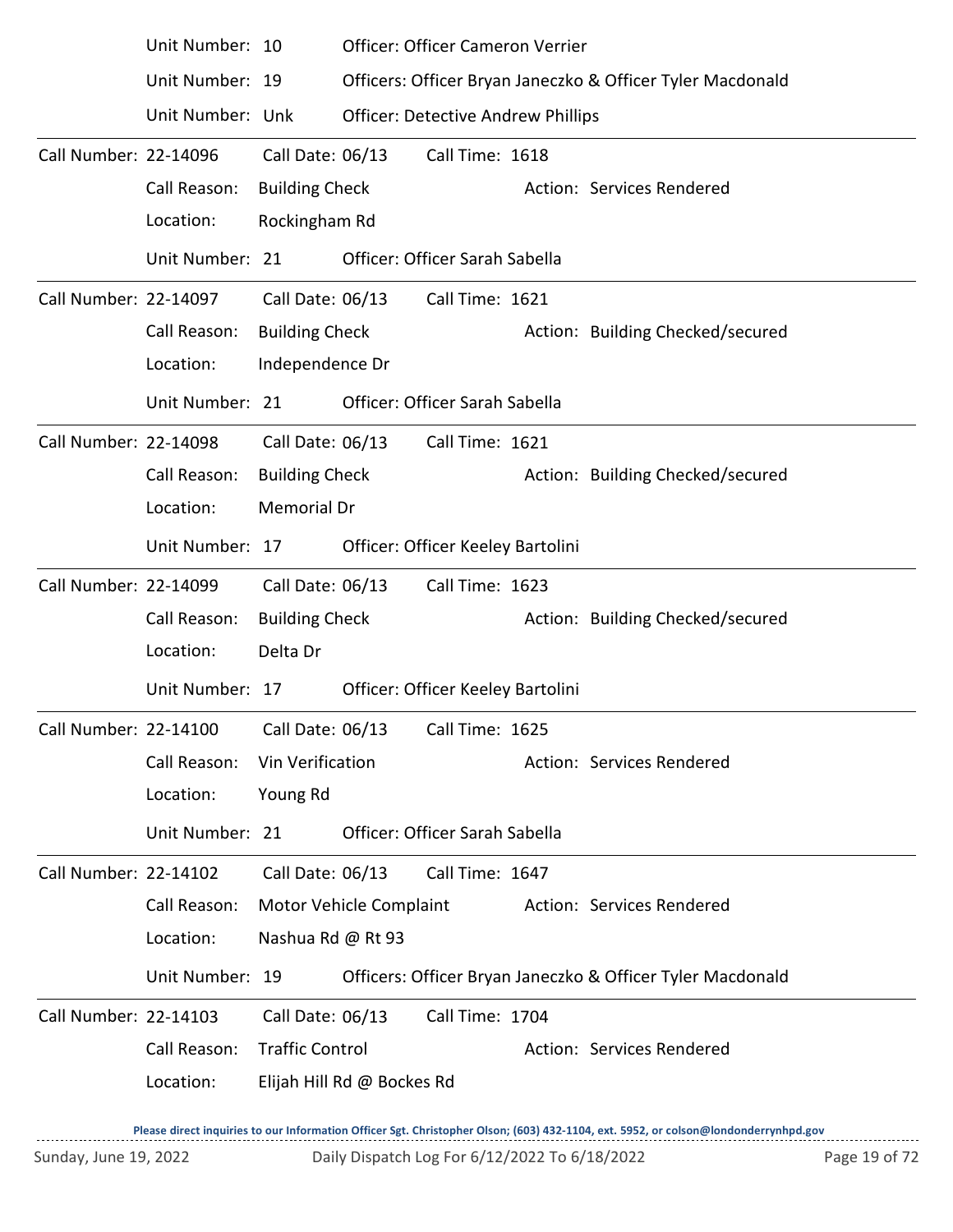|                       | Unit Number: 19  |                        |                                     |                                        |  | Officers: Officer Bryan Janeczko & Officer Tyler Macdonald |  |  |  |  |
|-----------------------|------------------|------------------------|-------------------------------------|----------------------------------------|--|------------------------------------------------------------|--|--|--|--|
| Call Number: 22-14104 |                  | Call Date: 06/13       |                                     | Call Time: 1734                        |  |                                                            |  |  |  |  |
|                       | Call Reason:     | School Check/walk-thru |                                     |                                        |  | Action: Services Rendered                                  |  |  |  |  |
|                       | Location:        |                        |                                     | South Rd @ Londonderry South School    |  |                                                            |  |  |  |  |
|                       | Unit Number: 4   |                        |                                     | Officer: Sergeant Ryan Buker           |  |                                                            |  |  |  |  |
| Call Number: 22-14105 |                  | Call Date: 06/13       |                                     | Call Time: 1804                        |  |                                                            |  |  |  |  |
|                       | Call Reason:     |                        | School Check/walk-thru              |                                        |  | Action: Services Rendered                                  |  |  |  |  |
|                       | Location:        |                        | South Rd @ Londonderry South School |                                        |  |                                                            |  |  |  |  |
|                       | Unit Number: 10  |                        |                                     | Officer: Officer Cameron Verrier       |  |                                                            |  |  |  |  |
|                       | Unit Number: Unk |                        |                                     | Officer: Lieutenant Jason Teufel       |  |                                                            |  |  |  |  |
| Call Number: 22-14106 |                  | Call Date: 06/13       |                                     | Call Time: 1809                        |  |                                                            |  |  |  |  |
|                       | Call Reason:     |                        | School Check/walk-thru              |                                        |  | Action: Services Rendered                                  |  |  |  |  |
|                       | Location:        |                        |                                     | Mammoth Rd @ Londonderry Middle School |  |                                                            |  |  |  |  |
|                       | Unit Number: 21  |                        |                                     | Officer: Officer Sarah Sabella         |  |                                                            |  |  |  |  |
| Call Number: 22-14109 |                  | Call Date: 06/13       |                                     | Call Time: 1921                        |  |                                                            |  |  |  |  |
|                       | Call Reason:     |                        | Motor Vehicle Accident              |                                        |  | Action: Services Rendered                                  |  |  |  |  |
|                       | Location:        |                        | Mammoth Rd @ Pillsbury Rd           |                                        |  |                                                            |  |  |  |  |
|                       | Unit Number: 19  |                        |                                     |                                        |  | Officers: Officer Bryan Janeczko & Officer Tyler Macdonald |  |  |  |  |
|                       | Unit Number: 21  |                        |                                     | Officer: Officer Sarah Sabella         |  |                                                            |  |  |  |  |
| Call Number: 22-14110 |                  | Call Date: 06/13       |                                     | Call Time: 1945                        |  |                                                            |  |  |  |  |
|                       | Call Reason:     | <b>Building Check</b>  |                                     |                                        |  | Action: Services Rendered                                  |  |  |  |  |
|                       | Location:        | <b>Memorial Dr</b>     |                                     |                                        |  |                                                            |  |  |  |  |
|                       | Unit Number: 21  |                        |                                     | Officer: Officer Sarah Sabella         |  |                                                            |  |  |  |  |
| Call Number: 22-14111 |                  | Call Date: 06/13       |                                     | Call Time: 1947                        |  |                                                            |  |  |  |  |
|                       | Call Reason:     | <b>Building Check</b>  |                                     |                                        |  | Action: Building Checked/secured                           |  |  |  |  |
|                       | Location:        | Delta Dr               |                                     |                                        |  |                                                            |  |  |  |  |
|                       | Unit Number: 21  |                        |                                     | Officer: Officer Sarah Sabella         |  |                                                            |  |  |  |  |
| Call Number: 22-14112 |                  | Call Date: 06/13       |                                     | Call Time: 1950                        |  |                                                            |  |  |  |  |
|                       | Call Reason:     | <b>Building Check</b>  |                                     |                                        |  | Action: Building Checked/secured                           |  |  |  |  |
|                       | Location:        | Planeview Dr           |                                     |                                        |  |                                                            |  |  |  |  |
|                       |                  |                        |                                     |                                        |  |                                                            |  |  |  |  |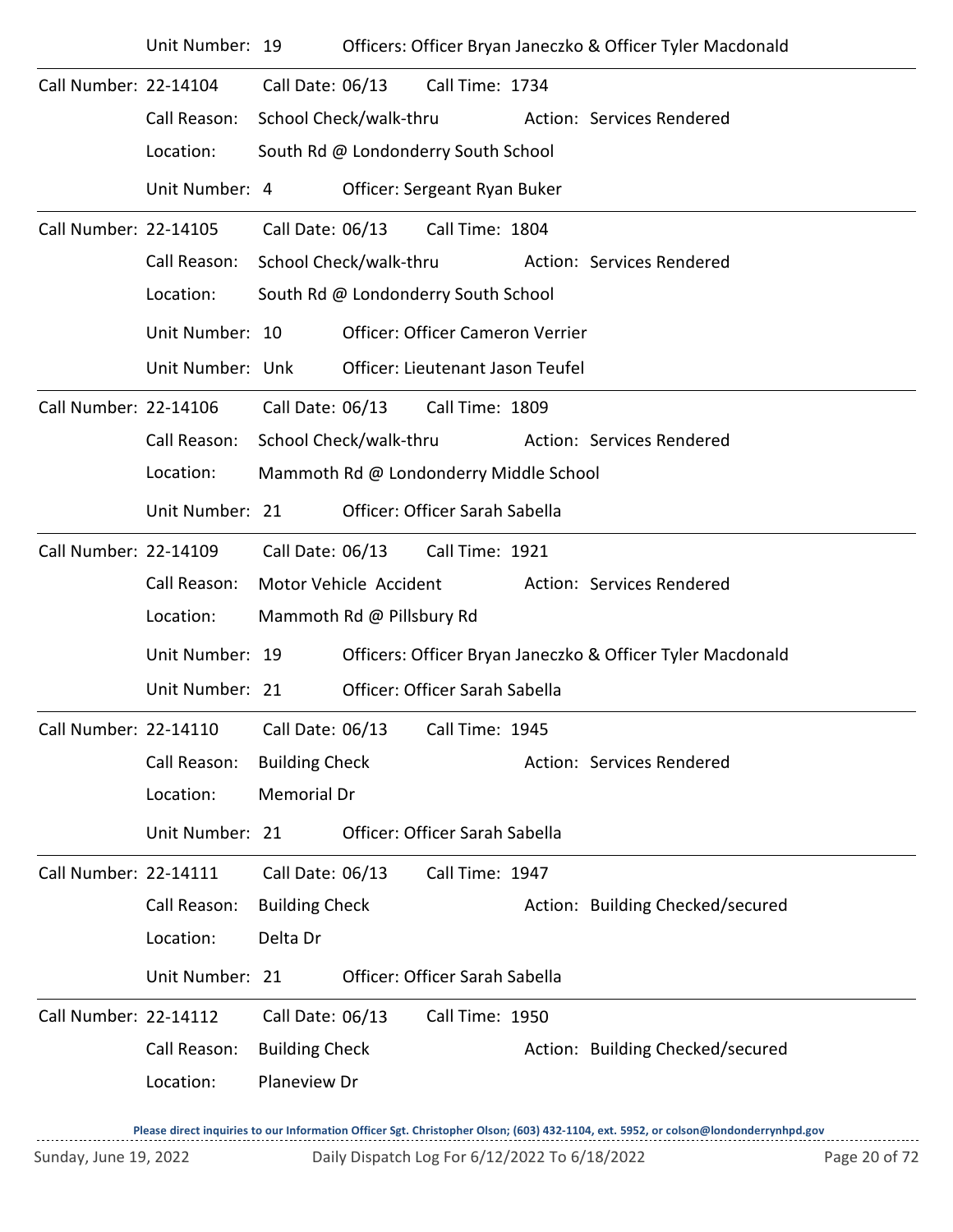|                       | Unit Number: 21 |                       |                             | Officer: Officer Sarah Sabella          |                                  |
|-----------------------|-----------------|-----------------------|-----------------------------|-----------------------------------------|----------------------------------|
| Call Number: 22-14113 |                 | Call Date: 06/13      |                             | Call Time: 1958                         |                                  |
|                       | Call Reason:    | <b>Building Check</b> |                             |                                         | Action: Building Checked/secured |
|                       | Location:       | Rockingham Rd         |                             |                                         |                                  |
|                       | Unit Number: 21 |                       |                             | Officer: Officer Sarah Sabella          |                                  |
| Call Number: 22-14115 |                 | Call Date: 06/13      |                             | Call Time: 2003                         |                                  |
|                       | Call Reason:    | <b>Building Check</b> |                             |                                         | Action: Building Checked/secured |
|                       | Location:       | Perkins Rd            |                             |                                         |                                  |
|                       | Unit Number: 21 |                       |                             | Officer: Officer Sarah Sabella          |                                  |
| Call Number: 22-14116 |                 | Call Date: 06/13      |                             | Call Time: 2005                         |                                  |
|                       | Call Reason:    | <b>Building Check</b> |                             |                                         | Action: Building Checked/secured |
|                       | Location:       | Garden Ln             |                             |                                         |                                  |
|                       | Unit Number: 10 |                       |                             | Officer: Officer Cameron Verrier        |                                  |
| Call Number: 22-14117 |                 | Call Date: 06/13      |                             | Call Time: 2006                         |                                  |
|                       | Call Reason:    | <b>Building Check</b> |                             |                                         | Action: Services Rendered        |
|                       | Location:       | Rockingham Rd         |                             |                                         |                                  |
|                       | Unit Number: 21 |                       |                             | Officer: Officer Sarah Sabella          |                                  |
| Call Number: 22-14118 |                 | Call Date: 06/13      |                             | Call Time: 2014                         |                                  |
|                       | Call Reason:    | <b>Building Check</b> |                             |                                         | Action: Services Rendered        |
|                       | Location:       | Independence Dr       |                             |                                         |                                  |
|                       | Unit Number: 17 |                       |                             | Officer: Officer Keeley Bartolini       |                                  |
|                       | Unit Number: 21 |                       |                             | Officer: Officer Sarah Sabella          |                                  |
| Call Number: 22-14119 |                 | Call Date: 06/13      |                             | Call Time: 2018                         |                                  |
|                       | Call Reason:    | <b>Building Check</b> |                             |                                         | Action: Building Checked/secured |
|                       | Location:       | Nashua Rd             |                             |                                         |                                  |
|                       | Unit Number: 10 |                       |                             | <b>Officer: Officer Cameron Verrier</b> |                                  |
| Call Number: 22-14120 |                 | Call Date: 06/13      |                             | Call Time: 2024                         |                                  |
|                       | Call Reason:    | Disabled Mv           |                             |                                         | Action: Services Rendered        |
|                       | Location:       |                       | Winding Pond Rd @ Nashua Rd |                                         |                                  |
|                       | Unit Number: 10 |                       |                             | Officer: Officer Cameron Verrier        |                                  |
|                       |                 |                       |                             |                                         |                                  |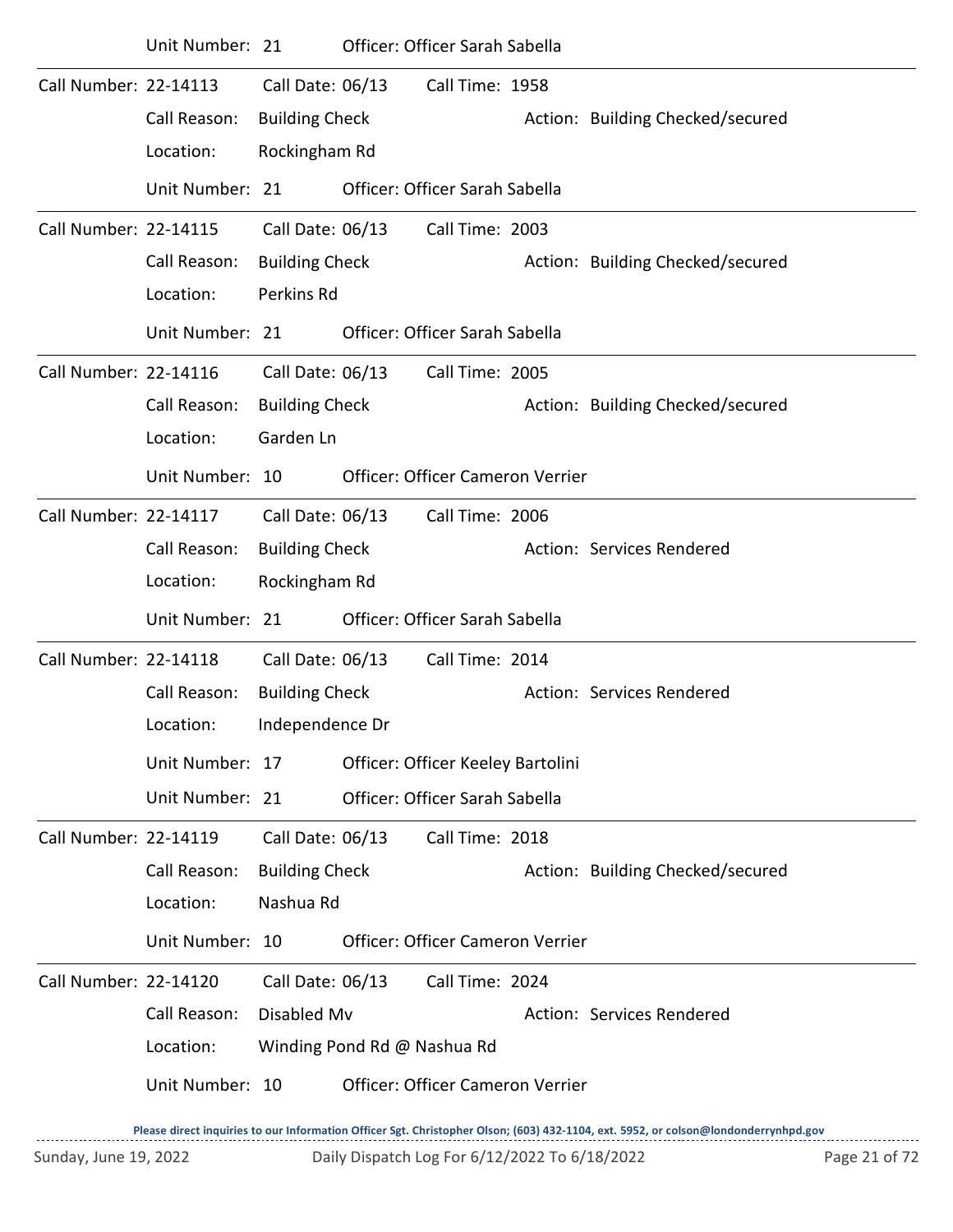| Call Number: 22-14121        |                 | Call Date: 06/13             |                                     | Call Time: 2028                               |  |                                                            |  |  |  |  |
|------------------------------|-----------------|------------------------------|-------------------------------------|-----------------------------------------------|--|------------------------------------------------------------|--|--|--|--|
|                              | Call Reason:    |                              | Domestic Disturbance                |                                               |  | Action: Peace Restored                                     |  |  |  |  |
|                              | Location:       | Fieldstone Dr                |                                     |                                               |  |                                                            |  |  |  |  |
|                              | Unit Number: 10 |                              |                                     | Officer: Officer Cameron Verrier              |  |                                                            |  |  |  |  |
|                              | Unit Number: 17 |                              |                                     | Officer: Officer Keeley Bartolini             |  |                                                            |  |  |  |  |
|                              | Unit Number: 19 |                              |                                     |                                               |  | Officers: Officer Bryan Janeczko & Officer Tyler Macdonald |  |  |  |  |
|                              | Unit Number: 21 |                              |                                     | Officer: Officer Sarah Sabella                |  |                                                            |  |  |  |  |
|                              | Unit Number: 4  |                              |                                     | Officer: Sergeant Ryan Buker                  |  |                                                            |  |  |  |  |
|                              |                 |                              | Refer to Incident Number: 22-873-OF |                                               |  |                                                            |  |  |  |  |
| <b>Call Number: 22-14122</b> |                 | Call Date: 06/13             |                                     | Call Time: 2050                               |  |                                                            |  |  |  |  |
|                              | Call Reason:    |                              | <b>Motor Vehicle Check</b>          |                                               |  | Action: Services Rendered                                  |  |  |  |  |
|                              | Location:       |                              | Memorial Dr                         |                                               |  |                                                            |  |  |  |  |
|                              | Unit Number: 21 |                              |                                     | Officer: Officer Sarah Sabella                |  |                                                            |  |  |  |  |
| Call Number: 22-14123        |                 | Call Date: 06/13             |                                     | Call Time: 2056                               |  |                                                            |  |  |  |  |
|                              | Call Reason:    | <b>Building Check</b>        |                                     |                                               |  | Action: Building Checked/secured                           |  |  |  |  |
|                              | Location:       | Delta Dr                     |                                     |                                               |  |                                                            |  |  |  |  |
|                              | Unit Number: 21 |                              |                                     | Officer: Officer Sarah Sabella                |  |                                                            |  |  |  |  |
| Call Number: 22-14124        |                 | Call Date: 06/13             |                                     | Call Time: 2123                               |  |                                                            |  |  |  |  |
|                              | Call Reason:    | <b>Building Check</b>        |                                     |                                               |  | Action: Building Checked/secured                           |  |  |  |  |
|                              | Location:       | Hampton Dr                   |                                     |                                               |  |                                                            |  |  |  |  |
|                              | Unit Number: 21 |                              |                                     | Officer: Officer Sarah Sabella                |  |                                                            |  |  |  |  |
| <b>Call Number: 22-14125</b> |                 | Call Date: 06/13             |                                     | Call Time: 2127                               |  |                                                            |  |  |  |  |
|                              | Call Reason:    | <b>Building Check</b>        |                                     |                                               |  | Action: Building Checked/secured                           |  |  |  |  |
|                              | Location:       | Garden Ln                    |                                     |                                               |  |                                                            |  |  |  |  |
|                              | Unit Number: 21 |                              |                                     | Officer: Officer Sarah Sabella                |  |                                                            |  |  |  |  |
| Call Number: 22-14126        |                 | Call Date: 06/13             |                                     | Call Time: 2224                               |  |                                                            |  |  |  |  |
|                              | Call Reason:    | Assist Londonderry Fire Dept |                                     |                                               |  | Action: Services Rendered                                  |  |  |  |  |
|                              | Location:       |                              |                                     | Mammoth Rd @ Londonderry Fire Central Station |  |                                                            |  |  |  |  |
|                              | Unit Number: 17 |                              |                                     | Officer: Officer Trevor Guay                  |  |                                                            |  |  |  |  |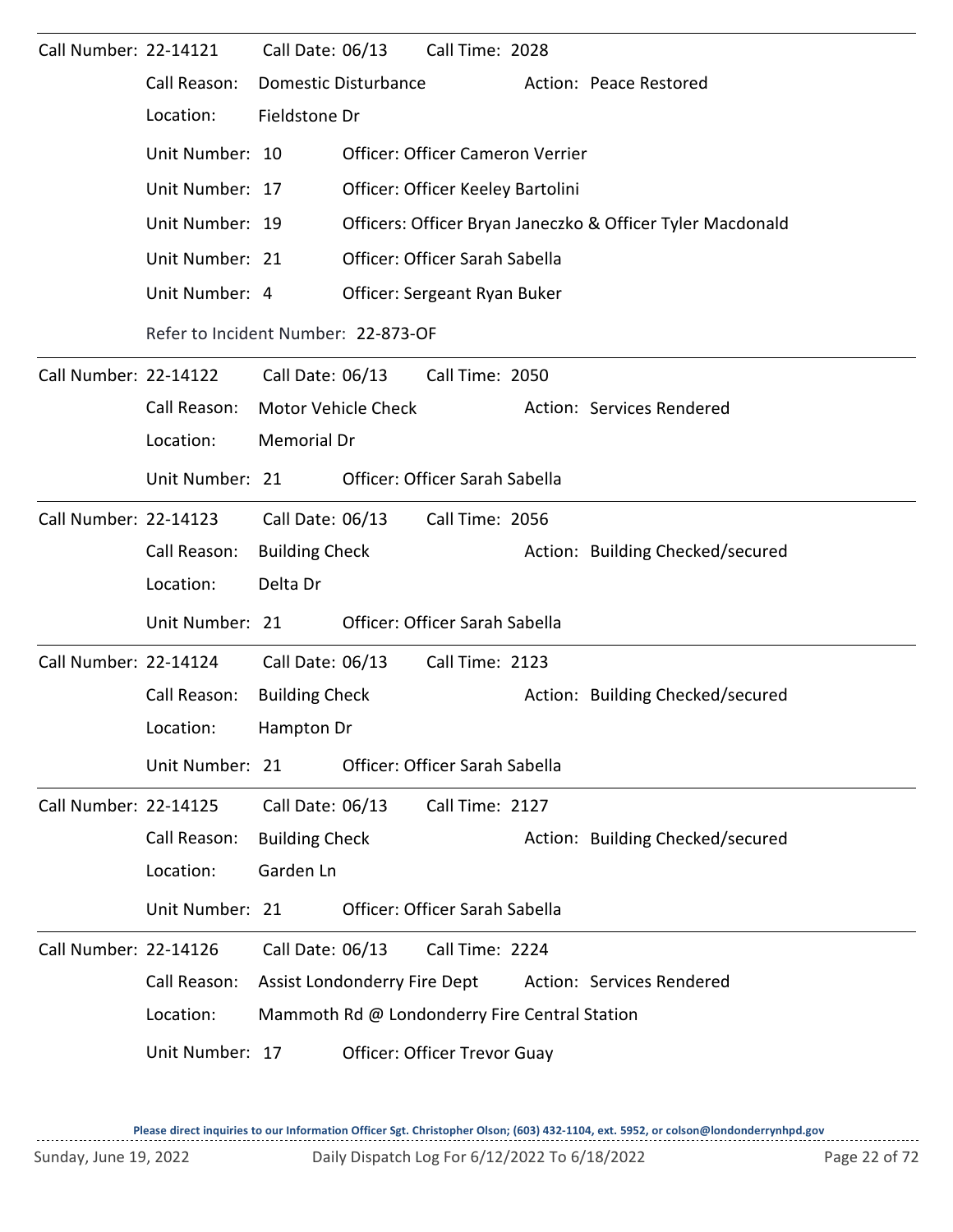| Call Number: 22-14127 |                                     | Call Date: 06/13           |                     | Call Time: 2227                     |                                  |
|-----------------------|-------------------------------------|----------------------------|---------------------|-------------------------------------|----------------------------------|
|                       | Call Reason:                        | Assist Citizen             |                     |                                     | Action: Services Rendered        |
|                       | Location:                           |                            |                     | Symmes Dr @ Park And Ride North     |                                  |
|                       | Unit Number: 14                     |                            |                     | Officer: Officer Joanna Phan        |                                  |
| Call Number: 22-14128 |                                     | Call Date: 06/13           |                     | Call Time: 2240                     |                                  |
|                       | Call Reason:                        | <b>Suspicious Activity</b> |                     |                                     | Action: Could Not Locate         |
|                       | Location:                           | <b>Bockes Rd</b>           |                     |                                     |                                  |
|                       | Unit Number: 19                     |                            |                     | Officer: Officer Joshua Martin      |                                  |
| Call Number: 22-14129 |                                     |                            | Call Date: 06/13    | Call Time: 2304                     |                                  |
|                       | Call Reason:                        | Assist Citizen             |                     |                                     | Action: Services Rendered        |
|                       | Location:                           | Old Derry Rd               |                     |                                     |                                  |
|                       | Unit Number: 14                     |                            |                     | Officer: Officer Joanna Phan        |                                  |
| Call Number: 22-14131 |                                     | Call Date: 06/13           |                     | Call Time: 2315                     |                                  |
|                       | Call Reason:                        | <b>Building Check</b>      |                     |                                     | Action: Building Checked/secured |
|                       | Location:                           | Hampton Dr                 |                     |                                     |                                  |
|                       | Unit Number: 19                     |                            |                     | Officer: Officer Joshua Martin      |                                  |
| Call Number: 22-14133 |                                     | Call Date: 06/13           |                     | Call Time: 2331                     |                                  |
|                       | Call Reason:                        | <b>Building Check</b>      |                     |                                     | Action: Building Checked/secured |
|                       | Location:                           | Rockingham Rd              |                     |                                     |                                  |
|                       | Unit Number: 14                     |                            |                     | Officer: Officer Joanna Phan        |                                  |
| Call Number: 22-14135 |                                     | Call Date: 06/13           |                     | Call Time: 2335                     |                                  |
|                       | Call Reason:                        | Complaint                  |                     |                                     | Action: Investigated             |
|                       | Location:                           | Stonehenge Rd              |                     |                                     |                                  |
|                       | Unit Number: 17                     |                            |                     | <b>Officer: Officer Trevor Guay</b> |                                  |
|                       | Refer to Incident Number: 22-874-OF |                            |                     |                                     |                                  |
| Call Number: 22-14136 |                                     | Call Date: 06/13           |                     | Call Time: 2342                     |                                  |
|                       | Call Reason:                        |                            | Motor Vehicle Check |                                     | Action: Warning Issued           |
|                       | Location:                           |                            |                     | Navigator Rd @ Aviation Museum      |                                  |
|                       | Unit Number: 14                     |                            |                     | Officer: Officer Joanna Phan        |                                  |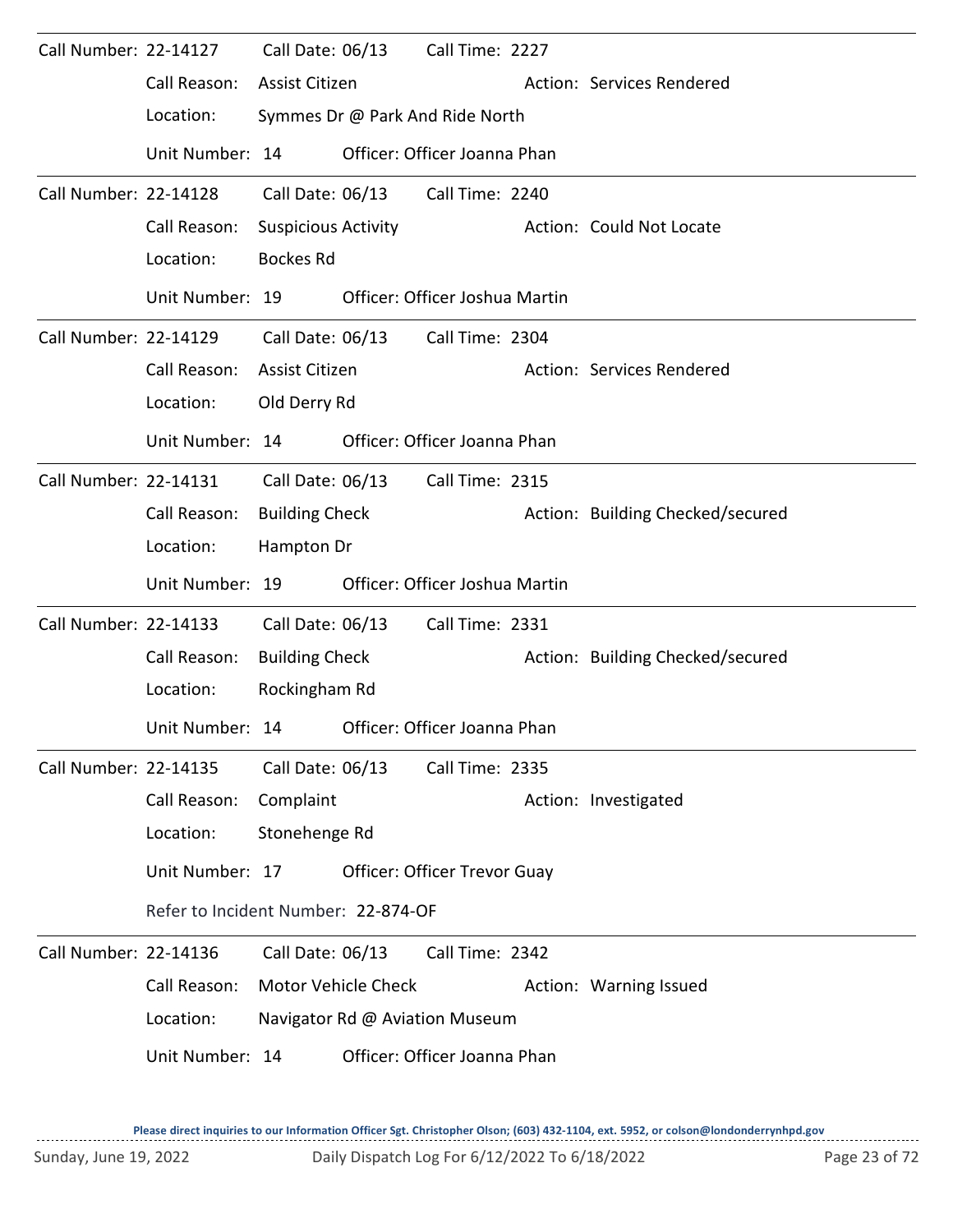| Call Number: 22-14138        |                 | Call Date: 06/13      | Call Time: 2352              |                                  |
|------------------------------|-----------------|-----------------------|------------------------------|----------------------------------|
|                              | Call Reason:    | <b>Building Check</b> |                              | Action: Building Checked/secured |
|                              | Location:       | Planeview Dr          |                              |                                  |
|                              | Unit Number: 14 |                       | Officer: Officer Joanna Phan |                                  |
| Call Number: 22-14139        |                 | Call Date: 06/13      | Call Time: 2353              |                                  |
|                              | Call Reason:    | <b>Building Check</b> |                              | Action: Building Checked/secured |
|                              | Location:       | Harvey Rd             |                              |                                  |
|                              | Unit Number: 14 |                       | Officer: Officer Joanna Phan |                                  |
| Call Number: 22-14140        |                 | Call Date: 06/13      | Call Time: 2355              |                                  |
|                              | Call Reason:    | <b>Building Check</b> |                              | Action: Building Checked/secured |
|                              | Location:       | Memorial Dr           |                              |                                  |
|                              | Unit Number: 14 |                       | Officer: Officer Joanna Phan |                                  |
| Call Number: 22-14141        |                 | Call Date: 06/13      | Call Time: 2356              |                                  |
|                              | Call Reason:    | <b>Building Check</b> |                              | Action: Building Checked/secured |
|                              | Location:       | Delta Dr              |                              |                                  |
|                              | Unit Number: 14 |                       | Officer: Officer Joanna Phan |                                  |
| <b>Call Number: 22-14142</b> |                 | Call Date: 06/13      | Call Time: 2358              |                                  |
|                              | Call Reason:    | <b>Building Check</b> |                              | Action: Building Checked/secured |
|                              | Location:       | Kenniston Wy          |                              |                                  |
|                              | Unit Number: 14 |                       | Officer: Officer Joanna Phan |                                  |
| Call Number: 22-14143        |                 | Call Date: 06/14      | Call Time: 0004              |                                  |
|                              | Call Reason:    | <b>Building Check</b> |                              | Action: Building Checked/secured |
|                              | Location:       | Litchfield Rd         |                              |                                  |
|                              | Unit Number: 14 |                       | Officer: Officer Joanna Phan |                                  |
| Call Number: 22-14144        |                 | Call Date: 06/14      | Call Time: 0007              |                                  |
|                              | Call Reason:    | <b>Building Check</b> |                              | Action: Building Checked/secured |
|                              | Location:       | Mammoth Rd            |                              |                                  |
|                              | Unit Number: 14 |                       | Officer: Officer Joanna Phan |                                  |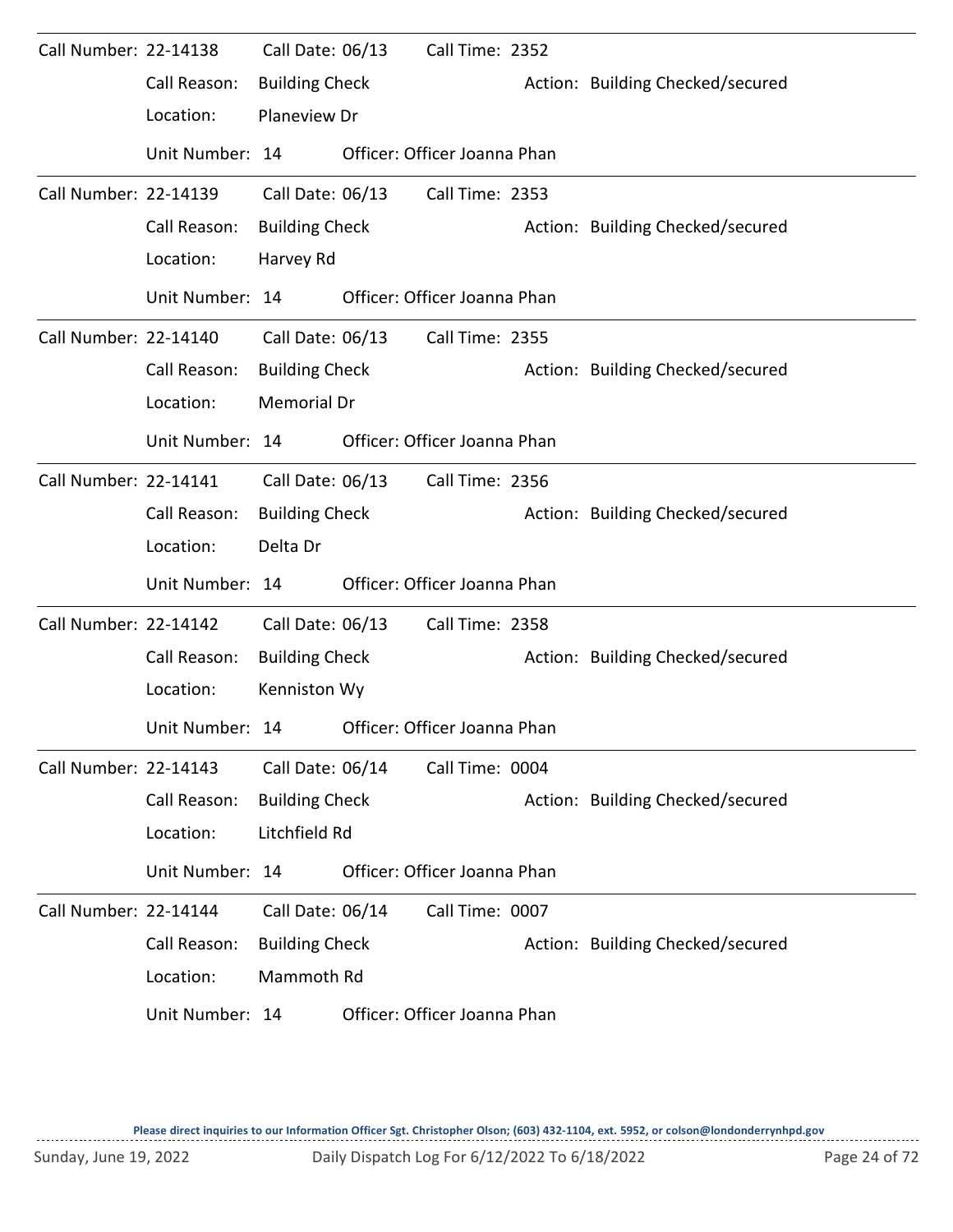| Call Number: 22-14145        |                 | Call Date: 06/14           |                     | Call Time: 0011                       |                                  |
|------------------------------|-----------------|----------------------------|---------------------|---------------------------------------|----------------------------------|
|                              | Call Reason:    | <b>Building Check</b>      |                     |                                       | Action: Building Checked/secured |
|                              | Location:       | Rockingham Rd              |                     |                                       |                                  |
|                              | Unit Number: 14 |                            |                     | Officer: Officer Joanna Phan          |                                  |
| Call Number: 22-14146        |                 | Call Date: 06/14           |                     | Call Time: 0013                       |                                  |
|                              | Call Reason:    | <b>Building Check</b>      |                     |                                       | Action: Building Checked/secured |
|                              | Location:       | Rockingham Rd              |                     |                                       |                                  |
|                              | Unit Number: 14 |                            |                     | Officer: Officer Joanna Phan          |                                  |
| Call Number: 22-14147        |                 | Call Date: 06/14           |                     | Call Time: 0021                       |                                  |
|                              | Call Reason:    | <b>Building Check</b>      |                     |                                       | Action: Building Checked/secured |
|                              | Location:       | Rockingham Rd              |                     |                                       |                                  |
|                              | Unit Number: 14 |                            |                     | Officer: Officer Joanna Phan          |                                  |
| Call Number: 22-14148        |                 | Call Date: 06/14           |                     | Call Time: 0022                       |                                  |
|                              | Call Reason:    | <b>Building Check</b>      |                     |                                       | Action: Building Checked/secured |
|                              | Location:       | Rockingham Rd              |                     |                                       |                                  |
|                              | Unit Number: 14 |                            |                     | Officer: Officer Joanna Phan          |                                  |
| Call Number: 22-14149        |                 | Call Date: 06/14           |                     | Call Time: 0023                       |                                  |
|                              | Call Reason:    | <b>Suspicious Activity</b> |                     |                                       | Action: Warning Issued           |
|                              | Location:       |                            |                     | Independence Dr @ Abandoned Warehouse |                                  |
|                              | Unit Number: 14 |                            |                     | Officer: Officer Joanna Phan          |                                  |
| Call Number: 22-14150        |                 | Call Date: 06/14           |                     | Call Time: 0030                       |                                  |
|                              | Call Reason:    |                            | Motor Vehicle Check |                                       | Action: Investigated             |
|                              | Location:       | Rockingham Rd              |                     |                                       |                                  |
|                              | Unit Number: 14 |                            |                     | Officer: Officer Joanna Phan          |                                  |
| <b>Call Number: 22-14152</b> |                 | Call Date: 06/14           |                     | Call Time: 0046                       |                                  |
|                              | Call Reason:    | <b>Building Check</b>      |                     |                                       | Action: Building Checked/secured |
|                              | Location:       | Garden Ln                  |                     |                                       |                                  |
|                              | Unit Number: 19 |                            |                     | Officer: Officer Joshua Martin        |                                  |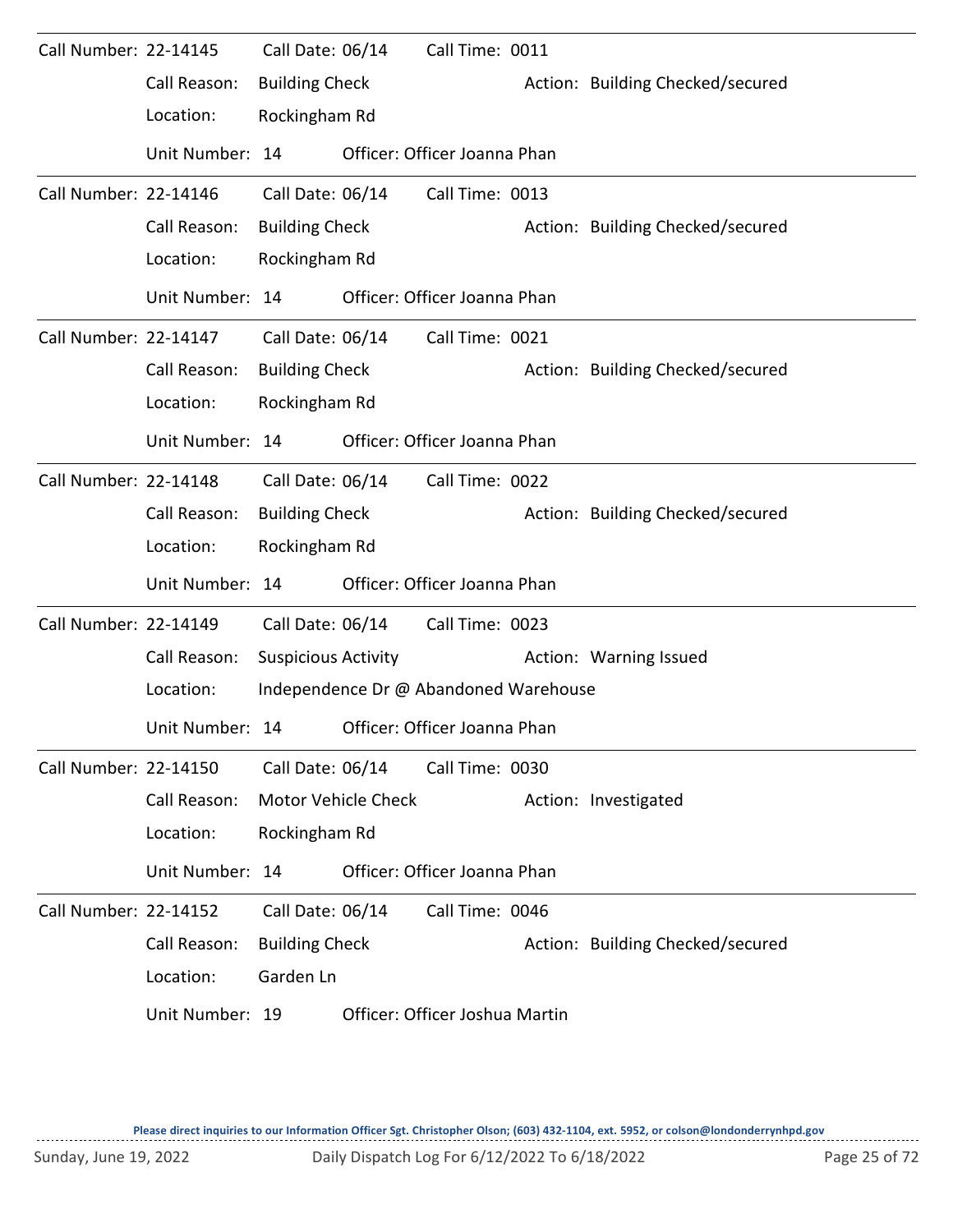| Call Number: 22-14153 |                 | Call Date: 06/14      | Call Time: 0057                     |                                  |
|-----------------------|-----------------|-----------------------|-------------------------------------|----------------------------------|
|                       | Call Reason:    | Complaint             |                                     | Action: Warning Issued           |
|                       | Location:       | Stonehenge Rd         |                                     |                                  |
|                       | Unit Number: 17 |                       | <b>Officer: Officer Trevor Guay</b> |                                  |
|                       | Unit Number: 19 |                       | Officer: Officer Joshua Martin      |                                  |
|                       | Unit Number: 4  |                       | Officer: Sergeant James Freda       |                                  |
| Call Number: 22-14154 |                 | Call Date: 06/14      | Call Time: 0108                     |                                  |
|                       | Call Reason:    | <b>Building Check</b> |                                     | Action: Building Checked/secured |
|                       | Location:       | Perkins Rd            |                                     |                                  |
|                       | Unit Number: 14 |                       | Officer: Officer Joanna Phan        |                                  |
| Call Number: 22-14155 |                 | Call Date: 06/14      | Call Time: 0111                     |                                  |
|                       | Call Reason:    | <b>Building Check</b> |                                     | Action: Building Checked/secured |
|                       | Location:       | Perkins Rd            |                                     |                                  |
|                       | Unit Number: 14 |                       | Officer: Officer Joanna Phan        |                                  |
| Call Number: 22-14156 |                 | Call Date: 06/14      | Call Time: 0113                     |                                  |
|                       | Call Reason:    | <b>Building Check</b> |                                     | Action: Building Checked/secured |
|                       | Location:       | Perkins Rd            |                                     |                                  |
|                       | Unit Number: 14 |                       | Officer: Officer Joanna Phan        |                                  |
| Call Number: 22-14157 |                 | Call Date: 06/14      | Call Time: 0147                     |                                  |
|                       | Call Reason:    | Complaint             |                                     | Action: Warning Issued           |
|                       | Location:       | Stonehenge Rd         |                                     |                                  |
|                       | Unit Number: 14 |                       | Officer: Officer Joanna Phan        |                                  |
|                       | Unit Number: 17 |                       | Officer: Officer Trevor Guay        |                                  |
|                       | Unit Number: 19 |                       | Officer: Officer Joshua Martin      |                                  |
|                       | Unit Number: 4  |                       | Officer: Sergeant James Freda       |                                  |
| Call Number: 22-14158 |                 | Call Date: 06/14      | Call Time: 0209                     |                                  |
|                       | Call Reason:    | <b>Building Check</b> |                                     | Action: Building Checked/secured |
|                       | Location:       | Mammoth Rd            |                                     |                                  |
|                       | Unit Number: 14 |                       | Officer: Officer Joanna Phan        |                                  |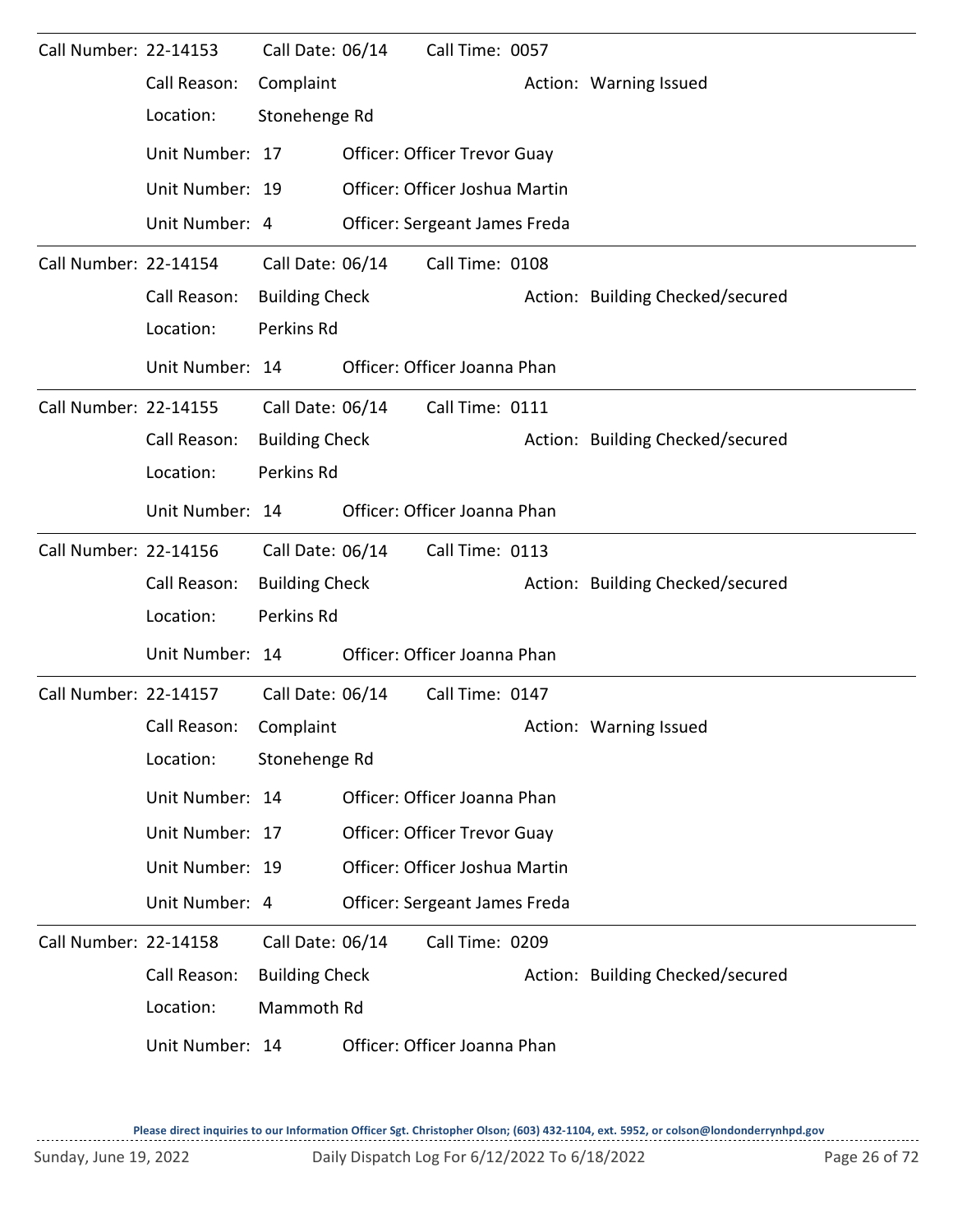| Call Number: 22-14159 |                 | Call Date: 06/14      | Call Time: 0210                |                                  |
|-----------------------|-----------------|-----------------------|--------------------------------|----------------------------------|
|                       | Call Reason:    | Follow-up             |                                | Action: Services Rendered        |
|                       | Location:       | Ashleigh Dr           |                                |                                  |
|                       | Unit Number: 4  |                       | Officer: Sergeant James Freda  |                                  |
| Call Number: 22-14160 |                 | Call Date: 06/14      | Call Time: 0211                |                                  |
|                       | Call Reason:    | <b>Building Check</b> |                                | Action: Building Checked/secured |
|                       | Location:       | Rockingham Rd         |                                |                                  |
|                       | Unit Number: 14 |                       | Officer: Officer Joanna Phan   |                                  |
| Call Number: 22-14161 |                 | Call Date: 06/14      | Call Time: 0214                |                                  |
|                       | Call Reason:    | <b>Building Check</b> |                                | Action: Building Checked/secured |
|                       | Location:       | Symmes Dr             |                                |                                  |
|                       | Unit Number: 14 |                       | Officer: Officer Joanna Phan   |                                  |
| Call Number: 22-14162 |                 | Call Date: 06/14      | Call Time: 0227                |                                  |
|                       | Call Reason:    | <b>Building Check</b> |                                | Action: Building Checked/secured |
|                       | Location:       | Nashua Rd             |                                |                                  |
|                       | Unit Number: 19 |                       | Officer: Officer Joshua Martin |                                  |
| Call Number: 22-14163 |                 | Call Date: 06/14      | Call Time: 0232                |                                  |
|                       | Call Reason:    | <b>Building Check</b> |                                | Action: Building Checked/secured |
|                       | Location:       | Nelson Rd             |                                |                                  |
|                       | Unit Number: 4  |                       | Officer: Sergeant James Freda  |                                  |
| Call Number: 22-14164 |                 | Call Date: 06/14      | Call Time: 0235                |                                  |
|                       | Call Reason:    | <b>Building Check</b> |                                | Action: Building Checked/secured |
|                       | Location:       | Rockingham Rd         |                                |                                  |
|                       | Unit Number: 14 |                       | Officer: Officer Joanna Phan   |                                  |
| Call Number: 22-14165 |                 | Call Date: 06/14      | Call Time: 0236                |                                  |
|                       | Call Reason:    | <b>Building Check</b> |                                | Action: Building Checked/secured |
|                       | Location:       | Rockingham Rd         |                                |                                  |
|                       | Unit Number: 14 |                       | Officer: Officer Joanna Phan   |                                  |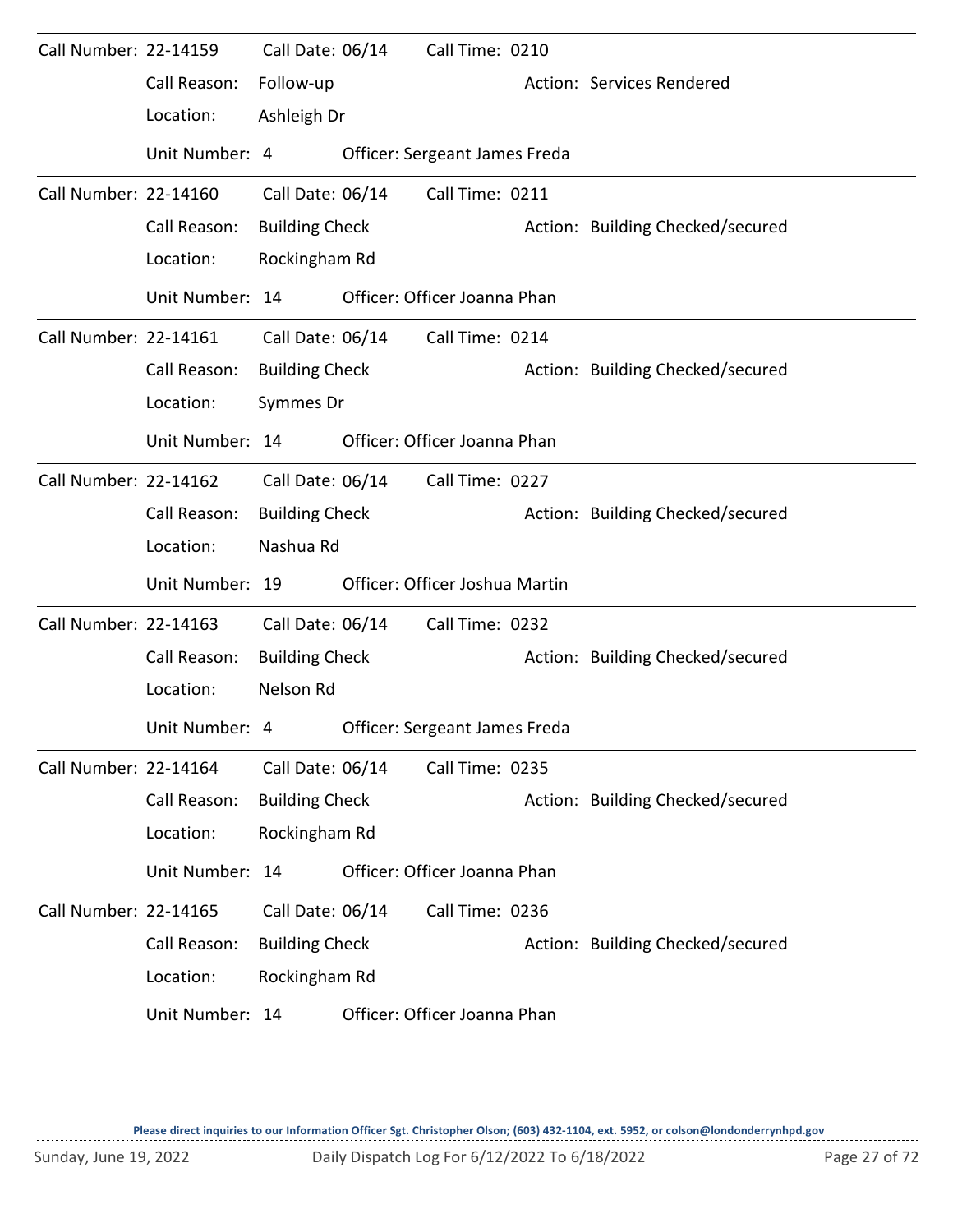| Call Number: 22-14166 |                                     | Call Date: 06/14        | Call Time: 0239                          |                                  |
|-----------------------|-------------------------------------|-------------------------|------------------------------------------|----------------------------------|
|                       | Call Reason:                        | <b>Building Check</b>   |                                          | Action: Building Checked/secured |
|                       | Location:                           | Sanborn Rd              |                                          |                                  |
|                       | Unit Number: 14                     |                         | Officer: Officer Joanna Phan             |                                  |
| Call Number: 22-14167 |                                     | Call Date: 06/14        | Call Time: 0242                          |                                  |
|                       | Call Reason:                        | <b>Building Check</b>   |                                          | Action: Building Checked/secured |
|                       | Location:                           | Sanborn Rd              |                                          |                                  |
|                       | Unit Number: 14                     |                         | Officer: Officer Joanna Phan             |                                  |
| Call Number: 22-14168 |                                     | Call Date: 06/14        | Call Time: 0244                          |                                  |
|                       | Call Reason:                        | <b>Building Check</b>   |                                          | Action: Building Checked/secured |
|                       | Location:                           | Mammoth Rd              |                                          |                                  |
|                       | Unit Number: 14                     |                         | Officer: Officer Joanna Phan             |                                  |
| Call Number: 22-14169 |                                     | Call Date: 06/14        | Call Time: 0324                          |                                  |
|                       | Call Reason:                        | <b>Building Check</b>   |                                          | Action: Building Checked/secured |
|                       | Location:                           | Harvey Rd               |                                          |                                  |
|                       | Unit Number: 14                     |                         | Officer: Officer Joanna Phan             |                                  |
| Call Number: 22-14170 |                                     | Call Date: 06/14        | Call Time: 0325                          |                                  |
|                       | Call Reason:                        | <b>Building Check</b>   |                                          | Action: Building Checked/secured |
|                       | Location:                           | <b>Aviation Park Dr</b> |                                          |                                  |
|                       | Unit Number: 14                     |                         | Officer: Officer Joanna Phan             |                                  |
| Call Number: 22-14171 |                                     | Call Date: 06/14        | Call Time: 0611                          |                                  |
|                       | Call Reason:                        | Sudden Death            |                                          | Action: Investigated             |
|                       | Location:                           | Loop Rd                 |                                          |                                  |
|                       | Unit Number: 10                     |                         | <b>Officer: Officer Anthony Marciano</b> |                                  |
|                       | Unit Number: 13                     |                         | Officer: Officer Sarah Sabella           |                                  |
|                       | Unit Number: 4                      |                         | Officer: Sergeant Ryan Buker             |                                  |
|                       | Unit Number: 7                      |                         | <b>Officer: Detective Narciso Garcia</b> |                                  |
|                       | Refer to Incident Number: 22-875-OF |                         |                                          |                                  |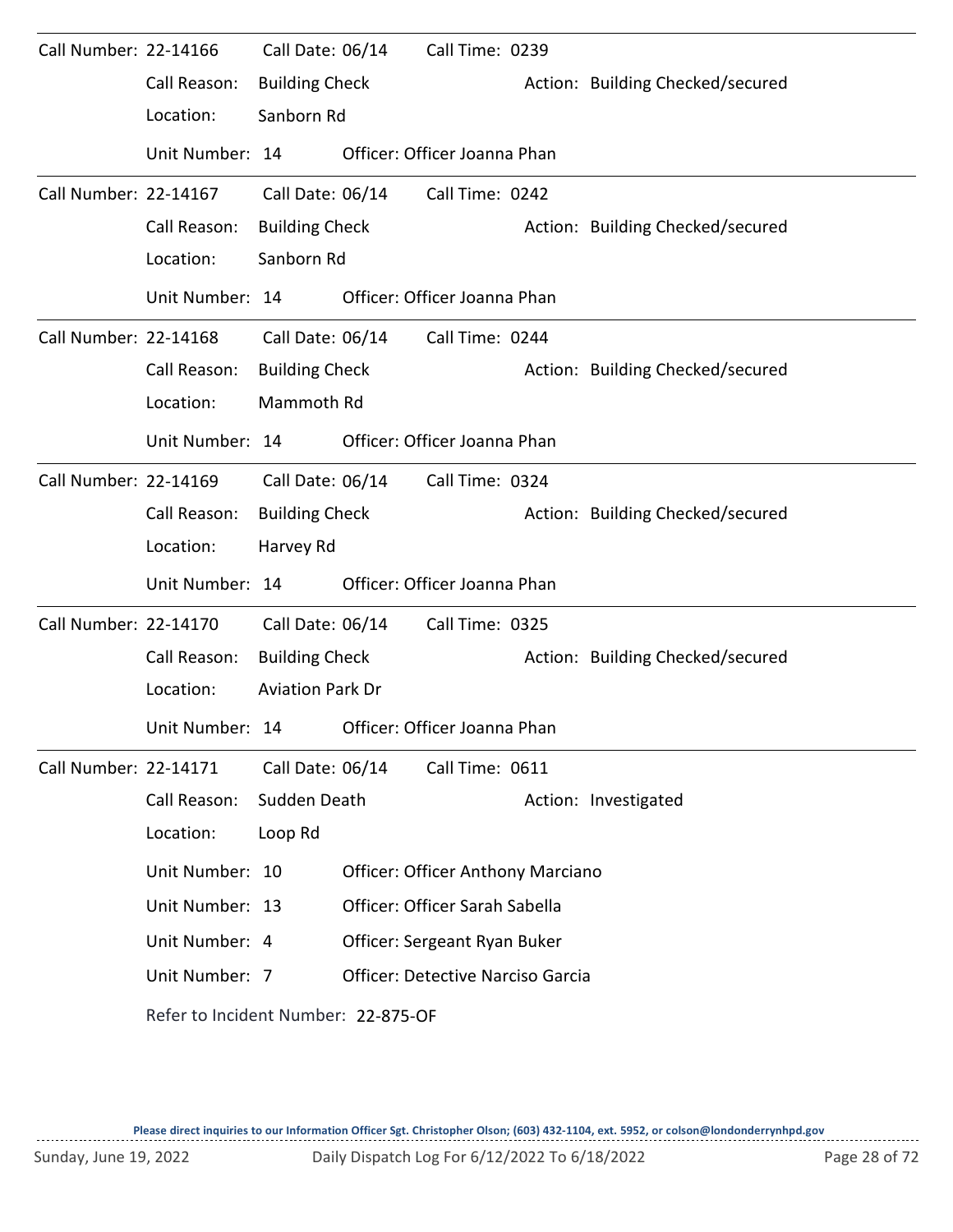| Call Number: 22-14172 |                 | Call Date: 06/14           |                           | Call Time: 0634                       |                            |
|-----------------------|-----------------|----------------------------|---------------------------|---------------------------------------|----------------------------|
|                       | Call Reason:    |                            | Motor Vehicle Accident    |                                       | Action: Investigated       |
|                       | Location:       | Innovation Wy              |                           |                                       |                            |
|                       | Unit Number: 21 |                            |                           | Officer: Officer Timon Aikawa         |                            |
| Call Number: 22-14174 |                 | Call Date: 06/14           |                           | Call Time: 0714                       |                            |
|                       | Call Reason:    | Alarm, Business            |                           |                                       | Action: False, Human Error |
|                       | Location:       | <b>Aviation Park Dr</b>    |                           |                                       |                            |
|                       | Unit Number: 21 |                            |                           | Officer: Officer Timon Aikawa         |                            |
| Call Number: 22-14175 |                 | Call Date: 06/14           |                           | Call Time: 0746                       |                            |
|                       | Call Reason:    | <b>Suspicious Activity</b> |                           |                                       | Action: Services Rendered  |
|                       | Location:       | Industrial Dr              |                           |                                       |                            |
|                       | Unit Number: 21 |                            |                           | Officer: Officer Timon Aikawa         |                            |
| Call Number: 22-14176 |                 | Call Date: 06/14           |                           | Call Time: 0824                       |                            |
|                       | Call Reason:    |                            | School Check/walk-thru    |                                       | Action: Services Rendered  |
|                       | Location:       |                            |                           | Sanborn Rd @ Londonderry North School |                            |
|                       | Unit Number: 21 |                            |                           | Officer: Officer Timon Aikawa         |                            |
| Call Number: 22-14177 |                 | Call Date: 06/14           |                           | Call Time: 0907                       |                            |
|                       | Call Reason:    | Vin Verification           |                           |                                       | Action: Services Rendered  |
|                       | Location:       | Rossini Rd                 |                           |                                       |                            |
|                       | Unit Number: 13 |                            |                           | Officer: Officer Sarah Sabella        |                            |
| Call Number: 22-14178 |                 | Call Date: 06/14           |                           | Call Time: 0918                       |                            |
|                       | Call Reason:    | Disabled Mv                |                           |                                       | Action: Services Rendered  |
|                       | Location:       |                            | Harvey Rd @ Pettengill Rd |                                       |                            |
|                       | Unit Number: 21 |                            |                           | Officer: Officer Timon Aikawa         |                            |
| Call Number: 22-14179 |                 | Call Date: 06/14           |                           | Call Time: 1011                       |                            |
|                       | Call Reason:    |                            | School Check/walk-thru    |                                       | Action: Services Rendered  |
|                       | Location:       |                            |                           | South Rd @ Londonderry South School   |                            |
|                       | Unit Number: 13 |                            |                           | Officer: Officer Sarah Sabella        |                            |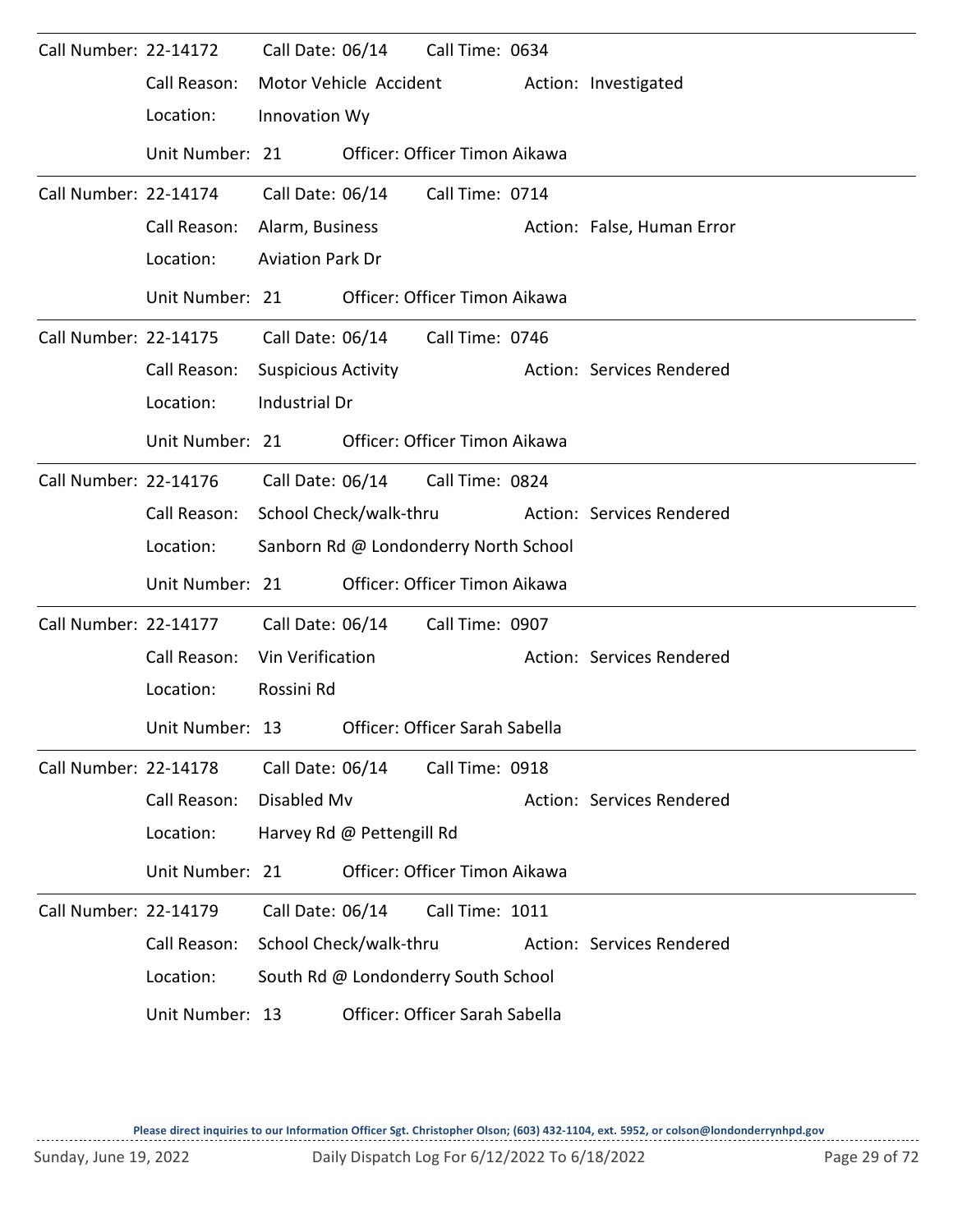| Call Number: 22-14180        |                                          | Call Date: 06/14           |                              | Call Time: 1012                           |  |                            |
|------------------------------|------------------------------------------|----------------------------|------------------------------|-------------------------------------------|--|----------------------------|
|                              | Call Reason:                             |                            | School Check/walk-thru       |                                           |  | Action: Services Rendered  |
|                              | Location:                                |                            |                              | Mammoth Rd @ Matthew Thornton School      |  |                            |
|                              | Unit Number: 10                          |                            |                              | <b>Officer: Officer Anthony Marciano</b>  |  |                            |
| Call Number: 22-14181        |                                          | Call Date: 06/14           |                              | Call Time: 1012                           |  |                            |
|                              | Call Reason:                             |                            | School Check/walk-thru       |                                           |  | Action: Services Rendered  |
|                              | Location:                                |                            |                              | Sanborn Rd @ Londonderry North School     |  |                            |
|                              | Unit Number: 21                          |                            |                              | Officer: Officer Timon Aikawa             |  |                            |
| <b>Call Number: 22-14182</b> |                                          | Call Date: 06/14           |                              | Call Time: 1025                           |  |                            |
|                              | Call Reason:                             | <b>Suspicious Activity</b> |                              |                                           |  | Action: Arrest(s) Made     |
|                              | Location:                                |                            | Nelson Rd @ Lafa Complex     |                                           |  |                            |
|                              | Unit Number: 10                          |                            |                              | <b>Officer: Officer Anthony Marciano</b>  |  |                            |
|                              | <b>Officer: Officer Anthony Marciano</b> |                            |                              |                                           |  |                            |
|                              | Unit Number: 13                          |                            |                              |                                           |  |                            |
|                              | Unit Number: 4                           |                            |                              | Officer: Sergeant Ryan Buker              |  |                            |
|                              | Unit Number: 7                           |                            |                              | <b>Officer: Detective Narciso Garcia</b>  |  |                            |
|                              | Unit Number: Unk                         |                            |                              | <b>Officer: Detective Andrew Phillips</b> |  |                            |
|                              | Unit Number: Unk                         |                            |                              | Officer: Lieutenant Jason Breen           |  |                            |
| Call Number: 22-14183        |                                          | Call Date: 06/14           |                              | Call Time: 1109                           |  |                            |
|                              | Call Reason:                             |                            | Assist Londonderry Fire Dept |                                           |  | Action: No Action Required |
|                              | Location:                                | Rockingham Rd              |                              |                                           |  |                            |
| Call Number: 22-14185        |                                          | Call Date: 06/14           |                              | Call Time: 1121                           |  |                            |
|                              | Call Reason:                             |                            | School Check/walk-thru       |                                           |  | Action: Services Rendered  |
|                              | Location:                                |                            |                              | Mammoth Rd @ Londonderry Middle School    |  |                            |
|                              | Unit Number: 4                           |                            |                              | Officer: Sergeant Ryan Buker              |  |                            |
| Call Number: 22-14186        |                                          | Call Date: 06/14           |                              | Call Time: 1122                           |  |                            |
|                              | Call Reason:                             | <b>Community Contact</b>   |                              |                                           |  | Action: Services Rendered  |
|                              | Location:                                |                            |                              | Shasta Dr @ Nutfield Country Store        |  |                            |
|                              | Unit Number: 10                          |                            |                              | <b>Officer: Officer Anthony Marciano</b>  |  |                            |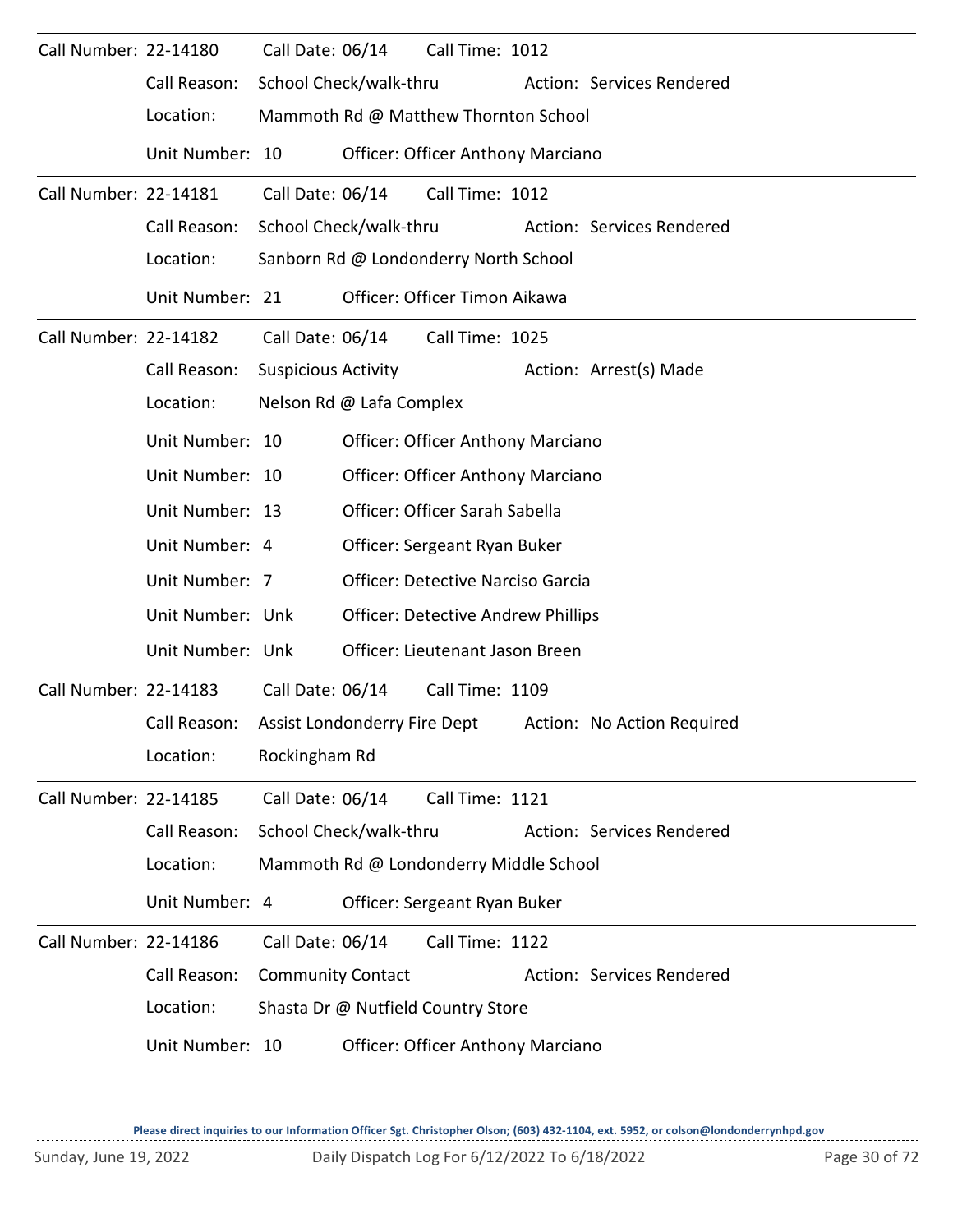| Call Number: 22-14187        |                                     |                           | Call Date: 06/14           | Call Time: 1137                               |                                                                                                                                     |               |
|------------------------------|-------------------------------------|---------------------------|----------------------------|-----------------------------------------------|-------------------------------------------------------------------------------------------------------------------------------------|---------------|
|                              | Call Reason:                        | <b>Assist Citizen</b>     |                            |                                               | Action: Services Rendered                                                                                                           |               |
|                              | Location:                           | Nashua Rd @ Taco Bell/kfc |                            |                                               |                                                                                                                                     |               |
|                              | Unit Number: 13                     |                           |                            | Officer: Officer Sarah Sabella                |                                                                                                                                     |               |
|                              | Refer to Incident Number: 22-876-OF |                           |                            |                                               |                                                                                                                                     |               |
| Call Number: 22-14188        |                                     | Call Date: 06/14          |                            | Call Time: 1205                               |                                                                                                                                     |               |
|                              | Call Reason:                        | School Check/walk-thru    |                            |                                               | Action: Services Rendered                                                                                                           |               |
|                              | Location:                           |                           |                            | Sanborn Rd @ Londonderry North School         |                                                                                                                                     |               |
|                              | Unit Number: 5                      |                           |                            | Officer: Lieutenant Jason Breen               |                                                                                                                                     |               |
| Call Number: 22-14189        |                                     | Call Date: 06/14          |                            | Call Time: 1243                               |                                                                                                                                     |               |
|                              | Call Reason:                        | Motor Vehicle Complaint   |                            |                                               | Action: Services Rendered                                                                                                           |               |
|                              | Location:                           | Southwood Dr              |                            |                                               |                                                                                                                                     |               |
|                              | Unit Number: 13                     |                           |                            | Officer: Officer Sarah Sabella                |                                                                                                                                     |               |
| Call Number: 22-14190        |                                     |                           | Call Date: 06/14           | Call Time: 1326                               |                                                                                                                                     |               |
|                              | Call Reason:                        | Follow-up                 |                            |                                               | Action: No Action Required                                                                                                          |               |
|                              | Location:                           | Jefferson Dr              |                            |                                               |                                                                                                                                     |               |
|                              | Unit Number: 13                     |                           |                            | Officer: Officer Sarah Sabella                |                                                                                                                                     |               |
| <b>Call Number: 22-14192</b> |                                     |                           |                            | Call Date: 06/14 Call Time: 1437              |                                                                                                                                     |               |
|                              | Call Reason:                        | Complaint                 |                            |                                               | Action: Investigated                                                                                                                |               |
|                              | Location:                           |                           |                            | Main St @ Main Street Apartments              |                                                                                                                                     |               |
|                              | Unit Number: 13                     |                           |                            | Officer: Officer Sarah Sabella                |                                                                                                                                     |               |
|                              | Refer to FI Number 22-80-FI         |                           |                            |                                               |                                                                                                                                     |               |
| Call Number: 22-14194        |                                     | Call Date: 06/14          |                            | Call Time: 1511                               |                                                                                                                                     |               |
|                              | Call Reason:                        |                           | <b>Motor Vehicle Check</b> |                                               | Action: Services Rendered                                                                                                           |               |
|                              | Location:                           | Memorial Dr               |                            |                                               |                                                                                                                                     |               |
|                              | Unit Number: 21                     |                           |                            | Officer: Officer Keeley Bartolini             |                                                                                                                                     |               |
| <b>Call Number: 22-14195</b> |                                     | Call Date: 06/14          |                            | Call Time: 1520                               |                                                                                                                                     |               |
|                              | Call Reason:                        | Vin Verification          |                            |                                               | Action: Services Rendered                                                                                                           |               |
|                              | Location:                           | Young Rd                  |                            |                                               |                                                                                                                                     |               |
|                              | Unit Number: 11                     |                           |                            |                                               | Officers: Officer Brandon Gauthier & Officer Cameron Verrie                                                                         |               |
|                              |                                     |                           |                            |                                               | Please direct inquiries to our Information Officer Sgt. Christopher Olson; (603) 432-1104, ext. 5952, or colson@londonderrynhpd.gov |               |
| Sunday, June 19, 2022        |                                     |                           |                            | Daily Dispatch Log For 6/12/2022 To 6/18/2022 |                                                                                                                                     | Page 31 of 72 |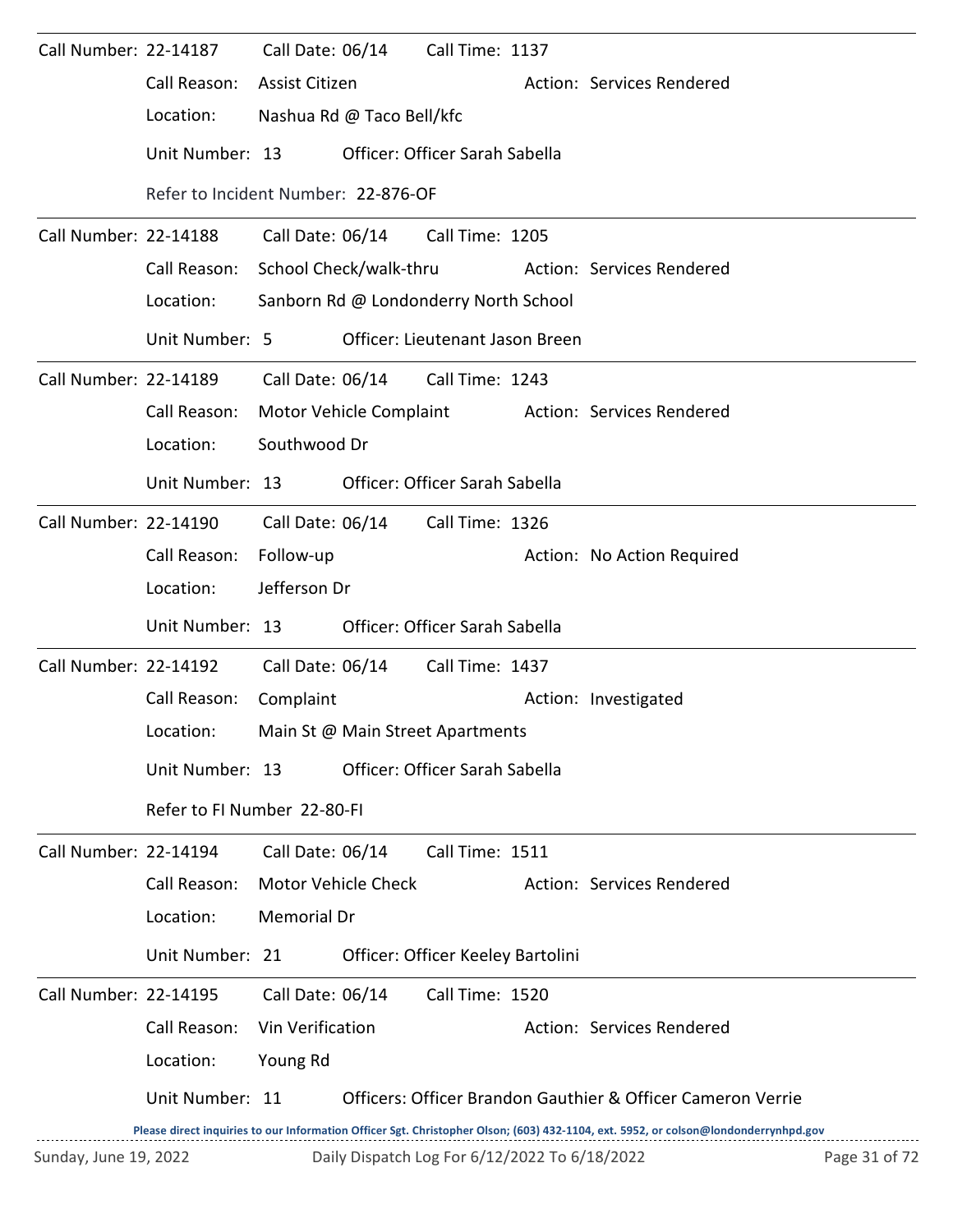| Call Number: 22-14197 |                  | Call Date: 06/14<br>Call Time: 1529                         |
|-----------------------|------------------|-------------------------------------------------------------|
|                       | Call Reason:     | <b>Animal Control</b><br>Action: Services Rendered          |
|                       | Location:        | Mammoth Rd @ Londonderry Police Department                  |
|                       | Unit Number: Unk | Officer: Officer Sydney Delforte                            |
| Call Number: 22-14199 |                  | Call Date: 06/14<br>Call Time: 1538                         |
|                       | Call Reason:     | Motor Vehicle Accident<br>Action: Investigated              |
|                       | Location:        | Harvey Rd @ Mas Medical Staffing                            |
|                       | Unit Number: 13  | Officer: Officer Sarah Sabella                              |
|                       | Unit Number: 21  | Officer: Officer Keeley Bartolini                           |
| Call Number: 22-14200 |                  | Call Date: 06/14<br>Call Time: 1552                         |
|                       | Call Reason:     | <b>Traffic Control</b><br>Action: Investigated              |
|                       | Location:        | Mohawk Dr                                                   |
|                       | Unit Number: 19  | Officers: Officer Bryan Janeczko & Officer Tyler Macdonald  |
| Call Number: 22-14207 |                  | Call Date: 06/14<br>Call Time: 1634                         |
|                       | Call Reason:     | Serve Summons/subpoena<br>Action: Served                    |
|                       | Location:        | Red Deer Rd                                                 |
|                       | Unit Number: 11  | Officers: Officer Brandon Gauthier & Officer Cameron Verrie |
| Call Number: 22-14208 |                  | Call Date: 06/14<br>Call Time: 1636                         |
|                       | Call Reason:     | Motor Vehicle Check<br>Action: No Action Required           |
|                       | Location:        | Independence Dr                                             |
|                       | Unit Number: 13  | Officer: Officer Sarah Sabella                              |
| Call Number: 22-14209 |                  | Call Date: 06/14<br>Call Time: 1653                         |
|                       | Call Reason:     | <b>Motor Vehicle Check</b><br>Action: Services Rendered     |
|                       | Location:        | Airport Rd @ Manchester Boston Regional Airport/terminal&g  |
|                       | Unit Number: Unk | <b>Officer: Detective Marvin Alfaro</b>                     |
| Call Number: 22-14211 |                  | Call Date: 06/14<br>Call Time: 1707                         |
|                       | Call Reason:     | Motor Vehicle Complaint<br>Action: Arrest(s) Made           |
|                       | Location:        | Auburn Rd @ Old Derry Rd                                    |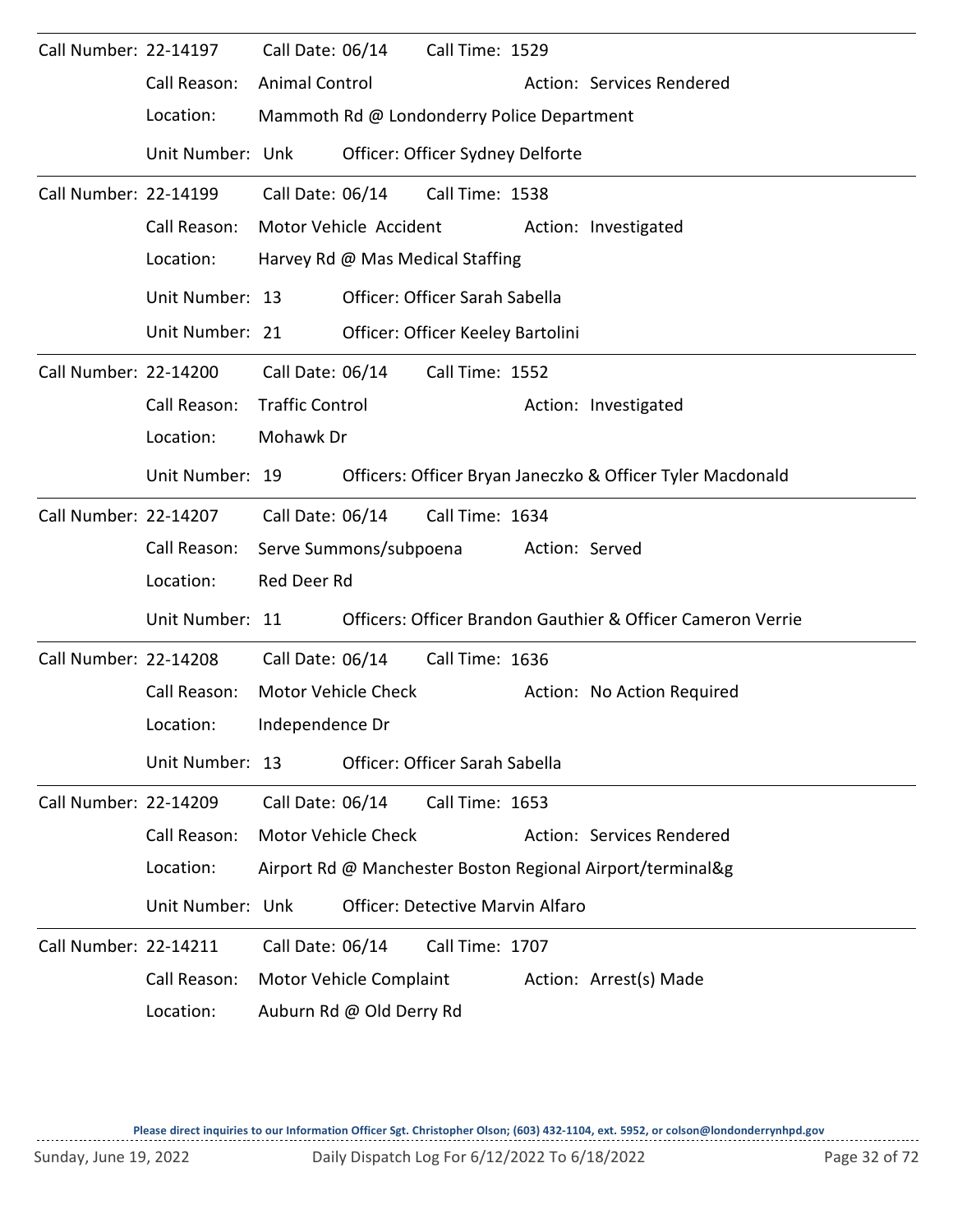| Unit Number: 11 |  | Officers: Officer Brandon Gauthier & Officer Cameron Verrie |  |  |
|-----------------|--|-------------------------------------------------------------|--|--|
|-----------------|--|-------------------------------------------------------------|--|--|

Unit Number: 13 Officer: Officer Sarah Sabella

Unit Number: 2 Officer: Lieutenant Jason Teufel

Arrest Number: 22-251-AR

**Photo Not Available** 



Time: 1720 Name: Powers, Rebecca Date: 06/14 Auburn ,NH Address: 376 Rattlesnake Hill Rd

Age: 49

Charge # 1: Dui - Impairment

| Call Number: 22-14212 |                  | Call Date: 06/14            | Call Time: 1709                         |                                                            |
|-----------------------|------------------|-----------------------------|-----------------------------------------|------------------------------------------------------------|
|                       | Call Reason:     | Serve Summons/subpoena      |                                         | Action: Could Not Locate                                   |
|                       | Location:        | Jolly Ln                    |                                         |                                                            |
|                       | Unit Number: 19  |                             |                                         | Officers: Officer Bryan Janeczko & Officer Tyler Macdonald |
| Call Number: 22-14213 |                  | Call Date: 06/14            | Call Time: 1711                         |                                                            |
|                       | Call Reason:     | Alarm, Business             |                                         | Action: False, Human Error                                 |
|                       | Location:        | <b>Aviation Park Dr</b>     |                                         |                                                            |
|                       | Unit Number: 21  |                             | Officer: Officer Keeley Bartolini       |                                                            |
|                       | Unit Number: Unk |                             | <b>Officer: Detective Marvin Alfaro</b> |                                                            |
| Call Number: 22-14214 |                  | Call Date: 06/14            | Call Time: 1808                         |                                                            |
|                       | Call Reason:     | Disabled Mv                 |                                         | Action: Services Rendered                                  |
|                       | Location:        | Pillsbury Rd @ Gilcreast Rd |                                         |                                                            |
|                       | Unit Number: 19  |                             |                                         | Officers: Officer Bryan Janeczko & Officer Tyler Macdonald |
| Call Number: 22-14215 |                  | Call Date: 06/14            | Call Time: 1846                         |                                                            |
|                       | Call Reason:     | Drug Offenses               |                                         | Action: Investigated                                       |
|                       | Location:        | Nashua Rd @ Shell Food Mart |                                         |                                                            |
|                       | Unit Number: 19  |                             |                                         | Officers: Officer Bryan Janeczko & Officer Tyler Macdonald |
| Call Number: 22-14216 |                  | Call Date: 06/14            | Call Time: 1906                         |                                                            |
|                       | Call Reason:     | <b>Building Check</b>       |                                         | Action: Building Checked/secured                           |
|                       | Location:        | <b>Memorial Dr</b>          |                                         |                                                            |
|                       |                  |                             |                                         |                                                            |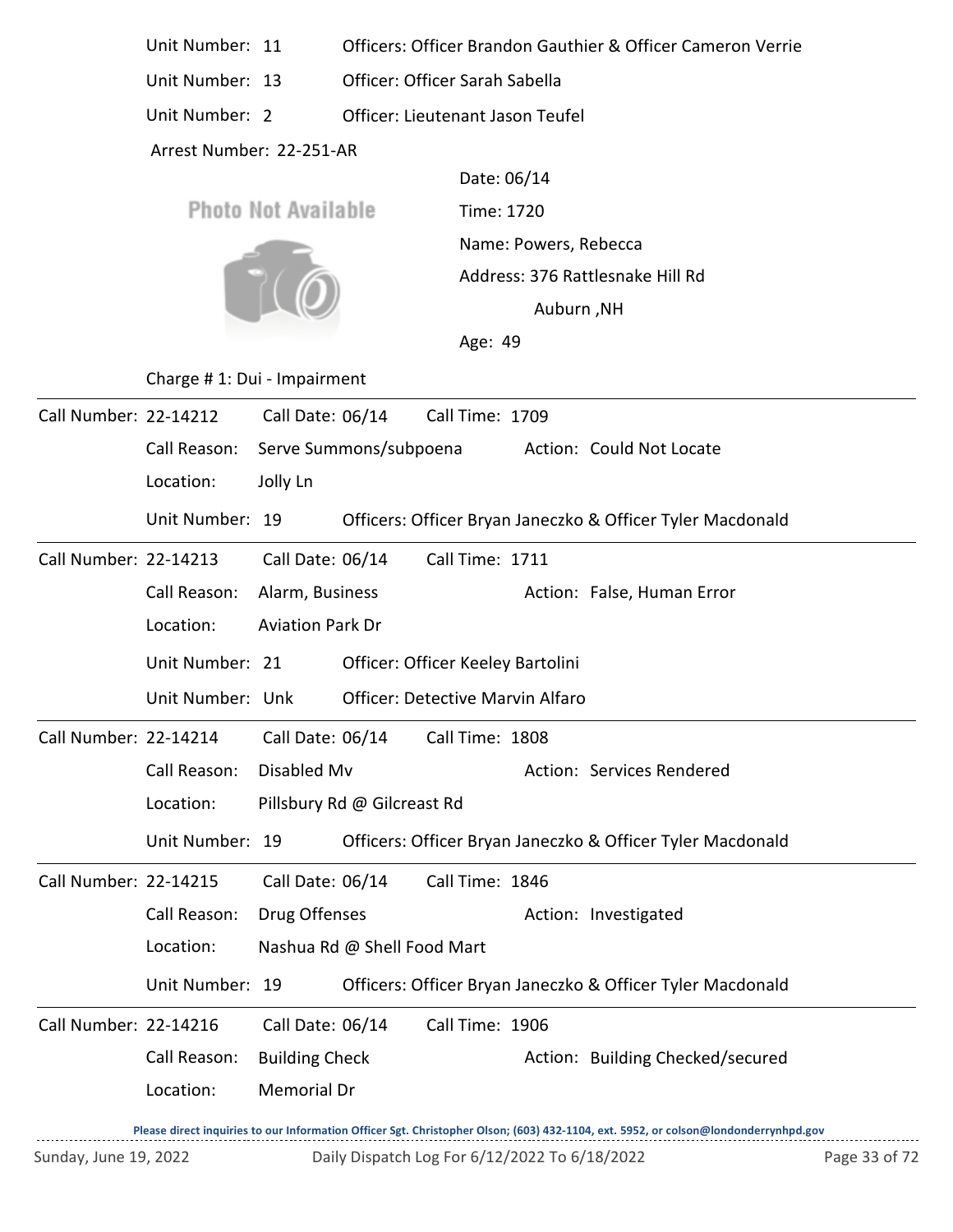|                       | Unit Number: 21 |                        |                            | Officer: Officer Keeley Bartolini   |                                                            |
|-----------------------|-----------------|------------------------|----------------------------|-------------------------------------|------------------------------------------------------------|
| Call Number: 22-14217 |                 | Call Date: 06/14       |                            | Call Time: 1907                     |                                                            |
|                       | Call Reason:    | <b>Building Check</b>  |                            |                                     | Action: Building Checked/secured                           |
|                       | Location:       | Delta Dr               |                            |                                     |                                                            |
|                       | Unit Number: 21 |                        |                            | Officer: Officer Keeley Bartolini   |                                                            |
| Call Number: 22-14218 |                 | Call Date: 06/14       |                            | Call Time: 1909                     |                                                            |
|                       | Call Reason:    |                        | Motor Vehicle Check        |                                     | Action: Services Rendered                                  |
|                       | Location:       | Memorial Dr            |                            |                                     |                                                            |
|                       | Unit Number: 21 |                        |                            | Officer: Officer Keeley Bartolini   |                                                            |
| Call Number: 22-14219 |                 | Call Date: 06/14       |                            | Call Time: 1923                     |                                                            |
|                       | Call Reason:    | <b>Traffic Control</b> |                            |                                     | Action: Services Rendered                                  |
|                       | Location:       |                        | Bockes Rd @ Elijah Hill Rd |                                     |                                                            |
|                       | Unit Number: 19 |                        |                            |                                     | Officers: Officer Bryan Janeczko & Officer Tyler Macdonald |
| Call Number: 22-14220 |                 | Call Date: 06/14       |                            | Call Time: 1928                     |                                                            |
|                       | Call Reason:    | <b>Building Check</b>  |                            |                                     | Action: Building Checked/secured                           |
|                       | Location:       | Perkins Rd             |                            |                                     |                                                            |
|                       | Unit Number: 21 |                        |                            | Officer: Officer Keeley Bartolini   |                                                            |
| Call Number: 22-14221 |                 | Call Date: 06/14       |                            | Call Time: 1932                     |                                                            |
|                       | Call Reason:    | <b>Building Check</b>  |                            |                                     | Action: Building Checked/secured                           |
|                       | Location:       | Rockingham Rd          |                            |                                     |                                                            |
|                       | Unit Number: 21 |                        |                            | Officer: Officer Keeley Bartolini   |                                                            |
| Call Number: 22-14223 |                 | Call Date: 06/14       |                            | Call Time: 2241                     |                                                            |
|                       | Call Reason:    | Disabled Mv            |                            |                                     | Action: No Action Required                                 |
|                       | Location:       |                        |                            | Mammoth Rd @ Creative Little Angels |                                                            |
| Call Number: 22-14224 |                 | Call Date: 06/14       |                            | Call Time: 2245                     |                                                            |
|                       | Call Reason:    | Disabled Mv            |                            |                                     | Action: Services Rendered                                  |
|                       | Location:       |                        | Nashua Rd @ Wendy's        |                                     |                                                            |
|                       | Unit Number: 17 |                        |                            | Officer: Officer Trevor Guay        |                                                            |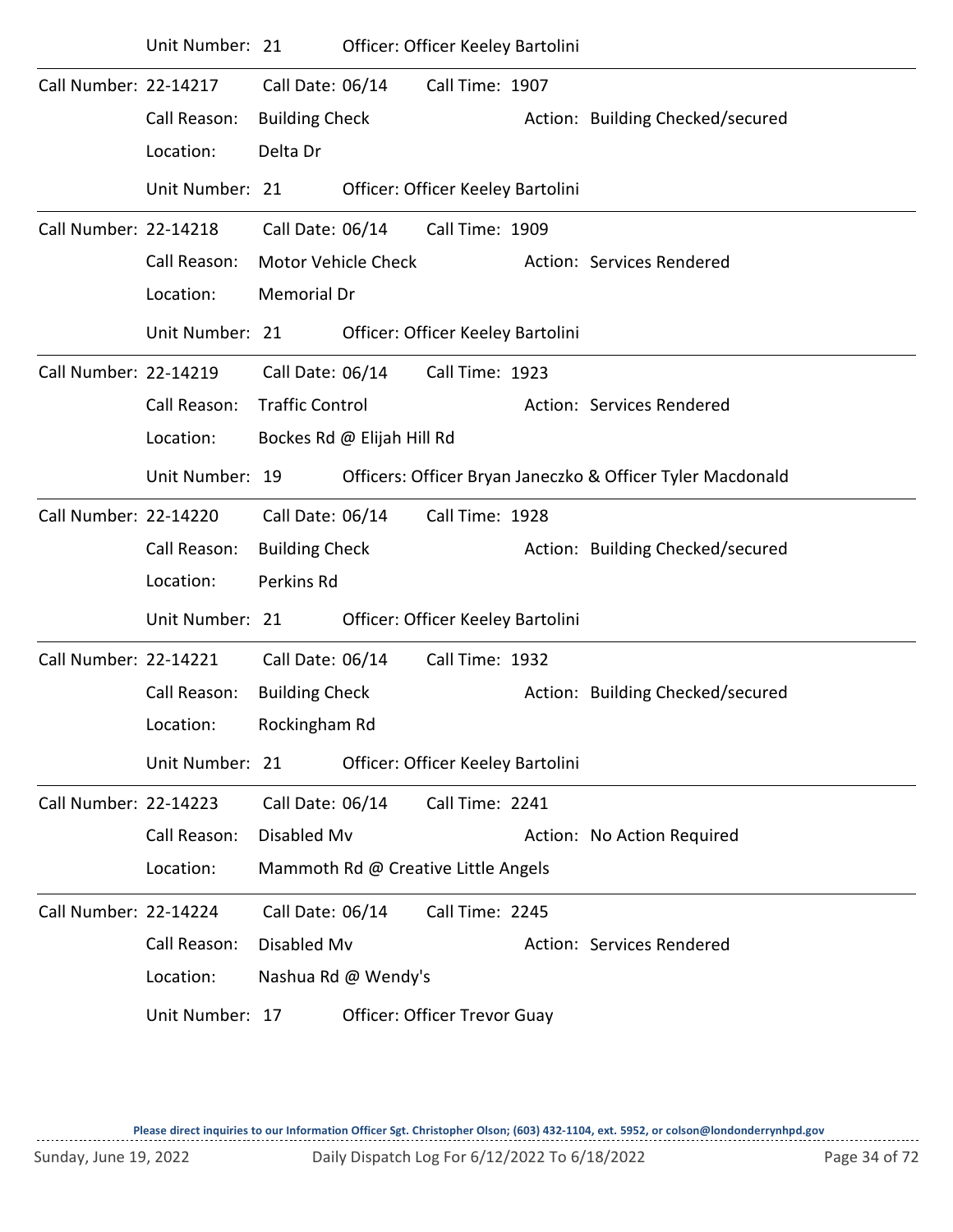| Call Number: 22-14226 |                 | Call Date: 06/14      |                     | Call Time: 2254                     |                                  |
|-----------------------|-----------------|-----------------------|---------------------|-------------------------------------|----------------------------------|
|                       | Call Reason:    | <b>Building Check</b> |                     |                                     | Action: Building Checked/secured |
|                       | Location:       | Mammoth Rd            |                     |                                     |                                  |
|                       | Unit Number: 14 |                       |                     | Officer: Officer Joanna Phan        |                                  |
| Call Number: 22-14227 |                 | Call Date: 06/14      |                     | Call Time: 2303                     |                                  |
|                       | Call Reason:    | <b>Building Check</b> |                     |                                     | Action: Building Checked/secured |
|                       | Location:       | Nashua Rd             |                     |                                     |                                  |
|                       | Unit Number: 19 |                       |                     | Officer: Officer Joshua Martin      |                                  |
| Call Number: 22-14228 |                 | Call Date: 06/14      |                     | Call Time: 2312                     |                                  |
|                       | Call Reason:    | <b>Building Check</b> |                     |                                     | Action: Building Checked/secured |
|                       | Location:       | Rockingham Rd         |                     |                                     |                                  |
|                       | Unit Number: 19 |                       |                     | Officer: Officer Joshua Martin      |                                  |
| Call Number: 22-14229 |                 | Call Date: 06/14      |                     | Call Time: 2313                     |                                  |
|                       | Call Reason:    | <b>Building Check</b> |                     |                                     | Action: Building Checked/secured |
|                       | Location:       | Rockingham Rd         |                     |                                     |                                  |
|                       | Unit Number: 14 |                       |                     | Officer: Officer Joanna Phan        |                                  |
| Call Number: 22-14230 |                 | Call Date: 06/14      |                     | Call Time: 2312                     |                                  |
|                       | Call Reason:    | Disabled Mv           |                     |                                     | Action: Services Rendered        |
|                       | Location:       |                       |                     | Mammoth Rd @ Creative Little Angels |                                  |
|                       | Unit Number: 10 |                       |                     | Officer: Officer Trevor Guay        |                                  |
| Call Number: 22-14231 |                 | Call Date: 06/14      |                     | Call Time: 2326                     |                                  |
|                       | Call Reason:    | <b>Building Check</b> |                     |                                     | Action: Building Checked/secured |
|                       | Location:       | Rockingham Rd         |                     |                                     |                                  |
|                       | Unit Number: 14 |                       |                     | Officer: Officer Joanna Phan        |                                  |
| Call Number: 22-14233 |                 | Call Date: 06/14      |                     | Call Time: 2335                     |                                  |
|                       | Call Reason:    |                       | Motor Vehicle Check |                                     | Action: Arrest(s) Made           |
|                       | Location:       |                       |                     | Navigator Rd @ Aviation Museum      |                                  |
|                       | Unit Number: 14 |                       |                     | Officer: Officer Joanna Phan        |                                  |
|                       | Unit Number: 19 |                       |                     | Officer: Officer Joshua Martin      |                                  |
|                       | Unit Number: 4  |                       |                     | Officer: Sergeant James Freda       |                                  |
|                       |                 |                       |                     |                                     |                                  |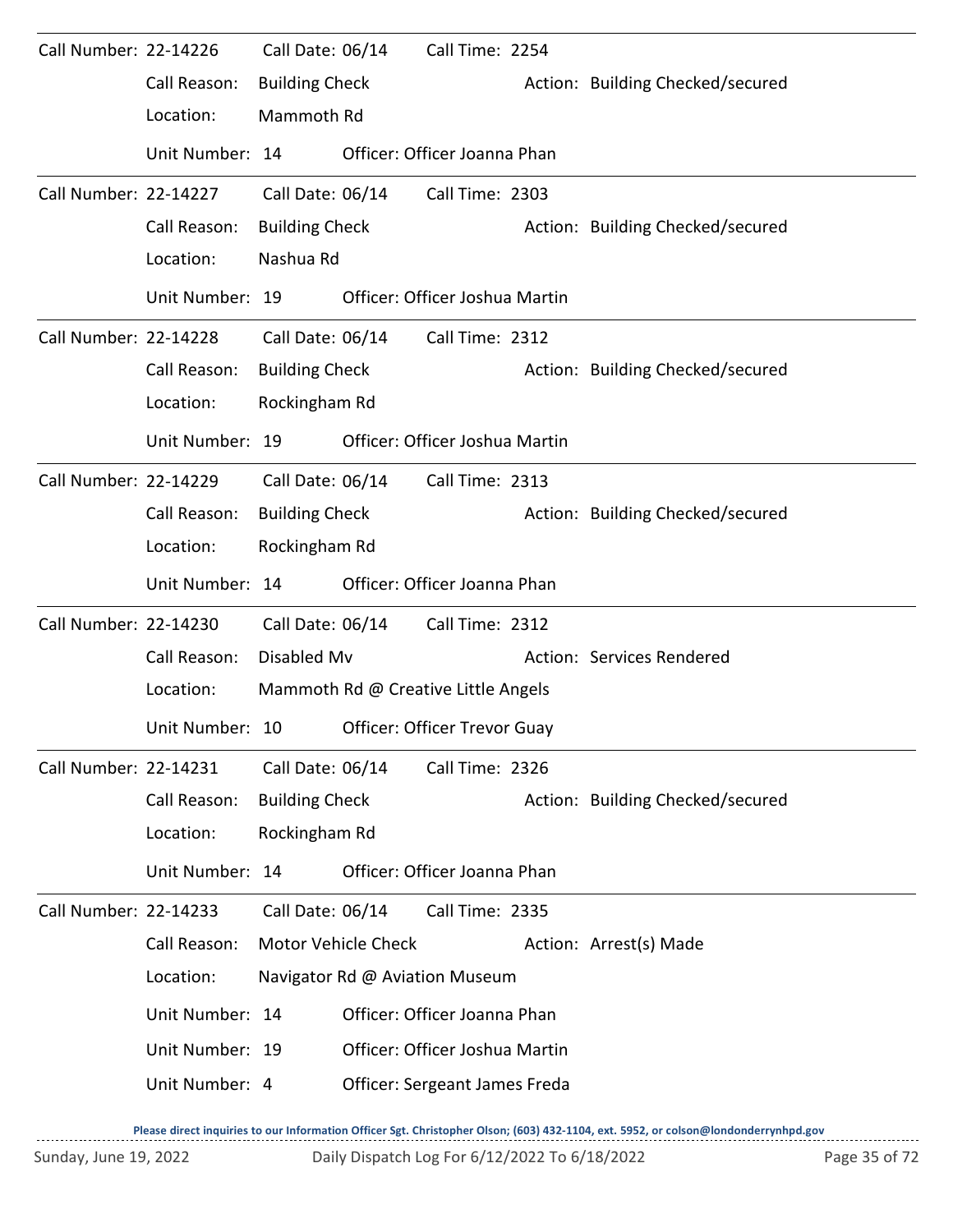Arrest Number: 22-252-AR



Time: 0029 Name: Collette, Tyler David Age: 19 Date: 06/15 Hudson ,NH Address: 414 Elmwood Dr

Charge # 1: Transport Alcohol By Minor Charge # 2: Poss/use Tobacco Prod By Minor

| Call Number: 22-14234 |                 | Call Date: 06/15                       |                               | Call Time: 0145                     |  |                                  |
|-----------------------|-----------------|----------------------------------------|-------------------------------|-------------------------------------|--|----------------------------------|
|                       | Call Reason:    |                                        | Motor Vehicle Check           |                                     |  | Action: Warning Issued           |
|                       | Location:       | Mammoth Rd @ Londonderry Middle School |                               |                                     |  |                                  |
|                       | Unit Number: 19 |                                        |                               | Officer: Officer Joshua Martin      |  |                                  |
|                       | Unit Number: 4  |                                        | Officer: Sergeant James Freda |                                     |  |                                  |
| Call Number: 22-14235 |                 | Call Date: 06/15                       |                               | Call Time: 0209                     |  |                                  |
|                       | Call Reason:    | <b>Building Check</b>                  |                               |                                     |  | Action: Building Checked/secured |
|                       | Location:       | Orchard View Dr                        |                               |                                     |  |                                  |
|                       | Unit Number: 4  |                                        |                               | Officer: Sergeant James Freda       |  |                                  |
| Call Number: 22-14236 |                 | Call Date: 06/15                       |                               | Call Time: 0209                     |  |                                  |
|                       | Call Reason:    | <b>Building Check</b>                  |                               |                                     |  | Action: Building Checked/secured |
|                       | Location:       | Orchard View Dr                        |                               |                                     |  |                                  |
|                       | Unit Number: 4  |                                        |                               | Officer: Sergeant James Freda       |  |                                  |
| Call Number: 22-14237 |                 | Call Date: 06/15                       |                               | Call Time: 0301                     |  |                                  |
|                       | Call Reason:    |                                        | <b>Motor Vehicle Check</b>    |                                     |  | Action: Investigated             |
|                       | Location:       | Londonderry Rd @ Phantom Fireworks     |                               |                                     |  |                                  |
|                       | Unit Number: 10 |                                        |                               | Officer: Officer Trevor Guay        |  |                                  |
| Call Number: 22-14238 |                 | Call Date: 06/15                       |                               | Call Time: 0552                     |  |                                  |
|                       | Call Reason:    |                                        | Assist Londonderry Fire Dept  |                                     |  | Action: Services Rendered        |
|                       | Location:       | High Range Rd                          |                               |                                     |  |                                  |
|                       | Unit Number: 10 |                                        |                               | <b>Officer: Officer Trevor Guay</b> |  |                                  |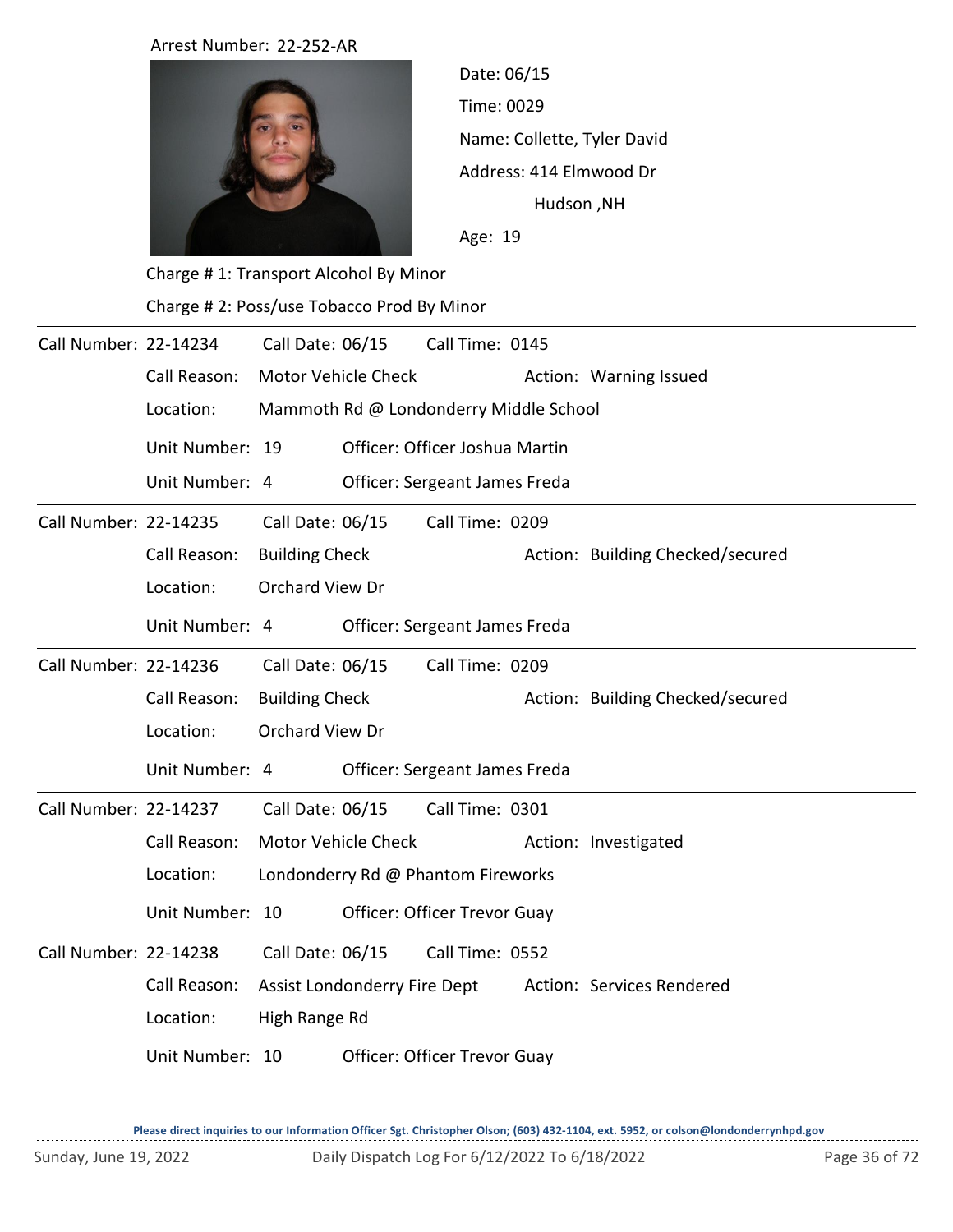| Call Number: 22-14239 |                 | Call Date: 06/15      |                        | Call Time: 0655                            |                |                                  |
|-----------------------|-----------------|-----------------------|------------------------|--------------------------------------------|----------------|----------------------------------|
|                       | Call Reason:    | <b>Building Check</b> |                        |                                            |                | Action: Building Checked/secured |
|                       | Location:       | Nelson Rd             |                        |                                            |                |                                  |
|                       | Unit Number: 21 |                       |                        | Officer: Officer Sydney Delforte           |                |                                  |
| Call Number: 22-14241 |                 | Call Date: 06/15      |                        | Call Time: 0715                            |                |                                  |
|                       | Call Reason:    |                       | School Check/walk-thru |                                            |                | Action: Services Rendered        |
|                       | Location:       |                       |                        | Mammoth Rd @ Londonderry High School       |                |                                  |
|                       | Unit Number: 20 |                       |                        | <b>Officer: Sergeant Timothy Moran</b>     |                |                                  |
| Call Number: 22-14242 |                 | Call Date: 06/15      |                        | Call Time: 0716                            |                |                                  |
|                       | Call Reason:    | <b>Building Check</b> |                        |                                            |                | Action: Building Checked/secured |
|                       | Location:       | Shasta Dr             |                        |                                            |                |                                  |
|                       | Unit Number: 21 |                       |                        | Officer: Officer Sydney Delforte           |                |                                  |
| Call Number: 22-14243 |                 | Call Date: 06/15      |                        | Call Time: 0727                            |                |                                  |
|                       | Call Reason:    |                       | School Check/walk-thru |                                            |                | Action: Services Rendered        |
|                       | Location:       |                       |                        | Mammoth Rd @ Matthew Thornton School       |                |                                  |
|                       | Unit Number: 21 |                       |                        | Officer: Officer Sydney Delforte           |                |                                  |
| Call Number: 22-14244 |                 | Call Date: 06/15      |                        | Call Time: 0733                            |                |                                  |
|                       | Call Reason:    | Serve Warrant         |                        |                                            | Action: Served |                                  |
|                       | Location:       |                       |                        | Mammoth Rd @ Londonderry Police Department |                |                                  |
|                       | Unit Number: 11 |                       |                        | <b>Officer: Officer Paul Mueller</b>       |                |                                  |
|                       | Unit Number: 20 |                       |                        | <b>Officer: Sergeant Timothy Moran</b>     |                |                                  |
| Call Number: 22-14245 |                 | Call Date: 06/15      |                        | Call Time: 0741                            |                |                                  |
|                       | Call Reason:    |                       | School Check/walk-thru |                                            |                | Action: Services Rendered        |
|                       | Location:       |                       |                        | Mammoth Rd @ Londonderry High School       |                |                                  |
|                       | Unit Number: 21 |                       |                        | Officer: Officer Sydney Delforte           |                |                                  |
| Call Number: 22-14246 |                 | Call Date: 06/15      |                        | Call Time: 0749                            |                |                                  |
|                       | Call Reason:    | <b>Building Check</b> |                        |                                            |                | Action: Building Checked/secured |
|                       | Location:       | Rockingham Rd         |                        |                                            |                |                                  |
|                       | Unit Number: 4  |                       |                        | <b>Officer: Sergeant Randy Duguay</b>      |                |                                  |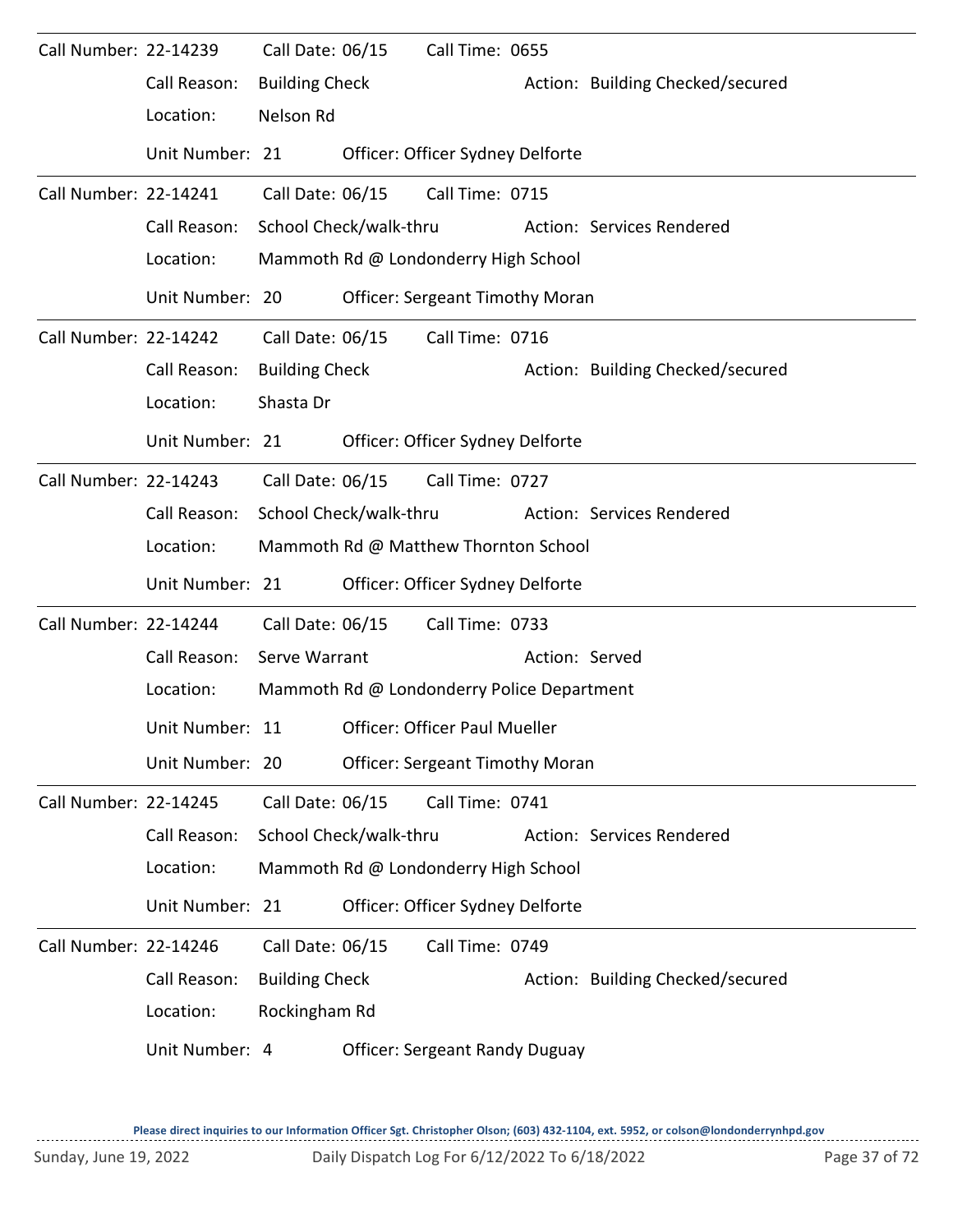| Call Number: 22-14247 |                 | Call Date: 06/15       | Call Time: 0802                        |                                  |
|-----------------------|-----------------|------------------------|----------------------------------------|----------------------------------|
|                       | Call Reason:    | School Check/walk-thru |                                        | Action: Services Rendered        |
|                       | Location:       |                        | Mammoth Rd @ Londonderry Middle School |                                  |
|                       | Unit Number: 21 |                        | Officer: Officer Sydney Delforte       |                                  |
| Call Number: 22-14248 |                 | Call Date: 06/15       | Call Time: 0816                        |                                  |
|                       | Call Reason:    | <b>Building Check</b>  |                                        | Action: Services Rendered        |
|                       | Location:       | Airport Rd             |                                        |                                  |
|                       | Unit Number: 4  |                        | <b>Officer: Sergeant Randy Duguay</b>  |                                  |
| Call Number: 22-14249 |                 |                        | Call Date: 06/15 Call Time: 0825       |                                  |
|                       | Call Reason:    | School Check/walk-thru |                                        | Action: Services Rendered        |
|                       | Location:       |                        | Sanborn Rd @ Londonderry North School  |                                  |
|                       | Unit Number: 20 |                        | <b>Officer: Sergeant Timothy Moran</b> |                                  |
| Call Number: 22-14250 |                 | Call Date: 06/15       | Call Time: 0834                        |                                  |
|                       | Call Reason:    | <b>Traffic Control</b> |                                        | Action: Services Rendered        |
|                       | Location:       | Mohawk Dr              |                                        |                                  |
|                       | Unit Number: 11 |                        | <b>Officer: Officer Paul Mueller</b>   |                                  |
| Call Number: 22-14251 |                 | Call Date: 06/15       | Call Time: 0839                        |                                  |
|                       | Call Reason:    | School Check/walk-thru |                                        | Action: Services Rendered        |
|                       | Location:       |                        | Pillsbury Rd @ Moose Hill School       |                                  |
|                       | Unit Number: 21 |                        | Officer: Officer Sydney Delforte       |                                  |
| Call Number: 22-14254 |                 | Call Date: 06/15       | Call Time: 0901                        |                                  |
|                       | Call Reason:    | <b>Traffic Control</b> |                                        | Action: Services Rendered        |
|                       | Location:       | <b>Bockes Rd</b>       |                                        |                                  |
|                       | Unit Number: 11 |                        | <b>Officer: Officer Paul Mueller</b>   |                                  |
| Call Number: 22-14256 |                 | Call Date: 06/15       | Call Time: 0908                        |                                  |
|                       | Call Reason:    | <b>Building Check</b>  |                                        | Action: Building Checked/secured |
|                       | Location:       | Nashua Rd              |                                        |                                  |
|                       | Unit Number: 21 |                        | Officer: Officer Sydney Delforte       |                                  |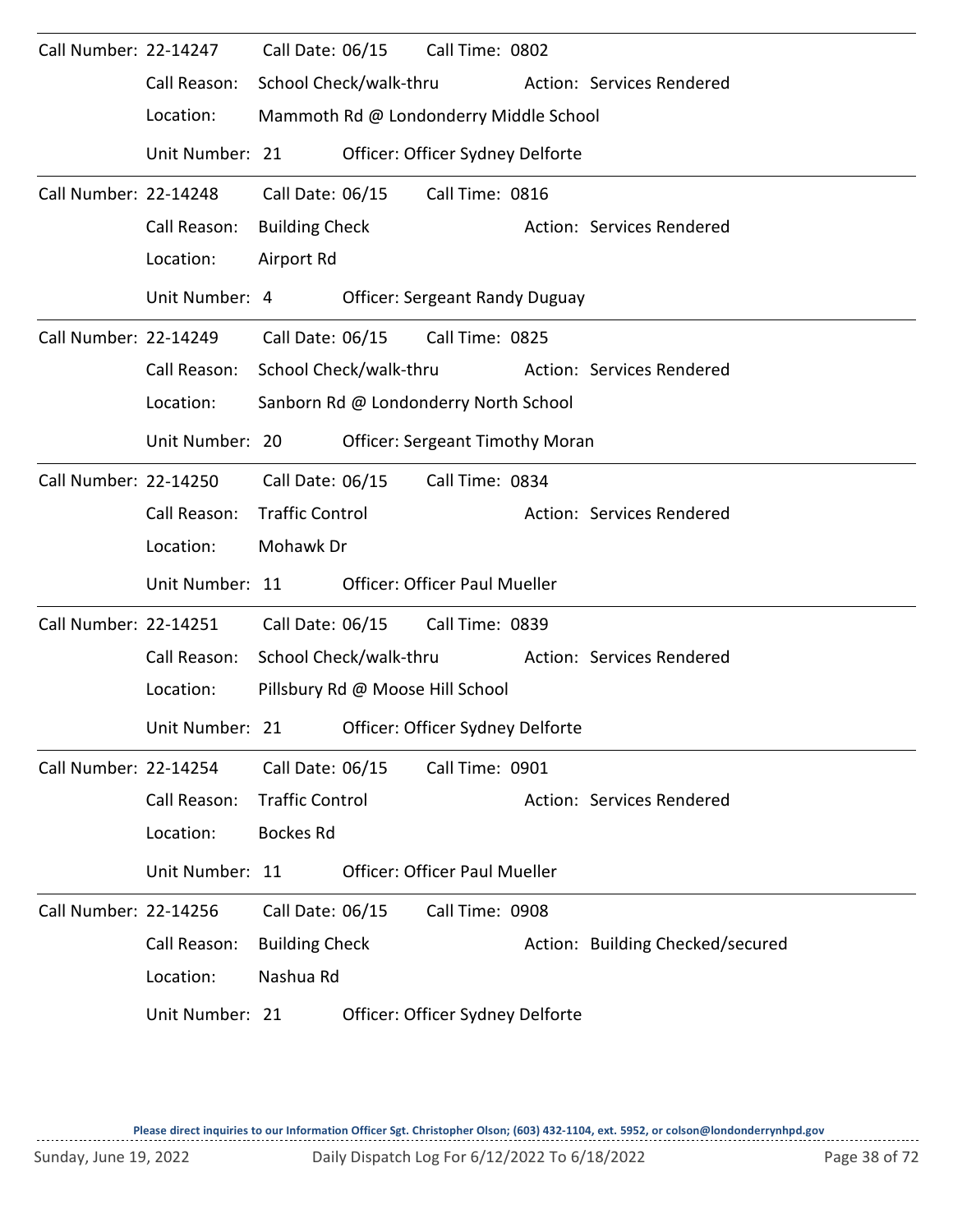| Call Number: 22-14258 |                                     | Call Date: 06/15                                                       |  | Call Time: 0920                                 |  |                                                                                                                                     |  |  |  |
|-----------------------|-------------------------------------|------------------------------------------------------------------------|--|-------------------------------------------------|--|-------------------------------------------------------------------------------------------------------------------------------------|--|--|--|
|                       | Call Reason:                        | <b>Building Check</b>                                                  |  |                                                 |  | Action: Building Checked/secured                                                                                                    |  |  |  |
|                       | Location:                           | Rockingham Rd                                                          |  |                                                 |  |                                                                                                                                     |  |  |  |
|                       | Unit Number: 20                     |                                                                        |  | <b>Officer: Sergeant Timothy Moran</b>          |  |                                                                                                                                     |  |  |  |
| Call Number: 22-14261 |                                     | Call Date: 06/15                                                       |  | Call Time: 0943                                 |  |                                                                                                                                     |  |  |  |
|                       | Call Reason:                        | Assist Citizen                                                         |  |                                                 |  | Action: Investigated                                                                                                                |  |  |  |
|                       | Location:                           | Gilcreast Rd                                                           |  |                                                 |  |                                                                                                                                     |  |  |  |
|                       | Unit Number: 11                     |                                                                        |  | <b>Officer: Officer Paul Mueller</b>            |  |                                                                                                                                     |  |  |  |
| Call Number: 22-14262 |                                     | Call Date: 06/15                                                       |  | Call Time: 0945                                 |  |                                                                                                                                     |  |  |  |
|                       | Call Reason:                        | <b>Building Check</b>                                                  |  |                                                 |  | Action: Building Checked/secured                                                                                                    |  |  |  |
|                       | Location:                           | Rockingham Rd                                                          |  |                                                 |  |                                                                                                                                     |  |  |  |
|                       | Unit Number: 20                     |                                                                        |  | <b>Officer: Sergeant Timothy Moran</b>          |  |                                                                                                                                     |  |  |  |
| Call Number: 22-14264 |                                     | Call Date: 06/15                                                       |  | Call Time: 0953                                 |  |                                                                                                                                     |  |  |  |
|                       | Call Reason:                        | Vin Verification                                                       |  |                                                 |  | Action: Services Rendered                                                                                                           |  |  |  |
|                       | Location:                           |                                                                        |  | Action Blvd @ Auto Auction Of New England, Inc. |  |                                                                                                                                     |  |  |  |
|                       | Unit Number: 11                     |                                                                        |  | <b>Officer: Officer Paul Mueller</b>            |  |                                                                                                                                     |  |  |  |
|                       | Unit Number: 21                     |                                                                        |  | Officer: Officer Sydney Delforte                |  |                                                                                                                                     |  |  |  |
|                       | Refer to Incident Number: 22-877-OF |                                                                        |  |                                                 |  |                                                                                                                                     |  |  |  |
| Call Number: 22-14265 |                                     | Call Date: 06/15                                                       |  | Call Time: 0959                                 |  |                                                                                                                                     |  |  |  |
|                       | Call Reason: Building Check         |                                                                        |  |                                                 |  | Action: Building Checked/secured                                                                                                    |  |  |  |
|                       | Location:                           | <b>Memorial Dr</b>                                                     |  |                                                 |  |                                                                                                                                     |  |  |  |
|                       | Unit Number: 20                     |                                                                        |  | <b>Officer: Sergeant Timothy Moran</b>          |  |                                                                                                                                     |  |  |  |
| Call Number: 22-14268 |                                     | Call Date: 06/15                                                       |  | Call Time: 1050                                 |  |                                                                                                                                     |  |  |  |
|                       | Call Reason:                        | Drug Offenses                                                          |  |                                                 |  | Action: Services Rendered                                                                                                           |  |  |  |
|                       | Location:                           |                                                                        |  | Mammoth Rd @ Londonderry Police Department      |  |                                                                                                                                     |  |  |  |
|                       | Unit Number: 21                     |                                                                        |  | Officer: Officer Sydney Delforte                |  |                                                                                                                                     |  |  |  |
|                       | Refer to Incident Number: 22-880-OF |                                                                        |  |                                                 |  |                                                                                                                                     |  |  |  |
| Call Number: 22-14271 |                                     | Call Date: 06/15                                                       |  | Call Time: 1118                                 |  |                                                                                                                                     |  |  |  |
|                       | Call Reason:                        | Vin Verification                                                       |  |                                                 |  | Action: Services Rendered                                                                                                           |  |  |  |
|                       | Location:                           | High Range Rd                                                          |  |                                                 |  |                                                                                                                                     |  |  |  |
|                       |                                     |                                                                        |  |                                                 |  | Please direct inquiries to our Information Officer Sgt. Christopher Olson; (603) 432-1104, ext. 5952, or colson@londonderrynhpd.gov |  |  |  |
|                       |                                     | Sunday, June 19, 2022<br>Daily Dispatch Log For 6/12/2022 To 6/18/2022 |  |                                                 |  |                                                                                                                                     |  |  |  |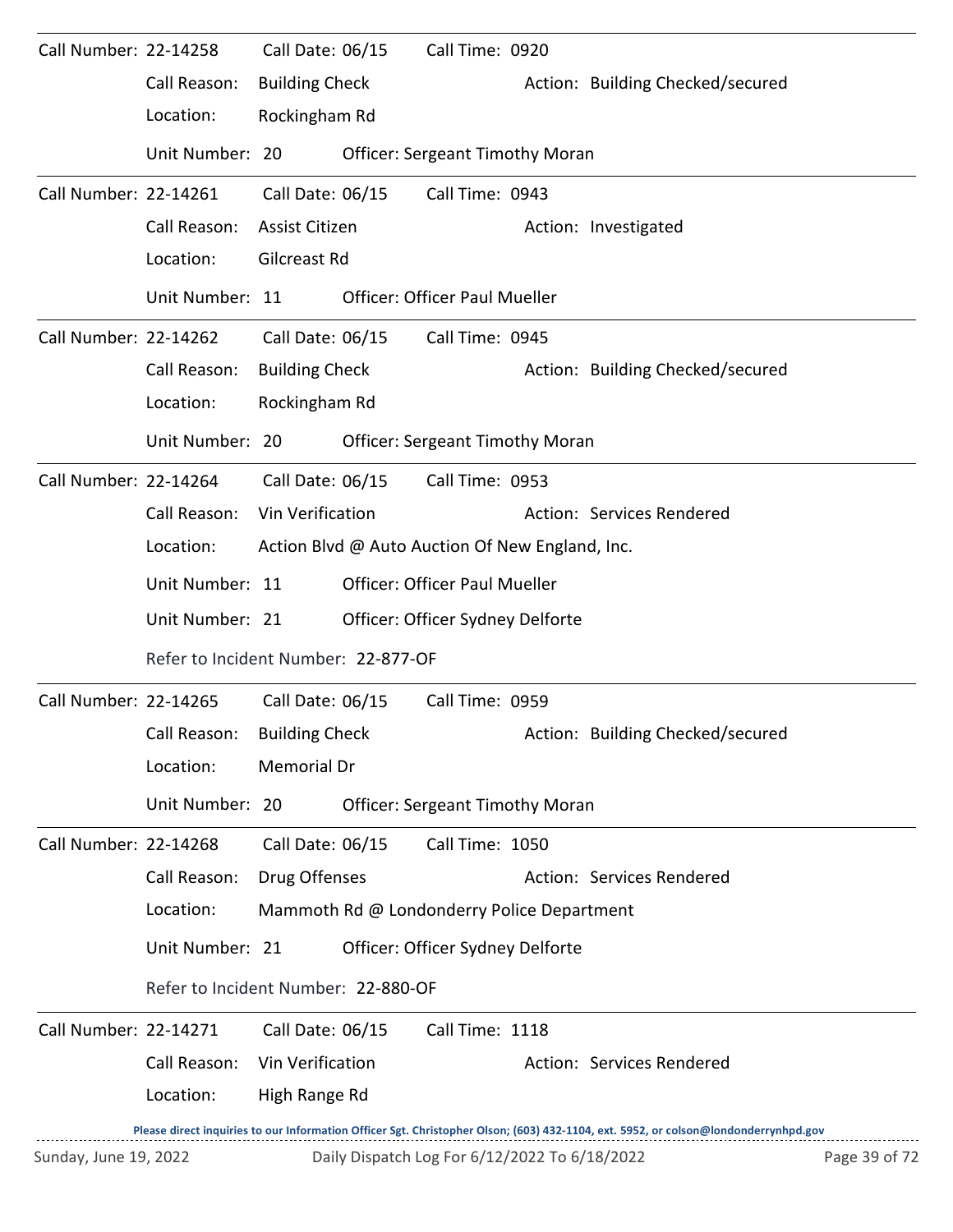|                       | Location:                           | High Range Rd         |                             |                                            |                                              |
|-----------------------|-------------------------------------|-----------------------|-----------------------------|--------------------------------------------|----------------------------------------------|
|                       | Call Reason:                        | Follow-up             |                             |                                            | Action: Services Rendered                    |
| Call Number: 22-14278 |                                     | Call Date: 06/15      |                             | Call Time: 1312                            |                                              |
|                       | Unit Number: 30                     |                       |                             | Officer: Conservation Officer Glenn Aprile |                                              |
|                       | Location:                           | @ Rail Trail          |                             |                                            |                                              |
|                       | Call Reason:                        |                       | Conservation Ranger On Ohrv |                                            | Action: Services Rendered                    |
| Call Number: 22-14277 |                                     | Call Date: 06/15      |                             | Call Time: 1252                            |                                              |
|                       | Refer to Incident Number: 22-881-OF |                       |                             |                                            |                                              |
|                       |                                     |                       |                             |                                            |                                              |
|                       | Unit Number: 26                     |                       |                             |                                            | Officer: Animal Control Officer David Carver |
|                       | Location:                           | High Range Rd         |                             |                                            |                                              |
|                       | Call Reason:                        |                       | Animal Control Dog Bite     |                                            | Action: Investigated                         |
| Call Number: 22-14276 |                                     | Call Date: 06/15      |                             | Call Time: 1249                            |                                              |
|                       | Unit Number: 20                     |                       |                             | <b>Officer: Sergeant Timothy Moran</b>     |                                              |
|                       | Location:                           | Harvey Rd             |                             |                                            |                                              |
|                       | Call Reason:                        | Vin Verification      |                             |                                            | Action: Services Rendered                    |
| Call Number: 22-14275 |                                     | Call Date: 06/15      |                             | Call Time: 1203                            |                                              |
|                       | Unit Number: 21                     |                       |                             | Officer: Officer Sydney Delforte           |                                              |
|                       | Location:                           |                       |                             | Mammoth Rd @ Londonderry Police Department |                                              |
|                       | Call Reason:                        | Follow-up             |                             |                                            | Action: Services Rendered                    |
| Call Number: 22-14274 |                                     | Call Date: 06/15      |                             | Call Time: 1139                            |                                              |
|                       | Unit Number: 20                     |                       |                             | <b>Officer: Sergeant Timothy Moran</b>     |                                              |
|                       | Unit Number: 11                     |                       |                             | <b>Officer: Officer Paul Mueller</b>       |                                              |
|                       | Location:                           |                       | Hovey Rd @ Wedgewood Dr     |                                            |                                              |
|                       | Call Reason:                        | <b>Wires Down</b>     |                             |                                            | Action: Services Rendered                    |
| Call Number: 22-14273 |                                     | Call Date: 06/15      |                             | Call Time: 1131                            |                                              |
|                       | Unit Number: 4                      |                       |                             | <b>Officer: Sergeant Randy Duguay</b>      |                                              |
|                       | Location:                           | Navigator Rd          |                             |                                            |                                              |
|                       | Call Reason:                        | <b>Building Check</b> |                             |                                            | Action: Building Checked/secured             |
| Call Number: 22-14272 |                                     | Call Date: 06/15      |                             | Call Time: 1124                            |                                              |
|                       | Unit Number: 21                     |                       |                             | Officer: Officer Sydney Delforte           |                                              |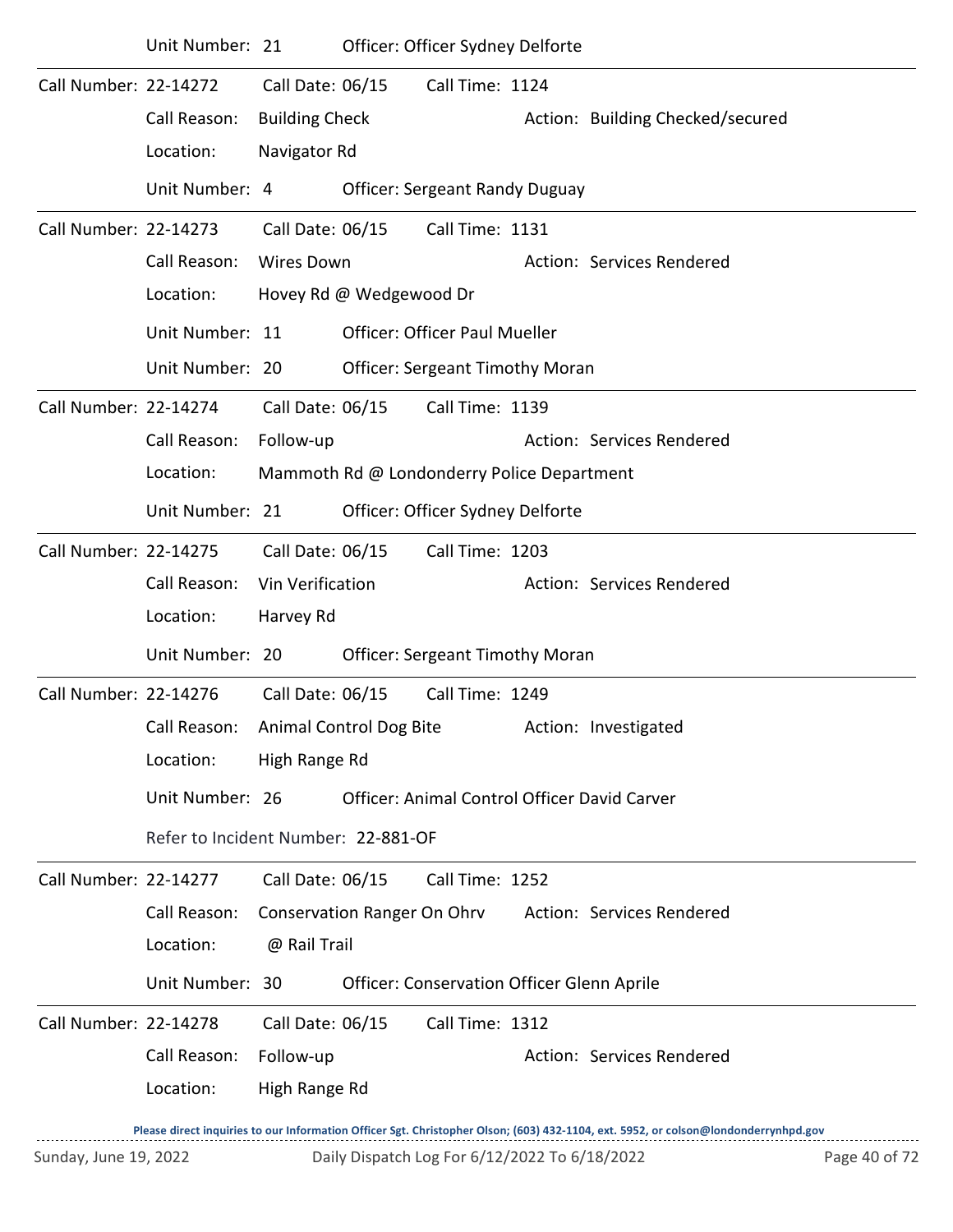|                       | Unit Number: 26  |                            |                        |                                            | <b>Officer: Animal Control Officer David Carver</b>        |
|-----------------------|------------------|----------------------------|------------------------|--------------------------------------------|------------------------------------------------------------|
| Call Number: 22-14279 |                  | Call Date: 06/15           |                        | Call Time: 1315                            |                                                            |
|                       | Call Reason:     |                            | Motor Vehicle Accident |                                            | Action: Services Rendered                                  |
|                       | Location:        | Hovey Rd                   |                        |                                            |                                                            |
|                       | Unit Number: 11  |                            |                        | <b>Officer: Officer Paul Mueller</b>       |                                                            |
|                       | Unit Number: 15  |                            |                        | <b>Officer: Officer Anthony Marciano</b>   |                                                            |
|                       | Unit Number: 19  |                            |                        | <b>Officer: Detective Marvin Alfaro</b>    |                                                            |
|                       | Unit Number: 21  |                            |                        | Officer: Officer Sydney Delforte           |                                                            |
| Call Number: 22-14281 |                  | Call Date: 06/15           |                        | Call Time: 1326                            |                                                            |
|                       | Call Reason:     | Disabled Mv                |                        |                                            | Action: Investigated                                       |
|                       | Location:        |                            |                        |                                            | Airport Rd @ Manchester Boston Regional Airport/terminal&g |
|                       | Unit Number: Unk |                            |                        | Officer: Officer Muzafer Aku               |                                                            |
| Call Number: 22-14282 |                  | Call Date: 06/15           |                        | Call Time: 1322                            |                                                            |
|                       | Call Reason:     | Assist Citizen             |                        |                                            | Action: Services Rendered                                  |
|                       | Location:        |                            |                        | Michels Wy @ Market Basket #42             |                                                            |
| Call Number: 22-14283 |                  | Call Date: 06/15           |                        | Call Time: 1355                            |                                                            |
|                       | Call Reason:     |                            | Serve Summons/subpoena |                                            | Action: Services Rendered                                  |
|                       | Location:        |                            |                        | Mammoth Rd @ Londonderry Police Department |                                                            |
|                       | Unit Number: 21  |                            |                        | Officer: Officer Sydney Delforte           |                                                            |
| Call Number: 22-14284 |                  | Call Date: 06/15           |                        | Call Time: 1359                            |                                                            |
|                       | Call Reason:     | <b>Suspicious Activity</b> |                        |                                            | Action: Could Not Locate                                   |
|                       | Location:        | King Charles Dr            |                        |                                            |                                                            |
|                       | Unit Number: 21  |                            |                        | Officer: Officer Sydney Delforte           |                                                            |
| Call Number: 22-14285 |                  | Call Date: 06/15           |                        | Call Time: 1423                            |                                                            |
|                       | Call Reason:     | <b>Building Check</b>      |                        |                                            | Action: Building Checked/secured                           |
|                       | Location:        | Nelson Rd                  |                        |                                            |                                                            |
|                       | Unit Number: 4   |                            |                        | <b>Officer: Sergeant Randy Duguay</b>      |                                                            |
| Call Number: 22-14286 |                  | Call Date: 06/15           |                        | Call Time: 1427                            |                                                            |
|                       | Call Reason:     | <b>Traffic Control</b>     |                        |                                            | Action: Services Rendered                                  |
|                       | Location:        | Mohawk Dr                  |                        |                                            |                                                            |
|                       |                  |                            |                        |                                            |                                                            |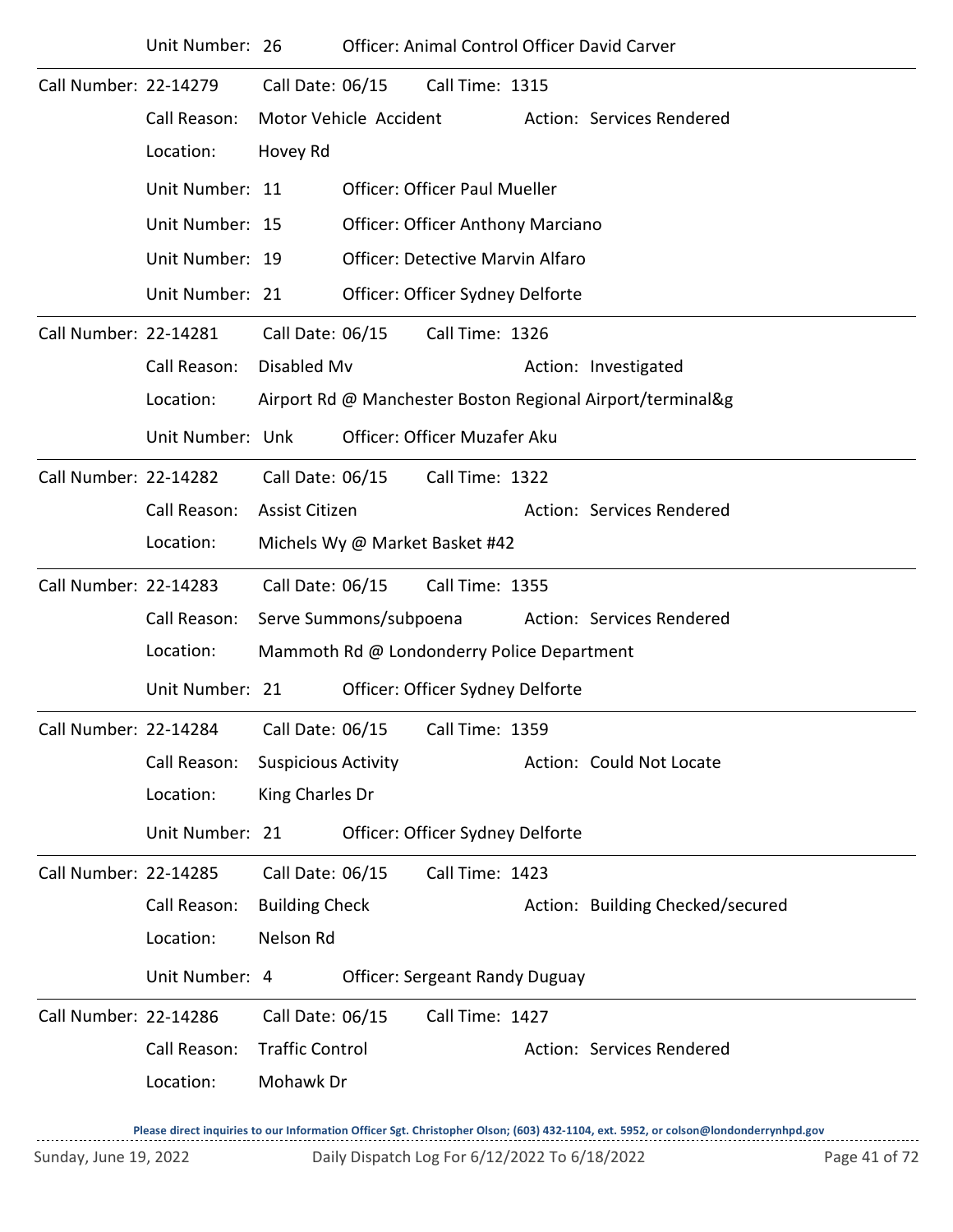|                       | Unit Number: 11  |                       |                            |                                       | Officers: Officer Bryan Janeczko & Officer Tyler Macdonald |
|-----------------------|------------------|-----------------------|----------------------------|---------------------------------------|------------------------------------------------------------|
| Call Number: 22-14287 |                  | Call Date: 06/15      |                            | Call Time: 1447                       |                                                            |
|                       | Call Reason:     | <b>Traffic Hazard</b> |                            |                                       | Action: Services Rendered                                  |
|                       | Location:        | Rt 28 @ Seasons Ln    |                            |                                       |                                                            |
|                       | Unit Number: 12  |                       |                            | Officer: Officer Sarah Sabella        |                                                            |
| Call Number: 22-14288 |                  | Call Date: 06/15      |                            | Call Time: 1457                       |                                                            |
|                       | Call Reason:     | Found/lost Property   |                            |                                       | Action: Services Rendered                                  |
|                       | Location:        | @ Manchester T/I      |                            |                                       |                                                            |
| Call Number: 22-14289 |                  | Call Date: 06/15      |                            | Call Time: 1459                       |                                                            |
|                       | Call Reason:     | Found/lost Property   |                            |                                       | Action: Services Rendered                                  |
|                       | Location:        | Bayberry Ln           |                            |                                       |                                                            |
| Call Number: 22-14291 |                  | Call Date: 06/15      |                            | Call Time: 1525                       |                                                            |
|                       | Call Reason:     | Abandoned 911         |                            |                                       | Action: False Alarm                                        |
|                       | Location:        | <b>Bridle Pt</b>      |                            |                                       |                                                            |
|                       | Unit Number: 21  |                       |                            | Officer: Officer Sydney Delforte      |                                                            |
|                       | Unit Number: 4   |                       |                            | <b>Officer: Sergeant Randy Duguay</b> |                                                            |
| Call Number: 22-14293 |                  | Call Date: 06/15      |                            | Call Time: 1534                       |                                                            |
|                       | Call Reason:     | Follow-up             |                            |                                       | Action: Services Rendered                                  |
|                       | Location:        | <b>Bridle Pt</b>      |                            |                                       |                                                            |
|                       | Unit Number: Unk |                       |                            | Officer: Lieutenant Jason Teufel      |                                                            |
| Call Number: 22-14296 |                  | Call Date: 06/15      |                            | Call Time: 1601                       |                                                            |
|                       | Call Reason:     | Disabled Mv           |                            |                                       | Action: Services Rendered                                  |
|                       | Location:        |                       | Rockingham Rd @ Sanborn Rd |                                       |                                                            |
|                       | Unit Number: 4   |                       |                            | <b>Officer: Sergeant Randy Duguay</b> |                                                            |
| Call Number: 22-14303 |                  | Call Date: 06/15      |                            | Call Time: 1652                       |                                                            |
|                       | Call Reason:     | Assist Derry Pd       |                            |                                       | Action: Could Not Locate                                   |
|                       | Location:        | Kim Ave               |                            |                                       |                                                            |
|                       | Unit Number: 11  |                       |                            |                                       | Officers: Officer Bryan Janeczko & Officer Tyler Macdonald |
|                       | Unit Number: 13  |                       |                            | Officer: Officer James Defelice       |                                                            |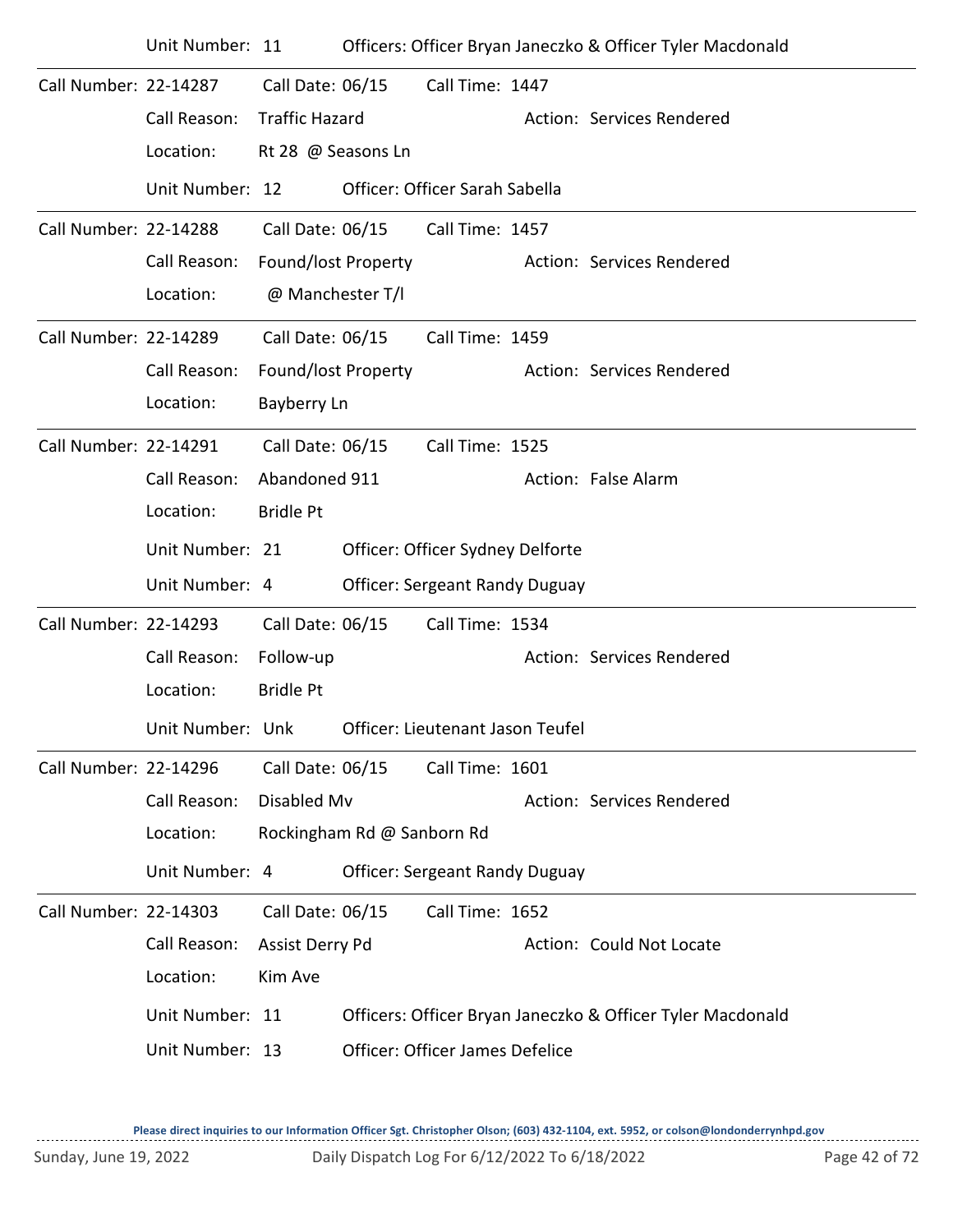| Call Number: 22-14304 | Call Reason:<br>Location:                                               | Call Date: 06/15                                           | <b>Motor Vehicle Check</b>                         | Call Time: 1658<br>Mammoth Rd @ Saint Jude's Church                                                          | Action: Services Rendered                                  |
|-----------------------|-------------------------------------------------------------------------|------------------------------------------------------------|----------------------------------------------------|--------------------------------------------------------------------------------------------------------------|------------------------------------------------------------|
|                       | Unit Number: 13                                                         |                                                            |                                                    | <b>Officer: Officer James Defelice</b>                                                                       |                                                            |
| Call Number: 22-14305 | Call Reason:<br>Location:<br>Unit Number: 21                            | Call Date: 06/15<br>Follow-up<br><b>Sutton Pl</b>          |                                                    | Call Time: 1705<br>Officer: Officer Sydney Delforte                                                          | Action: Services Rendered                                  |
| Call Number: 22-14306 | Call Reason:<br>Location:                                               | Call Date: 06/15<br>Disturbance<br>Capitol Hill Dr         |                                                    | Call Time: 1717                                                                                              | Action: Investigated                                       |
|                       | Unit Number: 12<br>Unit Number: 21<br>Unit Number: 4                    |                                                            |                                                    | Officer: Officer Sarah Sabella<br>Officer: Officer Sydney Delforte<br><b>Officer: Sergeant Randy Duguay</b>  |                                                            |
| Call Number: 22-14308 | Call Reason:<br>Location:<br>Unit Number: 12                            | Call Date: 06/15<br><b>Building Check</b><br>Rockingham Rd |                                                    | Call Time: 1747<br>Officer: Officer Sarah Sabella                                                            | Action: Building Checked/secured                           |
| Call Number: 22-14309 | Call Reason:<br>Location:                                               | Call Date: 06/15                                           | Domestic Disturbance<br>Wilshire Dr @ Pillsbury Rd | Call Time: 1750                                                                                              | Action: Arrest(s) Made                                     |
|                       | Unit Number: 11<br>Unit Number: 13<br>Unit Number: 21<br>Unit Number: 4 |                                                            |                                                    | Officer: Officer James Defelice<br>Officer: Officer Sydney Delforte<br><b>Officer: Sergeant Randy Duguay</b> | Officers: Officer Bryan Janeczko & Officer Tyler Macdonald |
| Call Number: 22-14310 | Call Reason:<br>Location:<br>Unit Number: 12<br>Unit Number: 13         | Call Date: 06/15<br>Juvenile Offenses<br>Seasons Ln        |                                                    | Call Time: 1805<br>Officer: Officer Sarah Sabella<br>Officer: Officer James Defelice                         | Action: Investigated                                       |
|                       |                                                                         |                                                            |                                                    |                                                                                                              |                                                            |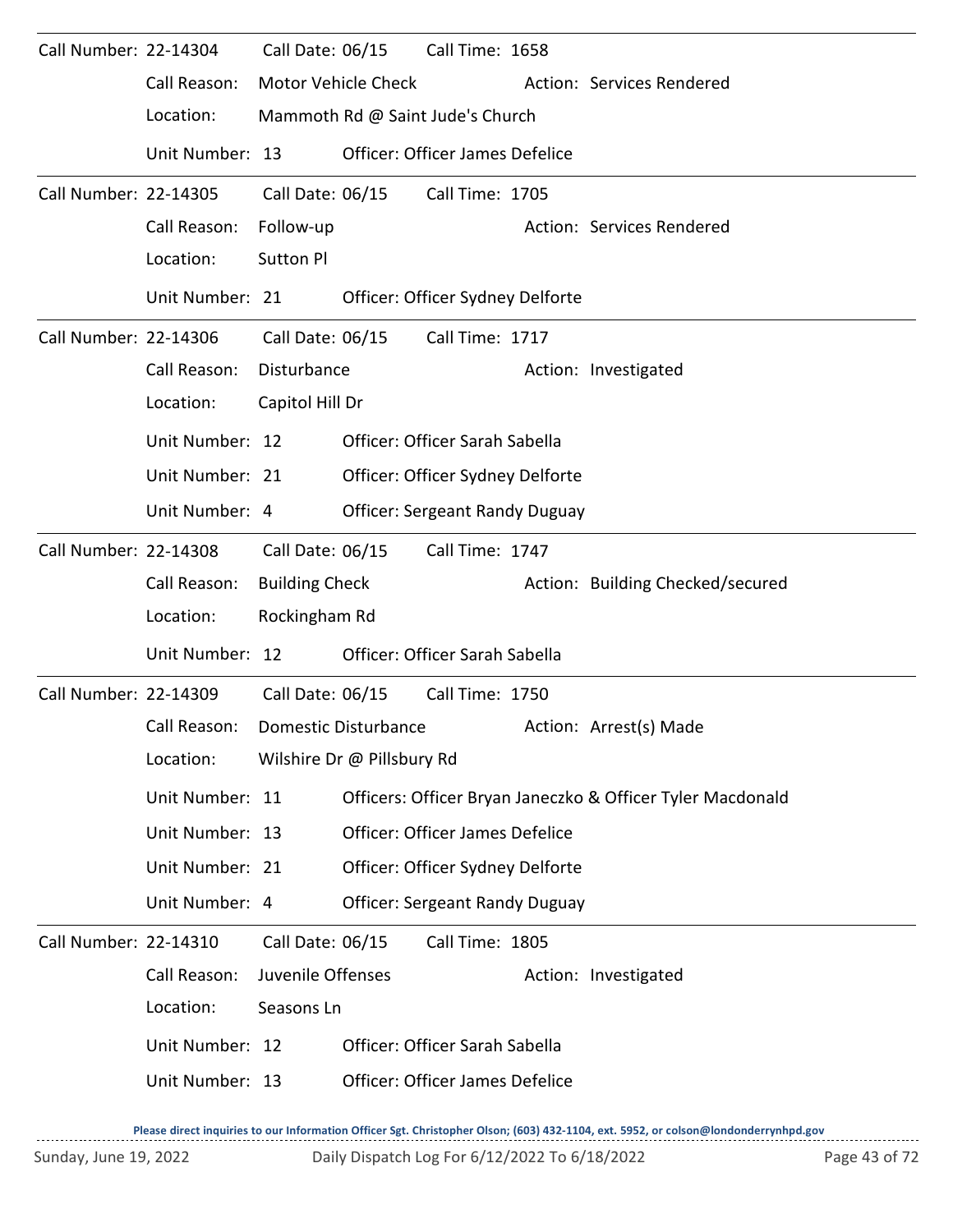| Call Number: 22-14311 |                                     | Call Date: 06/15      |                               | Call Time: 1852                         |                                                            |
|-----------------------|-------------------------------------|-----------------------|-------------------------------|-----------------------------------------|------------------------------------------------------------|
|                       | Call Reason:                        | Keep The Peace        |                               |                                         | Action: Services Rendered                                  |
|                       | Location:                           | Chapparel Dr          |                               |                                         |                                                            |
|                       | Unit Number: 13                     |                       |                               | Officer: Officer James Defelice         |                                                            |
| Call Number: 22-14314 |                                     |                       | Call Date: 06/15              | Call Time: 1921                         |                                                            |
|                       | Call Reason:                        | <b>Building Check</b> |                               |                                         | Action: Building Checked/secured                           |
|                       | Location:                           | Delta Dr              |                               |                                         |                                                            |
|                       | Unit Number: 12                     |                       |                               | Officer: Officer Sarah Sabella          |                                                            |
| Call Number: 22-14315 |                                     |                       |                               | Call Date: 06/15 Call Time: 1925        |                                                            |
|                       | Call Reason:                        |                       | Motor Vehicle Check           |                                         | Action: Services Rendered                                  |
|                       | Location:                           | Memorial Dr           |                               |                                         |                                                            |
|                       | Unit Number: 12                     |                       |                               | Officer: Officer Sarah Sabella          |                                                            |
| Call Number: 22-14316 |                                     |                       |                               | Call Date: 06/15    Call Time: 1925     |                                                            |
|                       | Call Reason:                        | Vin Verification      |                               |                                         | Action: Services Rendered                                  |
|                       | Location:                           | <b>Boulder Dr</b>     |                               |                                         |                                                            |
|                       | Unit Number: 13                     |                       |                               | Officer: Officer James Defelice         |                                                            |
| Call Number: 22-14317 |                                     |                       | Call Date: 06/15              | Call Time: 1928                         |                                                            |
|                       | Call Reason:                        |                       | Motor Vehicle Accident        |                                         | Action: Vehicle Towed                                      |
|                       | Location:                           |                       | Litchfield Rd @ High Range Rd |                                         |                                                            |
|                       | Unit Number: 12                     |                       |                               | Officer: Officer Sarah Sabella          |                                                            |
|                       | Unit Number: 4                      |                       |                               | <b>Officer: Sergeant Garrett Malloy</b> |                                                            |
| Call Number: 22-14319 |                                     | Call Date: 06/15      |                               | Call Time: 2000                         |                                                            |
|                       | Call Reason:                        | Disturbance           |                               |                                         | Action: Investigated                                       |
|                       | Location:                           | <b>Beacon St</b>      |                               |                                         |                                                            |
|                       | Unit Number: 11                     |                       |                               |                                         | Officers: Officer Bryan Janeczko & Officer Tyler Macdonald |
|                       | Unit Number: 13                     |                       |                               | Officer: Officer James Defelice         |                                                            |
|                       | Unit Number: 4                      |                       |                               | <b>Officer: Sergeant Garrett Malloy</b> |                                                            |
|                       | Unit Number: 9                      |                       |                               | Officer: Officer Rafael Ribeiro         |                                                            |
|                       | Refer to Incident Number: 22-884-OF |                       |                               |                                         |                                                            |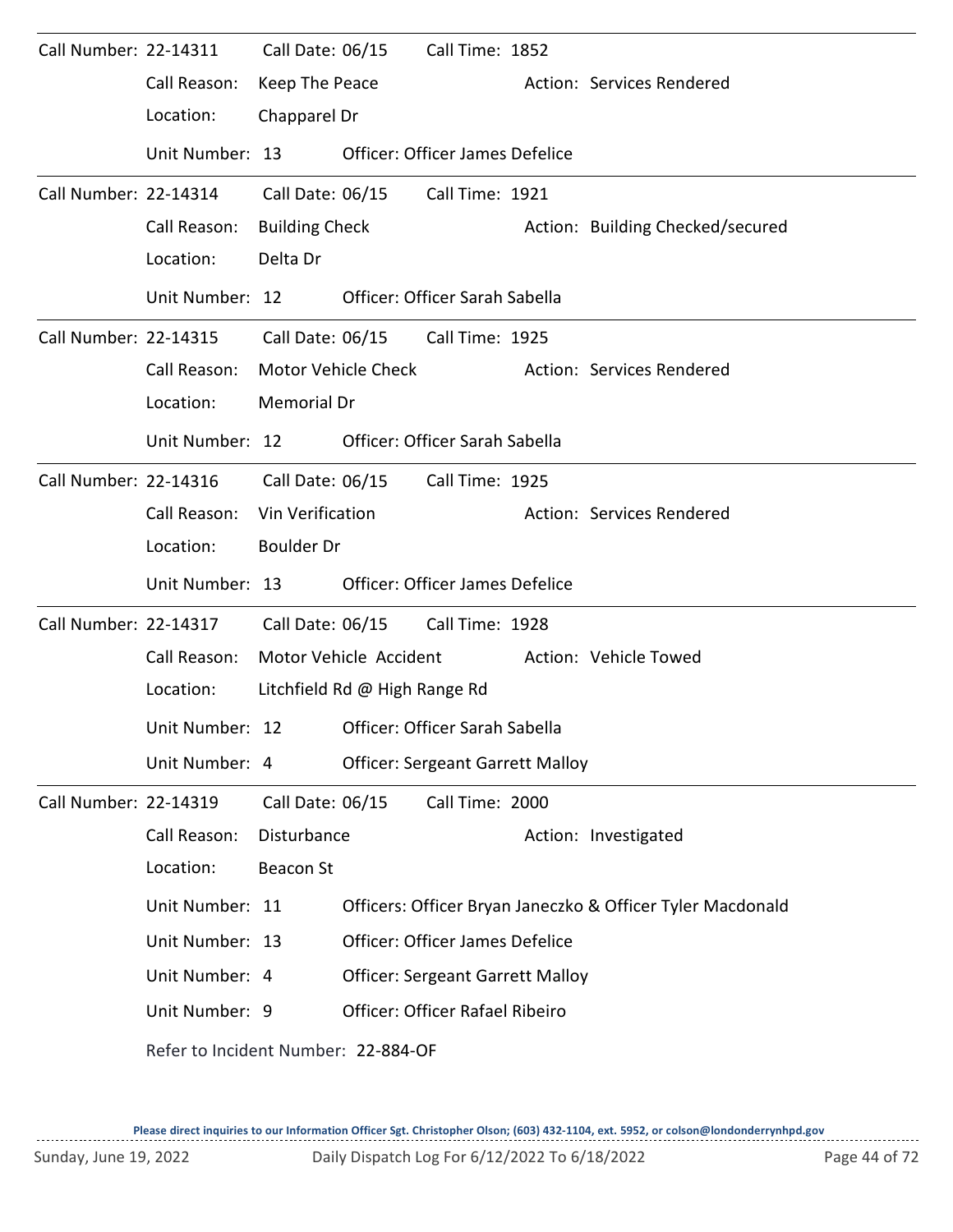| Call Number: 22-14320 |                                        | Call Date: 06/15        |                            | Call Time: 2015                            |                                                            |
|-----------------------|----------------------------------------|-------------------------|----------------------------|--------------------------------------------|------------------------------------------------------------|
|                       | Call Reason:                           |                         | <b>Motor Vehicle Check</b> |                                            | Action: Services Rendered                                  |
|                       | Location:                              |                         | Mammoth Rd @ Power Lines   |                                            |                                                            |
|                       | Unit Number: 21                        |                         |                            | Officer: Officer Sydney Delforte           |                                                            |
| Call Number: 22-14321 |                                        | Call Date: 06/15        |                            | Call Time: 2032                            |                                                            |
|                       | Call Reason:                           |                         | Scam Phone/internet        |                                            | Action: Services Rendered                                  |
|                       | Location:                              |                         |                            | Mammoth Rd @ Londonderry Police Department |                                                            |
|                       | Unit Number: 21                        |                         |                            | Officer: Officer Sydney Delforte           |                                                            |
| Call Number: 22-14322 |                                        | Call Date: 06/15        |                            | Call Time: 2039                            |                                                            |
|                       | Call Reason:                           | <b>Pedestrian Check</b> |                            |                                            | Action: Services Rendered                                  |
|                       | Location:                              | Memorial Dr             |                            |                                            |                                                            |
|                       | Unit Number: Unk                       |                         |                            | Officer: Officer Trevor Guay               |                                                            |
| Call Number: 22-14323 |                                        | Call Date: 06/15        |                            | Call Time: 2108                            |                                                            |
|                       | Call Reason:                           | Disturbance             |                            |                                            | Action: Investigated                                       |
|                       | Location:                              | <b>Beacon St</b>        |                            |                                            |                                                            |
|                       | Unit Number: 11                        |                         |                            |                                            | Officers: Officer Bryan Janeczko & Officer Tyler Macdonald |
|                       | Unit Number: 13                        |                         |                            | Officer: Officer James Defelice            |                                                            |
|                       | Unit Number: 21                        |                         |                            | Officer: Officer Sydney Delforte           |                                                            |
|                       | Unit Number: 9                         |                         |                            | <b>Officer: Officer Rafael Ribeiro</b>     |                                                            |
|                       | Call Number: 22-14324 Call Date: 06/15 |                         |                            | Call Time: 2221                            |                                                            |
|                       | Call Reason:                           | Disturbance             |                            |                                            | Action: Could Not Locate                                   |
|                       | Location:                              | Constitution Dr         |                            |                                            |                                                            |
|                       | Unit Number: 10                        |                         |                            | Officer: Officer Trevor Guay               |                                                            |
|                       | Unit Number: 9                         |                         |                            | Officer: Officer Rafael Ribeiro            |                                                            |
| Call Number: 22-14325 |                                        | Call Date: 06/15        |                            | Call Time: 2300                            |                                                            |
|                       | Call Reason:                           | <b>Building Check</b>   |                            |                                            | Action: Building Checked/secured                           |
|                       | Location:                              | Rockingham Rd           |                            |                                            |                                                            |
|                       | Unit Number: 14                        |                         |                            | Officer: Officer Joshua Martin             |                                                            |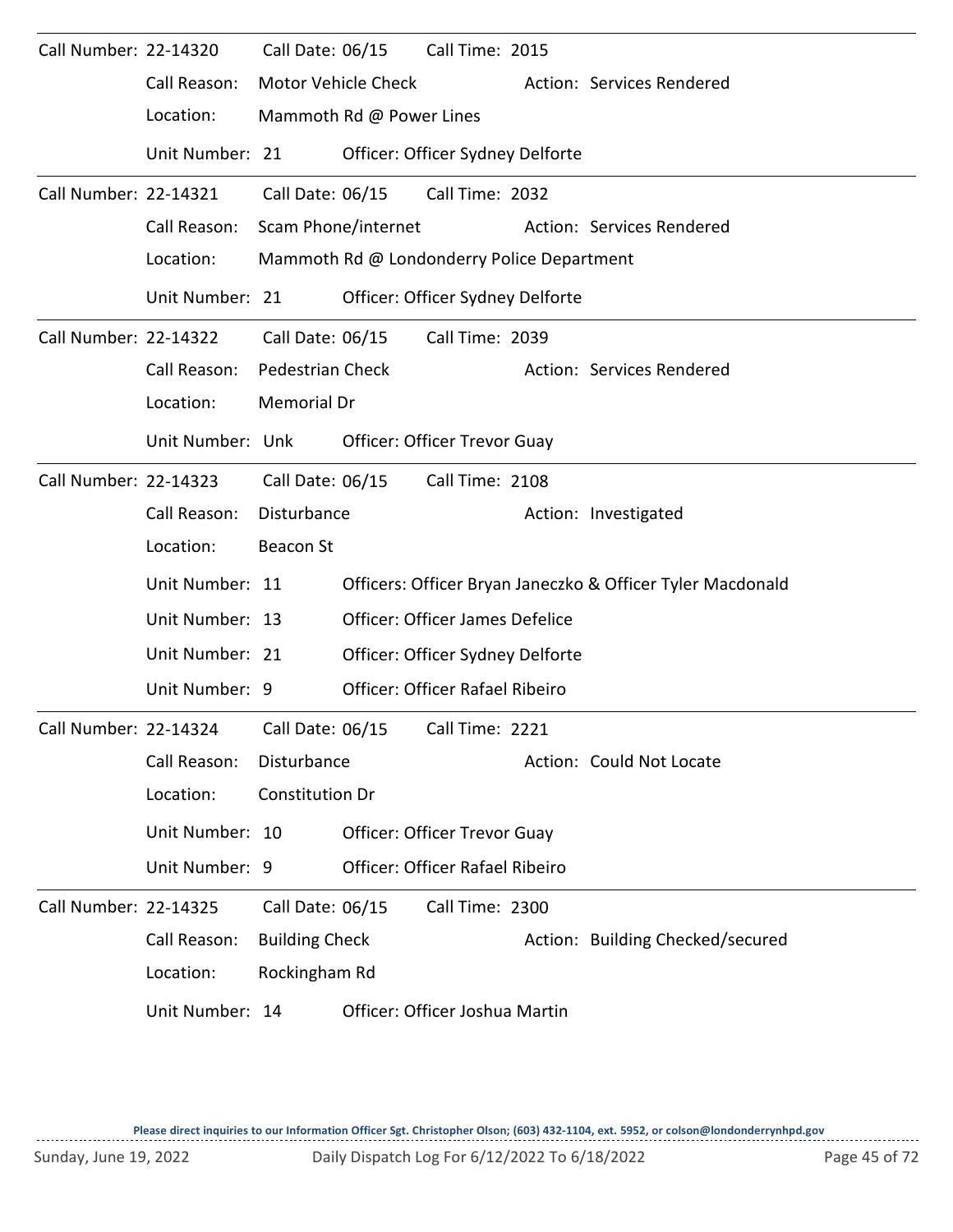| Call Number: 22-14326 |                             | Call Date: 06/15      |                      | Call Time: 2309                      |                                  |
|-----------------------|-----------------------------|-----------------------|----------------------|--------------------------------------|----------------------------------|
|                       | Call Reason:                |                       | Motor Vehicle Check  |                                      | Action: Services Rendered        |
|                       | Location:                   |                       |                      | Rockingham Rd @ Triangle Mobil Mart  |                                  |
|                       | Unit Number: 14             |                       |                      | Officer: Officer Joshua Martin       |                                  |
| Call Number: 22-14327 |                             | Call Date: 06/15      |                      | Call Time: 2310                      |                                  |
|                       | Call Reason:                | <b>Building Check</b> |                      |                                      | Action: Building Checked/secured |
|                       | Location:                   | Symmes Dr             |                      |                                      |                                  |
|                       | Unit Number: 16             |                       |                      | <b>Officer: Officer Nathan Slack</b> |                                  |
| Call Number: 22-14328 |                             |                       |                      | Call Date: 06/15 Call Time: 2318     |                                  |
|                       | Call Reason:                |                       | Motor Vehicle Check  |                                      | Action: Warning Issued           |
|                       | Location:                   | Delta Dr              |                      |                                      |                                  |
|                       | Unit Number: 14             |                       |                      | Officer: Officer Joshua Martin       |                                  |
| Call Number: 22-14330 |                             | Call Date: 06/15      |                      | Call Time: 2324                      |                                  |
|                       | Call Reason:                |                       | Motor Vehicle Check  |                                      | Action: Warning Issued           |
|                       | Location:                   | Planeview Dr          |                      |                                      |                                  |
|                       | Unit Number: 14             |                       |                      | Officer: Officer Joshua Martin       |                                  |
| Call Number: 22-14331 |                             | Call Date: 06/15      |                      | Call Time: 2333                      |                                  |
|                       | Call Reason:                |                       | Assist Manchester Pd |                                      | Action: Services Rendered        |
|                       | Location:                   | Ross Dr               |                      |                                      |                                  |
|                       | Unit Number: 10             |                       |                      | Officer: Officer Trevor Guay         |                                  |
|                       | Refer to FI Number 22-82-FI |                       |                      |                                      |                                  |
| Call Number: 22-14332 |                             | Call Date: 06/15      |                      | Call Time: 2358                      |                                  |
|                       | Call Reason:                | <b>Building Check</b> |                      |                                      | Action: Building Checked/secured |
|                       | Location:                   | Nashua Rd             |                      |                                      |                                  |
|                       | Unit Number: 16             |                       |                      | Officer: Officer Nathan Slack        |                                  |
| Call Number: 22-14334 |                             | Call Date: 06/16      |                      | Call Time: 0002                      |                                  |
|                       | Call Reason:                | <b>Building Check</b> |                      |                                      | Action: Building Checked/secured |
|                       | Location:                   | Nashua Rd             |                      |                                      |                                  |
|                       | Unit Number: 10             |                       |                      | Officer: Officer Trevor Guay         |                                  |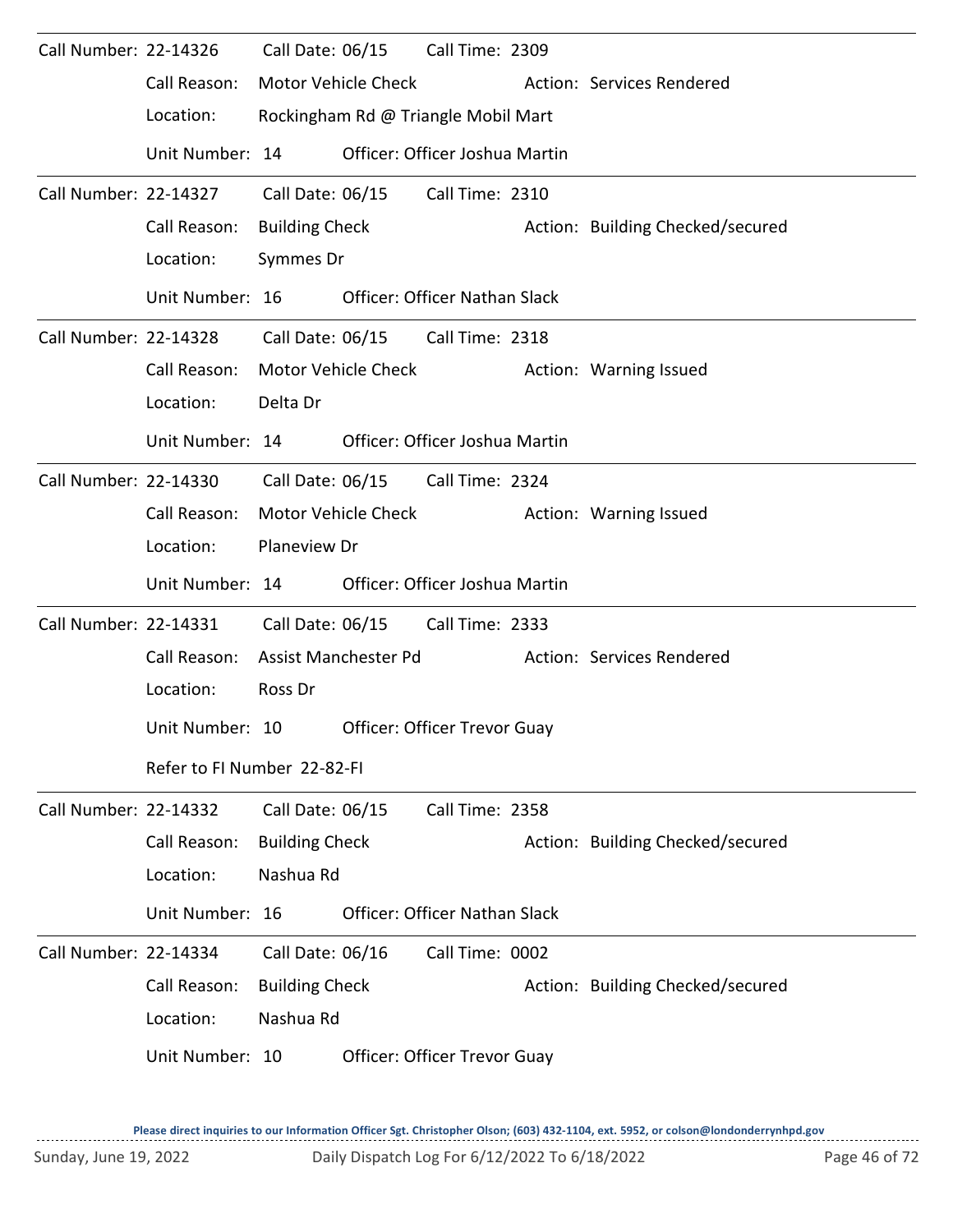| Call Number: 22-14335 |                 | Call Date: 06/16      | Call Time: 0006                       |                                  |  |
|-----------------------|-----------------|-----------------------|---------------------------------------|----------------------------------|--|
|                       | Call Reason:    | <b>Building Check</b> |                                       | Action: Building Checked/secured |  |
|                       | Location:       | Hampton Dr            |                                       |                                  |  |
|                       | Unit Number: 10 |                       | Officer: Officer Trevor Guay          |                                  |  |
| Call Number: 22-14337 |                 | Call Date: 06/16      | Call Time: 0020                       |                                  |  |
|                       | Call Reason:    | <b>Building Check</b> |                                       | Action: Building Checked/secured |  |
|                       | Location:       | South Rd              |                                       |                                  |  |
|                       | Unit Number: 10 |                       | Officer: Officer Trevor Guay          |                                  |  |
| Call Number: 22-14338 |                 | Call Date: 06/16      | Call Time: 0021                       |                                  |  |
|                       | Call Reason:    | <b>Building Check</b> |                                       | Action: Building Checked/secured |  |
|                       | Location:       | South Rd              |                                       |                                  |  |
|                       | Unit Number: 10 |                       | Officer: Officer Trevor Guay          |                                  |  |
| Call Number: 22-14339 |                 | Call Date: 06/16      | Call Time: 0036                       |                                  |  |
|                       | Call Reason:    | <b>Building Check</b> |                                       | Action: Building Checked/secured |  |
|                       | Location:       | Perkins Rd            |                                       |                                  |  |
|                       |                 |                       |                                       |                                  |  |
|                       | Unit Number: 16 |                       | <b>Officer: Officer Nathan Slack</b>  |                                  |  |
| Call Number: 22-14341 |                 | Call Date: 06/16      | Call Time: 0110                       |                                  |  |
|                       | Call Reason:    | <b>Building Check</b> |                                       | Action: Building Checked/secured |  |
|                       | Location:       | Nelson Rd             |                                       |                                  |  |
|                       | Unit Number: 16 |                       | Officer: Officer Nathan Slack         |                                  |  |
| Call Number: 22-14342 |                 | Call Date: 06/16      | Call Time: 0111                       |                                  |  |
|                       | Call Reason:    | <b>Building Check</b> |                                       | Action: Building Checked/secured |  |
|                       | Location:       | Sargent Rd            |                                       |                                  |  |
|                       | Unit Number: 16 |                       | Officer: Officer Nathan Slack         |                                  |  |
| Call Number: 22-14343 |                 | Call Date: 06/16      | Call Time: 0124                       |                                  |  |
|                       | Call Reason:    | K9 Training           |                                       | Action: Services Rendered        |  |
|                       | Location:       |                       | Nashua Rd @ Convenient Md Urgent Care |                                  |  |
|                       | Unit Number: 10 |                       | Officer: Officer Trevor Guay          |                                  |  |
|                       | Unit Number: 14 |                       | Officer: Officer Joshua Martin        |                                  |  |
|                       | Unit Number: 9  |                       | Officer: Officer Rafael Ribeiro       |                                  |  |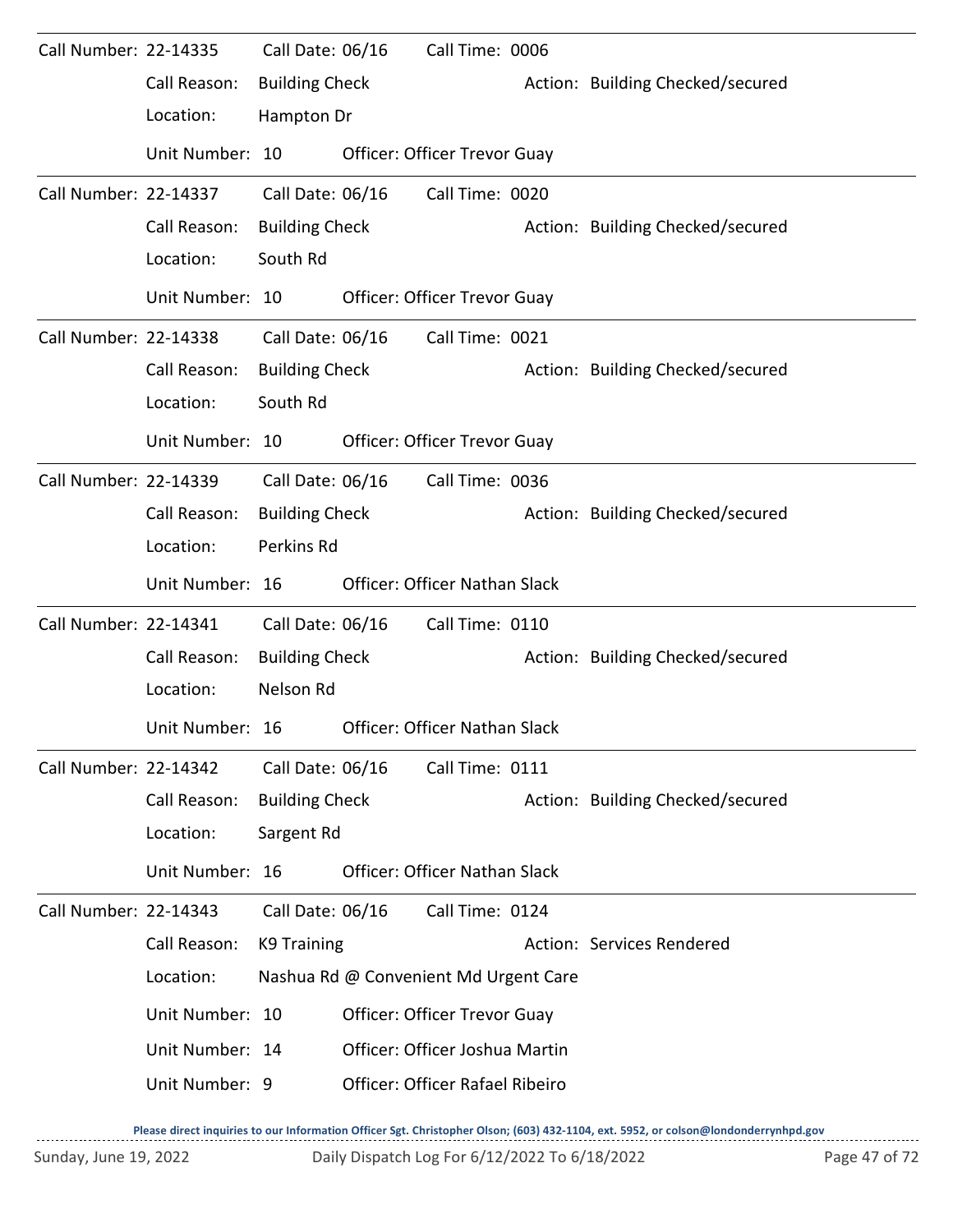| Call Number: 22-14344 |                 | Call Date: 06/16       |                         | Call Time: 0209                            |                                  |
|-----------------------|-----------------|------------------------|-------------------------|--------------------------------------------|----------------------------------|
|                       | Call Reason:    | <b>Building Check</b>  |                         |                                            | Action: Building Checked/secured |
|                       | Location:       | West Rd                |                         |                                            |                                  |
|                       | Unit Number: 10 |                        |                         | Officer: Officer Trevor Guay               |                                  |
| Call Number: 22-14346 |                 | Call Date: 06/16       |                         | Call Time: 0642                            |                                  |
|                       | Call Reason:    | <b>Building Check</b>  |                         |                                            | Action: Building Checked/secured |
|                       | Location:       | Nashua Rd              |                         |                                            |                                  |
|                       | Unit Number: 21 |                        |                         | Officer: Officer Sydney Delforte           |                                  |
| Call Number: 22-14347 |                 | Call Date: 06/16       |                         | Call Time: 0700                            |                                  |
|                       | Call Reason:    | School Check/walk-thru |                         |                                            | Action: Services Rendered        |
|                       | Location:       |                        |                         | South Rd @ Londonderry South School        |                                  |
|                       | Unit Number: 21 |                        |                         | Officer: Officer Sydney Delforte           |                                  |
| Call Number: 22-14350 |                 | Call Date: 06/16       |                         | Call Time: 0738                            |                                  |
|                       | Call Reason:    |                        | Motor Vehicle Complaint |                                            | Action: Services Rendered        |
|                       | Location:       | Pinyon Pl              |                         |                                            |                                  |
|                       | Unit Number: 11 |                        |                         | <b>Officer: Officer Paul Mueller</b>       |                                  |
| Call Number: 22-14353 |                 | Call Date: 06/16       |                         | Call Time: 0756                            |                                  |
|                       | Call Reason:    | <b>Building Check</b>  |                         |                                            | Action: Building Checked/secured |
|                       | Location:       | Nashua Rd              |                         |                                            |                                  |
|                       | Unit Number: 14 |                        |                         | <b>Officer: Sergeant Randy Duguay</b>      |                                  |
| Call Number: 22-14359 |                 | Call Date: 06/16       |                         | Call Time: 0920                            |                                  |
|                       | Call Reason:    |                        | School Check/walk-thru  |                                            | Action: Services Rendered        |
|                       | Location:       |                        |                         | Mammoth Rd @ Matthew Thornton School       |                                  |
|                       | Unit Number: 14 |                        |                         | <b>Officer: Sergeant Randy Duguay</b>      |                                  |
| Call Number: 22-14360 |                 | Call Date: 06/16       |                         | Call Time: 0953                            |                                  |
|                       | Call Reason:    | Mv Lockout             |                         |                                            | Action: Services Rendered        |
|                       | Location:       |                        |                         | Mammoth Rd @ Londonderry Police Department |                                  |
|                       | Unit Number: 21 |                        |                         | Officer: Officer Sydney Delforte           |                                  |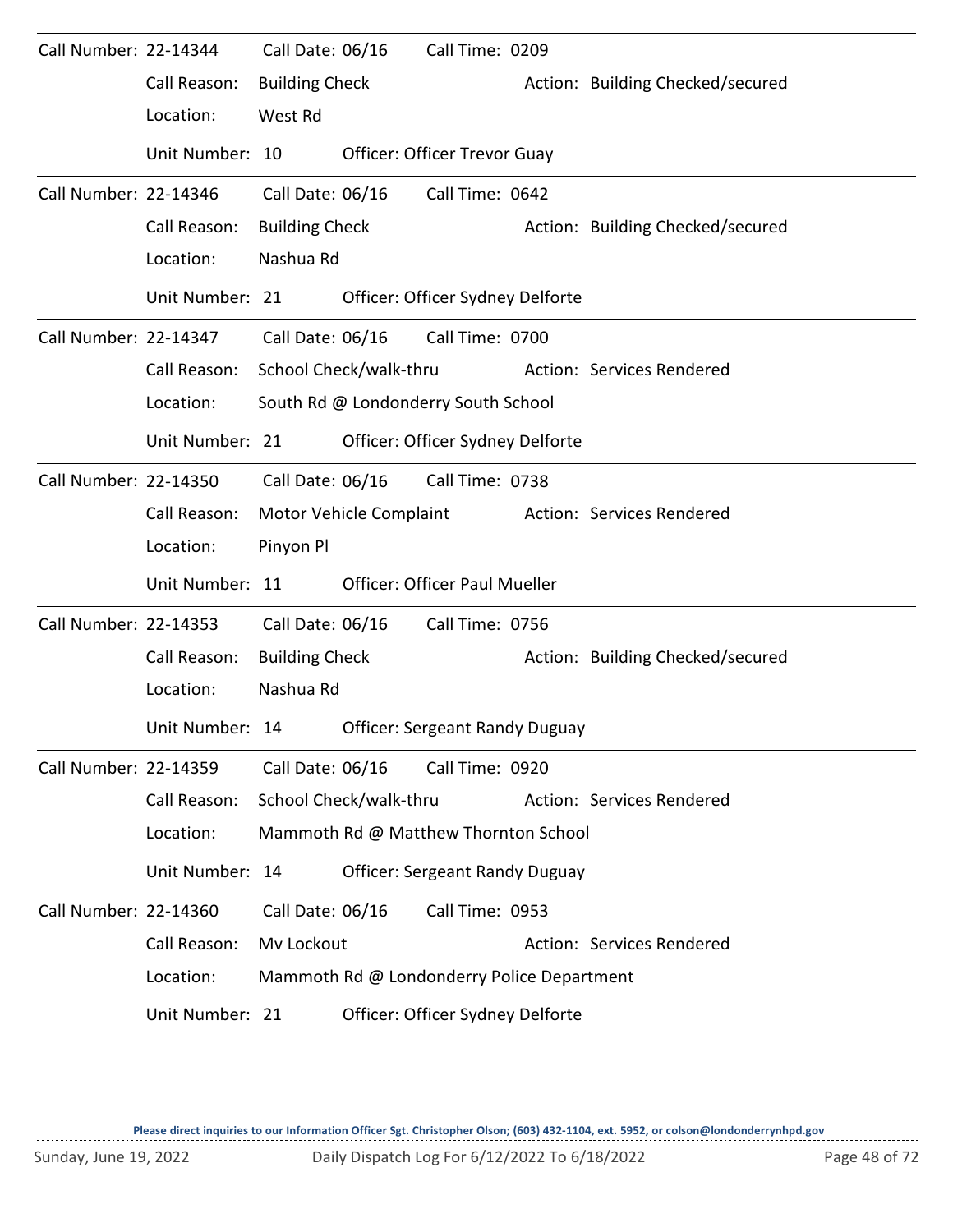| Call Number: 22-14361 | Call Reason:<br>Location:<br>Unit Number: 10                    | Call Date: 06/16<br><b>Building Check</b><br>Garden Ln          |                        | Call Time: 1008<br>Officer: Officer Tyler Macdonald                                                                                   | Action: Building Checked/secured |
|-----------------------|-----------------------------------------------------------------|-----------------------------------------------------------------|------------------------|---------------------------------------------------------------------------------------------------------------------------------------|----------------------------------|
| Call Number: 22-14362 | Call Reason:<br>Location:                                       | Call Date: 06/16<br><b>Building Check</b><br><b>Action Blvd</b> |                        | Call Time: 1017                                                                                                                       | Action: Building Checked/secured |
| Call Number: 22-14363 | Unit Number: 10<br>Call Reason:<br>Location:                    | Call Date: 06/16<br><b>Animal Control</b><br>Rockingham Rd      |                        | Officer: Officer Tyler Macdonald<br>Call Time: 1017                                                                                   | Action: Services Rendered        |
| Call Number: 22-14364 | Unit Number: 30<br>Call Reason:<br>Location:                    | Call Date: 06/16<br><b>Assist Nhsp</b>                          |                        | <b>Officer: Conservation Officer Glenn Aprile</b><br>Call Time: 1022<br>Nashua Rd @ Nashua Road Mobil                                 | Action: Services Rendered        |
| Call Number: 22-14365 | Unit Number: 10<br>Call Reason:<br>Location:                    | Call Date: 06/16<br><b>Building Check</b><br>Nashua Rd          |                        | Officer: Officer Tyler Macdonald<br>Call Time: 1031                                                                                   | Action: Building Checked/secured |
| Call Number: 22-14366 | Unit Number: 10<br>Call Reason:<br>Location:<br>Unit Number: 14 | Call Date: 06/16                                                | School Check/walk-thru | Officer: Officer Tyler Macdonald<br>Call Time: 1034<br>Sanborn Rd @ Londonderry North School<br><b>Officer: Sergeant Randy Duguay</b> | Action: Services Rendered        |
| Call Number: 22-14367 | Call Reason:<br>Location:<br>Unit Number: 11                    | Call Date: 06/16                                                | School Check/walk-thru | Call Time: 1037<br>Sanborn Rd @ Londonderry North School<br>Officer: Officer Paul Mueller                                             | Action: Warning Issued           |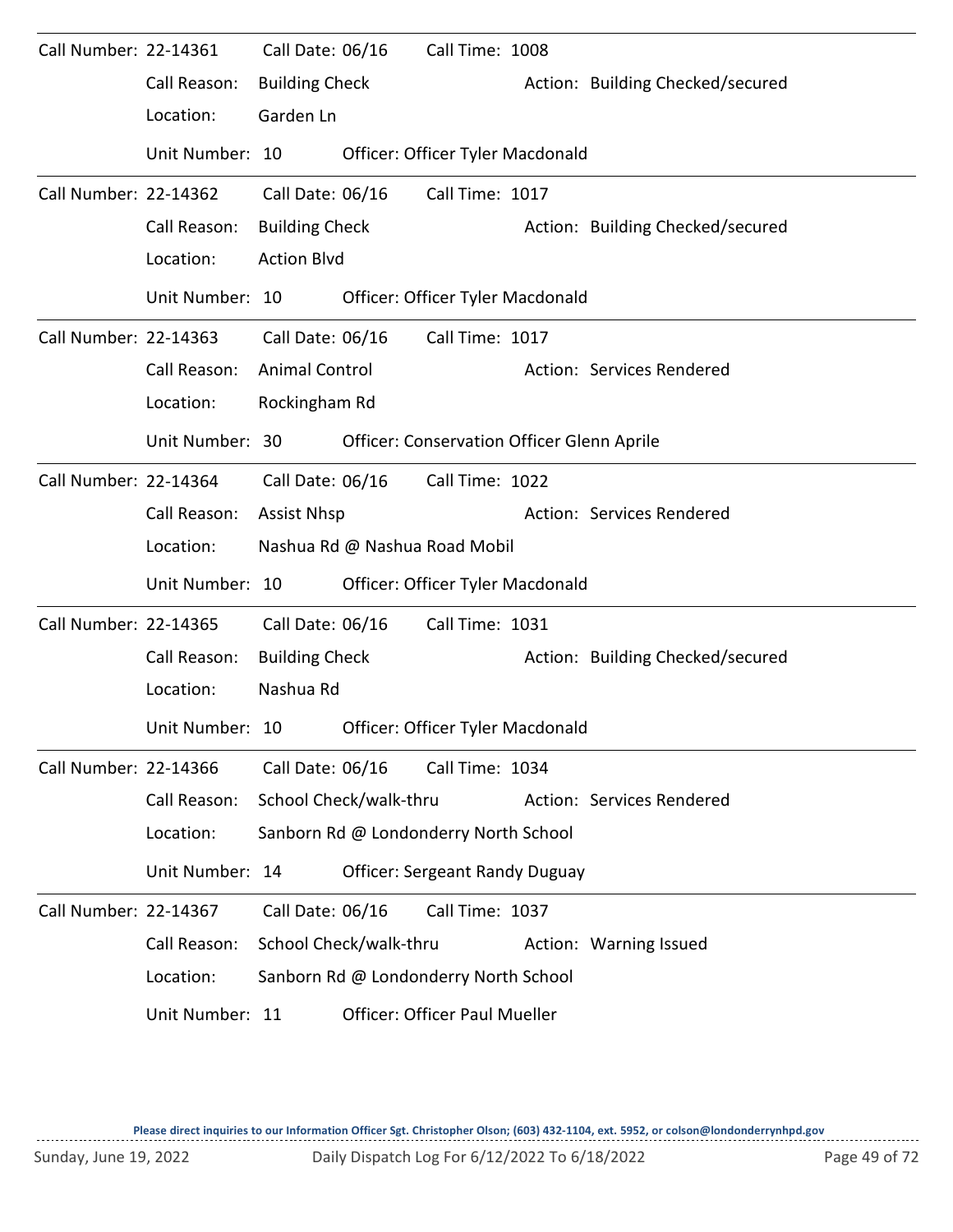| Call Number: 22-14368 |                 | Call Date: 06/16      |                            | Call Time: 1107                       |                                  |
|-----------------------|-----------------|-----------------------|----------------------------|---------------------------------------|----------------------------------|
|                       | Call Reason:    | Assist Citizen        |                            |                                       | Action: Services Rendered        |
|                       | Location:       | Old Nashua Rd         |                            |                                       |                                  |
|                       | Unit Number: 21 |                       |                            | Officer: Officer Sydney Delforte      |                                  |
| Call Number: 22-14369 |                 | Call Date: 06/16      |                            | Call Time: 1115                       |                                  |
|                       | Call Reason:    | <b>Building Check</b> |                            |                                       | Action: Building Checked/secured |
|                       | Location:       | Navigator Rd          |                            |                                       |                                  |
|                       | Unit Number: 14 |                       |                            | <b>Officer: Sergeant Randy Duguay</b> |                                  |
| Call Number: 22-14372 |                 | Call Date: 06/16      |                            | Call Time: 1144                       |                                  |
|                       | Call Reason:    | <b>Assist Citizen</b> |                            |                                       | Action: Services Rendered        |
|                       | Location:       |                       | Constance Dr @ Cross Rd    |                                       |                                  |
|                       | Unit Number: 10 |                       |                            | Officer: Officer Tyler Macdonald      |                                  |
| Call Number: 22-14373 |                 | Call Date: 06/16      |                            | Call Time: 1156                       |                                  |
|                       | Call Reason:    | Follow-up             |                            |                                       | Action: Services Rendered        |
|                       | Location:       | Nashua Rd             |                            |                                       |                                  |
|                       | Unit Number: 21 |                       |                            | Officer: Officer Sydney Delforte      |                                  |
| Call Number: 22-14374 |                 | Call Date: 06/16      |                            | Call Time: 1155                       |                                  |
|                       | Call Reason:    |                       | Motor Vehicle Complaint    |                                       | Action: Investigated             |
|                       | Location:       | Devonshire Ln         |                            |                                       |                                  |
|                       | Unit Number: 10 |                       |                            | Officer: Officer Tyler Macdonald      |                                  |
|                       | Unit Number: 10 |                       |                            | Officer: Officer Tyler Macdonald      |                                  |
|                       | Unit Number: 14 |                       |                            | <b>Officer: Sergeant Randy Duguay</b> |                                  |
| Call Number: 22-14375 |                 | Call Date: 06/16      |                            | Call Time: 1216                       |                                  |
|                       | Call Reason:    | Follow-up             |                            |                                       | Action: Services Rendered        |
|                       | Location:       |                       |                            | Nashua Rd @ Charles George Trucking   |                                  |
|                       | Unit Number: 21 |                       |                            | Officer: Officer Sydney Delforte      |                                  |
| Call Number: 22-14376 |                 | Call Date: 06/16      |                            | Call Time: 1239                       |                                  |
|                       | Call Reason:    |                       | <b>Motor Vehicle Check</b> |                                       | Action: Services Rendered        |
|                       | Location:       |                       |                            | Pillsbury Rd @ Moose Hill School      |                                  |
|                       | Unit Number: 10 |                       |                            | Officer: Officer Tyler Macdonald      |                                  |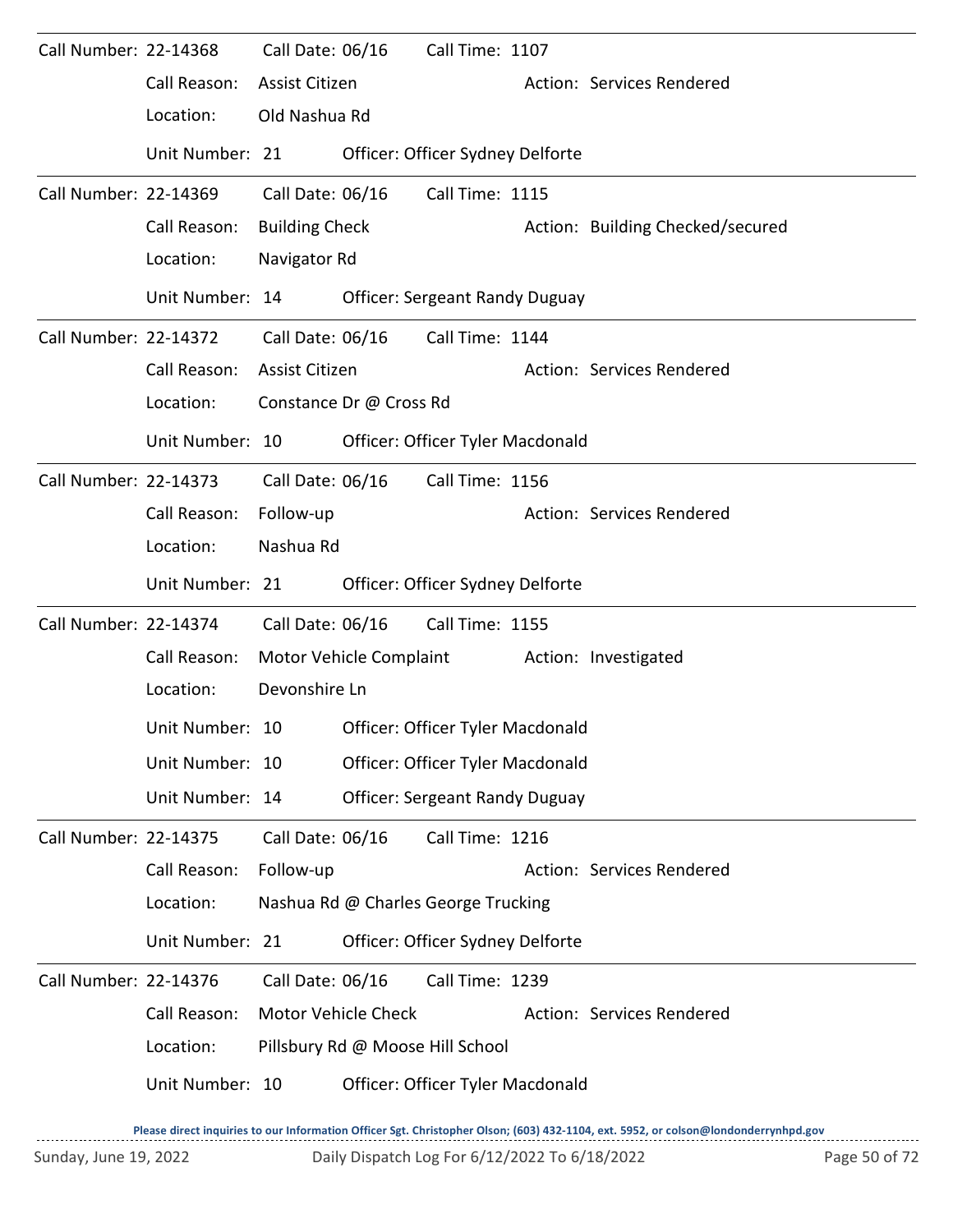| Call Number: 22-14377 |                                                              | Call Date: 06/16             |                  | Call Time: 1247                      |  |                                                            |  |  |  |  |
|-----------------------|--------------------------------------------------------------|------------------------------|------------------|--------------------------------------|--|------------------------------------------------------------|--|--|--|--|
|                       | Call Reason:                                                 | Motor Vehicle Accident       |                  |                                      |  | Action: Services Rendered                                  |  |  |  |  |
|                       | Location:                                                    |                              | High Range Rd    |                                      |  |                                                            |  |  |  |  |
|                       | Unit Number: 10                                              |                              |                  | Officer: Officer Tyler Macdonald     |  |                                                            |  |  |  |  |
| Call Number: 22-14378 |                                                              | Call Date: 06/16             |                  | Call Time: 1255                      |  |                                                            |  |  |  |  |
|                       | Call Reason:                                                 | <b>Traffic Hazard</b>        |                  |                                      |  | Action: Services Rendered                                  |  |  |  |  |
|                       | Location:                                                    | Old Derry Rd                 |                  |                                      |  |                                                            |  |  |  |  |
|                       | Unit Number: 11                                              |                              |                  | <b>Officer: Officer Paul Mueller</b> |  |                                                            |  |  |  |  |
| Call Number: 22-14381 |                                                              |                              | Call Date: 06/16 | Call Time: 1320                      |  |                                                            |  |  |  |  |
|                       | Call Reason:                                                 | Found/lost Property          |                  |                                      |  | Action: Services Rendered                                  |  |  |  |  |
|                       | Location:                                                    | Litchfield Rd                |                  |                                      |  |                                                            |  |  |  |  |
| Call Number: 22-14382 |                                                              | Call Date: 06/16             |                  | Call Time: 1333                      |  |                                                            |  |  |  |  |
|                       | Call Reason:                                                 | Vin Verification             |                  |                                      |  | Action: Services Rendered                                  |  |  |  |  |
|                       | Location:                                                    | Alexander Rd                 |                  |                                      |  |                                                            |  |  |  |  |
|                       | Unit Number: 10                                              |                              |                  |                                      |  | Officers: Officer Bryan Janeczko & Officer Tyler Macdonald |  |  |  |  |
| Call Number: 22-14383 |                                                              | Call Date: 06/16             |                  | Call Time: 1335                      |  |                                                            |  |  |  |  |
|                       | Call Reason:                                                 | Keep The Peace               |                  |                                      |  | Action: Services Rendered                                  |  |  |  |  |
|                       | Location:                                                    | Litchfield Rd                |                  |                                      |  |                                                            |  |  |  |  |
|                       | Unit Number: 11                                              |                              |                  | <b>Officer: Officer Paul Mueller</b> |  |                                                            |  |  |  |  |
|                       | Call Number: 22-14384    Call Date: 06/16    Call Time: 1352 |                              |                  |                                      |  |                                                            |  |  |  |  |
|                       | Call Reason:                                                 | Follow-up                    |                  |                                      |  | Action: Services Rendered                                  |  |  |  |  |
|                       | Location:                                                    | Litchfield Rd                |                  |                                      |  |                                                            |  |  |  |  |
|                       | Unit Number: 11                                              |                              |                  | <b>Officer: Officer Paul Mueller</b> |  |                                                            |  |  |  |  |
| Call Number: 22-14385 |                                                              | Call Date: 06/16             |                  | Call Time: 1403                      |  |                                                            |  |  |  |  |
|                       | Call Reason:                                                 | Lost Or Stolen License Plate |                  |                                      |  | Action: Services Rendered                                  |  |  |  |  |
|                       | Location:                                                    | Stonehenge Rd                |                  |                                      |  |                                                            |  |  |  |  |
|                       | Unit Number: 12                                              |                              |                  | Officer: Officer Sarah Sabella       |  |                                                            |  |  |  |  |
| Call Number: 22-14386 |                                                              | Call Date: 06/16             |                  | Call Time: 1414                      |  |                                                            |  |  |  |  |
|                       | Call Reason:                                                 | Alarm, Business              |                  |                                      |  | Action: Services Rendered                                  |  |  |  |  |
|                       | Location:                                                    | Nashua Rd                    |                  |                                      |  |                                                            |  |  |  |  |
|                       |                                                              |                              |                  |                                      |  |                                                            |  |  |  |  |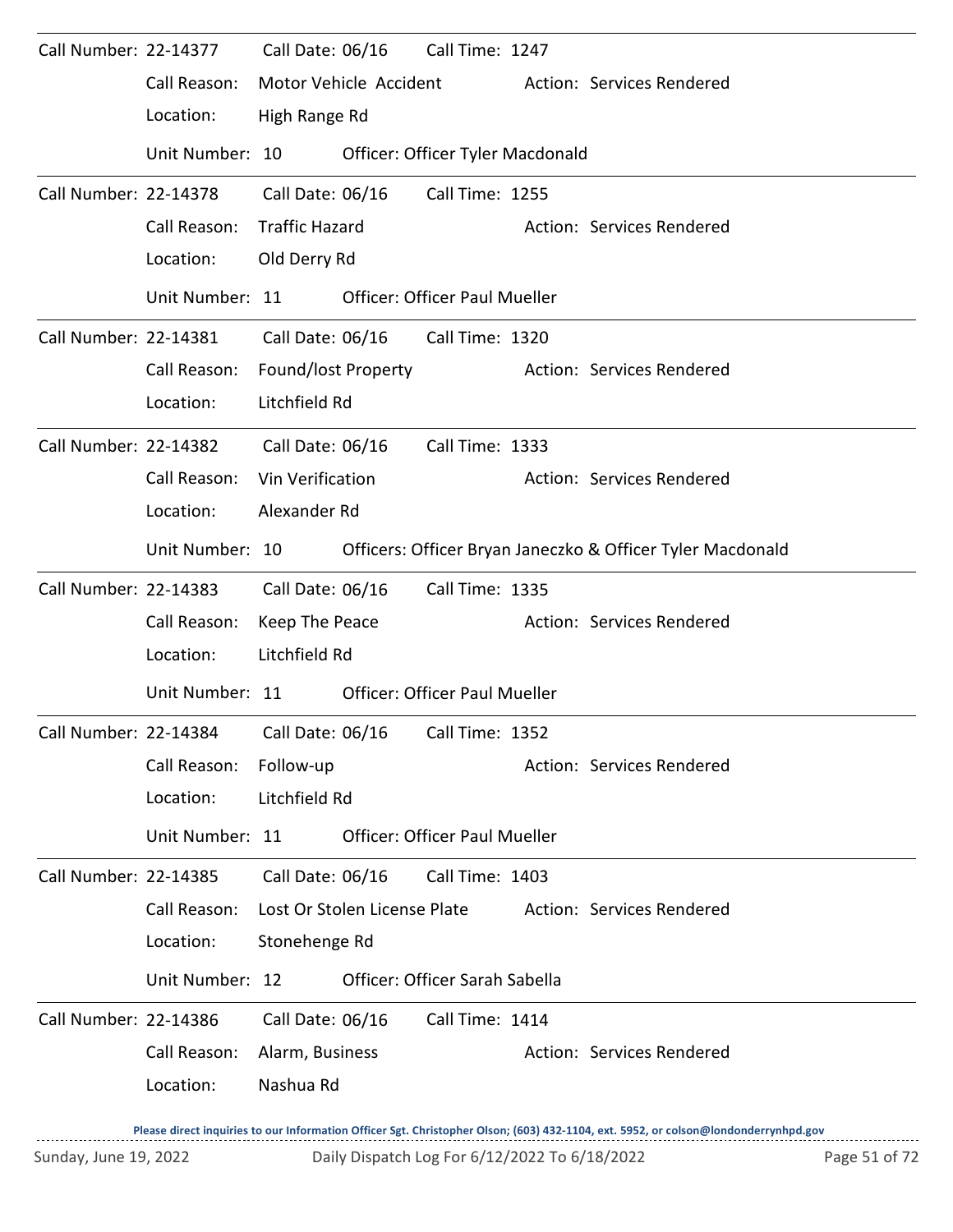|                       | Unit Number: 14            |                            |                  | Officer: Officer James Defelice        |                                                            |
|-----------------------|----------------------------|----------------------------|------------------|----------------------------------------|------------------------------------------------------------|
|                       | Unit Number: 3             |                            |                  | <b>Officer: Officer Matthew Morin</b>  |                                                            |
| Call Number: 22-14387 |                            | Call Date: 06/16           |                  | Call Time: 1421                        |                                                            |
|                       | Call Reason:               | <b>Suspicious Activity</b> |                  |                                        | Action: Services Rendered                                  |
|                       | Location:                  | Auburn Rd                  |                  |                                        |                                                            |
| Call Number: 22-14388 |                            | Call Date: 06/16           |                  | Call Time: 1425                        |                                                            |
|                       | Call Reason:               | Abandoned 911              |                  |                                        | Action: Investigated                                       |
|                       | Location:                  | Macgregor Ct               |                  |                                        |                                                            |
|                       | Unit Number: 12            |                            |                  | Officer: Officer Sarah Sabella         |                                                            |
|                       | Unit Number: 23            |                            |                  | Officer: Officer Michael Tufo          |                                                            |
| Call Number: 22-14390 |                            | Call Date: 06/16           |                  | Call Time: 1458                        |                                                            |
|                       | Call Reason:               | Follow-up                  |                  |                                        | Action: Services Rendered                                  |
|                       | Location:                  | Auburn Rd                  |                  |                                        |                                                            |
|                       | Unit Number: 14            |                            |                  | <b>Officer: Officer James Defelice</b> |                                                            |
| Call Number: 22-14392 |                            |                            | Call Date: 06/16 | Call Time: 1523                        |                                                            |
|                       | Call Reason:               | Alarm, Residence           |                  |                                        | Action: Investigated                                       |
|                       | Location:                  | Stonehenge Rd              |                  |                                        |                                                            |
|                       | Unit Number: 10            |                            |                  |                                        | Officers: Officer Bryan Janeczko & Officer Tyler Macdonald |
| Call Number: 22-14393 |                            | Call Date: 06/16           |                  | Call Time: 1557                        |                                                            |
|                       | Call Reason: Abandoned 911 |                            |                  |                                        | Action: False Alarm                                        |
|                       | Location:                  | Macgregor Ct               |                  |                                        |                                                            |
|                       | Unit Number: 14            |                            |                  | <b>Officer: Officer James Defelice</b> |                                                            |
| Call Number: 22-14394 |                            | Call Date: 06/16           |                  | Call Time: 1602                        |                                                            |
|                       | Call Reason:               | K9 Training                |                  |                                        | Action: Services Rendered                                  |
|                       | Location:                  |                            |                  | Garden Ln @ Park And Ride South        |                                                            |
|                       | Unit Number: 3             |                            |                  | <b>Officer: Officer Matthew Morin</b>  |                                                            |
| Call Number: 22-14395 |                            | Call Date: 06/16           |                  | Call Time: 1602                        |                                                            |
|                       | Call Reason:               | Vin Verification           |                  |                                        | Action: Services Rendered                                  |
|                       | Location:                  | <b>Tokanel Dr</b>          |                  |                                        |                                                            |
|                       | Unit Number: 14            |                            |                  | <b>Officer: Officer James Defelice</b> |                                                            |
|                       |                            |                            |                  |                                        |                                                            |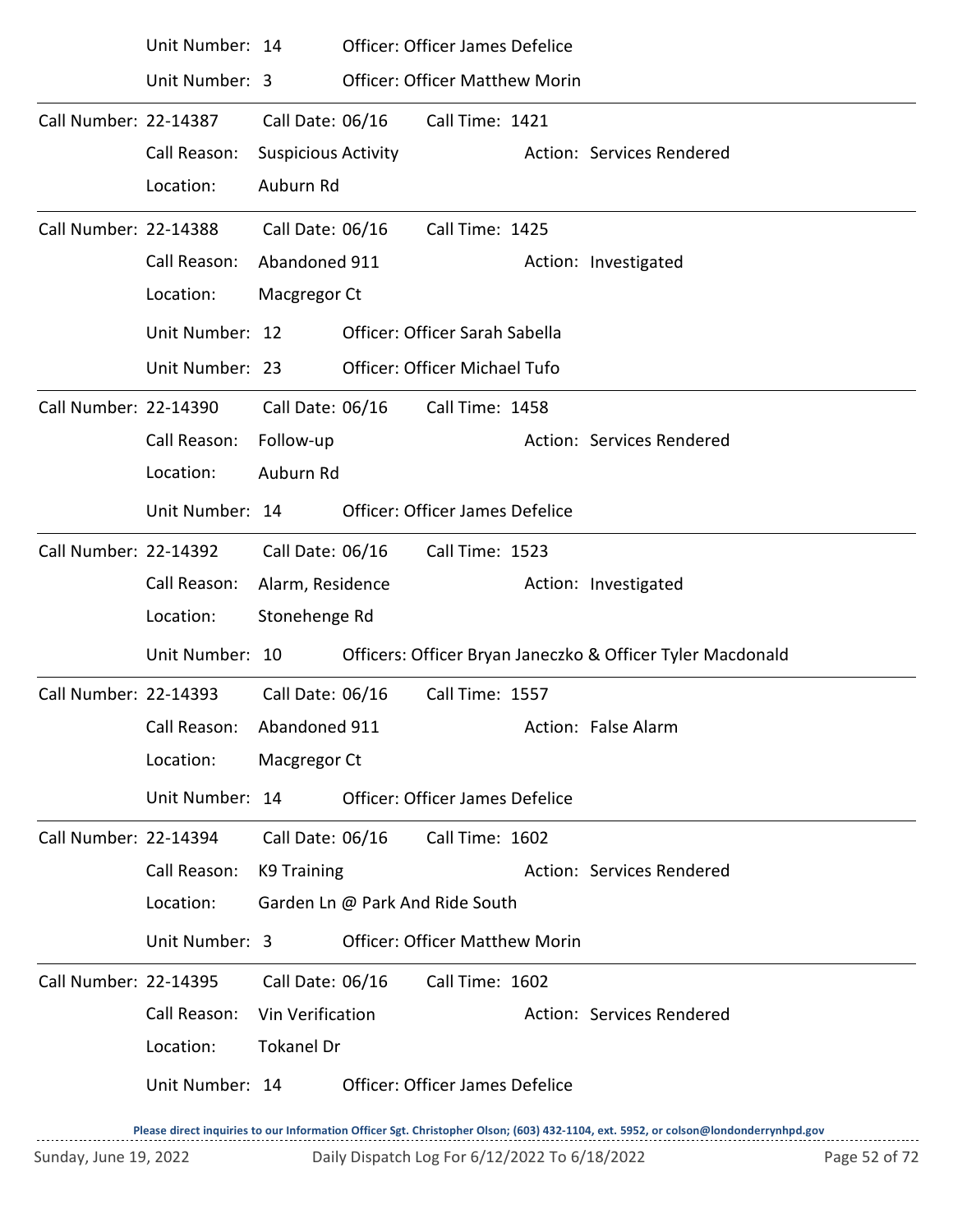| Call Number: 22-14398 |                  | Call Date: 06/16                     |  | Call Time: 1631                        |  |                                                                    |  |  |  |
|-----------------------|------------------|--------------------------------------|--|----------------------------------------|--|--------------------------------------------------------------------|--|--|--|
|                       | Call Reason:     | Follow-up                            |  |                                        |  | Action: Services Rendered                                          |  |  |  |
|                       | Location:        | Ross Dr                              |  |                                        |  |                                                                    |  |  |  |
|                       | Unit Number: 14  |                                      |  | <b>Officer: Officer James Defelice</b> |  |                                                                    |  |  |  |
| Call Number: 22-14401 |                  | Call Date: 06/16                     |  | Call Time: 1649                        |  |                                                                    |  |  |  |
|                       | Call Reason:     | Follow-up                            |  |                                        |  | Action: Services Rendered                                          |  |  |  |
|                       | Location:        | Perkins Rd @ Sleep Inn               |  |                                        |  |                                                                    |  |  |  |
|                       | Unit Number: 14  |                                      |  | <b>Officer: Officer James Defelice</b> |  |                                                                    |  |  |  |
| Call Number: 22-14402 |                  |                                      |  | Call Date: 06/16 Call Time: 1651       |  |                                                                    |  |  |  |
|                       | Call Reason:     | <b>Traffic Control</b>               |  |                                        |  | Action: No Action Required                                         |  |  |  |
|                       | Location:        | Mohawk Dr                            |  |                                        |  |                                                                    |  |  |  |
|                       | Unit Number: 12  |                                      |  | Officer: Officer Sarah Sabella         |  |                                                                    |  |  |  |
| Call Number: 22-14404 |                  | Call Date: 06/16                     |  | Call Time: 1714                        |  |                                                                    |  |  |  |
|                       | Call Reason:     |                                      |  |                                        |  | Aco - Dog Returned To Owner Action: Taken To Family/guardian/other |  |  |  |
|                       | Location:        | Jack's Bridge Rd @ Harvey Industries |  |                                        |  |                                                                    |  |  |  |
|                       | Unit Number: 14  |                                      |  | <b>Officer: Officer James Defelice</b> |  |                                                                    |  |  |  |
| Call Number: 22-14405 |                  | Call Date: 06/16                     |  | Call Time: 1723                        |  |                                                                    |  |  |  |
|                       | Call Reason:     | Disabled Mv                          |  |                                        |  | Action: Removed Hazard                                             |  |  |  |
|                       | Location:        | Gilcreast Rd @ Hannafords            |  |                                        |  |                                                                    |  |  |  |
|                       | Unit Number: 12  |                                      |  | Officer: Officer Sarah Sabella         |  |                                                                    |  |  |  |
| Call Number: 22-14407 |                  | Call Date: 06/16                     |  | Call Time: 1735                        |  |                                                                    |  |  |  |
|                       | Call Reason:     | <b>Disorderly Conduct</b>            |  |                                        |  | Action: Peace Restored                                             |  |  |  |
|                       | Location:        |                                      |  |                                        |  | Airport Rd @ Manchester Boston Regional Airport/terminal&g         |  |  |  |
|                       | Unit Number: Unk |                                      |  | Officer: Officer Muzafer Aku           |  |                                                                    |  |  |  |
| Call Number: 22-14409 |                  | Call Date: 06/16                     |  | Call Time: 1742                        |  |                                                                    |  |  |  |
|                       | Call Reason:     | Motor Vehicle Check                  |  |                                        |  | Action: Services Rendered                                          |  |  |  |
|                       | Location:        |                                      |  | Jack's Bridge Rd @ Penske Truck Rental |  |                                                                    |  |  |  |
|                       | Unit Number: 14  |                                      |  | Officer: Officer James Defelice        |  |                                                                    |  |  |  |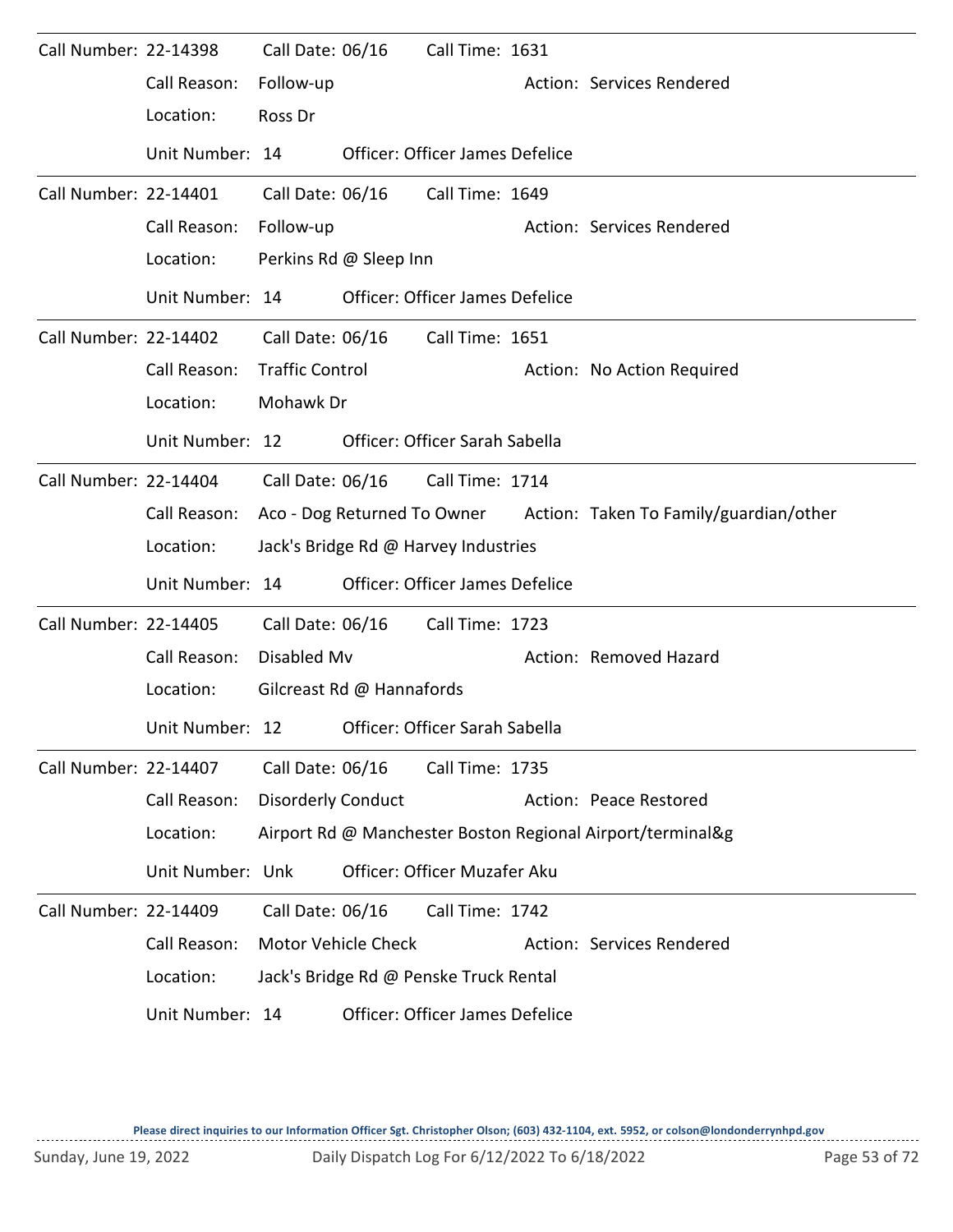| Call Number: 22-14410 |                 | Call Date: 06/16      |                            | Call Time: 1749                                  |                                                            |
|-----------------------|-----------------|-----------------------|----------------------------|--------------------------------------------------|------------------------------------------------------------|
|                       | Call Reason:    | <b>Building Check</b> |                            |                                                  | Action: Building Checked/secured                           |
|                       | Location:       | Garden Ln             |                            |                                                  |                                                            |
|                       | Unit Number: 12 |                       |                            | Officer: Officer Sarah Sabella                   |                                                            |
| Call Number: 22-14411 |                 | Call Date: 06/16      |                            | Call Time: 1750                                  |                                                            |
|                       | Call Reason:    | <b>Building Check</b> |                            |                                                  | Action: Services Rendered                                  |
|                       | Location:       | <b>Memorial Dr</b>    |                            |                                                  |                                                            |
|                       | Unit Number: 10 |                       |                            |                                                  | Officers: Officer Bryan Janeczko & Officer Tyler Macdonald |
| Call Number: 22-14412 |                 | Call Date: 06/16      |                            | Call Time: 1814                                  |                                                            |
|                       | Call Reason:    | Abandoned 911         |                            |                                                  | Action: False, Human Error                                 |
|                       | Location:       |                       |                            | Buttrick Rd @ Londonderry Family Practice Center |                                                            |
|                       | Unit Number: 12 |                       |                            | Officer: Officer Sarah Sabella                   |                                                            |
| Call Number: 22-14413 |                 | Call Date: 06/16      |                            | Call Time: 1859                                  |                                                            |
|                       | Call Reason:    |                       | <b>Motor Vehicle Check</b> |                                                  | Action: Services Rendered                                  |
|                       | Location:       |                       | Rt 102 @ Mobile Station    |                                                  |                                                            |
|                       | Unit Number: 10 |                       |                            |                                                  | Officers: Officer Bryan Janeczko & Officer Tyler Macdonald |
| Call Number: 22-14414 |                 | Call Date: 06/16      |                            | Call Time: 1909                                  |                                                            |
|                       | Call Reason:    | <b>Building Check</b> |                            |                                                  | Action: Services Rendered                                  |
|                       | Location:       | Garden Ln             |                            |                                                  |                                                            |
|                       | Unit Number: 10 |                       |                            |                                                  | Officers: Officer Bryan Janeczko & Officer Tyler Macdonald |
| Call Number: 22-14415 |                 | Call Date: 06/16      |                            | Call Time: 1913                                  |                                                            |
|                       | Call Reason:    | K9 Training           |                            |                                                  | Action: Services Rendered                                  |
|                       | Location:       |                       |                            | Mammoth Rd @ Matthew Thornton School             |                                                            |
|                       | Unit Number: 10 |                       |                            |                                                  | Officers: Officer Bryan Janeczko & Officer Tyler Macdonald |
|                       | Unit Number: 3  |                       |                            | <b>Officer: Officer Matthew Morin</b>            |                                                            |
|                       | Unit Number: 9  |                       |                            | Officer: Officer Rafael Ribeiro                  |                                                            |
| Call Number: 22-14417 |                 | Call Date: 06/16      |                            | Call Time: 1916                                  |                                                            |
|                       | Call Reason:    | Found/lost Property   |                            |                                                  | Action: Services Rendered                                  |
|                       | Location:       |                       | Nashua Rd @ Rite-aid       |                                                  |                                                            |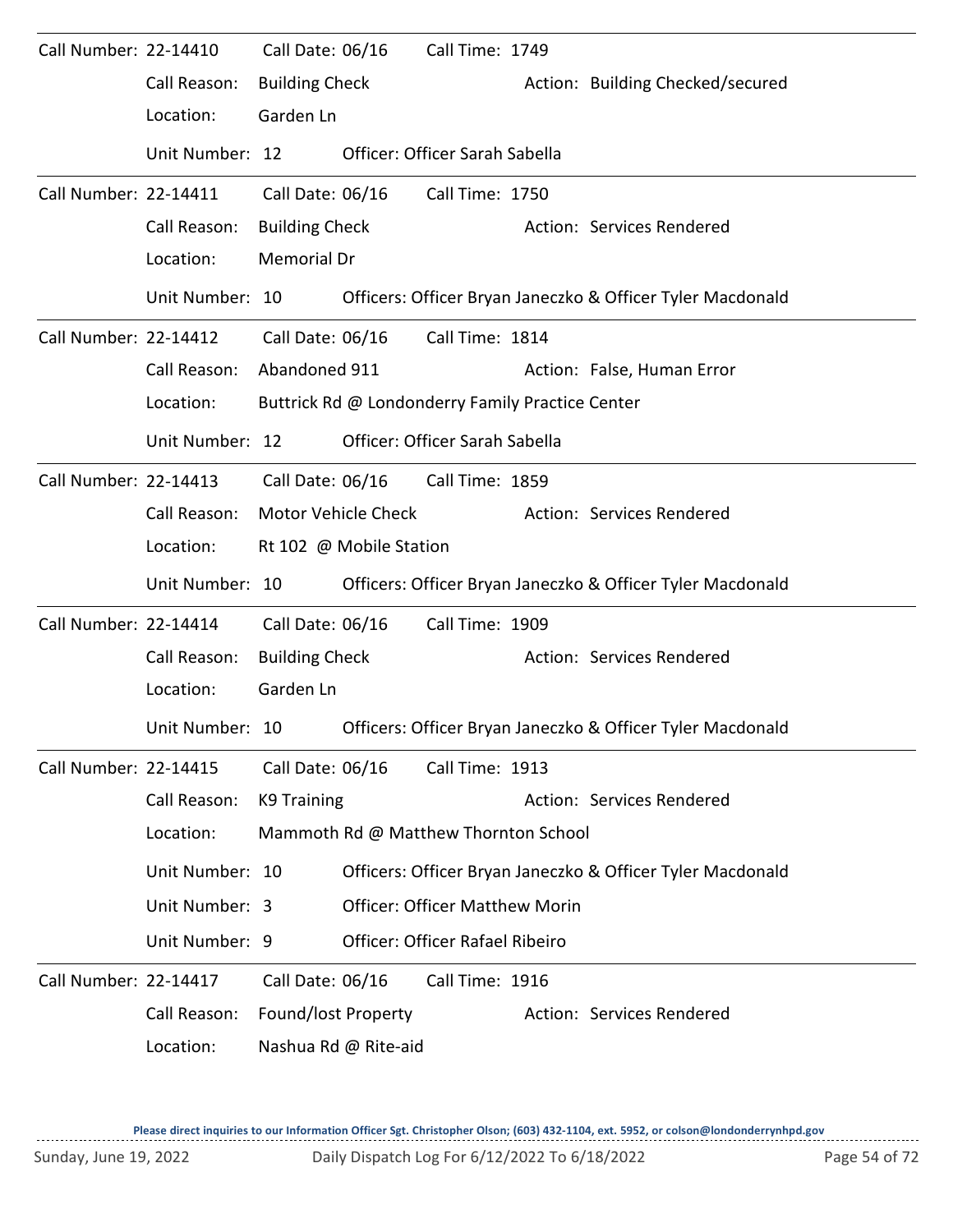| Call Number: 22-14419 |                             | Call Date: 06/16       |                            | Call Time: 1923                       |  |                                                            |  |  |  |
|-----------------------|-----------------------------|------------------------|----------------------------|---------------------------------------|--|------------------------------------------------------------|--|--|--|
|                       | Call Reason:                | <b>Traffic Control</b> |                            |                                       |  | Action: No Action Required                                 |  |  |  |
|                       | Location:                   |                        | Bockes Rd @ Elijah Hill Rd |                                       |  |                                                            |  |  |  |
|                       | Unit Number: 12             |                        |                            | Officer: Officer Sarah Sabella        |  |                                                            |  |  |  |
| Call Number: 22-14420 |                             | Call Date: 06/16       |                            | Call Time: 1946                       |  |                                                            |  |  |  |
|                       | Call Reason:                | <b>Building Check</b>  |                            |                                       |  | Action: Building Checked/secured                           |  |  |  |
|                       | Location:                   | Garden Ln              |                            |                                       |  |                                                            |  |  |  |
|                       | Unit Number: 12             |                        |                            | Officer: Officer Sarah Sabella        |  |                                                            |  |  |  |
| Call Number: 22-14422 |                             | Call Date: 06/16       |                            | Call Time: 2006                       |  |                                                            |  |  |  |
|                       | Call Reason:                | K9 Training            |                            |                                       |  | Action: Services Rendered                                  |  |  |  |
|                       | Location:                   |                        |                            | Mammoth Rd @ Londonderry Lions Hall   |  |                                                            |  |  |  |
|                       | Unit Number: 10             |                        |                            |                                       |  | Officers: Officer Bryan Janeczko & Officer Tyler Macdonald |  |  |  |
|                       | Unit Number: 3              |                        |                            | <b>Officer: Officer Matthew Morin</b> |  |                                                            |  |  |  |
|                       | Unit Number: 9              |                        |                            | Officer: Officer Rafael Ribeiro       |  |                                                            |  |  |  |
| Call Number: 22-14423 |                             | Call Date: 06/16       |                            | Call Time: 2016                       |  |                                                            |  |  |  |
|                       | Call Reason:                | <b>Building Check</b>  |                            |                                       |  | Action: Services Rendered                                  |  |  |  |
|                       | Location:                   | Nashua Rd              |                            |                                       |  |                                                            |  |  |  |
|                       | Unit Number: 12             |                        |                            | Officer: Officer Sarah Sabella        |  |                                                            |  |  |  |
| Call Number: 22-14424 |                             | Call Date: 06/16       |                            | Call Time: 2016                       |  |                                                            |  |  |  |
|                       | Call Reason:                | Pedestrian Check       |                            |                                       |  | Action: Investigated                                       |  |  |  |
|                       | Location:                   |                        | Nashua Rd @ Burger King    |                                       |  |                                                            |  |  |  |
|                       | Unit Number: 12             |                        |                            | Officer: Officer Sarah Sabella        |  |                                                            |  |  |  |
|                       | Refer to FI Number 22-85-FI |                        |                            |                                       |  |                                                            |  |  |  |
| Call Number: 22-14425 |                             | Call Date: 06/16       |                            | Call Time: 2024                       |  |                                                            |  |  |  |
|                       | Call Reason:                | <b>Building Check</b>  |                            |                                       |  | Action: Building Checked/secured                           |  |  |  |
|                       | Location:                   | Nelson Rd              |                            |                                       |  |                                                            |  |  |  |
|                       | Unit Number: 10             |                        |                            |                                       |  | Officers: Officer Bryan Janeczko & Officer Tyler Macdonald |  |  |  |
| Call Number: 22-14426 |                             | Call Date: 06/16       |                            | Call Time: 2037                       |  |                                                            |  |  |  |
|                       | Call Reason:                |                        | Motor Vehicle Check        |                                       |  | Action: Investigated                                       |  |  |  |
|                       | Location:                   | Memorial Dr            |                            |                                       |  |                                                            |  |  |  |
|                       |                             |                        |                            |                                       |  |                                                            |  |  |  |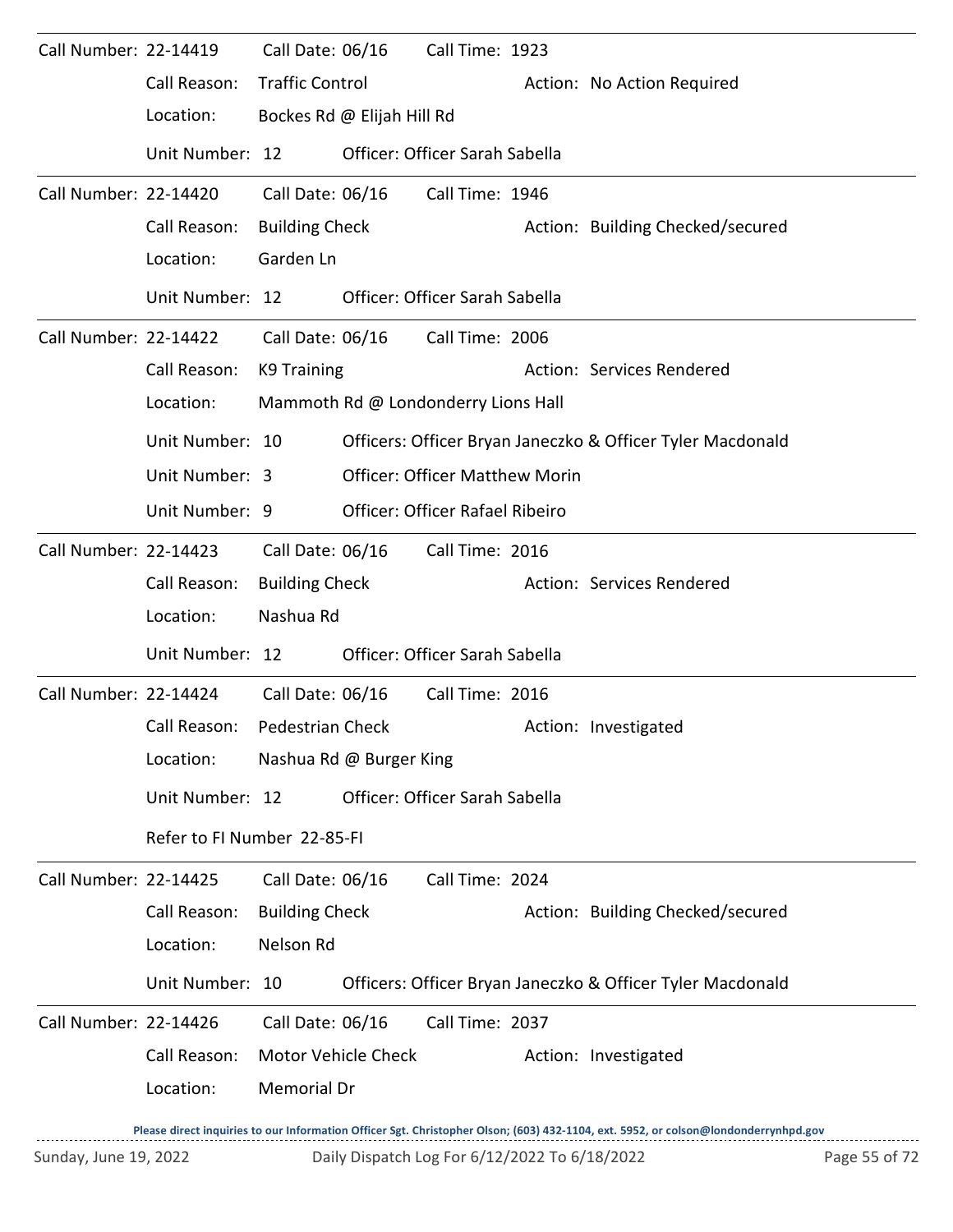|                       | Unit Number: 10 |                       |                                      | Officers: Officer Bryan Janeczko & Officer Tyler Macdonald |
|-----------------------|-----------------|-----------------------|--------------------------------------|------------------------------------------------------------|
| Call Number: 22-14427 |                 | Call Date: 06/16      | Call Time: 2056                      |                                                            |
|                       | Call Reason:    | Juvenile Offenses     |                                      | Action: Unfounded                                          |
|                       | Location:       | Pleasant Dr           |                                      |                                                            |
|                       | Unit Number: 10 |                       |                                      | Officers: Officer Bryan Janeczko & Officer Tyler Macdonald |
|                       | Unit Number: 12 |                       | Officer: Officer Sarah Sabella       |                                                            |
| Call Number: 22-14428 |                 | Call Date: 06/16      | Call Time: 2120                      |                                                            |
|                       | Call Reason:    | <b>Building Check</b> |                                      | Action: Building Checked/secured                           |
|                       | Location:       | Hampton Dr            |                                      |                                                            |
|                       | Unit Number: 12 |                       | Officer: Officer Sarah Sabella       |                                                            |
| Call Number: 22-14429 |                 | Call Date: 06/16      | Call Time: 2135                      |                                                            |
|                       | Call Reason:    | <b>Building Check</b> |                                      | Action: Building Checked/secured                           |
|                       | Location:       | Nelson Rd             |                                      |                                                            |
|                       | Unit Number: 12 |                       | Officer: Officer Sarah Sabella       |                                                            |
| Call Number: 22-14430 |                 | Call Date: 06/16      | Call Time: 2214                      |                                                            |
|                       | Call Reason:    | <b>Welfare Check</b>  |                                      | Action: Investigated                                       |
|                       | Location:       |                       | Rockingham Rd @ Triangle Mobil Mart  |                                                            |
|                       | Unit Number: 14 |                       | Officer: Officer Joshua Martin       |                                                            |
|                       | Unit Number: 17 |                       | <b>Officer: Officer Nathan Slack</b> |                                                            |
|                       | Unit Number: 9  |                       | Officer: Officer Rafael Ribeiro      |                                                            |
| Call Number: 22-14431 |                 | Call Date: 06/16      | Call Time: 2251                      |                                                            |
|                       | Call Reason:    | <b>Building Check</b> |                                      | Action: Building Checked/secured                           |
|                       | Location:       | Rockingham Rd         |                                      |                                                            |
|                       | Unit Number: 4  |                       | Officer: Sergeant Jonathan Cruz      |                                                            |
| Call Number: 22-14432 |                 | Call Date: 06/16      | Call Time: 2258                      |                                                            |
|                       | Call Reason:    | <b>Building Check</b> |                                      | Action: Building Checked/secured                           |
|                       | Location:       | Rockingham Rd         |                                      |                                                            |
|                       | Unit Number: 4  |                       | Officer: Sergeant Jonathan Cruz      |                                                            |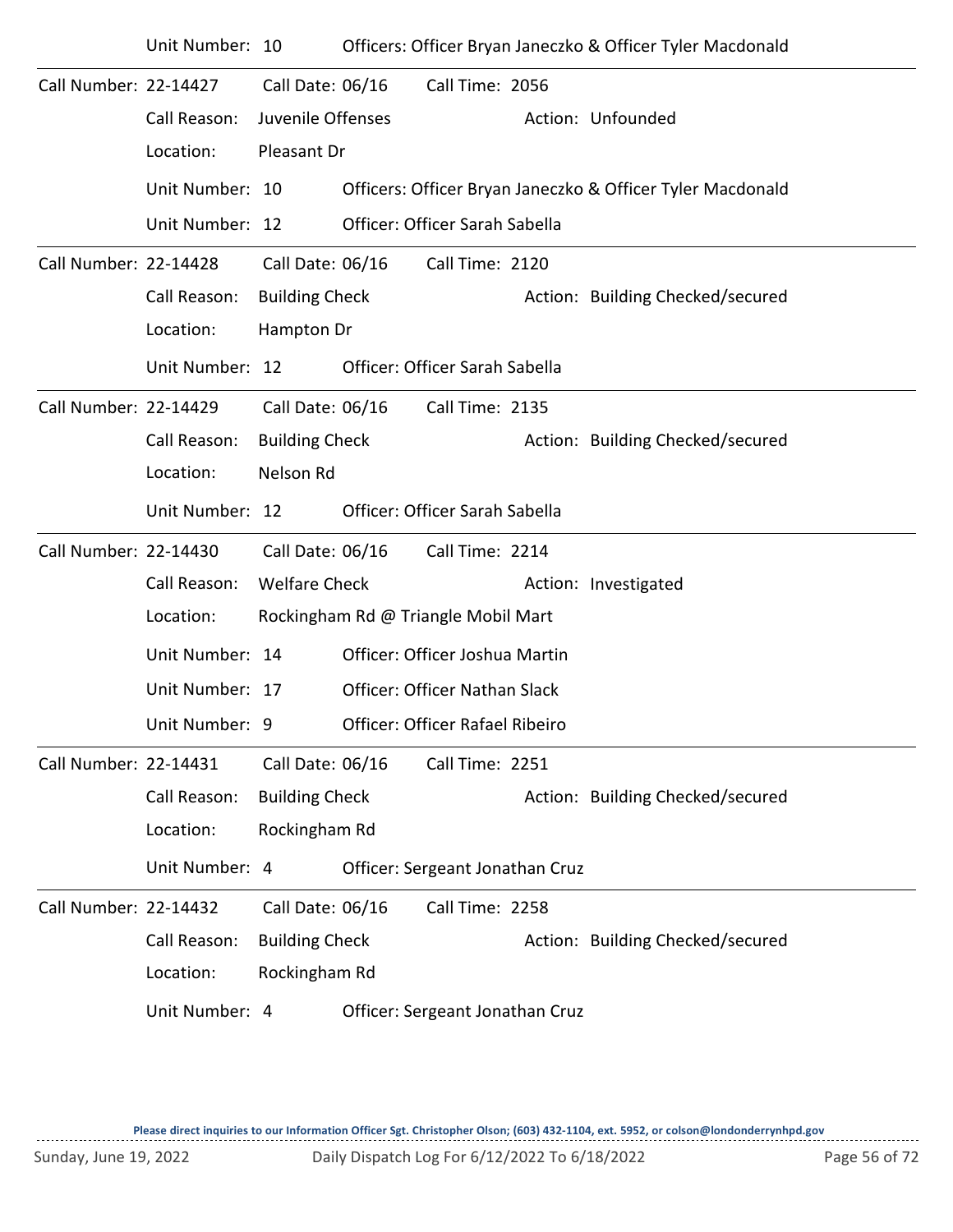| Call Number: 22-14436 |                                     | Call Date: 06/16      |                                    | Call Time: 2313                      |  |                                  |  |  |  |  |
|-----------------------|-------------------------------------|-----------------------|------------------------------------|--------------------------------------|--|----------------------------------|--|--|--|--|
|                       | Call Reason:                        | Juvenile Offenses     |                                    |                                      |  | Action: Investigated             |  |  |  |  |
|                       | Location:                           | Birchwood Dr          |                                    |                                      |  |                                  |  |  |  |  |
|                       | Unit Number: 19                     |                       |                                    | <b>Officer: Officer Trevor Guay</b>  |  |                                  |  |  |  |  |
|                       | Unit Number: 19                     |                       |                                    | <b>Officer: Officer Trevor Guay</b>  |  |                                  |  |  |  |  |
|                       | Refer to Incident Number: 22-886-OF |                       |                                    |                                      |  |                                  |  |  |  |  |
| Call Number: 22-14438 |                                     | Call Date: 06/16      |                                    | Call Time: 2322                      |  |                                  |  |  |  |  |
|                       | Call Reason:                        | <b>Building Check</b> |                                    |                                      |  | Action: Building Checked/secured |  |  |  |  |
|                       | Location:                           | Commercial Ln         |                                    |                                      |  |                                  |  |  |  |  |
|                       | Unit Number: 17                     |                       |                                    | <b>Officer: Officer Nathan Slack</b> |  |                                  |  |  |  |  |
| Call Number: 22-14442 |                                     |                       | Call Date: 06/17                   | Call Time: 0039                      |  |                                  |  |  |  |  |
|                       | Call Reason:                        |                       | Motor Vehicle Check                |                                      |  | Action: Services Rendered        |  |  |  |  |
|                       | Location:                           |                       | Hampton Dr @ Hannaford Food & Drug |                                      |  |                                  |  |  |  |  |
|                       | Unit Number: 19                     |                       |                                    | Officer: Officer Trevor Guay         |  |                                  |  |  |  |  |
| Call Number: 22-14443 |                                     |                       |                                    | Call Date: 06/17 Call Time: 0047     |  |                                  |  |  |  |  |
|                       | Call Reason:                        | Motor Vehicle Check   |                                    |                                      |  | Action: Services Rendered        |  |  |  |  |
|                       | Location:                           |                       | Orchard View Dr @ Shaws            |                                      |  |                                  |  |  |  |  |
|                       | Unit Number: 19                     |                       |                                    | <b>Officer: Officer Trevor Guay</b>  |  |                                  |  |  |  |  |
| Call Number: 22-14444 |                                     |                       | Call Date: 06/17                   | Call Time: 0050                      |  |                                  |  |  |  |  |
|                       | Call Reason:                        |                       | Motor Vehicle Check                |                                      |  | Action: Services Rendered        |  |  |  |  |
|                       | Location:                           |                       | Harvey Rd @ Rail Trail             |                                      |  |                                  |  |  |  |  |
|                       | Unit Number: 14                     |                       |                                    | Officer: Officer Joshua Martin       |  |                                  |  |  |  |  |
| Call Number: 22-14445 |                                     | Call Date: 06/17      |                                    | Call Time: 0055                      |  |                                  |  |  |  |  |
|                       | Call Reason:                        |                       | Motor Vehicle Check                |                                      |  | Action: Warning Issued           |  |  |  |  |
|                       | Location:                           | Planeview Dr          |                                    |                                      |  |                                  |  |  |  |  |
|                       | Unit Number: 14                     |                       |                                    | Officer: Officer Joshua Martin       |  |                                  |  |  |  |  |
| Call Number: 22-14446 |                                     | Call Date: 06/17      |                                    | Call Time: 0059                      |  |                                  |  |  |  |  |
|                       | Call Reason:                        | <b>Building Check</b> |                                    |                                      |  | Action: Building Checked/secured |  |  |  |  |
|                       | Location:                           | Garden Ln             |                                    |                                      |  |                                  |  |  |  |  |
|                       | Unit Number: 19                     |                       |                                    | Officer: Officer Trevor Guay         |  |                                  |  |  |  |  |
|                       |                                     |                       |                                    |                                      |  |                                  |  |  |  |  |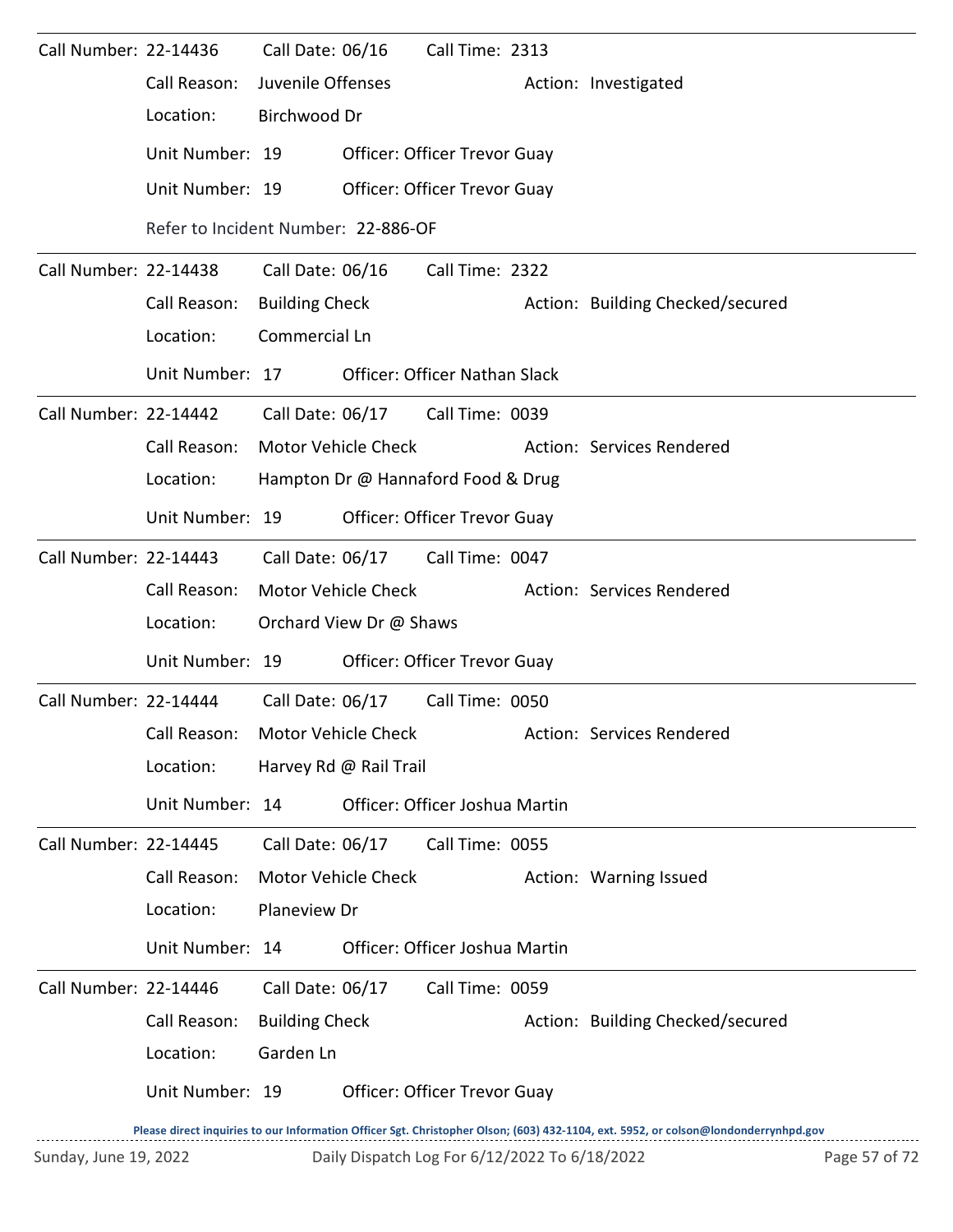| Call Number: 22-14447 |                 | Call Date: 06/17      | Call Time: 0108                       |                                  |
|-----------------------|-----------------|-----------------------|---------------------------------------|----------------------------------|
|                       | Call Reason:    | <b>Building Check</b> |                                       | Action: Building Checked/secured |
|                       | Location:       | Nelson Rd             |                                       |                                  |
|                       | Unit Number: 17 |                       | <b>Officer: Officer Nathan Slack</b>  |                                  |
| Call Number: 22-14448 |                 | Call Date: 06/17      | Call Time: 0115                       |                                  |
|                       | Call Reason:    | <b>Building Check</b> |                                       | Action: Building Checked/secured |
|                       | Location:       | West Rd               |                                       |                                  |
|                       | Unit Number: 19 |                       | <b>Officer: Officer Trevor Guay</b>   |                                  |
| Call Number: 22-14450 |                 | Call Date: 06/17      | Call Time: 0218                       |                                  |
|                       | Call Reason:    | <b>Building Check</b> |                                       | Action: Building Checked/secured |
|                       | Location:       | Pillsbury Rd          |                                       |                                  |
|                       | Unit Number: 17 |                       | <b>Officer: Officer Nathan Slack</b>  |                                  |
| Call Number: 22-14451 |                 | Call Date: 06/17      | Call Time: 0304                       |                                  |
|                       | Call Reason:    | <b>Building Check</b> |                                       | Action: Building Checked/secured |
|                       | Location:       | Shasta Dr             |                                       |                                  |
|                       | Unit Number: 17 |                       | <b>Officer: Officer Nathan Slack</b>  |                                  |
| Call Number: 22-14452 |                 | Call Date: 06/17      | Call Time: 0306                       |                                  |
|                       | Call Reason:    | <b>Building Check</b> |                                       | Action: Building Checked/secured |
|                       | Location:       | Mammoth Rd            |                                       |                                  |
|                       | Unit Number: 17 |                       | <b>Officer: Officer Nathan Slack</b>  |                                  |
| Call Number: 22-14453 |                 | Call Date: 06/17      | Call Time: 0401                       |                                  |
|                       | Call Reason:    | Alarm, Business       |                                       | Action: Building Checked/secured |
|                       | Location:       | Nashua Rd             |                                       |                                  |
|                       | Unit Number: 17 |                       | Officer: Officer Nathan Slack         |                                  |
|                       | Unit Number: 19 |                       | Officer: Officer Trevor Guay          |                                  |
| Call Number: 22-14455 |                 | Call Date: 06/17      | Call Time: 0812                       |                                  |
|                       | Call Reason:    | <b>Building Check</b> |                                       | Action: Building Checked/secured |
|                       | Location:       | Memorial Dr           |                                       |                                  |
|                       | Unit Number: 4  |                       | <b>Officer: Sergeant Randy Duguay</b> |                                  |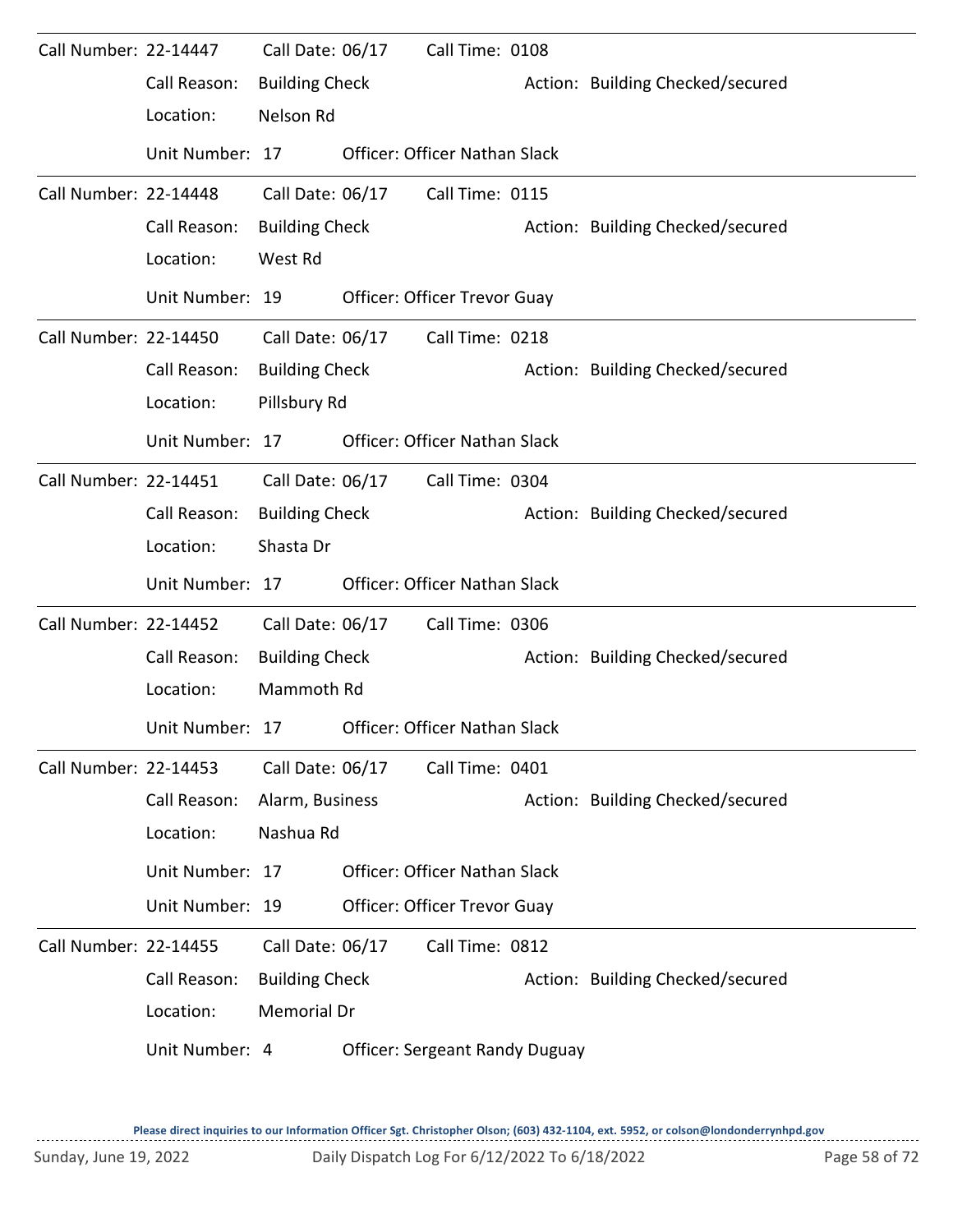| Call Number: 22-14457 |                                     |                       |                           | Call Date: 06/17 Call Time: 0851         |                                  |
|-----------------------|-------------------------------------|-----------------------|---------------------------|------------------------------------------|----------------------------------|
|                       | Call Reason:                        |                       | Motor Vehicle Check       |                                          | Action: Services Rendered        |
|                       | Location:                           |                       | Auburn Rd @ Rockingham Rd |                                          |                                  |
|                       | Unit Number: 13                     |                       |                           | Officer: Officer James Defelice          |                                  |
| Call Number: 22-14459 |                                     | Call Date: 06/17      |                           | Call Time: 0926                          |                                  |
|                       | Call Reason:                        |                       | Motor Vehicle Complaint   |                                          | Action: Could Not Locate         |
|                       | Location:                           | Raintree Dr           |                           |                                          |                                  |
|                       | Unit Number: 11                     |                       |                           | <b>Officer: Officer Paul Mueller</b>     |                                  |
| Call Number: 22-14460 |                                     |                       |                           | Call Date: 06/17 Call Time: 0931         |                                  |
|                       | Call Reason:                        |                       | Scam Phone/internet       |                                          | Action: Services Rendered        |
|                       | Location:                           | Rockwood Ln           |                           |                                          |                                  |
|                       | Unit Number: 11                     |                       |                           | <b>Officer: Officer Paul Mueller</b>     |                                  |
| Call Number: 22-14461 |                                     |                       | Call Date: 06/17          | Call Time: 0932                          |                                  |
|                       | Call Reason:                        | Mv Lockout            |                           |                                          | Action: Services Rendered        |
|                       | Location:                           |                       |                           | Orchard View Dr @ Planet Fitness         |                                  |
|                       | Unit Number: 10                     |                       |                           | <b>Officer: Officer Anthony Marciano</b> |                                  |
|                       | Refer to Incident Number: 22-887-OF |                       |                           |                                          |                                  |
| Call Number: 22-14463 |                                     | Call Date: 06/17      |                           | Call Time: 0955                          |                                  |
|                       | Call Reason: Vin Verification       |                       |                           |                                          | Action: Services Rendered        |
|                       | Location: Wilshire Dr               |                       |                           |                                          |                                  |
|                       | Unit Number: 11                     |                       |                           | <b>Officer: Officer Paul Mueller</b>     |                                  |
| Call Number: 22-14466 |                                     | Call Date: 06/17      |                           | Call Time: 1002                          |                                  |
|                       | Call Reason:                        | <b>Building Check</b> |                           |                                          | Action: Building Checked/secured |
|                       | Location:                           | Nelson Rd             |                           |                                          |                                  |
|                       | Unit Number: 4                      |                       |                           | <b>Officer: Sergeant Randy Duguay</b>    |                                  |
| Call Number: 22-14470 |                                     | Call Date: 06/17      |                           | Call Time: 1054                          |                                  |
|                       | Call Reason:                        | Vin Verification      |                           |                                          | Action: Services Rendered        |
|                       | Location:                           |                       |                           | Mohawk Dr @ Rightspace Storage           |                                  |
|                       | Unit Number: 10                     |                       |                           | <b>Officer: Officer Anthony Marciano</b> |                                  |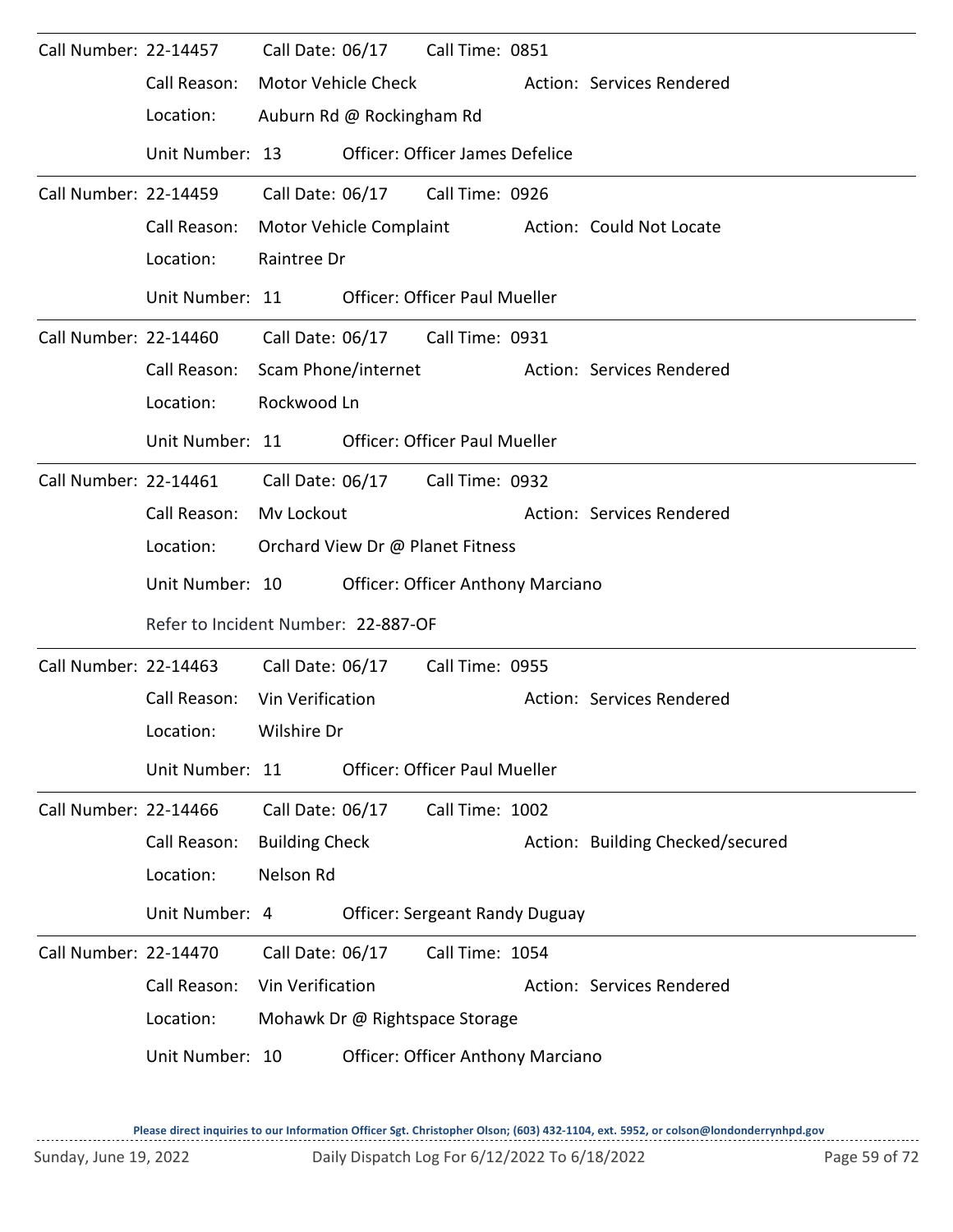| Call Number: 22-14471 |                 | Call Date: 06/17<br>Call Time: 1103                 |  |  |  |  |  |  |
|-----------------------|-----------------|-----------------------------------------------------|--|--|--|--|--|--|
|                       | Call Reason:    | Animal Control Dog Bite<br>Action: Investigated     |  |  |  |  |  |  |
|                       | Location:       | <b>Bunker Hill Dr</b>                               |  |  |  |  |  |  |
|                       | Unit Number: 11 | <b>Officer: Officer Paul Mueller</b>                |  |  |  |  |  |  |
|                       |                 | Refer to Incident Number: 22-888-OF                 |  |  |  |  |  |  |
| Call Number: 22-14472 |                 | Call Date: 06/17<br>Call Time: 1118                 |  |  |  |  |  |  |
|                       | Call Reason:    | <b>Building Check</b><br>Action: Services Rendered  |  |  |  |  |  |  |
|                       | Location:       | Nashua Rd                                           |  |  |  |  |  |  |
|                       | Unit Number: 10 | <b>Officer: Officer Anthony Marciano</b>            |  |  |  |  |  |  |
| Call Number: 22-14473 |                 | Call Date: 06/17<br>Call Time: 1122                 |  |  |  |  |  |  |
|                       | Call Reason:    | Drug Offenses<br>Action: Services Rendered          |  |  |  |  |  |  |
|                       | Location:       | Independence Dr @ Abandoned Warehouse               |  |  |  |  |  |  |
|                       | Unit Number: 13 | <b>Officer: Officer James Defelice</b>              |  |  |  |  |  |  |
| Call Number: 22-14474 |                 | Call Date: 06/17 Call Time: 1157                    |  |  |  |  |  |  |
|                       | Call Reason:    | Motor Vehicle Complaint<br>Action: Warning Issued   |  |  |  |  |  |  |
|                       | Location:       | High Range Rd @ Nashua Rd                           |  |  |  |  |  |  |
|                       | Unit Number: 10 | <b>Officer: Officer Anthony Marciano</b>            |  |  |  |  |  |  |
| Call Number: 22-14477 |                 | Call Date: 06/17<br>Call Time: 1226                 |  |  |  |  |  |  |
|                       | Call Reason:    | Motor Vehicle Accident<br>Action: Services Rendered |  |  |  |  |  |  |
|                       | Location:       | Smith Ln @ Rockingham Rd                            |  |  |  |  |  |  |
|                       | Unit Number: 11 | <b>Officer: Officer Paul Mueller</b>                |  |  |  |  |  |  |
|                       | Unit Number: 13 | <b>Officer: Officer James Defelice</b>              |  |  |  |  |  |  |
| Call Number: 22-14478 |                 | Call Date: 06/17<br>Call Time: 1245                 |  |  |  |  |  |  |
|                       | Call Reason:    | Serve Restraining Order<br>Action: Served           |  |  |  |  |  |  |
|                       | Location:       | Mammoth Rd @ Burke Auto Repair                      |  |  |  |  |  |  |
|                       | Unit Number: 11 | <b>Officer: Officer Paul Mueller</b>                |  |  |  |  |  |  |
|                       | Unit Number: 13 | <b>Officer: Officer James Defelice</b>              |  |  |  |  |  |  |
| Call Number: 22-14479 |                 | Call Date: 06/17<br>Call Time: 1252                 |  |  |  |  |  |  |
|                       | Call Reason:    | Motor Vehicle Accident<br>Action: Services Rendered |  |  |  |  |  |  |
|                       | Location:       | Nashua Rd @ Mcdonalds                               |  |  |  |  |  |  |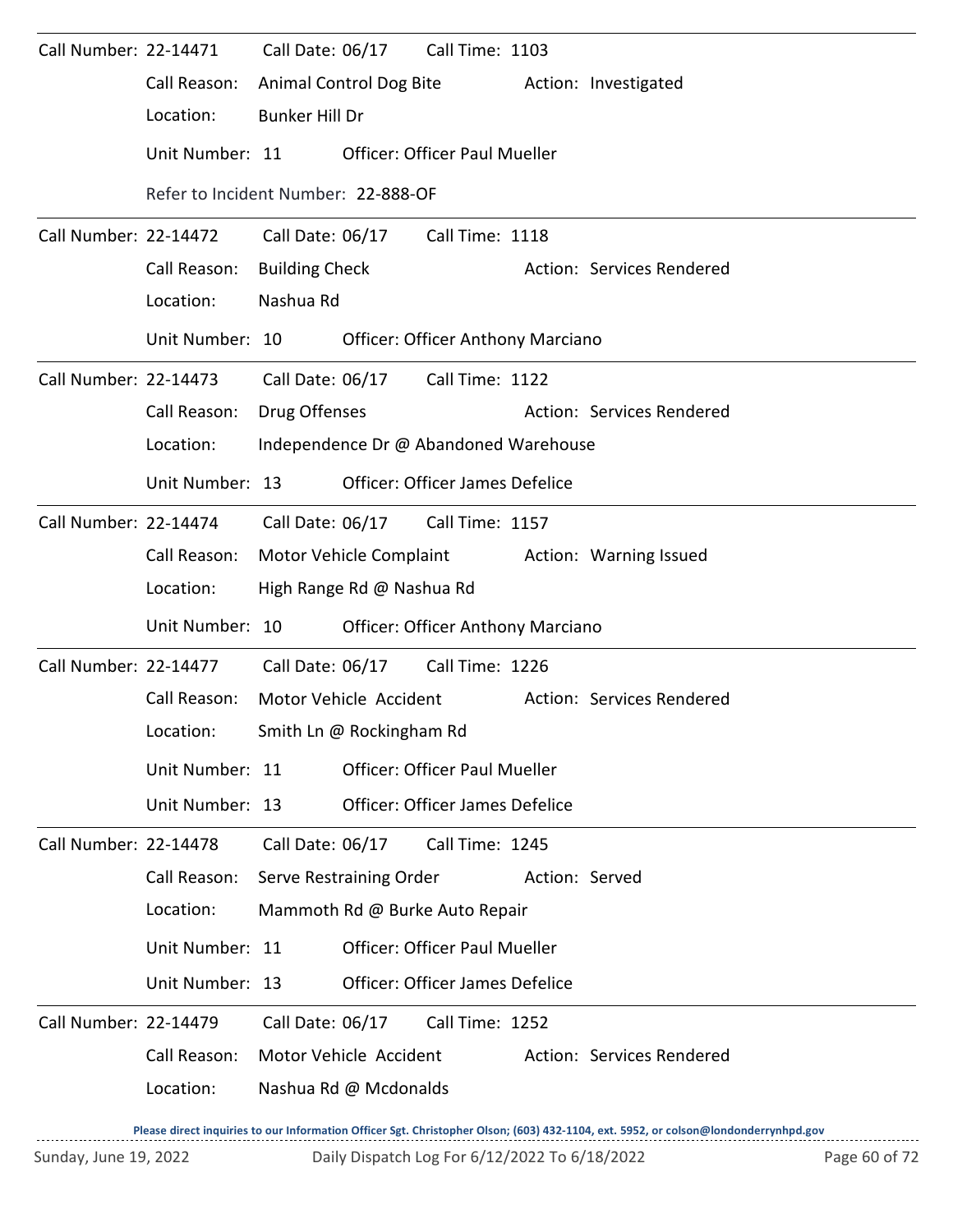|                       | Unit Number: 10                     |                       |                             | <b>Officer: Officer Anthony Marciano</b>          |  |                                                             |  |  |  |  |
|-----------------------|-------------------------------------|-----------------------|-----------------------------|---------------------------------------------------|--|-------------------------------------------------------------|--|--|--|--|
|                       | Unit Number: 11                     |                       |                             | <b>Officer: Officer Paul Mueller</b>              |  |                                                             |  |  |  |  |
|                       | Unit Number: 4                      |                       |                             | <b>Officer: Sergeant Randy Duguay</b>             |  |                                                             |  |  |  |  |
| Call Number: 22-14480 |                                     | Call Date: 06/17      |                             | Call Time: 1302                                   |  |                                                             |  |  |  |  |
|                       | Call Reason:                        | Follow-up             |                             |                                                   |  | Action: Services Rendered                                   |  |  |  |  |
|                       | Location:                           | Auburn Rd             |                             |                                                   |  |                                                             |  |  |  |  |
|                       | Unit Number: 30                     |                       |                             | <b>Officer: Conservation Officer Glenn Aprile</b> |  |                                                             |  |  |  |  |
| Call Number: 22-14481 |                                     | Call Date: 06/17      |                             | Call Time: 1329                                   |  |                                                             |  |  |  |  |
|                       | Call Reason:                        |                       | <b>Motor Vehicle Check</b>  |                                                   |  | Action: No Action Required                                  |  |  |  |  |
|                       | Location:                           |                       | Nashua Rd @ Winding Pond Rd |                                                   |  |                                                             |  |  |  |  |
|                       | Unit Number: 10                     |                       |                             | Officer: Officer Anthony Marciano                 |  |                                                             |  |  |  |  |
| Call Number: 22-14482 |                                     | Call Date: 06/17      |                             | Call Time: 1336                                   |  |                                                             |  |  |  |  |
|                       | Call Reason:                        | Vin Verification      |                             |                                                   |  | Action: Services Rendered                                   |  |  |  |  |
|                       | Location:                           | Hovey Rd              |                             |                                                   |  |                                                             |  |  |  |  |
|                       | Unit Number: 13                     |                       |                             | Officer: Officer James Defelice                   |  |                                                             |  |  |  |  |
| Call Number: 22-14483 |                                     | Call Date: 06/17      |                             | Call Time: 1338                                   |  |                                                             |  |  |  |  |
|                       | Call Reason:                        | Found/lost Property   |                             |                                                   |  | Action: Services Rendered                                   |  |  |  |  |
|                       | Location:                           |                       | Rockingham Rd @ Smith Ln    |                                                   |  |                                                             |  |  |  |  |
| Call Number: 22-14484 |                                     | Call Date: 06/17      |                             | Call Time: 1349                                   |  |                                                             |  |  |  |  |
|                       | Call Reason:                        | My Lockout            |                             |                                                   |  | Action: Services Rendered                                   |  |  |  |  |
|                       | Location:                           |                       | Michels Wy @ T J Maxx       |                                                   |  |                                                             |  |  |  |  |
|                       | Unit Number: 17                     |                       |                             |                                                   |  | Officers: Officer Brandon Gauthier & Officer Cameron Verrie |  |  |  |  |
|                       | Unit Number: 17                     |                       |                             |                                                   |  | Officers: Officer Brandon Gauthier & Officer Cameron Verrie |  |  |  |  |
|                       | Refer to Incident Number: 22-889-OF |                       |                             |                                                   |  |                                                             |  |  |  |  |
| Call Number: 22-14485 |                                     | Call Date: 06/17      |                             | Call Time: 1349                                   |  |                                                             |  |  |  |  |
|                       | Call Reason:                        | <b>Assist Citizen</b> |                             |                                                   |  | Action: Services Rendered                                   |  |  |  |  |
|                       | Location:                           | Old Derry Rd          |                             |                                                   |  |                                                             |  |  |  |  |
| Call Number: 22-14486 |                                     | Call Date: 06/17      |                             | Call Time: 1411                                   |  |                                                             |  |  |  |  |
|                       | Call Reason:                        | Follow-up             |                             |                                                   |  | Action: Services Rendered                                   |  |  |  |  |
|                       | Location:                           | Pillsbury Rd          |                             |                                                   |  |                                                             |  |  |  |  |
|                       |                                     |                       |                             |                                                   |  |                                                             |  |  |  |  |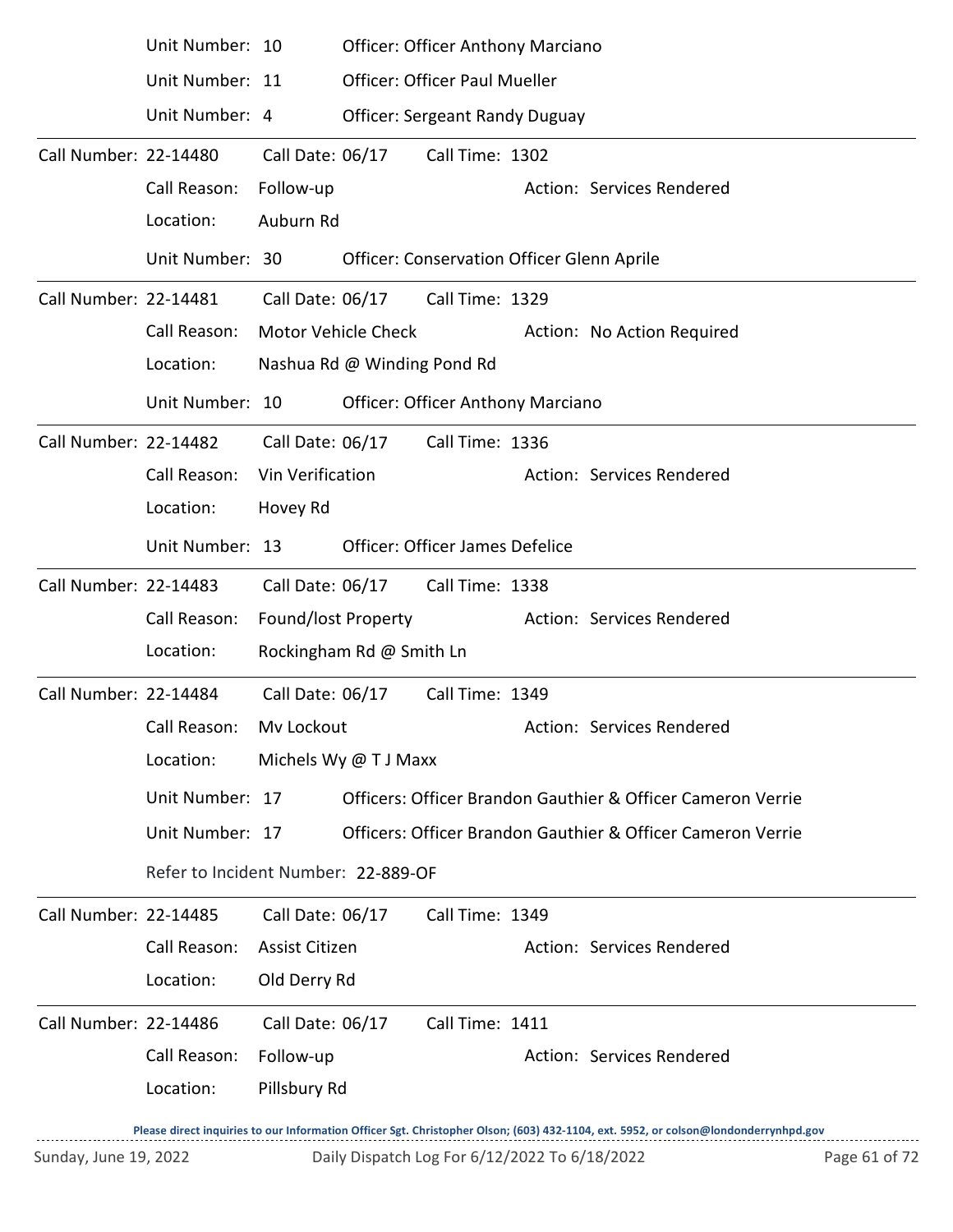|                       | Unit Number: 13 |                       |                             | <b>Officer: Officer James Defelice</b>     |                                                              |
|-----------------------|-----------------|-----------------------|-----------------------------|--------------------------------------------|--------------------------------------------------------------|
| Call Number: 22-14487 |                 | Call Date: 06/17      |                             | Call Time: 1413                            |                                                              |
|                       | Call Reason:    | <b>Traffic Hazard</b> |                             |                                            | Action: Services Rendered                                    |
|                       | Location:       |                       | Nashua Rd @ Winding Pond Rd |                                            |                                                              |
|                       | Unit Number: 16 |                       |                             | Officer: Officer Keeley Bartolini          |                                                              |
| Call Number: 22-14488 |                 | Call Date: 06/17      |                             | Call Time: 1421                            |                                                              |
|                       | Call Reason:    | Abandoned 911         |                             |                                            | Action: Investigated                                         |
|                       | Location:       |                       |                             | Nashua Rd @ Walgreen Drug Store            |                                                              |
|                       | Unit Number: 3  |                       |                             | <b>Officer: Officer Matthew Morin</b>      |                                                              |
| Call Number: 22-14489 |                 | Call Date: 06/17      |                             | Call Time: 1438                            |                                                              |
|                       | Call Reason:    |                       |                             |                                            | Assist Londonderry Fire Dept Action: Transported To Hospital |
|                       | Location:       | Hardy Rd              |                             |                                            |                                                              |
|                       | Unit Number: 17 |                       |                             |                                            | Officers: Officer Brandon Gauthier & Officer Cameron Verrie  |
| Call Number: 22-14491 |                 | Call Date: 06/17      |                             | Call Time: 1509                            |                                                              |
|                       | Call Reason:    | <b>Building Check</b> |                             |                                            | Action: Building Checked/secured                             |
|                       | Location:       | Shasta Dr             |                             |                                            |                                                              |
|                       | Unit Number: 17 |                       |                             |                                            | Officers: Officer Brandon Gauthier & Officer Cameron Verrie  |
| Call Number: 22-14492 |                 | Call Date: 06/17      |                             | Call Time: 1523                            |                                                              |
|                       | Call Reason:    | <b>Building Check</b> |                             |                                            | Action: Building Checked/secured                             |
|                       | Location:       | Alamogordo Ave        |                             |                                            |                                                              |
|                       | Unit Number: 17 |                       |                             |                                            | Officers: Officer Brandon Gauthier & Officer Cameron Verrie  |
| Call Number: 22-14494 |                 | Call Date: 06/17      |                             | Call Time: 1544                            |                                                              |
|                       | Call Reason:    | Assist Citizen        |                             |                                            | Action: Services Rendered                                    |
|                       | Location:       |                       |                             | Mammoth Rd @ Londonderry Police Department |                                                              |
| Call Number: 22-14498 |                 | Call Date: 06/17      |                             | Call Time: 1624                            |                                                              |
|                       | Call Reason:    | <b>Traffic Hazard</b> |                             |                                            | Action: Removed Hazard                                       |
|                       | Location:       |                       |                             | Rolling Ridge Rd @ High Range Rd           |                                                              |
|                       | Unit Number: 13 |                       |                             | <b>Officer: Officer James Defelice</b>     |                                                              |
|                       | Unit Number: 17 |                       |                             |                                            | Officers: Officer Brandon Gauthier & Officer Cameron Verrie  |
|                       |                 |                       |                             |                                            |                                                              |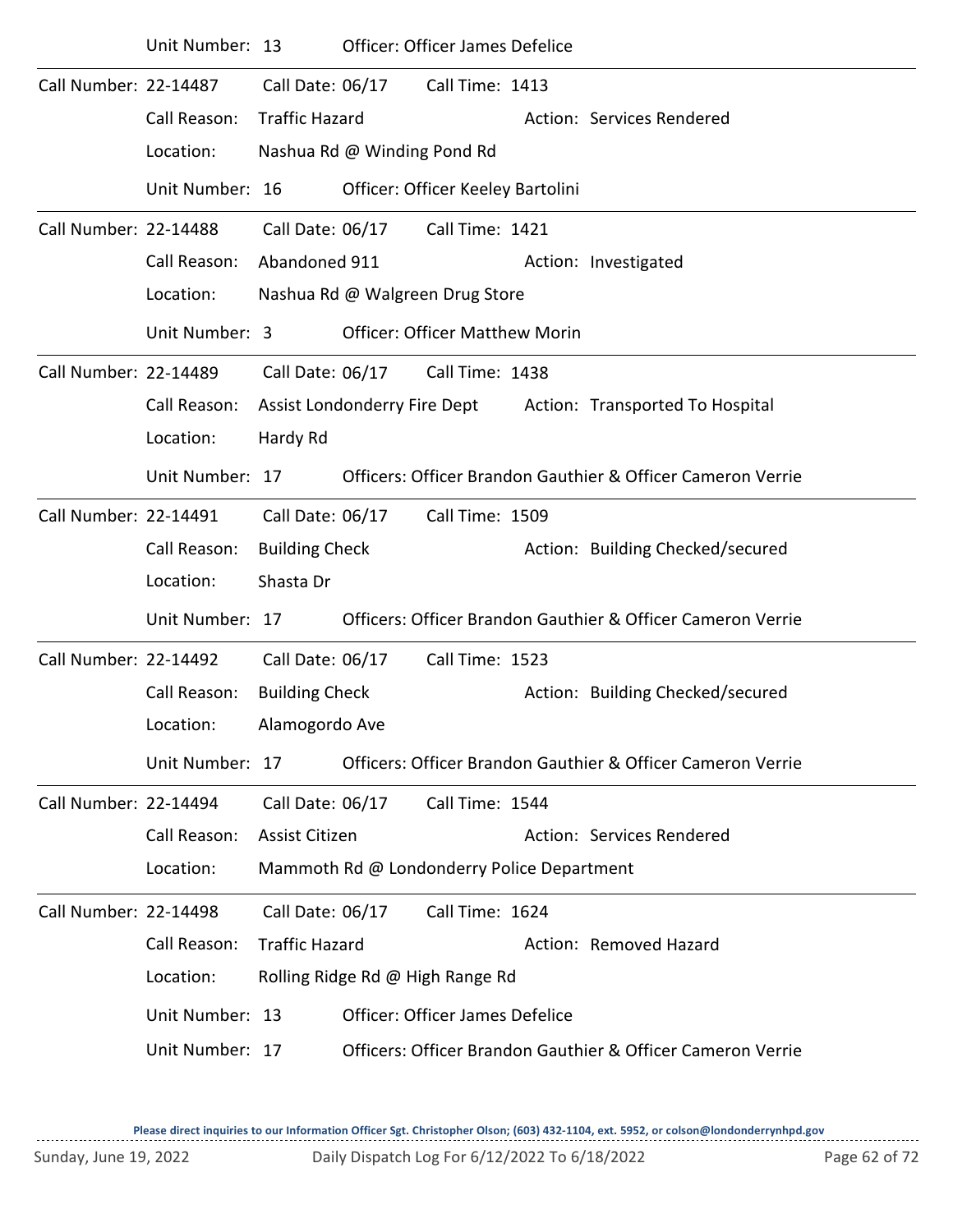| Call Number: 22-14500 |                  | Call Date: 06/17       |                             | Call Time: 1633                        |                                                             |
|-----------------------|------------------|------------------------|-----------------------------|----------------------------------------|-------------------------------------------------------------|
|                       | Call Reason:     | Disabled Mv            |                             |                                        | Action: Services Rendered                                   |
|                       | Location:        | Airport Rd             |                             |                                        |                                                             |
|                       | Unit Number: Unk |                        |                             | <b>Officer: Officer Paul Mueller</b>   |                                                             |
| Call Number: 22-14501 |                  | Call Date: 06/17       |                             | Call Time: 1641                        |                                                             |
|                       | Call Reason:     | <b>Traffic Control</b> |                             |                                        | Action: Services Rendered                                   |
|                       | Location:        |                        | Elijah Hill Rd @ Bockes Rd  |                                        |                                                             |
|                       | Unit Number: 16  |                        |                             | Officer: Officer Keeley Bartolini      |                                                             |
| Call Number: 22-14502 |                  | Call Date: 06/17       |                             | Call Time: 1651                        |                                                             |
|                       | Call Reason:     | <b>Animal Control</b>  |                             |                                        | Action: Could Not Locate                                    |
|                       | Location:        |                        | Nashua Rd @ Mammoth Rd      |                                        |                                                             |
|                       | Unit Number: 16  |                        |                             | Officer: Officer Keeley Bartolini      |                                                             |
| Call Number: 22-14504 |                  | Call Date: 06/17       |                             | Call Time: 1744                        |                                                             |
|                       | Call Reason:     | Disabled Mv            |                             |                                        | Action: Services Rendered                                   |
|                       | Location:        | Nashua Rd @ Rt 93      |                             |                                        |                                                             |
|                       | Unit Number: 13  |                        |                             | <b>Officer: Officer James Defelice</b> |                                                             |
|                       | Unit Number: 16  |                        |                             | Officer: Officer Keeley Bartolini      |                                                             |
| Call Number: 22-14509 |                  | Call Date: 06/17       |                             | Call Time: 1825                        |                                                             |
|                       | Call Reason:     |                        | Motor Vehicle Check         |                                        | Action: Investigated                                        |
|                       | Location:        |                        | Nashua Rd @ Winding Pond Rd |                                        |                                                             |
|                       | Unit Number: 13  |                        |                             | <b>Officer: Officer James Defelice</b> |                                                             |
| Call Number: 22-14511 |                  | Call Date: 06/17       |                             | Call Time: 1833                        |                                                             |
|                       | Call Reason:     |                        | <b>Motor Vehicle Check</b>  |                                        | Action: Services Rendered                                   |
|                       | Location:        |                        |                             |                                        | Airport Rd @ Manchester Boston Regional Airport/terminal&g  |
|                       | Unit Number: Unk |                        |                             | <b>Officer: Officer Paul Mueller</b>   |                                                             |
| Call Number: 22-14512 |                  | Call Date: 06/17       |                             | Call Time: 1845                        |                                                             |
|                       | Call Reason:     | <b>Building Check</b>  |                             |                                        | Action: Building Checked/secured                            |
|                       | Location:        | Perkins Rd             |                             |                                        |                                                             |
|                       | Unit Number: 17  |                        |                             |                                        | Officers: Officer Brandon Gauthier & Officer Cameron Verrie |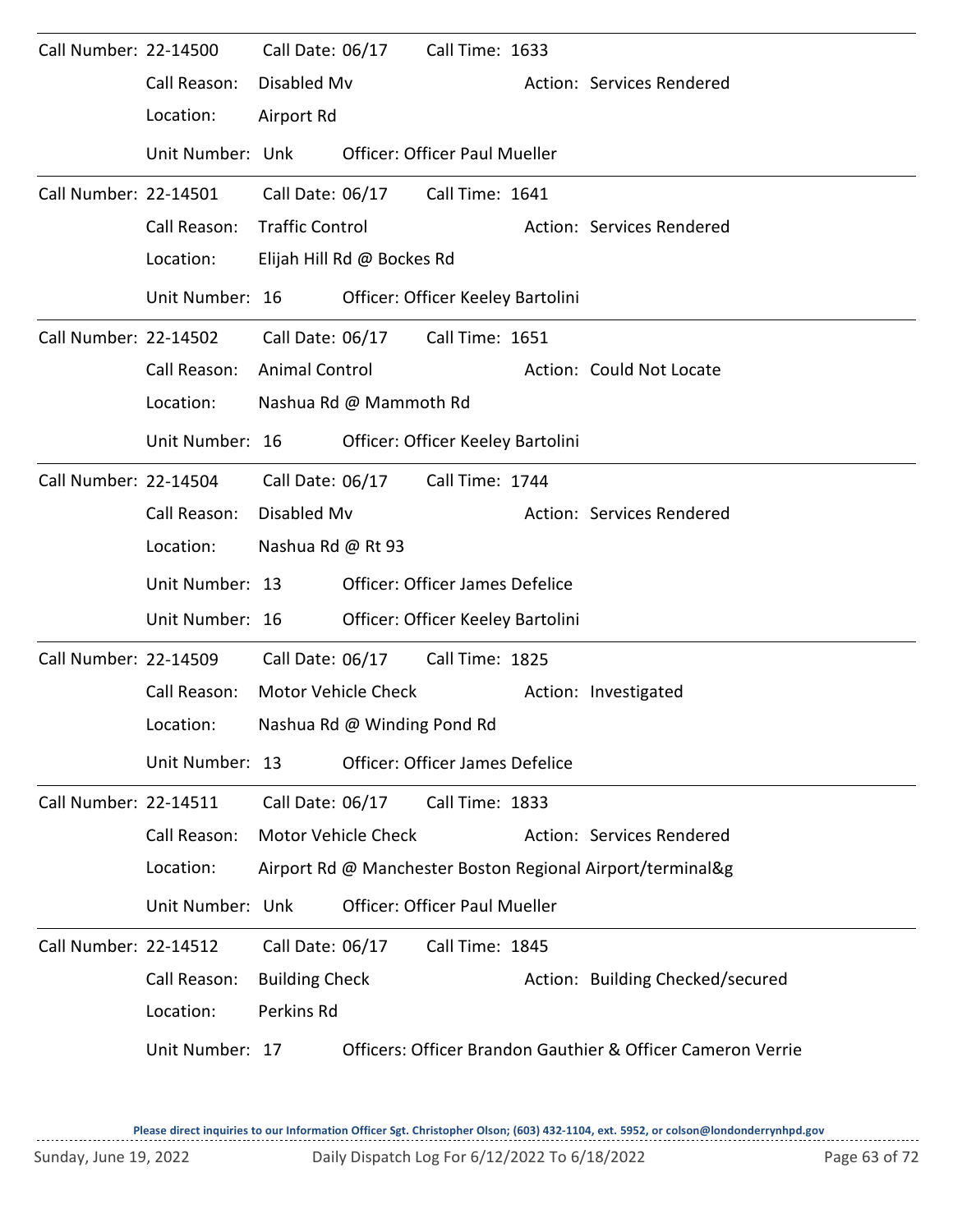| Call Number: 22-14513        |                                     | Call Date: 06/17                                            |  | Call Time: 1852                   |  |                                                             |  |  |  |
|------------------------------|-------------------------------------|-------------------------------------------------------------|--|-----------------------------------|--|-------------------------------------------------------------|--|--|--|
|                              | Call Reason:                        | Complaint                                                   |  |                                   |  | Action: Investigated                                        |  |  |  |
|                              | Location:                           | Nashua Rd @ 7-eleven Food Mart                              |  |                                   |  |                                                             |  |  |  |
|                              | Unit Number: 16                     |                                                             |  | Officer: Officer Keeley Bartolini |  |                                                             |  |  |  |
|                              | Refer to Incident Number: 22-890-OF |                                                             |  |                                   |  |                                                             |  |  |  |
| Call Number: 22-14515        |                                     | Call Date: 06/17                                            |  | Call Time: 1913                   |  |                                                             |  |  |  |
|                              | Call Reason:                        | <b>Building Check</b>                                       |  |                                   |  | Action: Building Checked/secured                            |  |  |  |
|                              | Location:                           | Memorial Dr                                                 |  |                                   |  |                                                             |  |  |  |
|                              | Unit Number: 17                     | Officers: Officer Brandon Gauthier & Officer Cameron Verrie |  |                                   |  |                                                             |  |  |  |
| Call Number: 22-14516        |                                     | Call Date: 06/17                                            |  | Call Time: 1923                   |  |                                                             |  |  |  |
|                              | Call Reason:                        | <b>Building Check</b>                                       |  |                                   |  | Action: Building Checked/secured                            |  |  |  |
|                              | Location:                           | Shasta Dr                                                   |  |                                   |  |                                                             |  |  |  |
|                              | Unit Number: 17                     |                                                             |  |                                   |  | Officers: Officer Brandon Gauthier & Officer Cameron Verrie |  |  |  |
| Call Number: 22-14518        |                                     | Call Date: 06/17                                            |  | Call Time: 1954                   |  |                                                             |  |  |  |
|                              | Call Reason:                        | Motor Vehicle Complaint                                     |  |                                   |  | <b>Action: Could Not Locate</b>                             |  |  |  |
|                              | Location:                           | Old Nashua Rd                                               |  |                                   |  |                                                             |  |  |  |
|                              | Unit Number: 16                     |                                                             |  | Officer: Officer Keeley Bartolini |  |                                                             |  |  |  |
| Call Number: 22-14521        |                                     | Call Date: 06/17                                            |  | Call Time: 2053                   |  |                                                             |  |  |  |
|                              | Call Reason:                        | <b>Assist Nhsp</b>                                          |  |                                   |  | Action: No Action Required                                  |  |  |  |
|                              | Location: Pillsbury Rd @ Buyck St   |                                                             |  |                                   |  |                                                             |  |  |  |
| <b>Call Number: 22-14522</b> |                                     | Call Date: 06/17                                            |  | Call Time: 2101                   |  |                                                             |  |  |  |
|                              | Call Reason:                        | Found/lost Property                                         |  |                                   |  | Action: Services Rendered                                   |  |  |  |
|                              | Location:                           | Michels Wy @ Market Basket #42                              |  |                                   |  |                                                             |  |  |  |
| Call Number: 22-14523        |                                     | Call Date: 06/17                                            |  | Call Time: 2234                   |  |                                                             |  |  |  |
|                              | Call Reason:                        | <b>Building Check</b>                                       |  |                                   |  | Action: Building Checked/secured                            |  |  |  |
|                              | Location:                           | Nashua Rd                                                   |  |                                   |  |                                                             |  |  |  |
|                              | Unit Number: 9                      |                                                             |  | Officer: Officer Rafael Ribeiro   |  |                                                             |  |  |  |
| Call Number: 22-14524        |                                     | Call Date: 06/17                                            |  | Call Time: 2250                   |  |                                                             |  |  |  |
|                              | Call Reason:                        | <b>Building Check</b>                                       |  |                                   |  | Action: Building Checked/secured                            |  |  |  |
|                              | Location:                           | Garden Ln                                                   |  |                                   |  |                                                             |  |  |  |
|                              |                                     |                                                             |  |                                   |  |                                                             |  |  |  |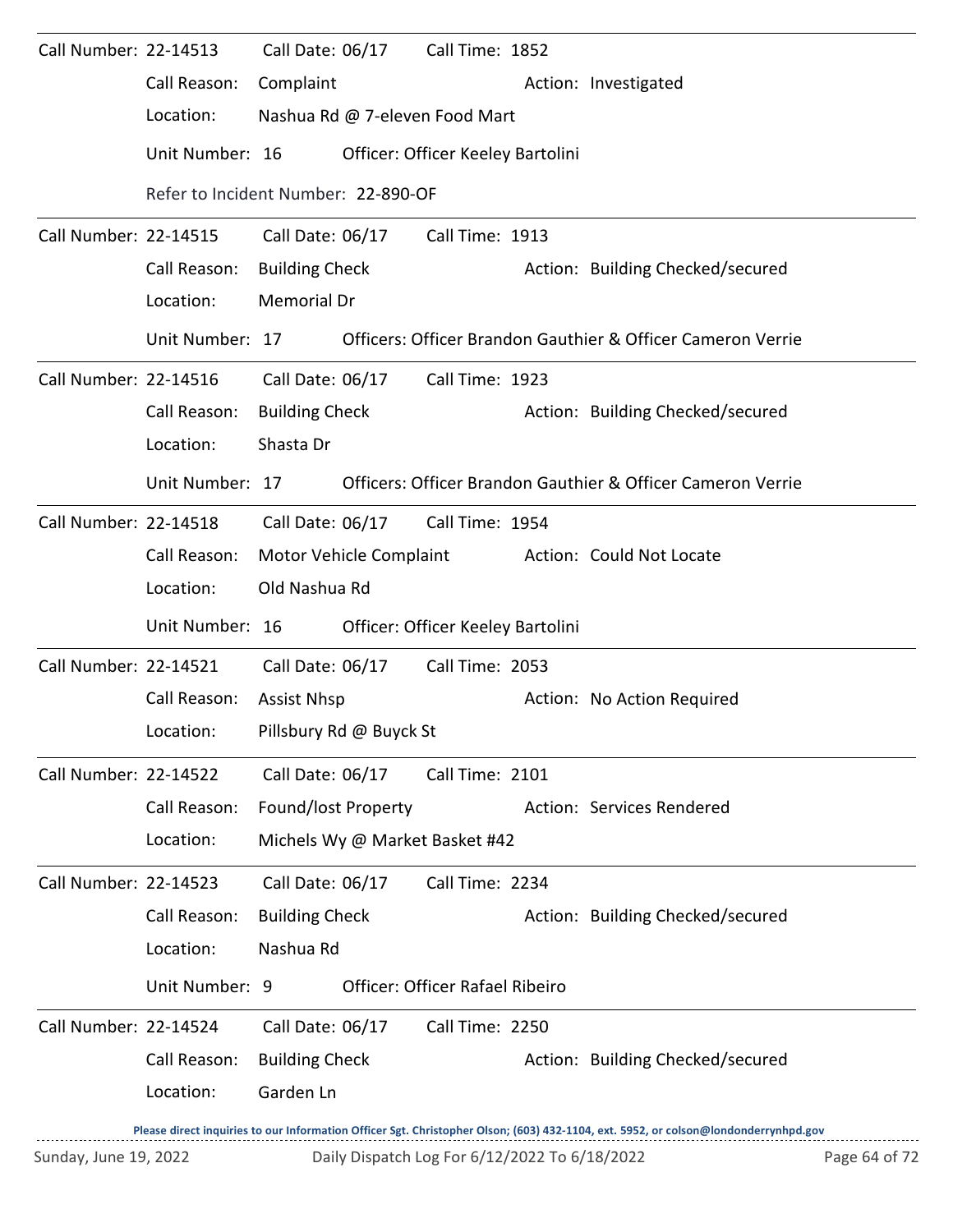|                       | Unit Number: 17 |                            |                          | <b>Officer: Officer Nathan Slack</b> |                                  |
|-----------------------|-----------------|----------------------------|--------------------------|--------------------------------------|----------------------------------|
| Call Number: 22-14526 |                 | Call Date: 06/17           |                          | Call Time: 2256                      |                                  |
|                       | Call Reason:    | <b>Motor Vehicle Check</b> |                          |                                      | Action: Services Rendered        |
|                       | Location:       |                            | Nelson Rd @ Lafa Complex |                                      |                                  |
|                       | Unit Number: 21 |                            |                          | Officer: Officer Sydney Delforte     |                                  |
| Call Number: 22-14527 |                 | Call Date: 06/17           |                          | Call Time: 2301                      |                                  |
|                       | Call Reason:    | <b>Building Check</b>      |                          |                                      | Action: Building Checked/secured |
|                       | Location:       | Nashua Rd                  |                          |                                      |                                  |
|                       | Unit Number: 17 |                            |                          | <b>Officer: Officer Nathan Slack</b> |                                  |
| Call Number: 22-14529 |                 | Call Date: 06/17           |                          | Call Time: 2312                      |                                  |
|                       | Call Reason:    | <b>Building Check</b>      |                          |                                      | Action: Building Checked/secured |
|                       | Location:       | Orchard View Dr            |                          |                                      |                                  |
|                       | Unit Number: 17 |                            |                          | Officer: Officer Nathan Slack        |                                  |
| Call Number: 22-14531 |                 | Call Date: 06/17           |                          | Call Time: 2327                      |                                  |
|                       | Call Reason:    | <b>Building Check</b>      |                          |                                      | Action: Building Checked/secured |
|                       | Location:       | Nashua Rd                  |                          |                                      |                                  |
|                       | Unit Number: 17 |                            |                          | Officer: Officer Nathan Slack        |                                  |
| Call Number: 22-14533 |                 | Call Date: 06/17           |                          | Call Time: 2332                      |                                  |
|                       | Call Reason:    | <b>Building Check</b>      |                          |                                      | Action: Building Checked/secured |
|                       | Location:       | Hampton Dr                 |                          |                                      |                                  |
|                       | Unit Number: 17 |                            |                          | <b>Officer: Officer Nathan Slack</b> |                                  |
| Call Number: 22-14534 |                 | Call Date: 06/17           |                          | Call Time: 2339                      |                                  |
|                       | Call Reason:    | <b>Building Check</b>      |                          |                                      | Action: Building Checked/secured |
|                       | Location:       | Rockingham Rd              |                          |                                      |                                  |
|                       | Unit Number: 21 |                            |                          | Officer: Officer Sydney Delforte     |                                  |
| Call Number: 22-14535 |                 | Call Date: 06/17           |                          | Call Time: 2345                      |                                  |
|                       | Call Reason:    | <b>Building Check</b>      |                          |                                      | Action: Building Checked/secured |
|                       | Location:       | Londonderry Rd             |                          |                                      |                                  |
|                       | Unit Number: 17 |                            |                          | <b>Officer: Officer Nathan Slack</b> |                                  |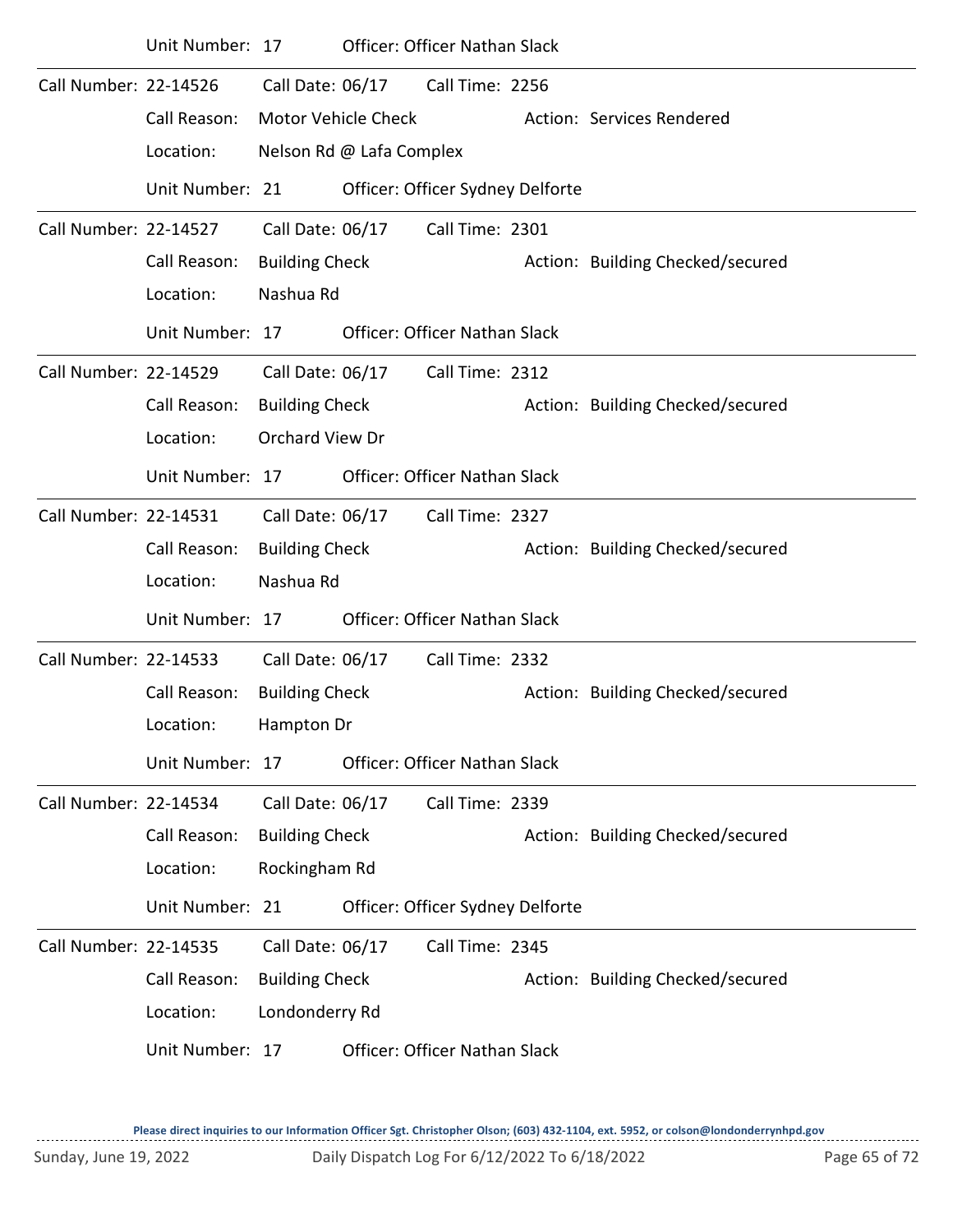| Call Number: 22-14539 |                 | Call Date: 06/18      | Call Time: 0031                      |                                  |
|-----------------------|-----------------|-----------------------|--------------------------------------|----------------------------------|
|                       | Call Reason:    | <b>Building Check</b> |                                      | Action: Building Checked/secured |
|                       | Location:       | Nashua Rd             |                                      |                                  |
|                       | Unit Number: 21 |                       | Officer: Officer Sydney Delforte     |                                  |
| Call Number: 22-14540 |                 | Call Date: 06/18      | Call Time: 0051                      |                                  |
|                       | Call Reason:    | <b>Building Check</b> |                                      | Action: Building Checked/secured |
|                       | Location:       | Hampton Dr            |                                      |                                  |
|                       | Unit Number: 17 |                       | <b>Officer: Officer Nathan Slack</b> |                                  |
| Call Number: 22-14541 |                 | Call Date: 06/18      | Call Time: 0053                      |                                  |
|                       | Call Reason:    | <b>Building Check</b> |                                      | Action: Building Checked/secured |
|                       | Location:       | Nashua Rd             |                                      |                                  |
|                       | Unit Number: 17 |                       | <b>Officer: Officer Nathan Slack</b> |                                  |
| Call Number: 22-14542 |                 | Call Date: 06/18      | Call Time: 0140                      |                                  |
|                       | Call Reason:    | <b>Building Check</b> |                                      | Action: Building Checked/secured |
|                       | Location:       | Nashua Rd             |                                      |                                  |
|                       | Unit Number: 17 |                       | Officer: Officer Nathan Slack        |                                  |
| Call Number: 22-14543 |                 | Call Date: 06/18      | Call Time: 0202                      |                                  |
|                       | Call Reason:    | <b>Building Check</b> |                                      | Action: Building Checked/secured |
|                       | Location:       | Nashua Rd             |                                      |                                  |
|                       | Unit Number: 17 |                       | Officer: Officer Nathan Slack        |                                  |
| Call Number: 22-14544 |                 | Call Date: 06/18      | Call Time: 0206                      |                                  |
|                       | Call Reason:    | <b>Building Check</b> |                                      | Action: Building Checked/secured |
|                       | Location:       | Michels Wy            |                                      |                                  |
|                       | Unit Number: 17 |                       | Officer: Officer Nathan Slack        |                                  |
| Call Number: 22-14545 |                 | Call Date: 06/18      | Call Time: 0219                      |                                  |
|                       | Call Reason:    | <b>Building Check</b> |                                      | Action: Building Checked/secured |
|                       | Location:       | Mammoth Rd            |                                      |                                  |
|                       | Unit Number: 17 |                       | Officer: Officer Nathan Slack        |                                  |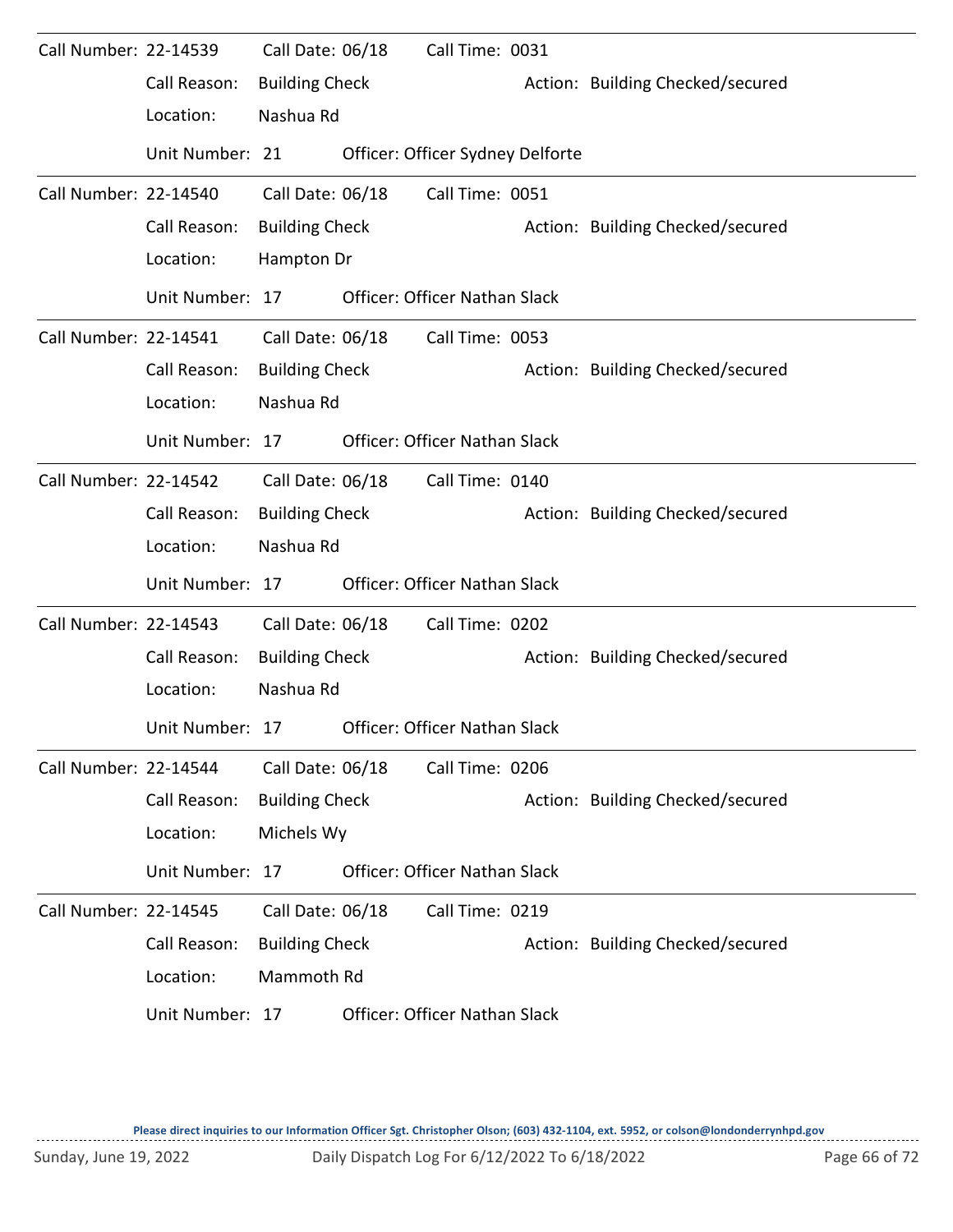| Call Number: 22-14546 |                 | Call Date: 06/18           | Call Time: 0310                          |                                  |
|-----------------------|-----------------|----------------------------|------------------------------------------|----------------------------------|
|                       | Call Reason:    | <b>Suspicious Activity</b> |                                          | Action: Investigated             |
|                       | Location:       | <b>Bridle Pt</b>           |                                          |                                  |
|                       | Unit Number: 17 |                            | <b>Officer: Officer Nathan Slack</b>     |                                  |
|                       | Unit Number: 21 |                            | Officer: Officer Sydney Delforte         |                                  |
|                       | Unit Number: 9  |                            | Officer: Officer Rafael Ribeiro          |                                  |
| Call Number: 22-14547 |                 | Call Date: 06/18           | Call Time: 0545                          |                                  |
|                       | Call Reason:    | Alarm, Business            |                                          | Action: Building Checked/secured |
|                       | Location:       | Orchard View Dr            |                                          |                                  |
|                       | Unit Number: 17 |                            | Officer: Officer Nathan Slack            |                                  |
|                       | Unit Number: 21 |                            | Officer: Officer Sydney Delforte         |                                  |
| Call Number: 22-14548 |                 | Call Date: 06/18           | Call Time: 0644                          |                                  |
|                       | Call Reason:    | Alarm, Business            |                                          | Action: Building Checked/secured |
|                       | Location:       | Orchard View Dr            |                                          |                                  |
|                       | Unit Number: 10 |                            | <b>Officer: Officer Anthony Marciano</b> |                                  |
|                       | Unit Number: 11 |                            | <b>Officer: Officer Paul Mueller</b>     |                                  |
| Call Number: 22-14549 |                 | Call Date: 06/18           | Call Time: 0742                          |                                  |
|                       | Call Reason:    | Assist Citizen             |                                          | Action: Services Rendered        |
|                       | Location:       | Adams Rd                   |                                          |                                  |
|                       | Unit Number: 4  |                            | <b>Officer: Sergeant Randy Duguay</b>    |                                  |
| Call Number: 22-14550 |                 | Call Date: 06/18           | Call Time: 0810                          |                                  |
|                       | Call Reason:    | Motor Vehicle Check        |                                          | Action: Warning Issued           |
|                       | Location:       | Harvey Rd @ Planeview Dr   |                                          |                                  |
|                       | Unit Number: 19 |                            | Officer: Officer George Mottram          |                                  |
| Call Number: 22-14551 |                 | Call Date: 06/18           | Call Time: 0811                          |                                  |
|                       | Call Reason:    | <b>Building Check</b>      |                                          | Action: Building Checked/secured |
|                       | Location:       | Shasta Dr                  |                                          |                                  |
|                       | Unit Number: 4  |                            | <b>Officer: Sergeant Randy Duguay</b>    |                                  |
|                       |                 |                            |                                          |                                  |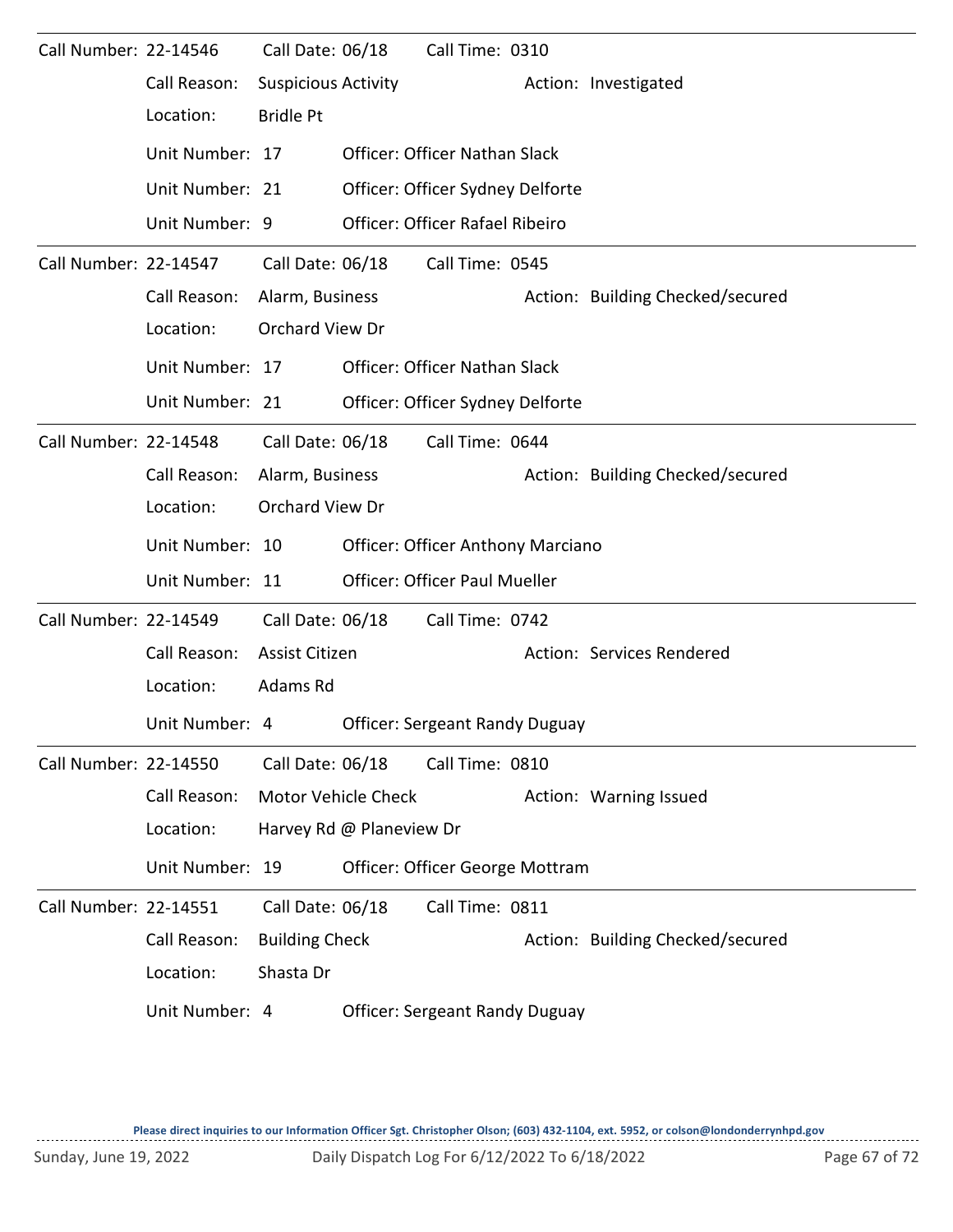| Call Number: 22-14552 |                                        | Call Date: 06/18       |                               | Call Time: 0826                          |                                  |
|-----------------------|----------------------------------------|------------------------|-------------------------------|------------------------------------------|----------------------------------|
|                       | Call Reason:                           |                        | Motor Vehicle Accident        |                                          | Action: Vehicle Towed            |
|                       | Location:                              |                        | Nashua Rd @ Londonderry Rd    |                                          |                                  |
|                       | Unit Number: 10                        |                        |                               | <b>Officer: Officer Anthony Marciano</b> |                                  |
| Call Number: 22-14555 |                                        | Call Date: 06/18       |                               | Call Time: 0936                          |                                  |
|                       | Call Reason:                           | Alarm, Business        |                               |                                          | Action: Building Checked/secured |
|                       | Location:                              | Hampton Dr             |                               |                                          |                                  |
|                       | Unit Number: 10                        |                        |                               | <b>Officer: Officer Anthony Marciano</b> |                                  |
|                       | Unit Number: 11                        |                        |                               | <b>Officer: Officer Paul Mueller</b>     |                                  |
| Call Number: 22-14556 |                                        | Call Date: 06/18       |                               | Call Time: 1031                          |                                  |
|                       | Call Reason:                           | Alarm, Business        |                               |                                          | Action: Building Checked/secured |
|                       | Location:                              | Rockingham Rd          |                               |                                          |                                  |
|                       | Unit Number: 19                        |                        |                               | Officer: Officer George Mottram          |                                  |
|                       | Unit Number: 4                         |                        |                               | Officer: Sergeant Randy Duguay           |                                  |
| Call Number: 22-14557 |                                        | Call Date: 06/18       |                               | Call Time: 1049                          |                                  |
|                       | Call Reason:                           | <b>Traffic Control</b> |                               |                                          | Action: Services Rendered        |
|                       | Location:                              | Nashua Rd              |                               |                                          |                                  |
|                       | Unit Number: 10                        |                        |                               | <b>Officer: Officer Anthony Marciano</b> |                                  |
|                       | Unit Number: 11                        |                        |                               | <b>Officer: Officer Paul Mueller</b>     |                                  |
|                       | Call Number: 22-14558 Call Date: 06/18 |                        |                               | Call Time: 1048                          |                                  |
|                       | Call Reason:                           |                        | Motor Vehicle Complaint       |                                          | Action: Services Rendered        |
|                       | Location:                              |                        | Yellowstone Dr @ Mckinley Ave |                                          |                                  |
| Call Number: 22-14561 |                                        | Call Date: 06/18       |                               | Call Time: 1119                          |                                  |
|                       | Call Reason:                           |                        | Assist Londonderry Fire Dept  |                                          | Action: Services Rendered        |
|                       | Location:                              |                        | Gilcreast Rd @ South Rd       |                                          |                                  |
|                       | Unit Number: 10                        |                        |                               | <b>Officer: Officer Anthony Marciano</b> |                                  |
| Call Number: 22-14563 |                                        | Call Date: 06/18       |                               | Call Time: 1337                          |                                  |
|                       | Call Reason:                           | Alarm, Business        |                               |                                          | Action: Building Checked/secured |
|                       | Location:                              | Mohawk Dr              |                               |                                          |                                  |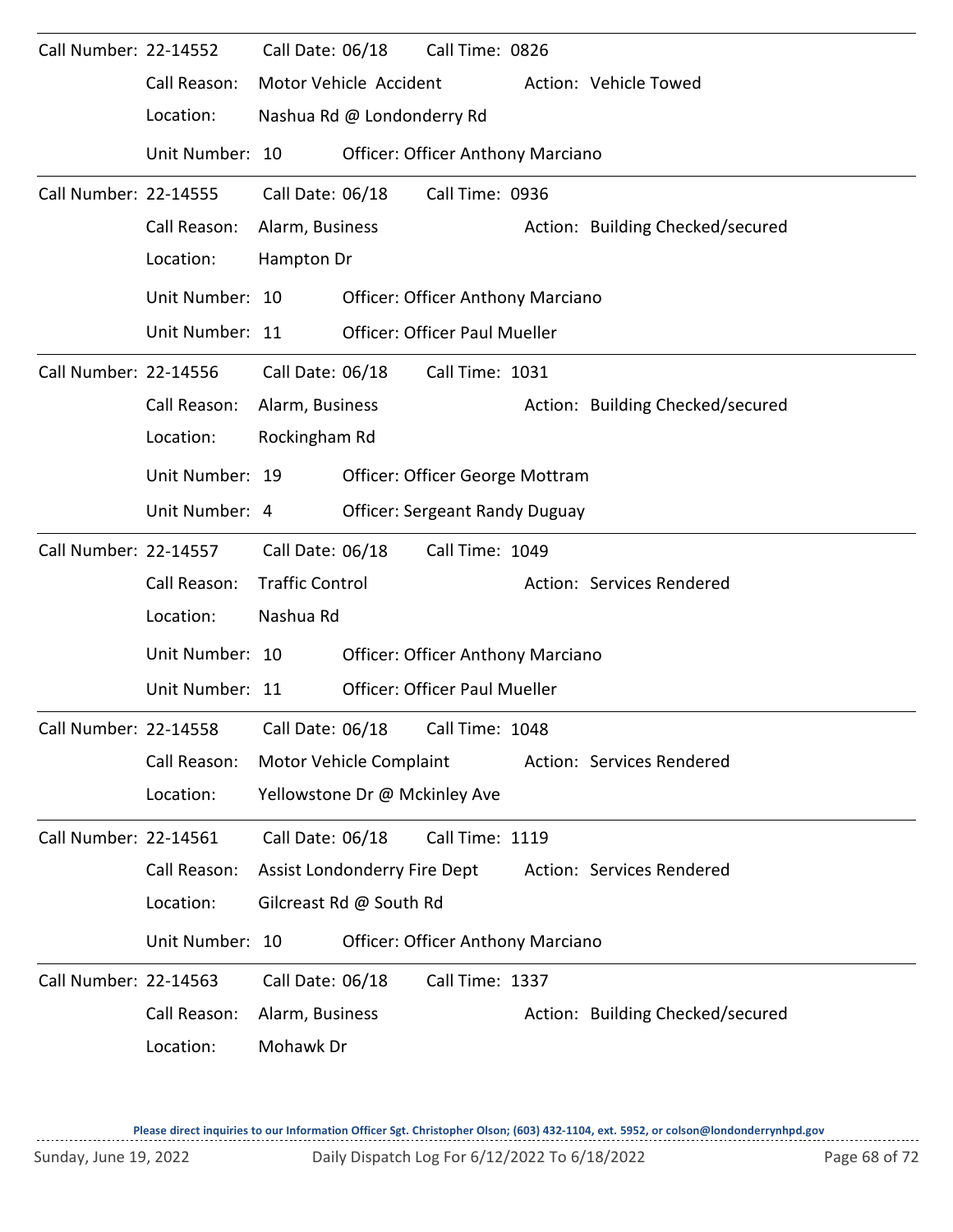|                       | Unit Number: 10                                           |                          |                                     | <b>Officer: Officer Anthony Marciano</b> |  |                                                             |  |  |  |  |  |  |
|-----------------------|-----------------------------------------------------------|--------------------------|-------------------------------------|------------------------------------------|--|-------------------------------------------------------------|--|--|--|--|--|--|
|                       | Unit Number: 11                                           |                          |                                     | <b>Officer: Officer Paul Mueller</b>     |  |                                                             |  |  |  |  |  |  |
| Call Number: 22-14564 |                                                           | Call Date: 06/18         |                                     | Call Time: 1347                          |  |                                                             |  |  |  |  |  |  |
|                       | Call Reason:                                              | <b>Criminal Mischief</b> |                                     |                                          |  | Action: Investigated                                        |  |  |  |  |  |  |
|                       | Location:                                                 |                          |                                     |                                          |  | Airport Rd @ Manchester Boston Regional Airport/terminal&g  |  |  |  |  |  |  |
|                       | Unit Number: Unk                                          |                          |                                     | Officer: Officer Christopher Wiggin      |  |                                                             |  |  |  |  |  |  |
|                       |                                                           |                          | Refer to Incident Number: 22-891-OF |                                          |  |                                                             |  |  |  |  |  |  |
| Call Number: 22-14565 |                                                           | Call Date: 06/18         |                                     | Call Time: 1408                          |  |                                                             |  |  |  |  |  |  |
|                       | Call Reason:                                              | Found/lost Property      |                                     |                                          |  | Action: Services Rendered                                   |  |  |  |  |  |  |
|                       | Location:                                                 |                          | Rockingham Rd @ 7-eleven            |                                          |  |                                                             |  |  |  |  |  |  |
| Call Number: 22-14566 |                                                           |                          | Call Date: 06/18                    | Call Time: 1415                          |  |                                                             |  |  |  |  |  |  |
|                       | Call Reason:                                              |                          | Motor Vehicle Accident              |                                          |  | Action: Services Rendered                                   |  |  |  |  |  |  |
|                       | Location:                                                 | Red Deer Rd              |                                     |                                          |  |                                                             |  |  |  |  |  |  |
|                       | Unit Number: 17                                           |                          |                                     |                                          |  | Officers: Officer Brandon Gauthier & Officer Cameron Verrie |  |  |  |  |  |  |
| Call Number: 22-14567 |                                                           | Call Date: 06/18         |                                     | Call Time: 1413                          |  |                                                             |  |  |  |  |  |  |
|                       | Call Reason:                                              |                          | Motor Vehicle Complaint             |                                          |  | Action: Could Not Locate                                    |  |  |  |  |  |  |
|                       | Location:                                                 |                          | Pendleton Ln @ Mailboxes            |                                          |  |                                                             |  |  |  |  |  |  |
|                       | Unit Number: 13                                           |                          |                                     | <b>Officer: Officer James Defelice</b>   |  |                                                             |  |  |  |  |  |  |
| Call Number: 22-14568 |                                                           | Call Date: 06/18         |                                     | Call Time: 1433                          |  |                                                             |  |  |  |  |  |  |
|                       | Call Reason: Motor Vehicle Complaint Action: Investigated |                          |                                     |                                          |  |                                                             |  |  |  |  |  |  |
|                       | Location:                                                 |                          | Bunker Hill Dr @ Wiley Hill Rd      |                                          |  |                                                             |  |  |  |  |  |  |
|                       | Unit Number: 17                                           |                          |                                     |                                          |  | Officers: Officer Brandon Gauthier & Officer Cameron Verrie |  |  |  |  |  |  |
| Call Number: 22-14571 |                                                           | Call Date: 06/18         |                                     | Call Time: 1508                          |  |                                                             |  |  |  |  |  |  |
|                       | Call Reason:                                              | Alarm Audible            |                                     |                                          |  | Action: No Action Required                                  |  |  |  |  |  |  |
|                       | Location:                                                 | Litchfield Rd            |                                     |                                          |  |                                                             |  |  |  |  |  |  |
| Call Number: 22-14572 |                                                           | Call Date: 06/18         |                                     | Call Time: 1521                          |  |                                                             |  |  |  |  |  |  |
|                       | Call Reason:                                              | <b>Building Check</b>    |                                     |                                          |  | Action: Building Checked/secured                            |  |  |  |  |  |  |
|                       | Location:                                                 | Shasta Dr                |                                     |                                          |  |                                                             |  |  |  |  |  |  |
|                       | Unit Number: 17                                           |                          |                                     |                                          |  | Officers: Officer Brandon Gauthier & Officer Cameron Verrie |  |  |  |  |  |  |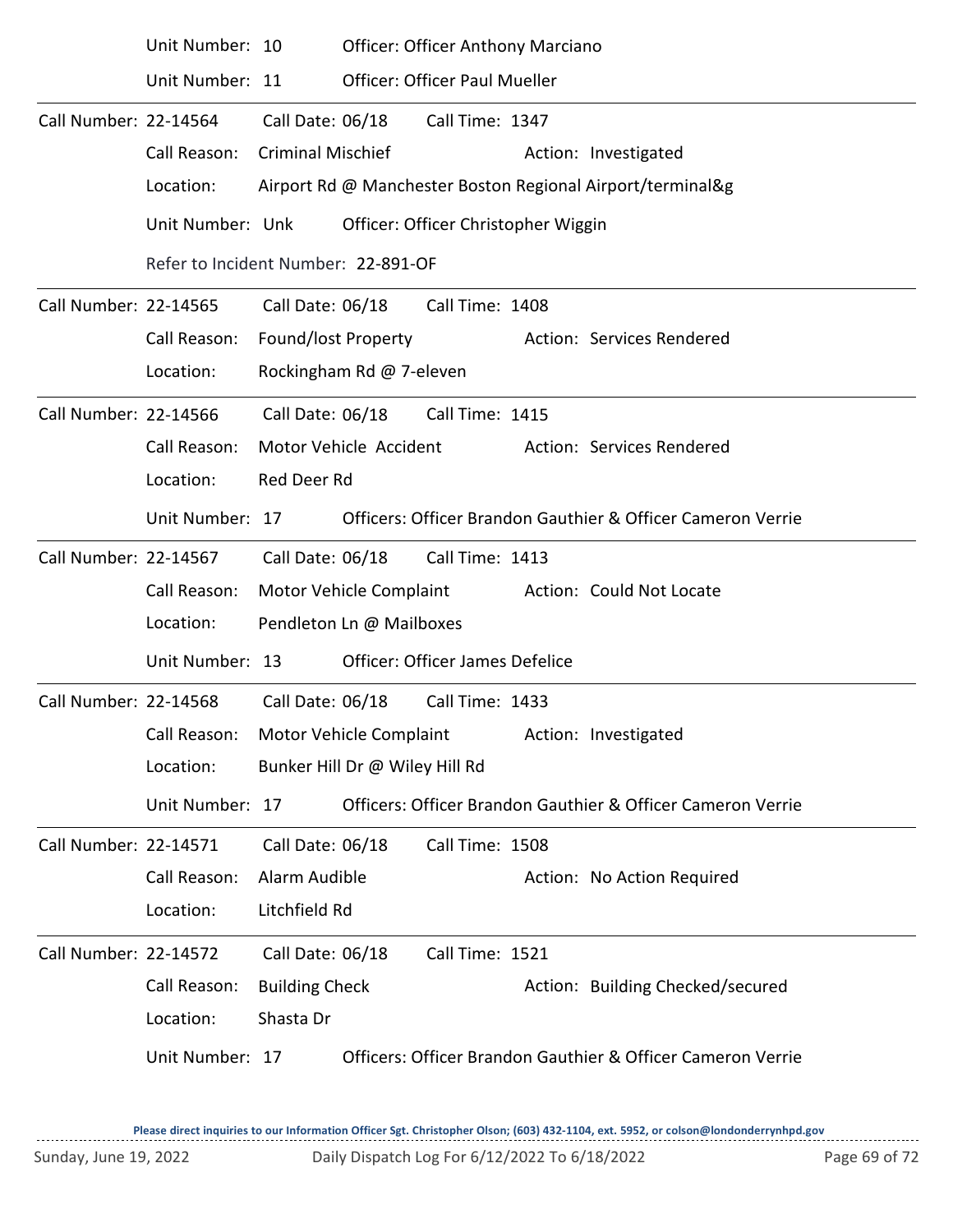| Call Number: 22-14573 |                 | Call Date: 06/18                    |                                                 | Call Time: 1545                       |                                                             |                                                                                                                                     |  |  |  |  |
|-----------------------|-----------------|-------------------------------------|-------------------------------------------------|---------------------------------------|-------------------------------------------------------------|-------------------------------------------------------------------------------------------------------------------------------------|--|--|--|--|
|                       | Call Reason:    | Alarm Audible                       |                                                 |                                       |                                                             | Action: False Alarm                                                                                                                 |  |  |  |  |
|                       | Location:       | Woodside Dr                         |                                                 |                                       |                                                             |                                                                                                                                     |  |  |  |  |
|                       | Unit Number: 17 |                                     |                                                 |                                       |                                                             | Officers: Officer Brandon Gauthier & Officer Cameron Verrie                                                                         |  |  |  |  |
| Call Number: 22-14576 |                 | Call Date: 06/18                    |                                                 | Call Time: 1814                       |                                                             |                                                                                                                                     |  |  |  |  |
|                       | Call Reason:    |                                     |                                                 | Larceny /forgery/ Fraud               |                                                             | Action: Investigated                                                                                                                |  |  |  |  |
|                       | Location:       |                                     | Nashua Rd                                       |                                       |                                                             |                                                                                                                                     |  |  |  |  |
|                       | Unit Number: 17 |                                     |                                                 |                                       | Officers: Officer Brandon Gauthier & Officer Cameron Verrie |                                                                                                                                     |  |  |  |  |
|                       |                 | Refer to Incident Number: 22-892-OF |                                                 |                                       |                                                             |                                                                                                                                     |  |  |  |  |
| Call Number: 22-14577 |                 | Call Date: 06/18                    |                                                 | Call Time: 1838                       |                                                             |                                                                                                                                     |  |  |  |  |
|                       | Call Reason:    | Follow-up                           |                                                 |                                       |                                                             | Action: Investigated                                                                                                                |  |  |  |  |
|                       | Location:       | Nashua Rd                           |                                                 |                                       |                                                             |                                                                                                                                     |  |  |  |  |
|                       | Unit Number: 17 |                                     |                                                 |                                       |                                                             | Officers: Officer Brandon Gauthier & Officer Cameron Verrie                                                                         |  |  |  |  |
| Call Number: 22-14578 |                 |                                     |                                                 | Call Date: 06/18 Call Time: 1853      |                                                             |                                                                                                                                     |  |  |  |  |
|                       | Call Reason:    |                                     | Motor Vehicle Accident<br>Action: Vehicle Towed |                                       |                                                             |                                                                                                                                     |  |  |  |  |
|                       | Location:       |                                     | Buttrick Rd @ Mr Steer                          |                                       |                                                             |                                                                                                                                     |  |  |  |  |
|                       | Unit Number: 13 |                                     | Officer: Officer James Defelice                 |                                       |                                                             |                                                                                                                                     |  |  |  |  |
|                       | Unit Number: 17 |                                     |                                                 |                                       |                                                             | Officers: Officer Brandon Gauthier & Officer Cameron Verrie                                                                         |  |  |  |  |
|                       | Unit Number: 3  |                                     |                                                 | <b>Officer: Officer Matthew Morin</b> |                                                             |                                                                                                                                     |  |  |  |  |
| Call Number: 22-14579 |                 | Call Date: 06/18                    |                                                 | Call Time: 2037                       |                                                             |                                                                                                                                     |  |  |  |  |
|                       | Call Reason:    | <b>Fireworks Complaint</b>          |                                                 |                                       |                                                             | Action: Services Rendered                                                                                                           |  |  |  |  |
|                       | Location:       |                                     | West Rd @ Sunset Dr                             |                                       |                                                             |                                                                                                                                     |  |  |  |  |
| Call Number: 22-14580 |                 | Call Date: 06/18                    |                                                 | Call Time: 2045                       |                                                             |                                                                                                                                     |  |  |  |  |
|                       | Call Reason:    |                                     | Motor Vehicle Complaint                         |                                       |                                                             | Action: Investigated                                                                                                                |  |  |  |  |
|                       | Location:       | Nashua Rd @ Rt 93                   |                                                 |                                       |                                                             |                                                                                                                                     |  |  |  |  |
|                       | Unit Number: 17 |                                     |                                                 |                                       |                                                             | Officers: Officer Brandon Gauthier & Officer Cameron Verrie                                                                         |  |  |  |  |
| Call Number: 22-14581 |                 | Call Date: 06/18                    |                                                 | Call Time: 2110                       |                                                             |                                                                                                                                     |  |  |  |  |
|                       | Call Reason:    | Disabled Mv                         |                                                 |                                       |                                                             | Action: Services Rendered                                                                                                           |  |  |  |  |
|                       | Location:       |                                     | Nashua Rd @ Wendy's                             |                                       |                                                             |                                                                                                                                     |  |  |  |  |
|                       | Unit Number: 17 |                                     |                                                 |                                       |                                                             | Officers: Officer Brandon Gauthier & Officer Cameron Verrie                                                                         |  |  |  |  |
|                       |                 |                                     |                                                 |                                       |                                                             | Please direct inquiries to our Information Officer Sgt. Christopher Olson; (603) 432-1104, ext. 5952, or colson@londonderrynhpd.gov |  |  |  |  |

Sunday, June 19, 2022 Daily Dispatch Log For 6/12/2022 To 6/18/2022 Page 70 of 72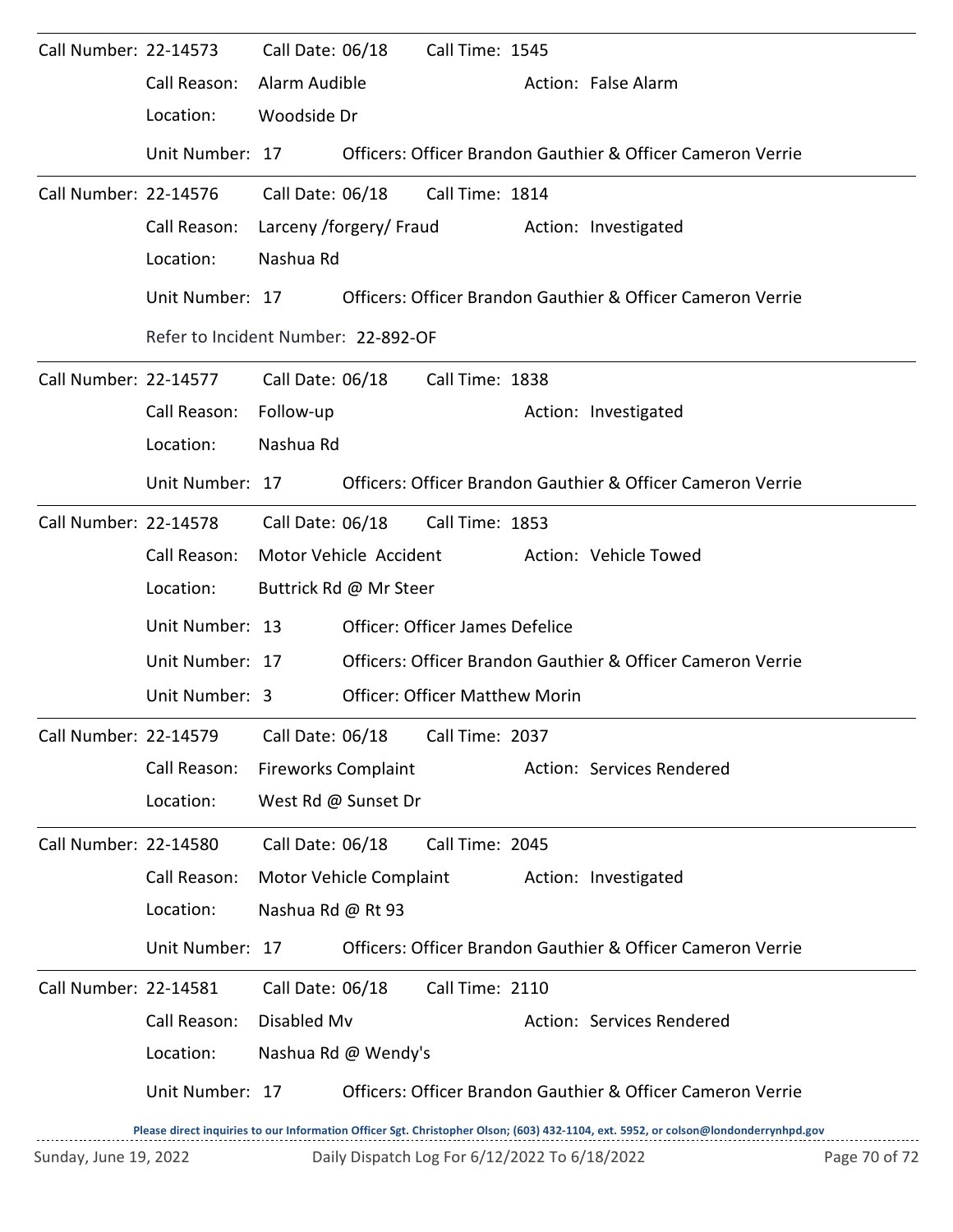| Call Number: 22-14582 |                 | Call Date: 06/18      |                     | Call Time: 2250                      |                                  |
|-----------------------|-----------------|-----------------------|---------------------|--------------------------------------|----------------------------------|
|                       | Call Reason:    | <b>Building Check</b> |                     |                                      | Action: Building Checked/secured |
|                       | Location:       | Nashua Rd             |                     |                                      |                                  |
|                       | Unit Number: 17 |                       |                     | <b>Officer: Officer Nathan Slack</b> |                                  |
| Call Number: 22-14583 |                 | Call Date: 06/18      |                     | Call Time: 2301                      |                                  |
|                       | Call Reason:    |                       | Motor Vehicle Check |                                      | Action: Services Rendered        |
|                       | Location:       |                       | Nashua Rd @ Wendy's |                                      |                                  |
|                       | Unit Number: 17 |                       |                     | Officer: Officer Nathan Slack        |                                  |
| Call Number: 22-14584 |                 | Call Date: 06/18      |                     | Call Time: 2310                      |                                  |
|                       | Call Reason:    | <b>Building Check</b> |                     |                                      | Action: Building Checked/secured |
|                       | Location:       | Garden Ln             |                     |                                      |                                  |
|                       | Unit Number: 17 |                       |                     | <b>Officer: Officer Nathan Slack</b> |                                  |
| Call Number: 22-14585 |                 | Call Date: 06/18      |                     | Call Time: 2320                      |                                  |
|                       | Call Reason:    | <b>Building Check</b> |                     |                                      | Action: Building Checked/secured |
|                       | Location:       | Nelson Rd             |                     |                                      |                                  |
|                       | Unit Number: 9  |                       |                     | Officer: Officer Rafael Ribeiro      |                                  |
| Call Number: 22-14586 |                 | Call Date: 06/18      |                     | Call Time: 2328                      |                                  |
|                       | Call Reason:    | <b>Building Check</b> |                     |                                      | Action: Building Checked/secured |
|                       | Location:       | Rockingham Rd         |                     |                                      |                                  |
|                       | Unit Number: 21 |                       |                     | Officer: Officer Sydney Delforte     |                                  |
| Call Number: 22-14587 |                 | Call Date: 06/18      |                     | Call Time: 2334                      |                                  |
|                       | Call Reason:    | <b>Building Check</b> |                     |                                      | Action: Building Checked/secured |
|                       | Location:       | Mohawk Dr             |                     |                                      |                                  |
|                       | Unit Number: 17 |                       |                     | <b>Officer: Officer Nathan Slack</b> |                                  |
| Call Number: 22-14588 |                 | Call Date: 06/18      |                     | Call Time: 2338                      |                                  |
|                       | Call Reason:    | <b>Building Check</b> |                     |                                      | Action: Building Checked/secured |
|                       | Location:       | Perkins Rd            |                     |                                      |                                  |
|                       | Unit Number: 21 |                       |                     | Officer: Officer Sydney Delforte     |                                  |